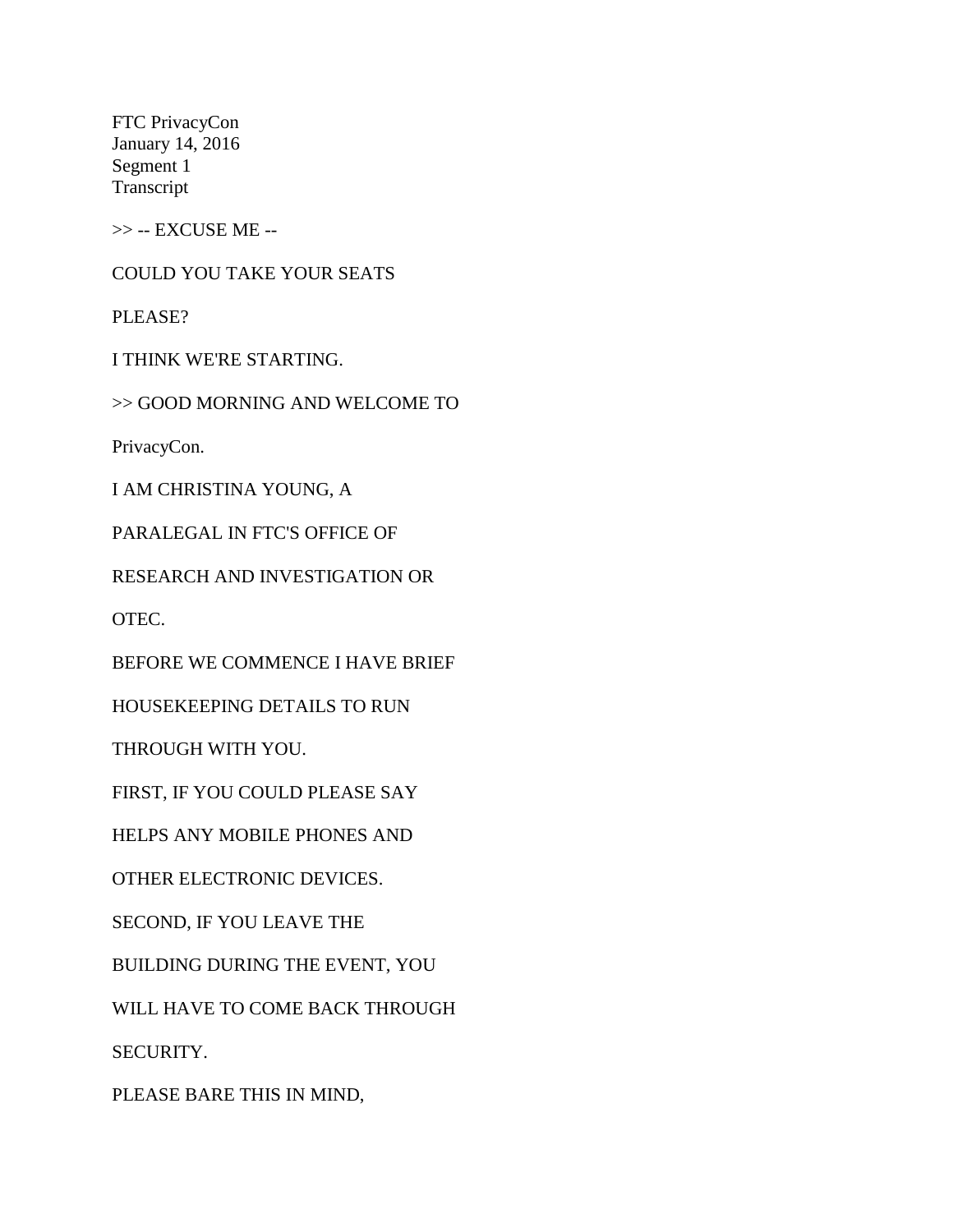ESPECIALLY IF YOU'RE

PARTICIPATING ON A PANEL SO YOU DON'T MISS IT. MOST OF YOU RECEIVED AN FTC CARD AT REGISTRATION. WE REUSE THESE SO PLEASE RETURN THESE HAD TO OUR EVENT STAFF WHEN YOU LEAVE TODAY. IF AN EMERGENCY OCCURS THAT REQUIRES YOU TO LEAVE THE CONFERENCE CENTER BUT REMAIN IN THE BUILDING, FOLLOW THE INSTRUCTIONS PROVIDED OVER THE P.A. SYSTEM. IF AN EMERGENCY OCCURS THAT REQUIRES THE EVACUATION OF THE BUILDING, AN ALARM WILL SOUND. EVERYONE SHOULD LEAVE THE BUILDING THROUGH THE MAIN 7th STREET EXIT, TURN LEFT AND ASSEMBLE ACROSS E STREET E PLEASE REMAIN IN THE ASSEMBLY AREA UNTIL FURTHER INSTRUCTION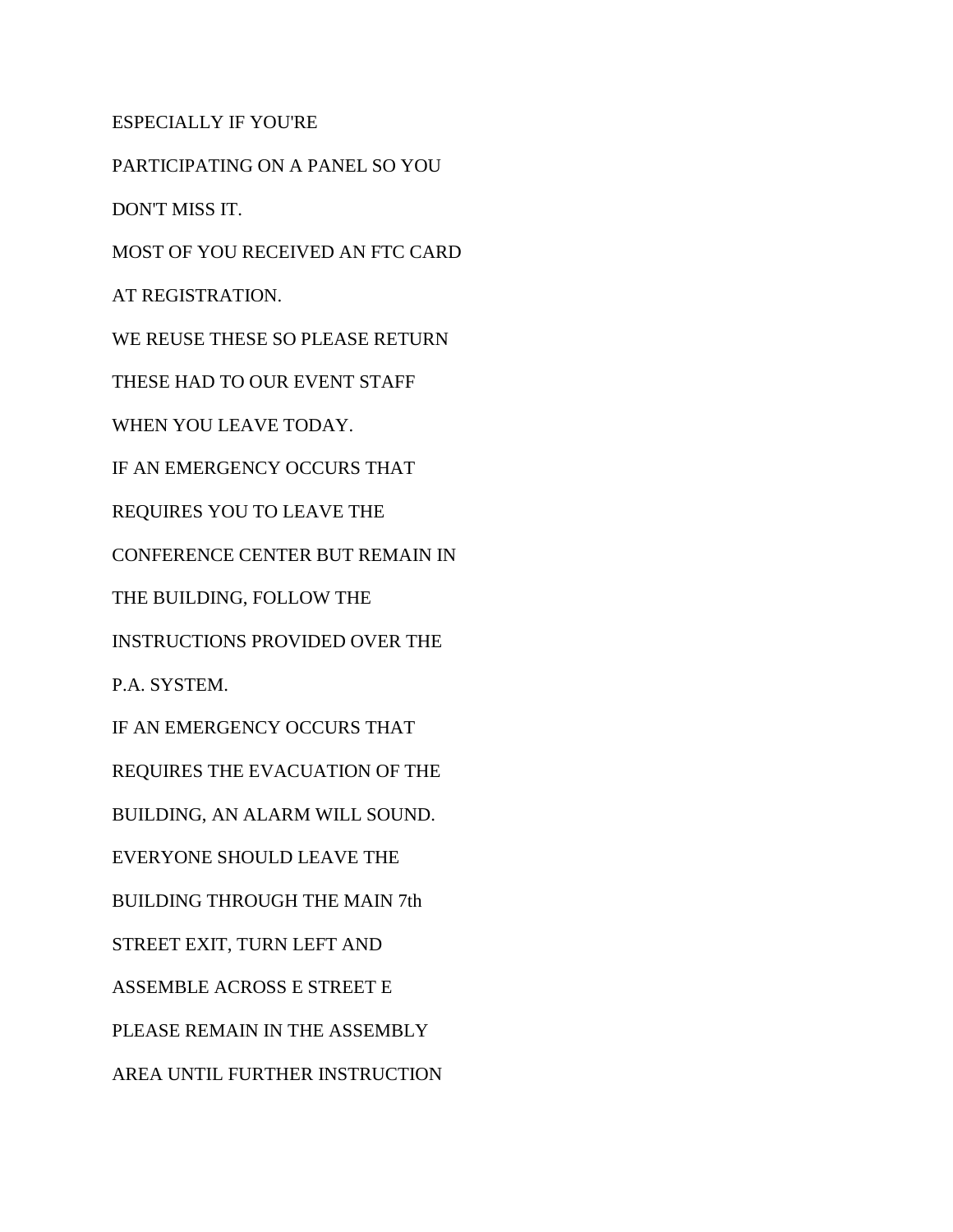IS GIVEN.

IF YOU NOTICE ANY SUSPICIOUS ACTIVITY PLEASE LETTER BILLSAL BUILDING SECURITY. WE'RE ALMOST DONE. JUST A FEW MORE ITEMS. THE BUILDING CAFETERIA IS NOT OPEN TO THE PUBLIC TODAY. HOWEVER, BOX LUNCHES WILL BE AVAILABLE FOR PURCHASE IN THE HALLWAY OUTSIDE OF THE AUDITORIUM AND OVERFLOW ROOMS. YOU MAY USE THE OVERFLOW ROOMS TO EAT LUNCH NO. FOOD OR DRINK OTHER THAN WATER IS LOW IN THE AUDITORIUM. THE RESTROOMS ARE IN THE HALLWAY OUTSIDE OF THE AUDITORIUM. THIS IS A PUBLIC EVENT WHICH IS BEING WEBCAST AND RECORDED. WELCOME TO EVERYONE WATCHING THE LIVE WEB OKAY AN ARCHIVE WEBCAST AND THE CONFERENCE MATERIALS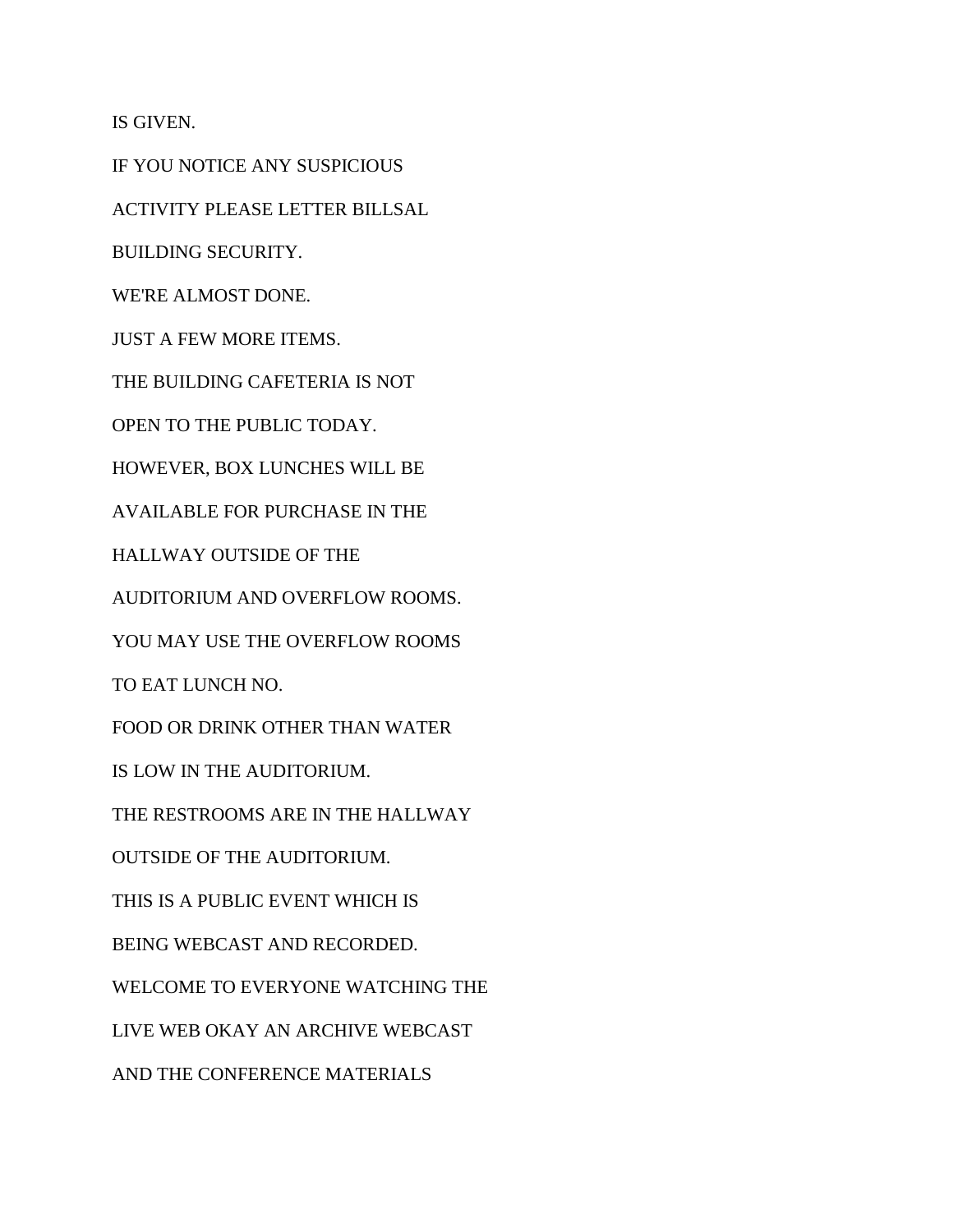WILL BE AVAILABLE VIA FTC.GOV AFTER IT ENDS. AND WE ARE USING #privacyCon FOR TODAY. THANK YOU. NOW OVER TO DAN! THANK YOU. I'M DAN SALZBURG, THE ACTING CHIEF IN THE FTC OFFICE OF RESEARCH AND INVESTIGATION AND MEMBER OF THE PrivacyCon TEAM. WE KNOW PRIVACY AND DATA SECURITY ARE FORTUNE ALL OF YOU GATHERED HERE TODAY AND THAT MANY OF YOU ARE NOW SEEING IN PERSON PEOPLE THAT YOU KNEW HAD PREREGISTERED FOR THIS EVENT. WE'RE SORRY FOR SHARING THAT INFORMATION WITH YOU LAST WEEK AND ARE ADDRESS OUR BULK DISTRIBUTION SETUP TO PREVENT SUCH A RELEASE FROM HAPPENING AGAIN. I HOPE YOU HAVE HAD A CHANCE TO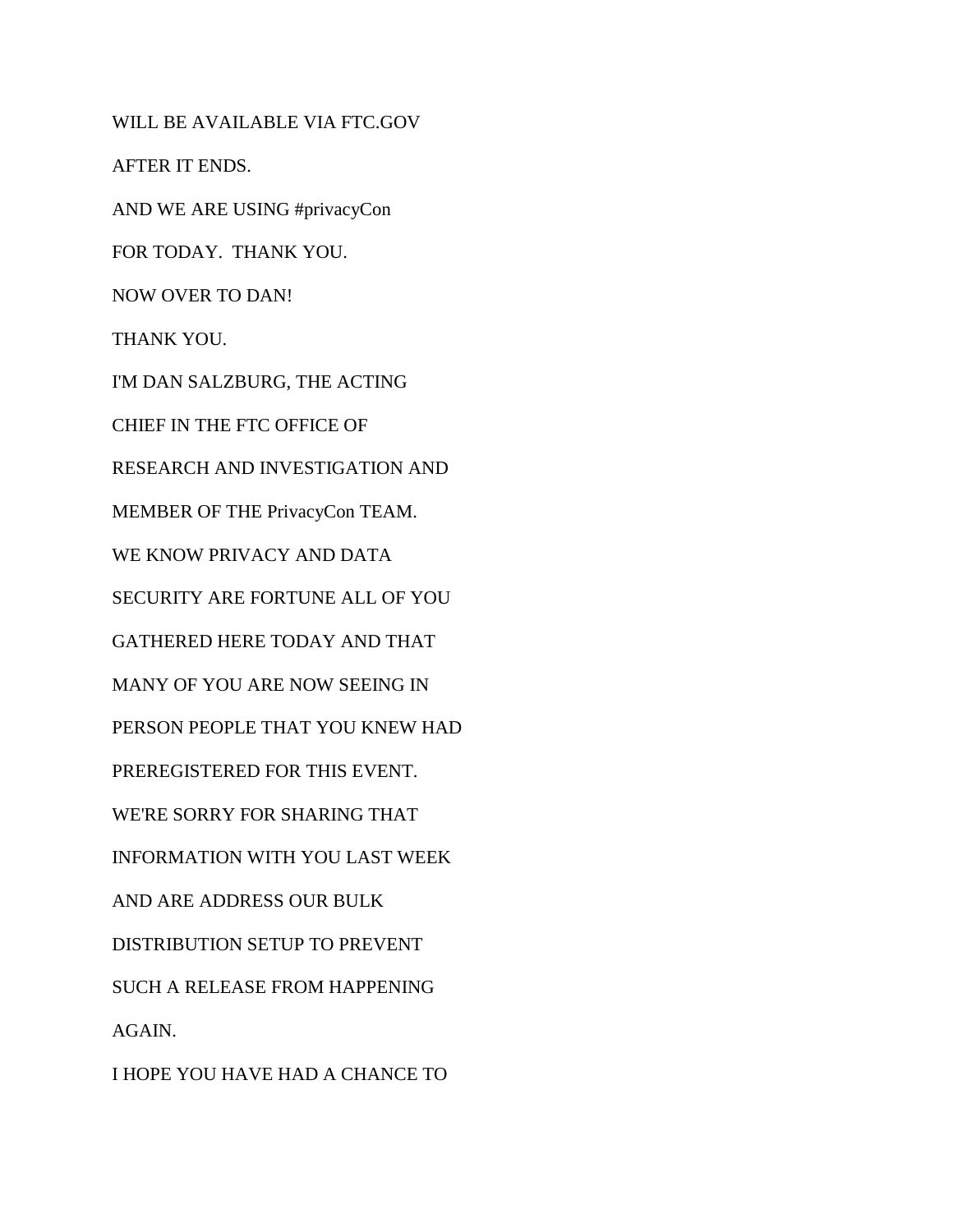REVIEW TODAY'S AGENDA.

WE HAVE A GREAT AND DIVERSE

ROSTER OF PRESENTERS AND

PARTICIPANTS AND LOOK FORWARD TO

AN INFORMATIVE DAY OF NONSTOP

CUTTING-EDGE PRESENTATIONS

COVERING THE LATEST PRIVACY AND

DATA SECURITY RESEARCH.

NOW LET'S KICK OFF PrivacyCon

WITH REMARKS FROM FIREFIGHT

CHAIRWOMAN EDITH RAMIREZ WHO LED

THE AGENCY'S EFFORTS TO PROTECT

FROM UNFAIR DATA AAND SECURITY

PRACTICES.

CHAIRWOMAN RAMIREZ.

[ APPLAUSE ]

>> THANK YOU, DAN.

I'M DELIGHTED TO BE HERE WITH

YOU SO GOOD MORNING EVERYBODY

AND WELCOME TO PrivacyCon, A

FIRST-OF-ITS-KIND CONFERENCE AT

COMMISSION BRINGING TOGETHER

LEADING EXPERTS WITH ORIGINAL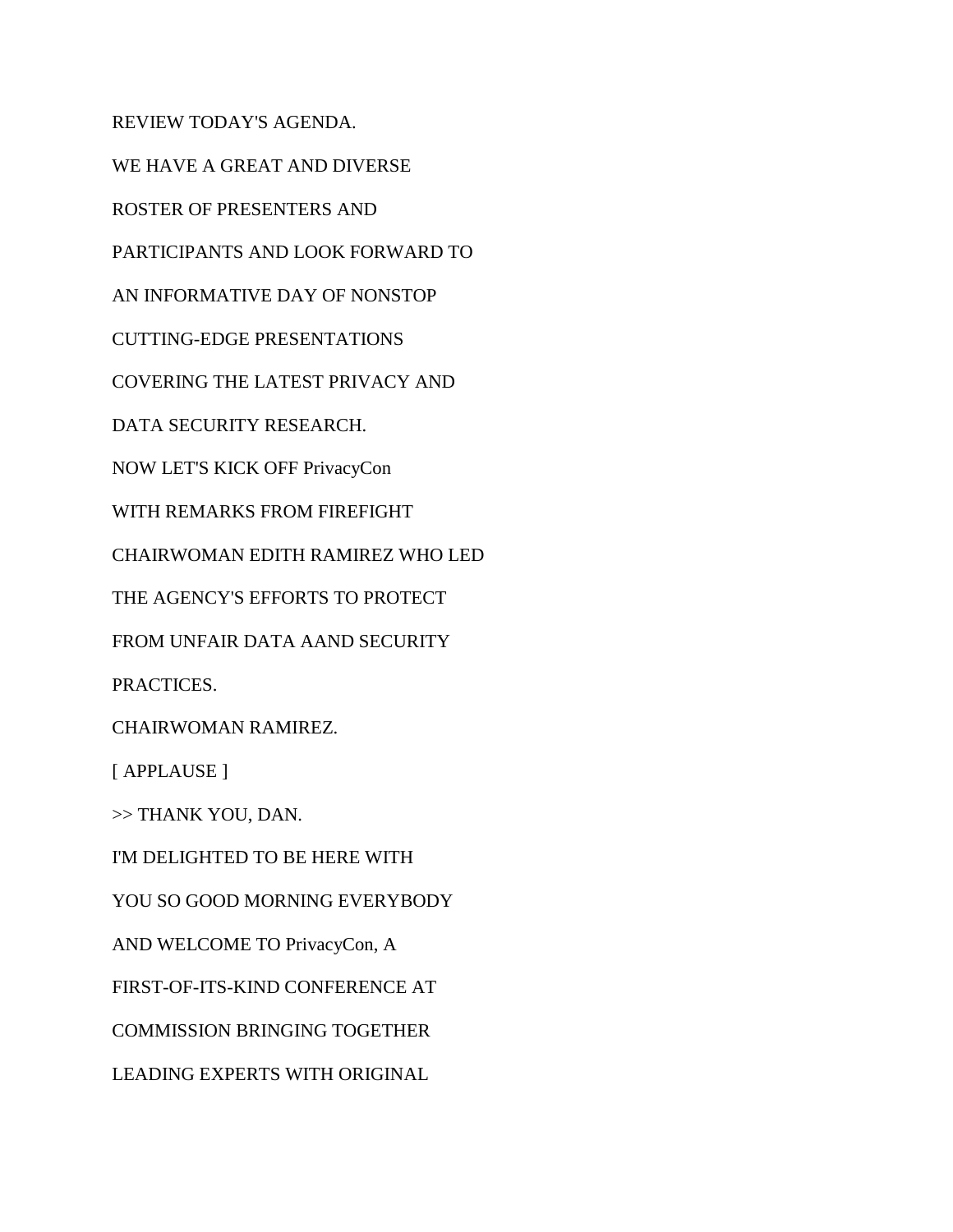RESEARCH ON PRIVACY AND DATA SECURITY. TODAY COMPANIES IN ALMOST EVERY SECTOR ARE EAGER TO SCOOP UP THE DIGITAL PRINTS THAT WE LEAVE BEHIND WHEN WE POST, SHOP AND BROWSE ONLINE. THE NEW GENERATION OF PRODUCTS THAT WE SEE IN THE MARKETPLACE, FROM SMART APPLIANCES TO CONNECTED MEDICAL DEVICES TO SEMI AUTONOMOUS CARS, ALL OF THESE MEAN THE CONSUMERS MUST NAVIGATE AN INCREASINGLY COMPLEX AND DYNAMIC DIGITAL ECOSYSTEM. IN SHORT, THE INNER PLAY BETWEEN TECHNOLOGY AND DATA IS A RADICALLY TRANSFORMING HOW WE INTERACT WITH EVERYTHING AROUND US. THESE TRENDS WILL NOT ONLY CONTINUE; THEY WILL MULTIPLE.

AT THE FTC WE'RE CONSTANTLY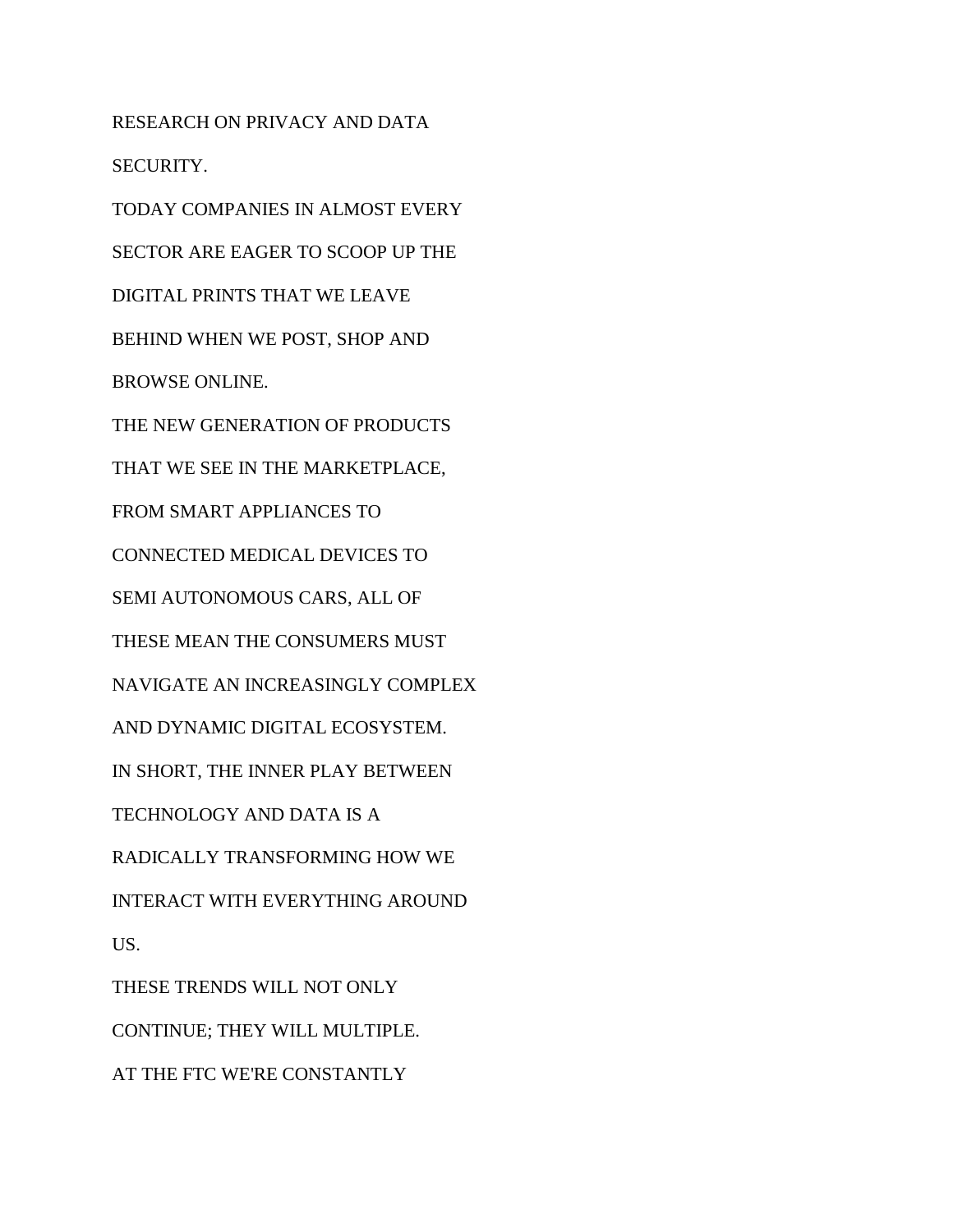SEEKING TO EXPAND OUR UNDERSTANDING OF EMERGING TECHNOLOGIES AND THEIR IMPACT ON CONSUMERS AS WE WORK TO ENSURE THAT CONSUMERS ENJOY THE BURNS OF INNOVATION CONFIDENT THEIR PERSONAL INFORMATION IS BEING HANDLED RESPONSIBLY. WE KNOW THAT ENFORCEMENT IN POLICY NEEDS TO BE GUIDED BY RESEARCH AND DATA. WE DO A GREAT DEAL OF RESEARCH AND ANALYSIS INTERNALLY BUT WITH THE INCREASINGLY RAPID PACE OF TECHNOLOGICAL EXCHANGE COMPLEXITY OF THE CHALLENGES CONSUMERS FACE, MORE THAN EVER WE NEED TO TAP INTO THE EXPERTISE AND INSIGHTS OF THE RESEARCH COMMUNITY TO HELP US FULFILL OUR CONSUMER PROTECTION MANDATE. TODAY'S CONFERENCE PROVIDES A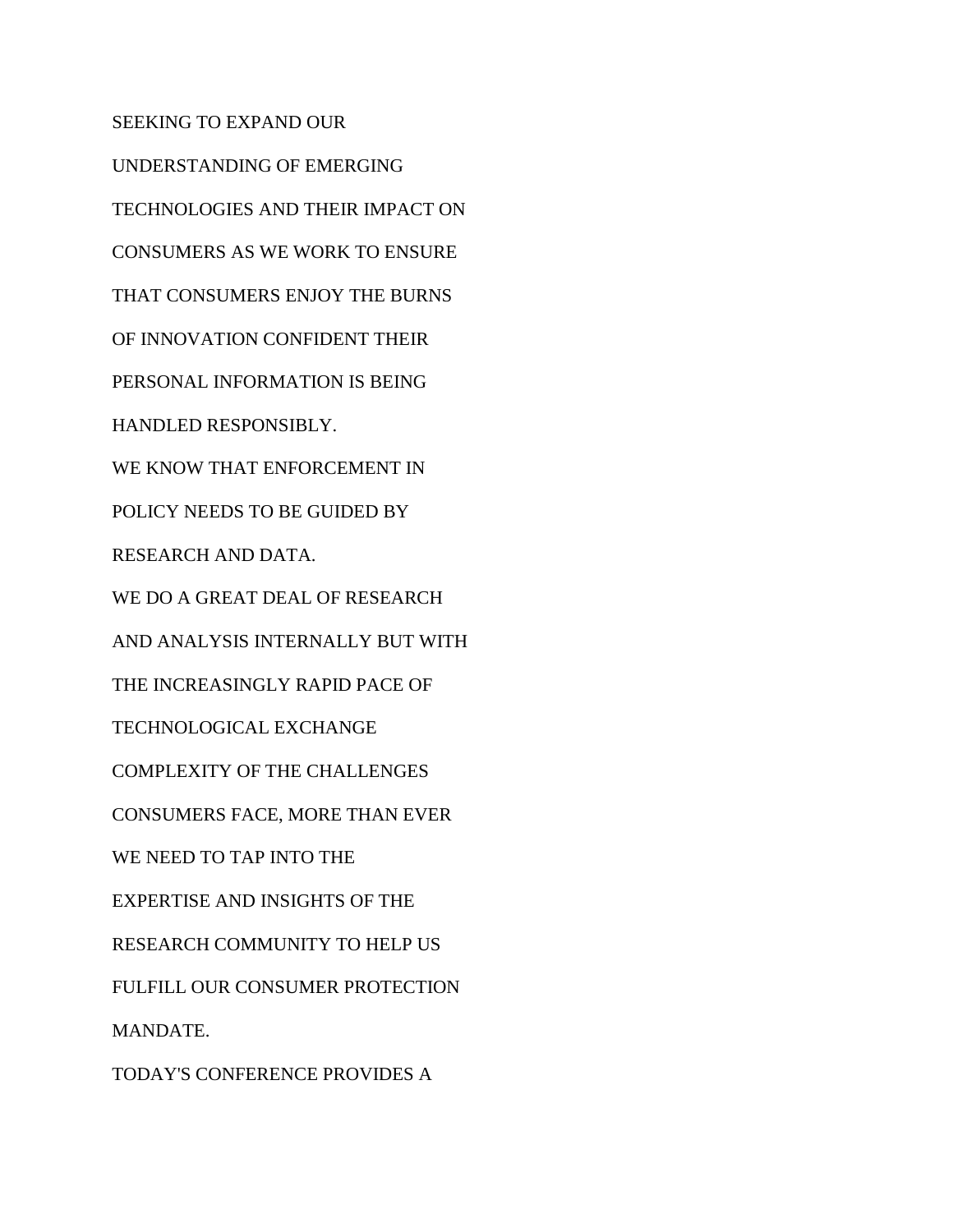UNIQUE OPPORTUNITY TO DO JUST

THAT.

>> WITH PrivacyCon OUR AIM IS

TO BRIDGE THE GAP BETWEEN THE

ACADEMIC, TECH, AND POLICY

WORLDS.

OUR AMBITION AGENDA IS FILLED

WITH CUTTING-EDGE AND

PROVOCATIVE PRESERVE.

SOME OF THE PRESENTATIONS WILL

LEND SUPPORT FOR CURRENT PRIVACY

AND DATA SECURITY POLICIES.

OTHERS MAY LEAD US TO RETHINK

OUR ASSUMPTIONS.

EITHER WAY, WE HOPE TO SPUR A

RICHER DIALOGUE ABOUT PRIVACY

AND DATA SECURITY.

AND WE HOPE THIS DIALOGUE WILL

BE A TWO-WAY STREET AS WE SEEK

VALUABLE INPUT FROM THE ACADEMIC

AND TECH COMMUNITIES WE ALSO AIM

TO PROVIDE USEFUL FEEDBACK TO

RESEARCHERS ABOUT THE TYPE OF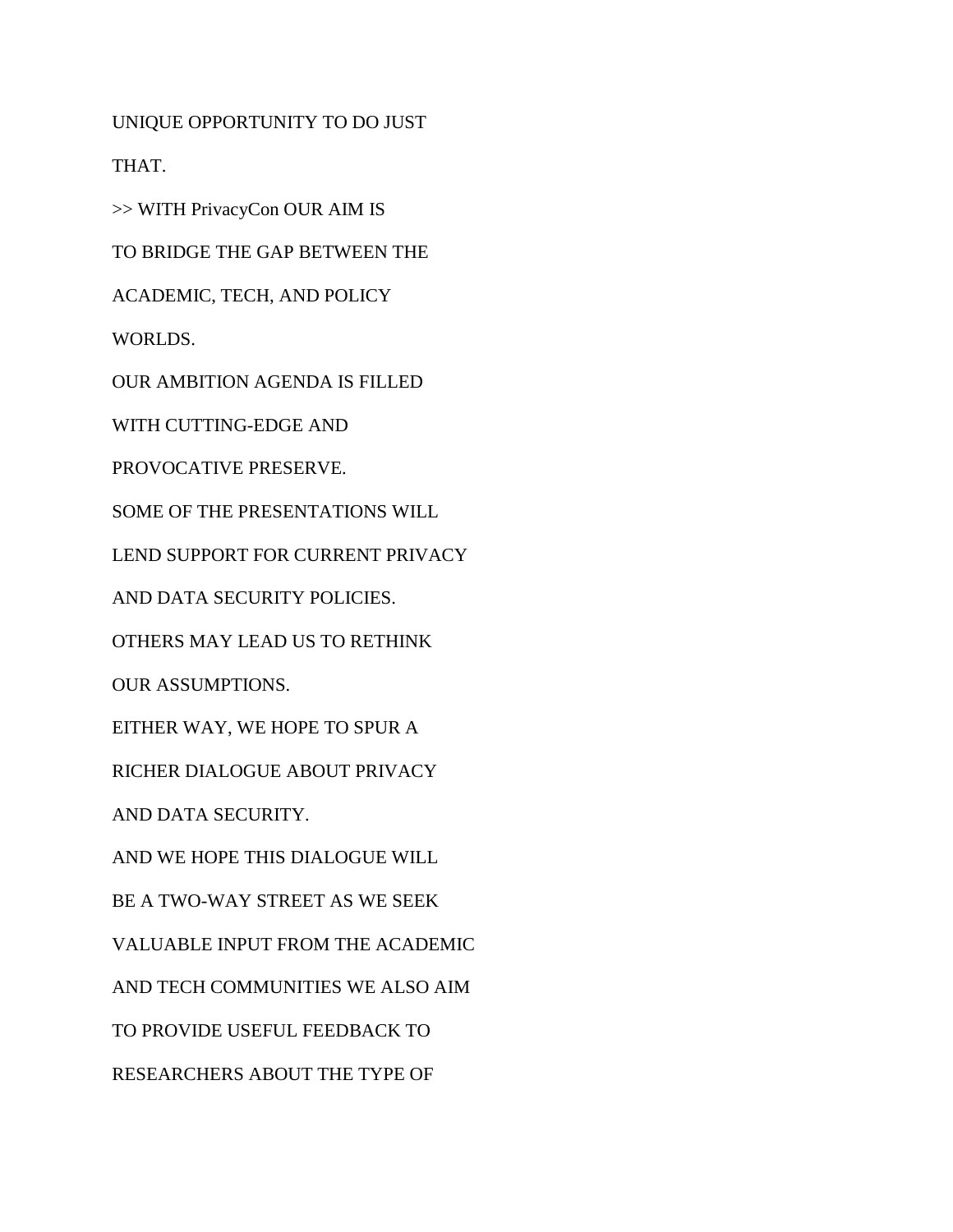WORK THAT WOULD BE MOST RELEVANT TO HELPING US AND OTHER POLICY MAKERS MAKE INFORMED POLICY DECISIONS. SO THIS MORNING TO SET THE STAGE FOR OUR PROGRAM AND TO HIGHLIGHT THE IMPORTANCE OF RESEARCH AT THE FTC, I WOULD LIKE TO SPEAK ABOUT HOW WE INCORPORATED PRIVACY AND DATA SECURITY RESEARCH INTO OUR ENFORCEMENT AND POLICY WORK. THE XRFT WAS FOUNDED ON THE -- FTC WAS FOUNDED THAT RESEARCH MAKES SOUND POLICY. TODAY THE RESEARCH IS A POLICY HUB ON A WIDE ARRAY OF FRONTLINE AND COMPETITION ISSUES, AMONG THEM PRIVACY AND DATA SECURITY. AS YOU KNOW, WE HAVE HOSTED WORKSHOPS AND ISSUED REPORTS ON SIGNIFICANT AND CUTTING-EDGE ISSUES SUCH AS FACIAL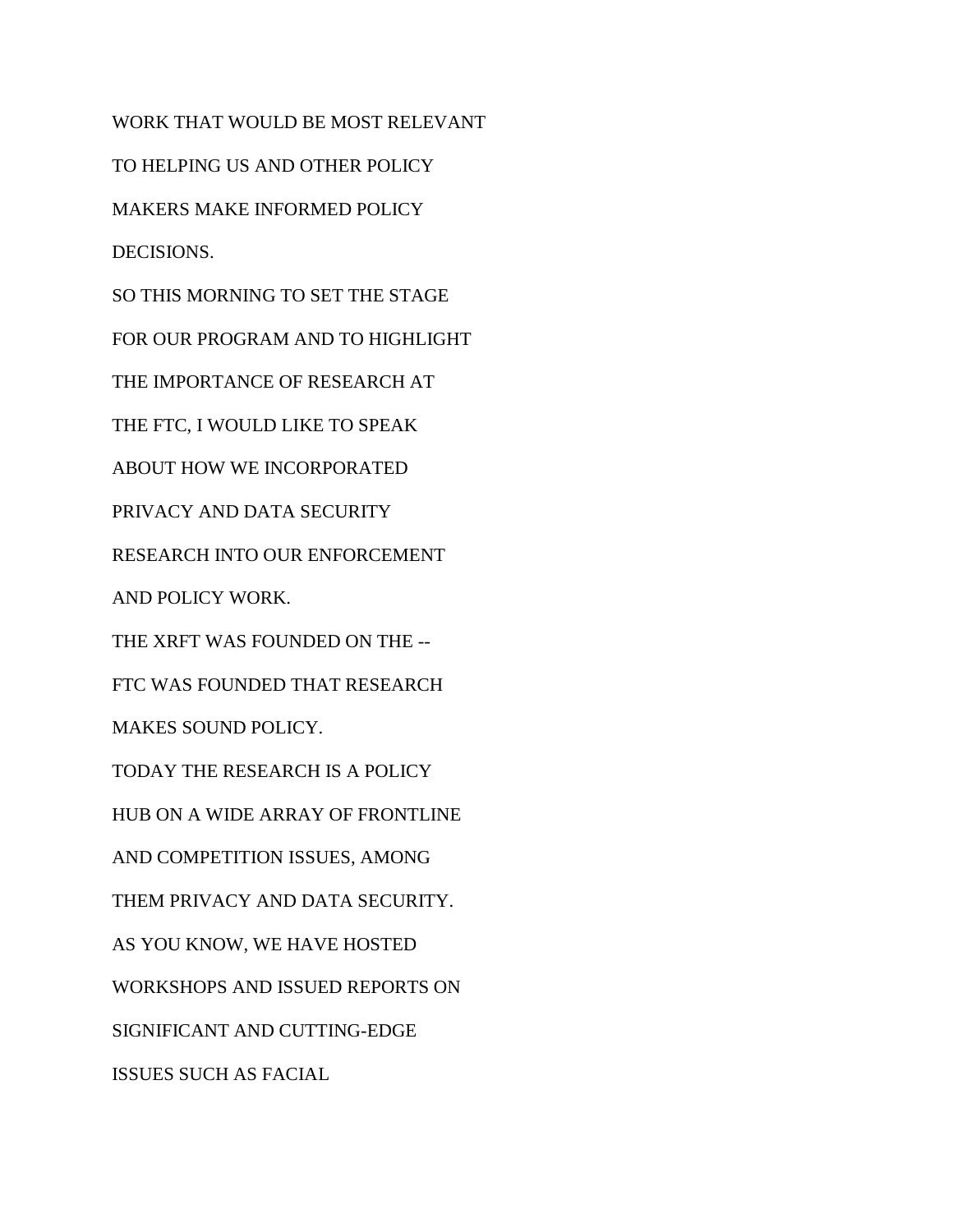RECOGNITION, THE INTERNET OF THINGS, DATA BROKERS, MOBILE DEVICE TRACKING, MOBILE SECURITY, AND MOBILE PRIVACY DISCLOSURES. OUR WORKSHOPS HAVE BROUGHT TOGETHER ACADEMICS, CONSUMER ADVOCATES, INDUSTRY, TECHNOLOGISTS AND OTHER DESTAKEHOLDERS TO HELP INFORM POLICY DISCUSSIONS AND OUR REPORTS ON EMERGING TECHNOLOGIES PROVIDE CONCRETE GUIDANCE ON HOW TO HELP CONSUMERS IN TODAY'S DIGITAL WORLD. MOST RECENTLY, WE HELD A WORKSHOP ON CROSS-DEVICE TRACK. TO EVALUATE THE BENEFITS AND RISKS OF CROSS DEVICE TRACKING WE NEED TO KNOW WHAT IT IS AND HOW IT WORKS. OUR WORKSHOP INCLUDED A SESSION WHERE EXPERTS EXPLAINED HOW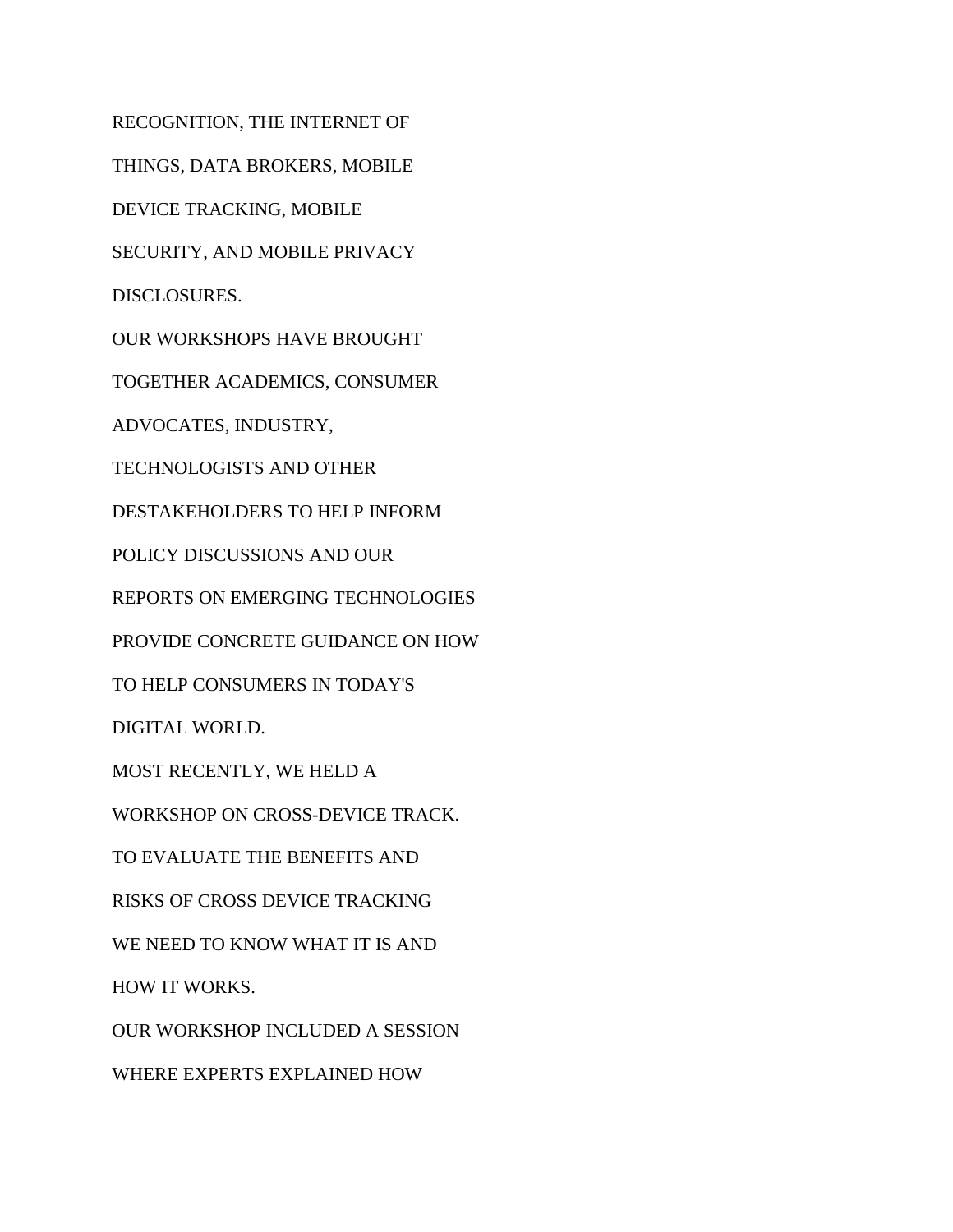TRACKING TECHNIQUES FUNCTION AND DISCUSSED WHETHER TECHNICAL MEASURES SUCH AS HASHING MIGHT BE USED TO PROTECT CONSUMERS PRIVACY. AND JUST LAST WEEK WE ISSUED OUR BIG DATA REPORT WHICH OUTLINES A NUMBER OF SUGGESTIONS FOR BUSINESSES TO HELP ENSURE THAT THEIR USE OF BIG DATA ANALYTICS PRODUCES BENEFITS FOR CONSUMERS WHILE AVOIDING OUTCOMES THAT MAYBE EXCLUSIONARY OR DISCRIMINATORY. IN THIS REPORT WE HIGHLIGHT POSSIBLE RISKS THAT COULD RESULT FROM INACCURACIES OR BIASES ABOUT CERTAIN GROUPS AND DATA SETS INCLUDING THE RISKS THAT CERTAIN KIERMS, ESPECIALLY LOW INCOME OR UNDER SERVED CONSUMERS MIGHT MISTAKENLY BE DENIED OPPORTUNITIES OR THAT BIG DEALT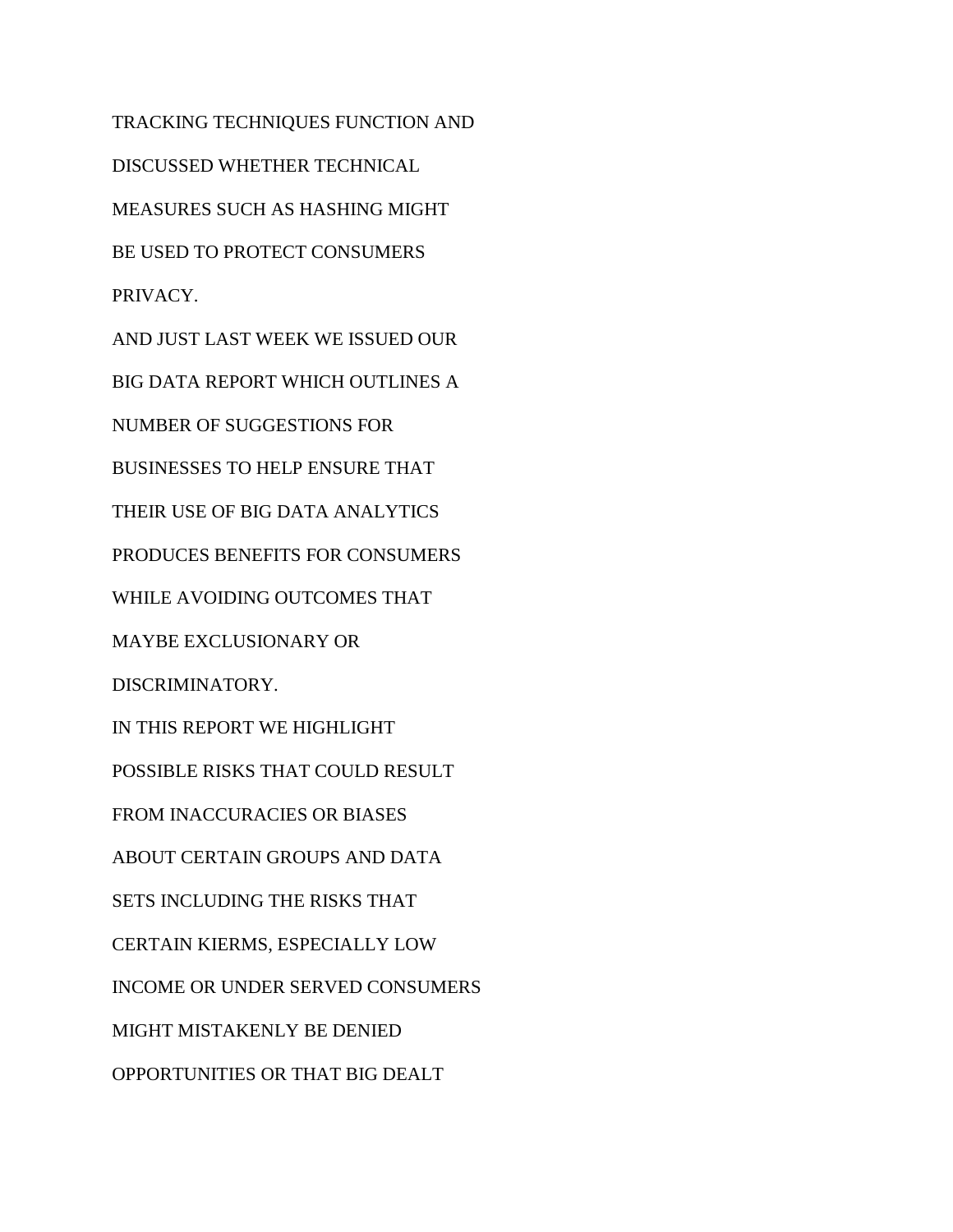ANALYTICS MIGHT REVERSE SOCIOECONOMIC DISAPPARENTS. ON THE ENFORCEMENT FRONT, THE WORK OF TECH RESEARCHERS HAS HELPED US IDENTIFY DECEPTIVE OR UNFAVOR PRACTICES OF COMPANIES SUCH AS HTC, SNAPCHAT AND FANDANGO. LAST MONTH, WE ANNOUNCED AN ACTION AGAINST ORACLE WHERE WE ALLEGE THAT THE COMPANY'S FAILURE TO DISCLOSE THAT OLDER INSECURE VERSIONS OF JAVA WOULD NOT BE REMOVED AS PART OF THE SOFTWARE UPDATE PROCESS. WE ALLEGE THAT THAT WAS A DECEPTIVE PRACTICE. VARIOUS RESEARCHERS HAD POINTED OUT PROBLEMS WITH MALWARE EXPLOITS FOR OLDER VERSIONS HAD OF JAVA WHICH LED TO OUR INVESTIGATION OF THE ISSUE. THE CONSENT ORDER THAT WE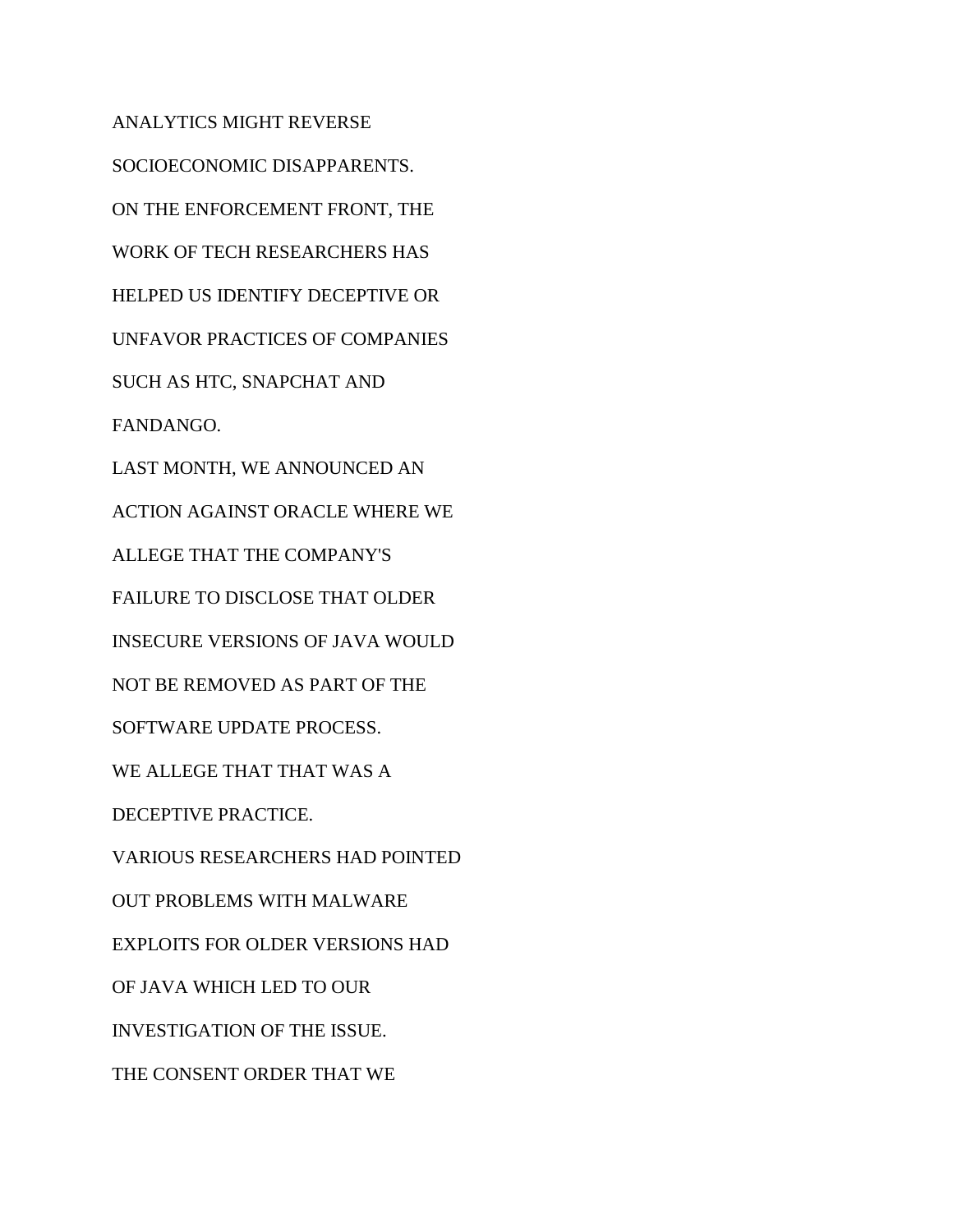ENTERED INTO REQUIRES ORACLE TO MAKE AN EFFECTIVE TOOL FOR UNINSTALLING OLDER VERSIONS OF JAVA AVAILABLE TO CONSUMERS. IN SHORT, OUR ENFORCEMENT ACTIONS HAVE PROVIDED IMPORTANT PROTECTIONS FOR CONSUMERS AND RESEARCH VERSE OFTEN PLAYED A CRITICAL ROLE IN HELPING US ACHIEVE THAT GOAL. IN CERTAIN AREAS WE HAVE ALSO ASKED TECHNOLOGISTS AND RESEARCHERS TO HELP US COME UP WITH TECHNICAL COUNTERMEASURES TO HELP US ADDRESS VEXING PROBLEMS. ILLEGAL ROBOCALLS ARE A KEY EXAMPLE. VOICE OVER IP TECHNOLOGY ALLOWS CALLERS TO SPOOF IDENTIFYING INFORMATION SUCH AS THE CALLING PARTY'S PHONE NUMBER. FRAUDSTERS WITH NOW PLACE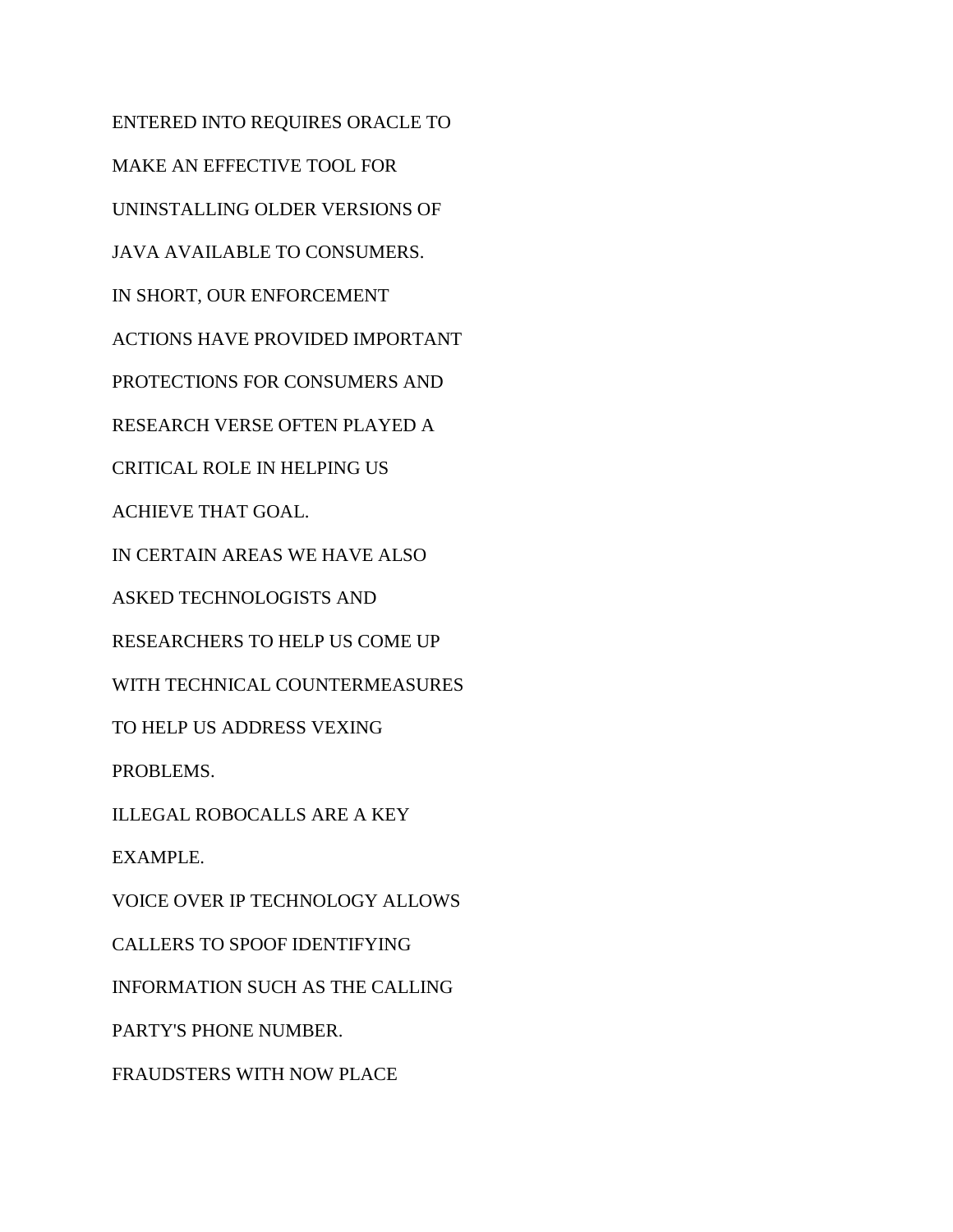MILLIONS OF CHEAP AUTOMATED CALLS WITH THE CLICK OF A MOUSE AND DO SO FROM ANYWHERE IN THE WORLD THAT HAS AN INTERNET CONNECTION WHILE HIDING THEIR IDENTITIES IN THE PROCESS. THESE DEVELOPMENTS HAVE REDUCED THE EFFECTIVENESS OF THE FTC'S TRADITIONAL LINE ENFORCEMENT TOOLS. RECOGNIZING THE NEED FOR NEW SOLUTIONS, THE FTC HAS HELD FOUR PUBLIC CONTESTS TO SPUR THE CREATION OF TECHNICAL SOLUTIONS TO THE ROBOCALL PROBLEM. AS PART OF THESE CHALLENGES WE SOLICITED TECHNICAL EXPERTS TO HELP SELECT THE MOST INNOVATIVE SUBMISSIONS. ONE OF THE WINNING SOLUTIONS IN OUR FIRST CHALLENGE IS IN THE MARKETPLACE AND AVAILABLE TO CONSUMERS.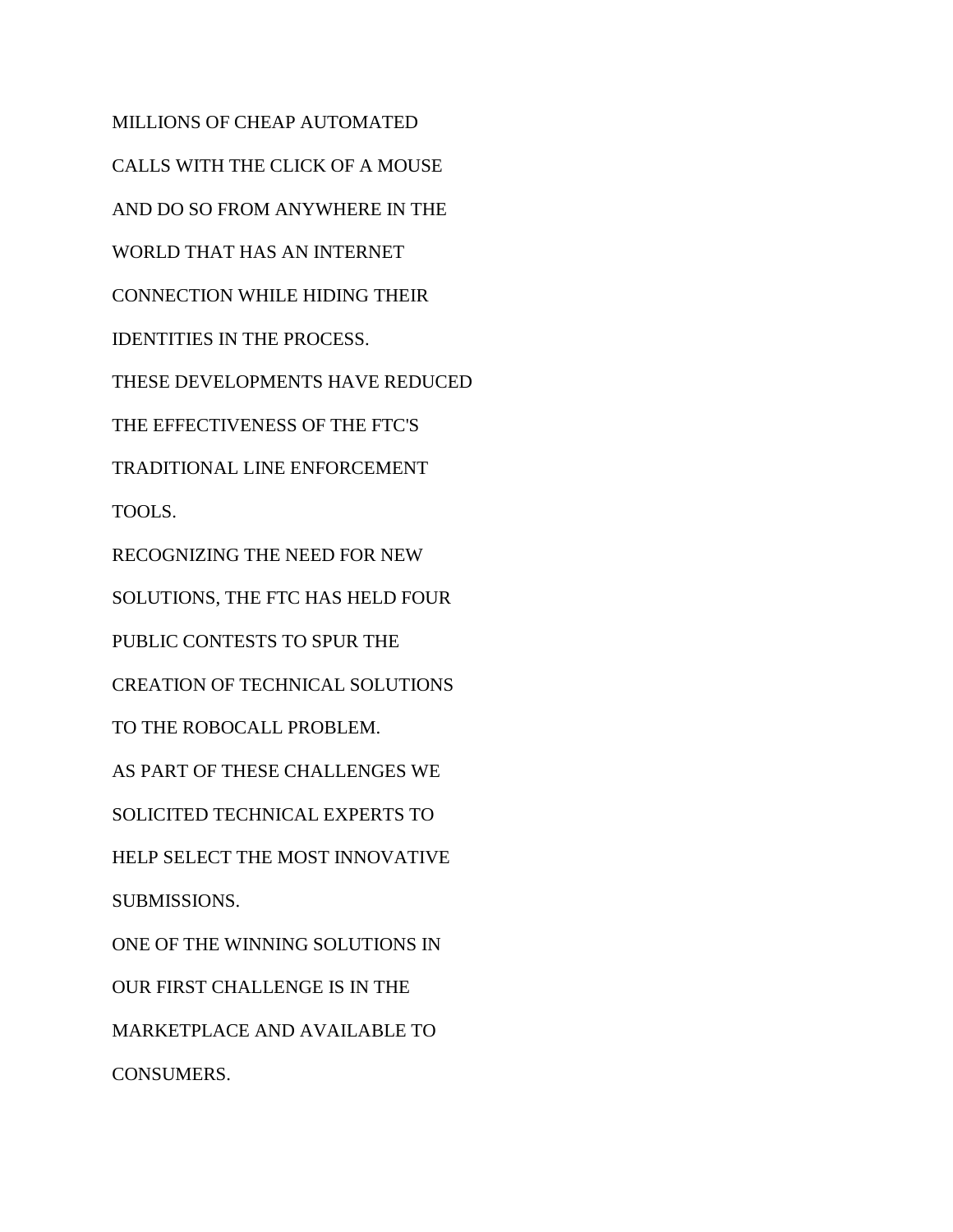PNEUMO ROBO REPORTS IT HAS MORE THAN 360,000 SUBSCRIBERS AND IT HAS BLOCKED MORE THAN 60 MILLION ROBOCALLS. WE ARE ALSO CONTINUING TO BUILD OUR INTERNAL CAPACITY. LAST YEAR WE CREATED THE OFFICE OF TECHNOLOGY RESEARCH AND INVESTIGATION OR OTEC AS WE CALL IT. OTEC WHICH 3WEU89DZ ON OUR FORMER TECHNOLOGY UNITS GUIDES THE DEVELOPMENT OF ENFORCEMENT PRIORITIES AMONG OTHER IMPORTANT WORK: THE TEAM INCLUDES LAWYERS AND TECHNOLOGIES THAT WORK HAND IN HAND TO HELP US STUDY NEW TECHNOLOGIES AND DEVELOPMENT NETS MARK PLACE. WITH OTEC WE'RE EMBARKING ON A BROADER ARRAY OF INVESTIGATIVE RESEARCH ON TECHNOLOGY RELATED ISSUES THAT WILL AID US IN ALL FACETS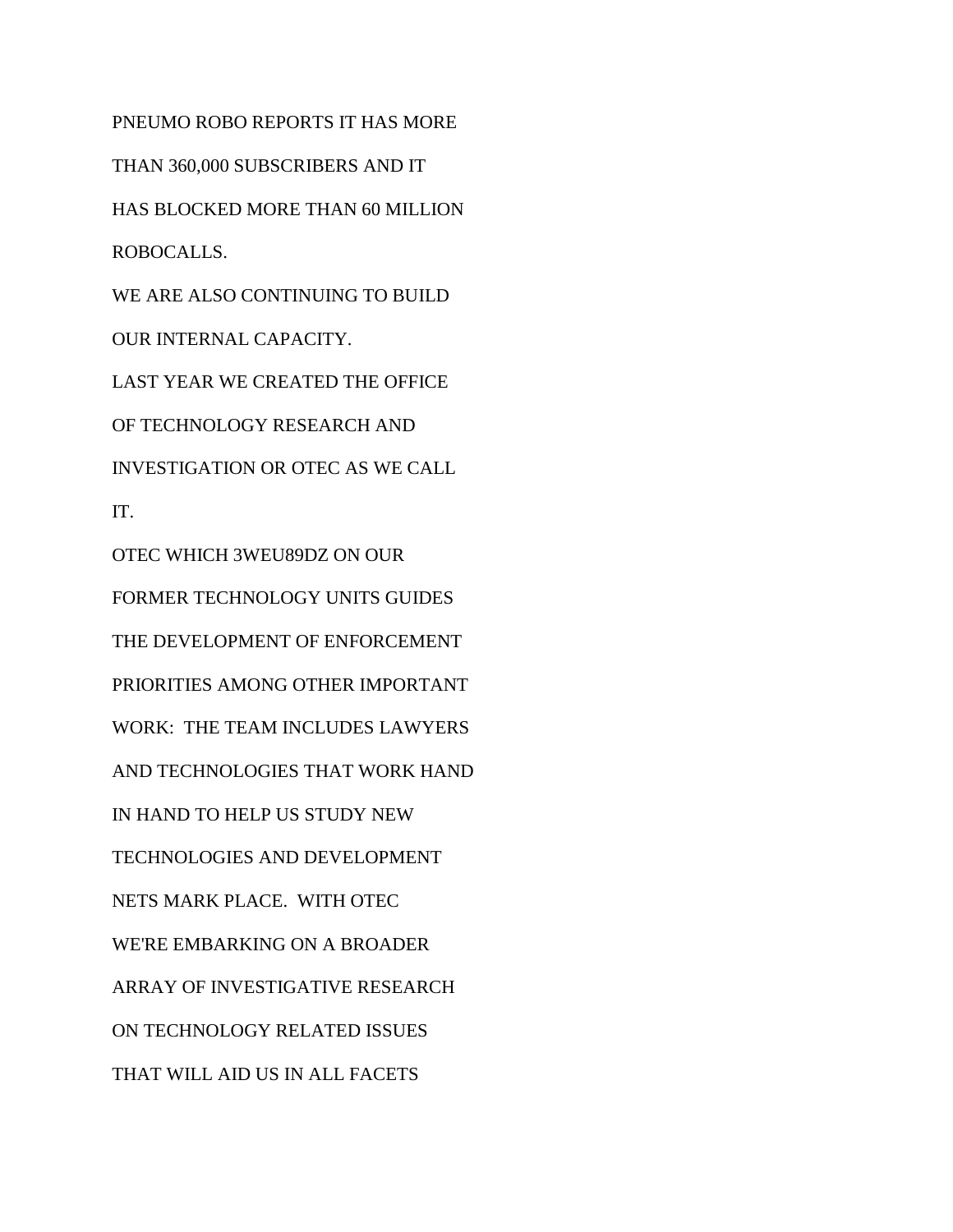OF THE FTC DULY COMPETITION

MISSION.

PrivacyCon BUILDS ON ALL OF

THESE.

OUR AIM IS TO BUILD OUR DIES IN THE TECH COMMUNITIES AND ENSURE THE FTC AND OTHER POLICY MAKERS HAVE THE BENEFIT OF THE LEADING THINKING AND PRIVACY AND DATA SECURITY ARENAS. OUR PROGRAM TODAY WILL FEATURE FIVE MAIN TOPICS. AS TO EACH WE WILL HAVE THREE OR FOUR SHORT RESEARCH PRESENTATIONS FOLLOWED BY A PERIOD OF DISCUSSION FEATURING TOP EXPERTS: WE WILL START THE SESSIONS ADDRESS THE CURRENT STATE -- WE WILL START WITH SESSIONS ADDRESSING THE CURRENT STATE OF ONLINE PRIVACY QUESTIONS. THERE'S NO QUESTION THAT WE NEED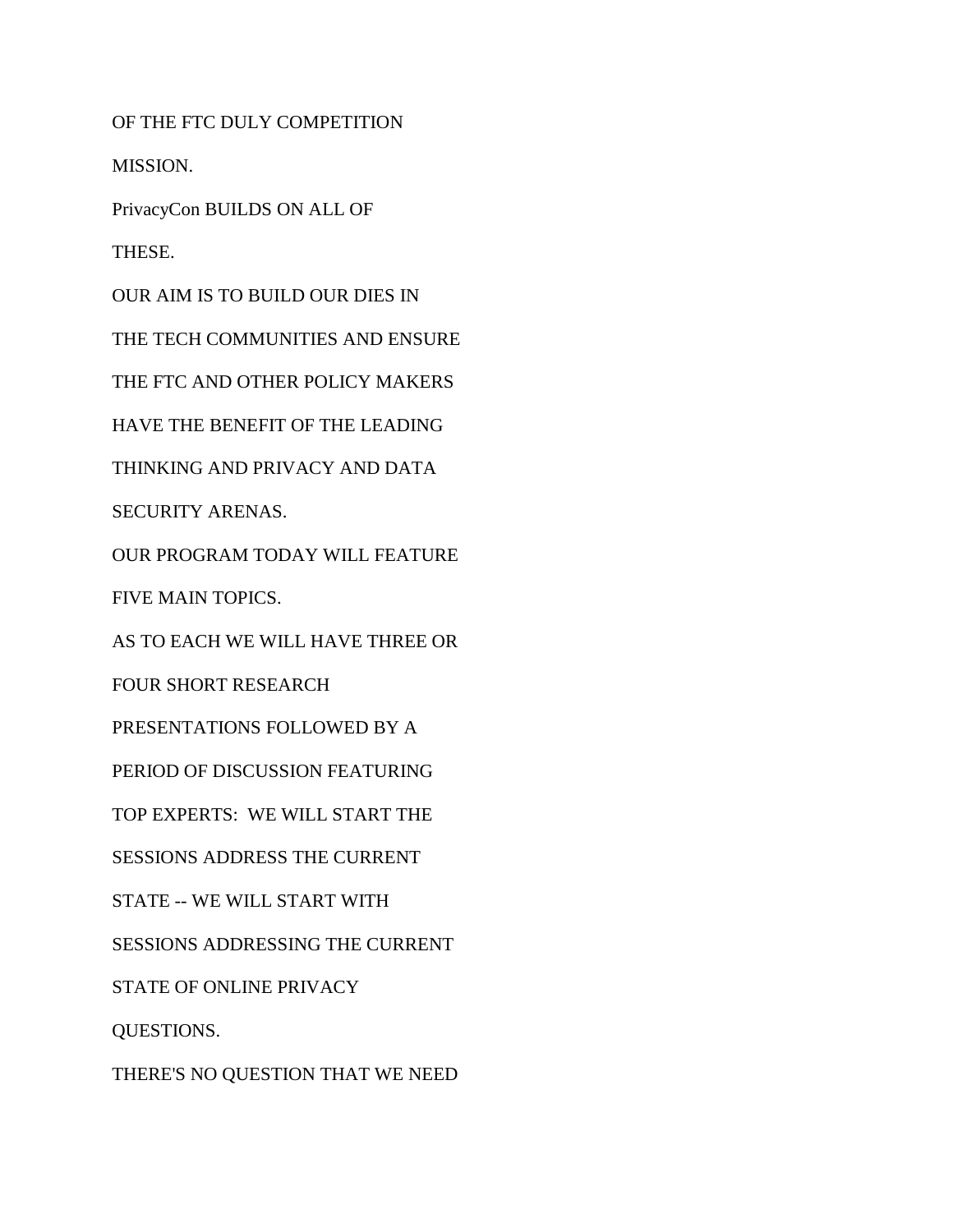TO BETTER UNDERSTAND CONSUMER EXPECTATIONS AND THE DEGREE TO WHICH CONSUMER PERCEPTIONS OF COMPANY'S DATA PRACTICES ALIGN WITH WHAT IS ACTUALLY HAPPENING IN THE MARKETPLACE. JUST THIS MORNING THE PEW RESEARCH CENTER RELEASED A STUDY BINDING AMERICANS SEE THE ISSUES AS DEPEND. A MAJORITY OF AMERICANS ARE WILLING TO SHARE THEIR INFORMATION IF THEY PERCEIVE THEY'RE GETTING VALUE IN A RETURN AND THAT THEIR INFORMATION IS BEING PROTECTED. FOR INSTANCE HALF OF THOSE SURVEYED SAID THAT THE BASIC BARGAIN OFFERED BY LOYALTY CARDS IS ACCEPTABLE TO THEM. WHILE A THIRD VIEWED THAT AS UNACCEPTABLE. THE STUDY ALSO FOUND THAT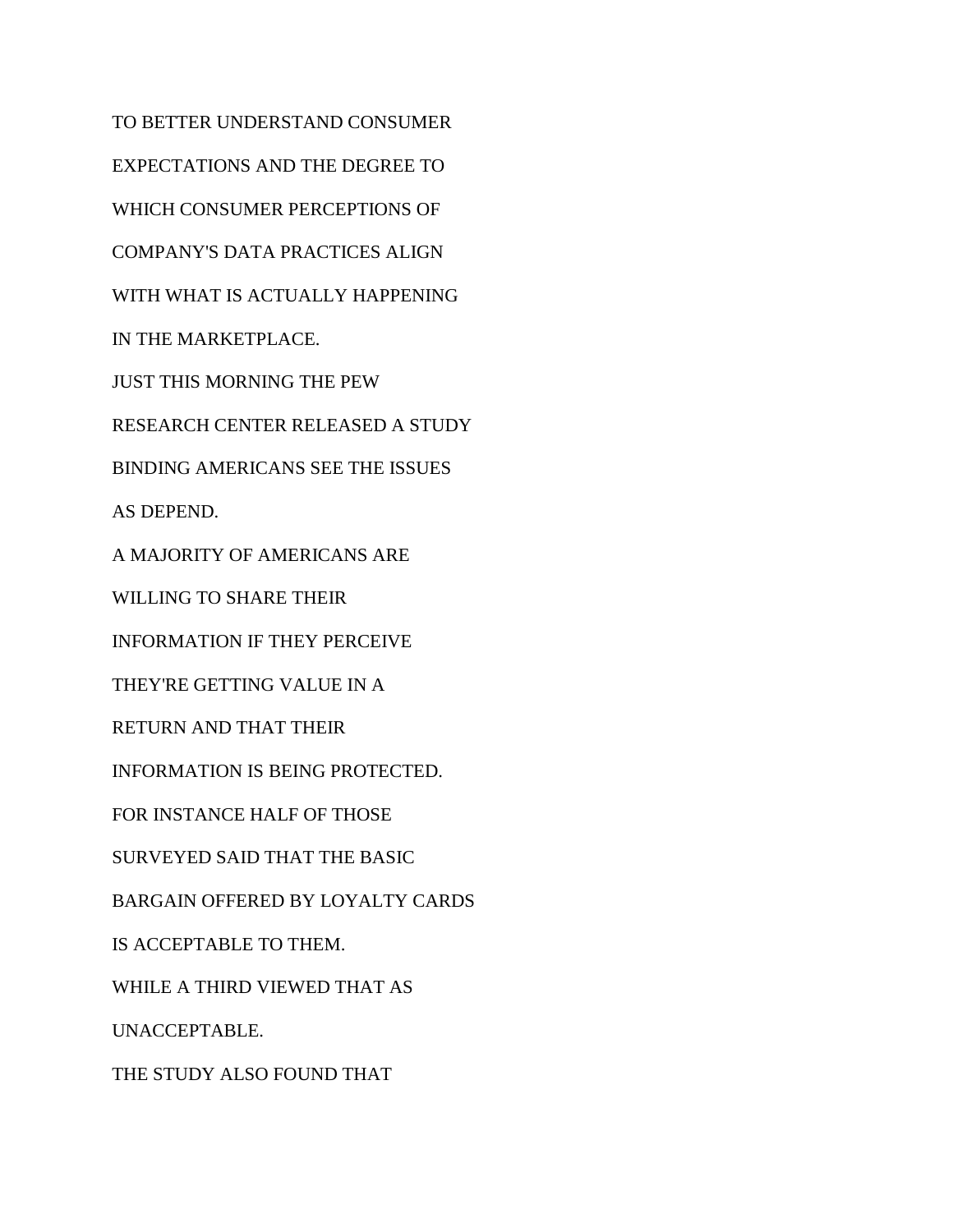CONSUMERS ARE OFTEN CAUTIOUS ABOUT DISCLOSING THEIR INFORMATION AND FREQUENTLY UNHAPPY ABOUT WHAT HAPPENS TO THAT INFORMATION ONCE COMPANIES HAVE COLLECTED IT. WE WILL SEE WHAT OUR SPEAKERS HAVE TO SAY ABOUT THIS AND OTHER TOPICS. OUR OTHER SESSIONS WILL ADDRESS BIG DATA IN ALGORITHMS, THE ECONOMICS OF PRIVACY AND DATA SECURITY, AND SECURITY AND USABILITY. AMONG THE ISSUES ADDRESSED WILL BE BIG DISPEAT BIAS, THE ECONOMIC INCENTIVES UNDERLYING COMPANIES DATA PRACTICES, THE COSTS OF CYBER INCIDENTS AND AVAILABLE OPTIONS FOR CONSUMERS TO AVOID UNWANTED TRACKING. YOU WILL ALSO HEAR FROM MY COLLEAGUE, COMMISSIONER JULIE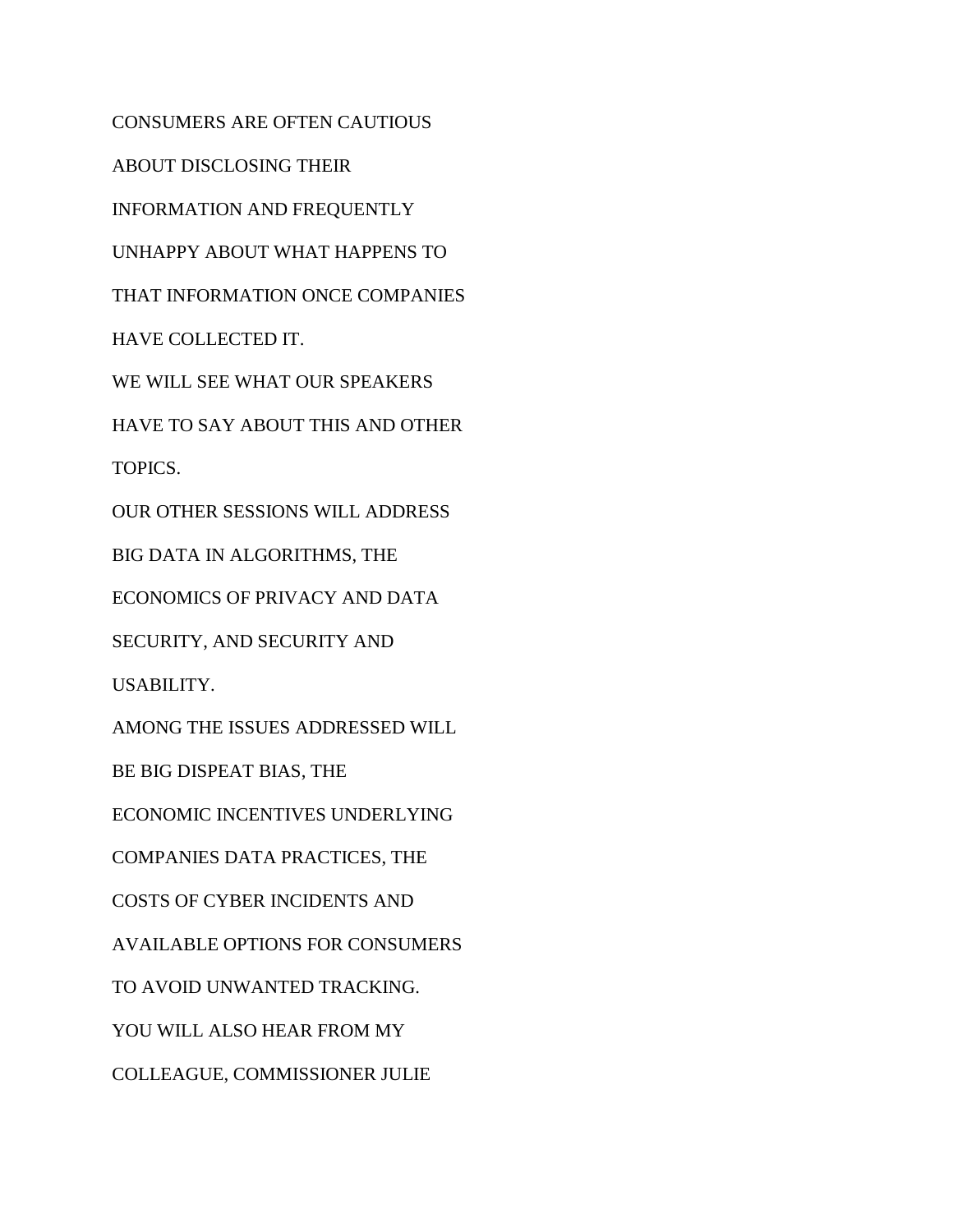BRILL AND CHIEFOLOGIST LAURIE KRAMER, AND THIS IS JUST TO GIVE YOU A FLAVOR OF WHAT YOU WILL HEAR TODAY. WE'RE JUST NOW SCRATCHING THE SURFACE OF WHAT IS TO COME AS A RESULT OF TECHNOLOGICAL ADVANCEMENT. IF WE WANT TO ENSURE CONTINUED PROGRESS WE MUST CRAFT POLICIES BUILT ON INNOVATIVE THINKING AND BREAKTHROUGHS THAT WE MAKE THROUGH RESEARCH. AND AT THE SAME TIME, WE WANT TO ENCOURAGE RESEARCH THAT WILL AID THE COMPLEX AND PRACTICAL QUESTIONS THAT POLICY MAKERS ARE EAGERLY SEEKING TO ANSWER. SO THANK YOU FOR BEING HERE TODAY. YOUR PRESENCE MOVES US ONE STEP CLOSER TO THAT GOAL. NOW, TO CLOSE, LET ME JUST TAKE THIS OPPORTUNITY TO EXPRESS MY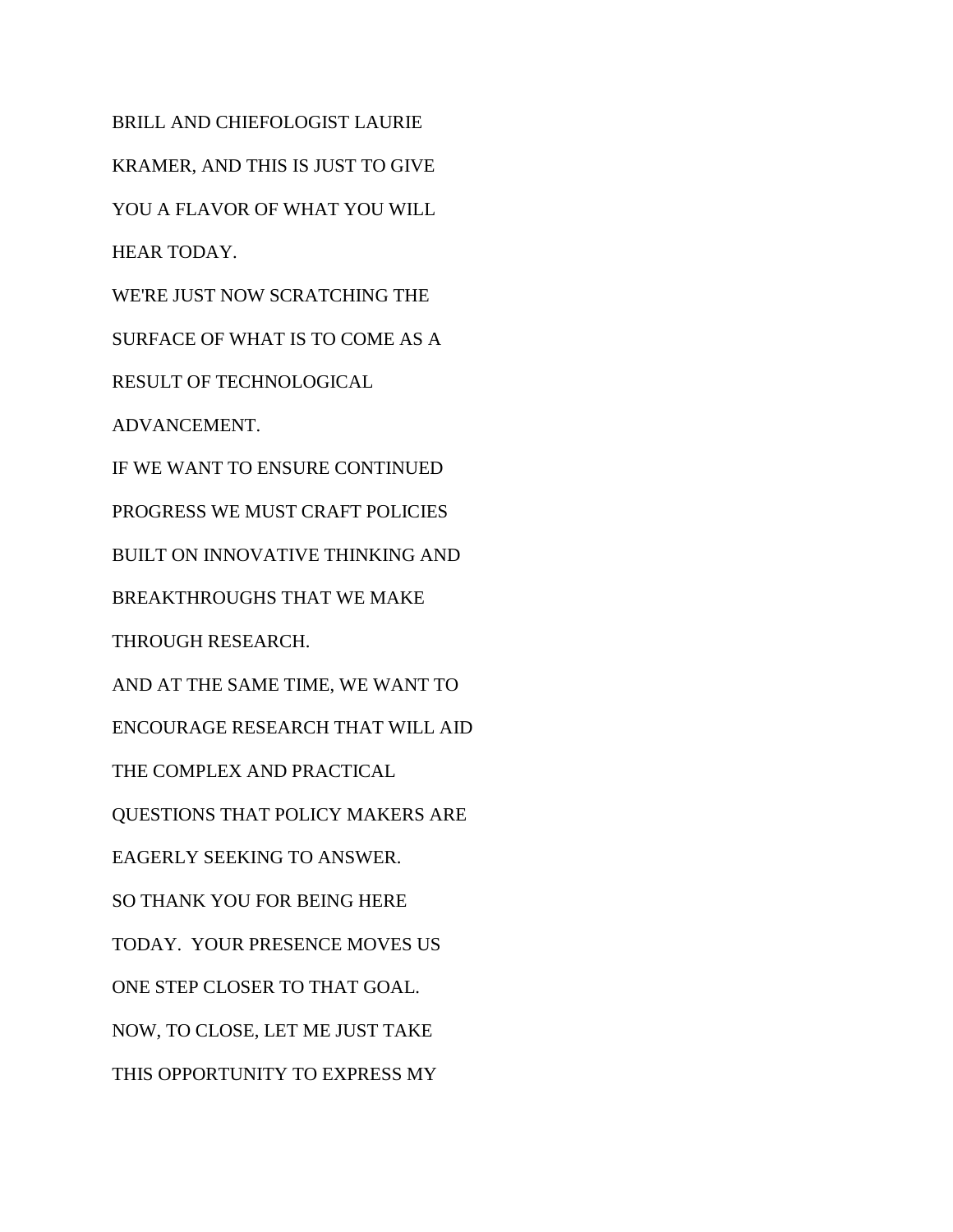GRATITUDE TO ALL OF THE

PARTICIPANTS IN TODAY'S

CONFERENCE.

WE HAVE AN INCREDIBLY IMPRESSIVE

GROUP OF THE TOP THINKERS IN

PRIVACY AND DATA SECURITY.

I'D ALSO LIKE TO THANK THE

ORGANIZERS IN OTEC AND OUR

DIVISION PRIVACY DIVISION AND

CHRISTIAN ANDERSON AND DAN

SALZBURG FOR THEIR HARD WORK IN

PUTTING THIS EVENT TOGETHER SO

THANK YOU VERY MUCH.

>> GOOD MORNING. THANK YOU VERY

MUCH.

THANK YOU ALL FOR COMING OUT TO

OUR FIRST PrivacyCon.

I'M POLICY DIRECTOR OF THE

OFFICE OF TECHNOLOGY RESEARCH

AND INVESTIGATION.

WE ARE CO-PRESENTING THIS

WORKSHOP ALONG WITH THE DIVISION

OF PRIVACY AND IDENTITY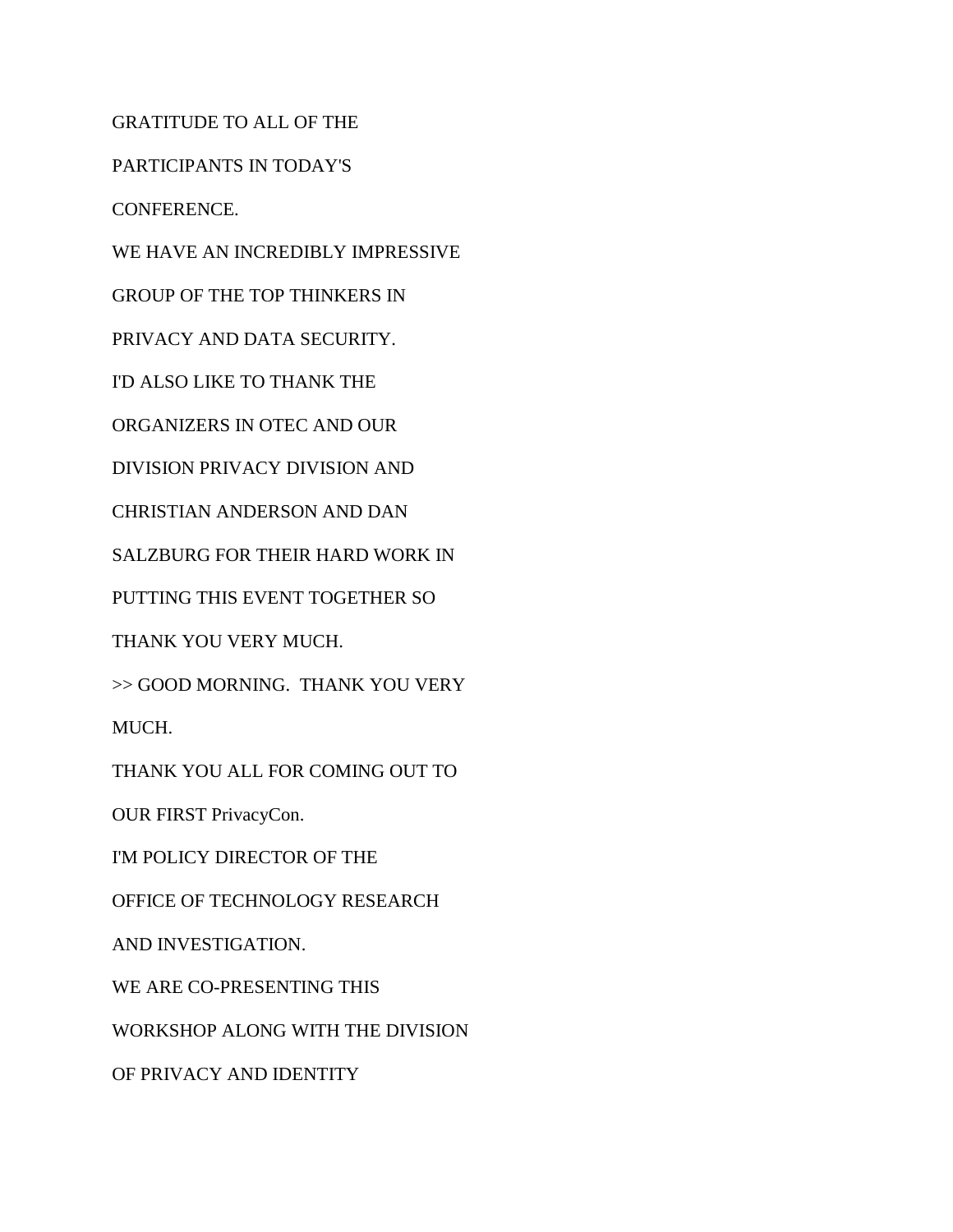PROTECTION.

AND I'M ALSO THE CHAIR OF OUR FIRST PANEL, THE CURRENT STATE OF ONLINE PRIVACY. IF MY CO-PANELISTS COULD MAKE THEIR WAY TO THE STAGE. SO WE PUT OUT A CALL FOR RESEARCHERS AND WEREN'T SURE WHAT TO EXPECT AND WE GOT NEARLY 90 FASCINATING PROPOSALS SO WE WERE GOING TO TRY TO DO 12 OR SO AND DECIDED TO PACK THE SCHEDULE TO HAVE AT LEAST 19 PEOPLE PRESENTING WHICH WE HONESTLY COULD HAVE DONE MORE. SO WE TRIED TO MAXIMIZE THE SCHEDULE TO LET THEM PRESENT THEIR RESEARCH TO YOU. THEY'RE EACH GOING TO PRESENT FOR ABOUT 15 MINUTES. WE'RE GOING TO TRY TO KEEP THEM AGGRESSIVELY TO THAT. AND THEY HAVE HAD A CLOCK RIGHT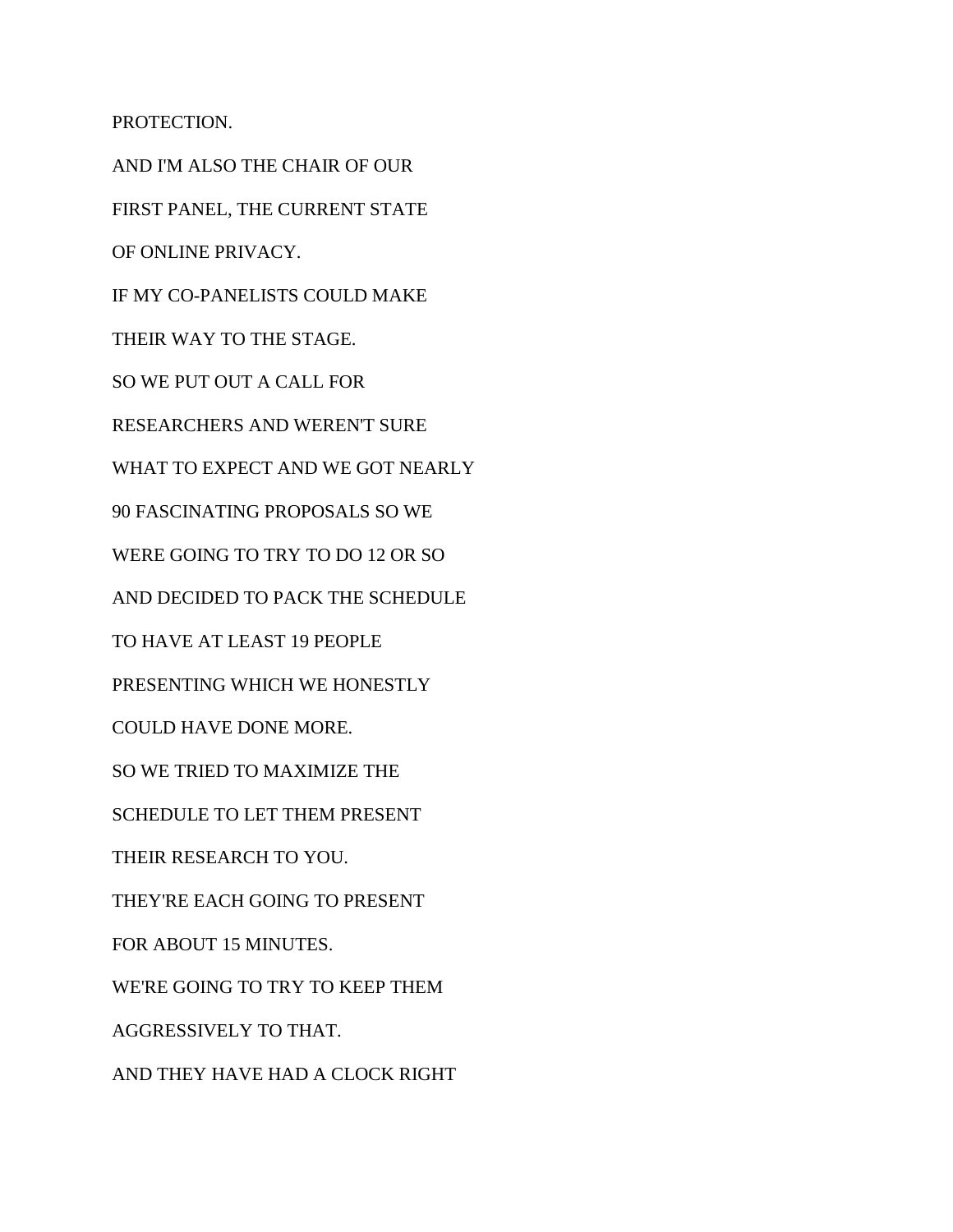THERE THAT SHOWS WHEN THEY'RE OVER TIME AND A CHIME WILL MAY. THEY WILL KNOW THEY'RE OVER. YOU KNOW THEY'RE OVER. THEY WILL KNOW THAT YOU KNOW THAT THEY'RE OVER. WE WILL TRY TO STAY ON SCHEDULE. AFTER THAT, A SHORT DISCUSSION PERIOD OF TIME AND OMER TENE AND ELANA ZEIDE WILL NYU WILL GIVE A FEW THOUGHTS, ASKING A FEW QUESTIONS AND THAT WILL BE IT. THIS IS OUR FIRST TIME DOG THIS AND I WOULD LOVE YOUR FEEDBACK IF YOU WANT TO DO THIS IN THE FUTURE. APPARENTLY WE HAVE A LOT OF INTEREST IN THIS AND THAT IS GREAT. I WILL START BY INTRODUCING IBRAHIM ALTAWEEL FROM BERKELEY TO PRESENT ON WEB PRIVACY CENSUS

3.0.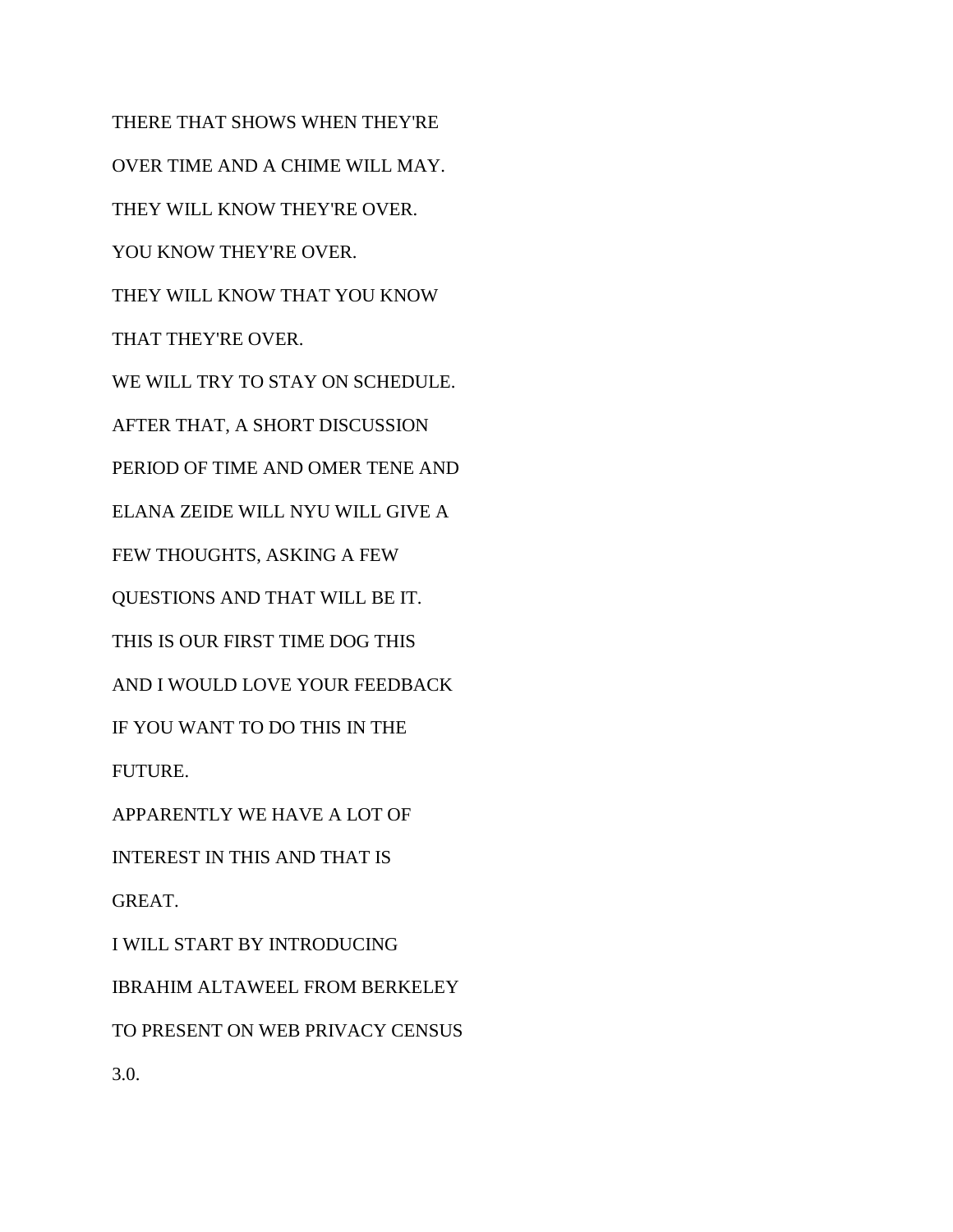>> HELLO, MY NAME IS IBRAHIM

ALTAWEEL.

I'M THE COAUTHOR OF WEB PRIVACY

CENSUS.

MOST PEOPLE MAY BELIEVE THAT

ONLINE ACTIVITIES ARE TRACKED

MORE PERVASIVELY THAN IN THE

PAST.

AS EARLY AS 1999, THE PRIVACY

RIGHTS CLEARING HOUSE SUGGESTED

THAT FEDERAL AGENCIES CREATE

BENCHMARK FOR ONLINE PRIVACY.

OF THE CENSUS IS ONE SUCH

BENCHMARK AND I WILL DISCUSS

TODAY HOW THE LITERATURE SHOWS

THE DRAMATIC INCREASE IN THE USE

OF COOKIES.

THE FIRST ATTEMPTS AT WEB

MEASUREMENT FOUND RELATIVELY

LITTLE TRACKING ONLINE IN 1997.

ONLY 2369 MOST POPULAR WEB SITES

USE COOKIES ON THEIR HOME PAGES.

BUT WITHIN A FEW YEARS TRACKING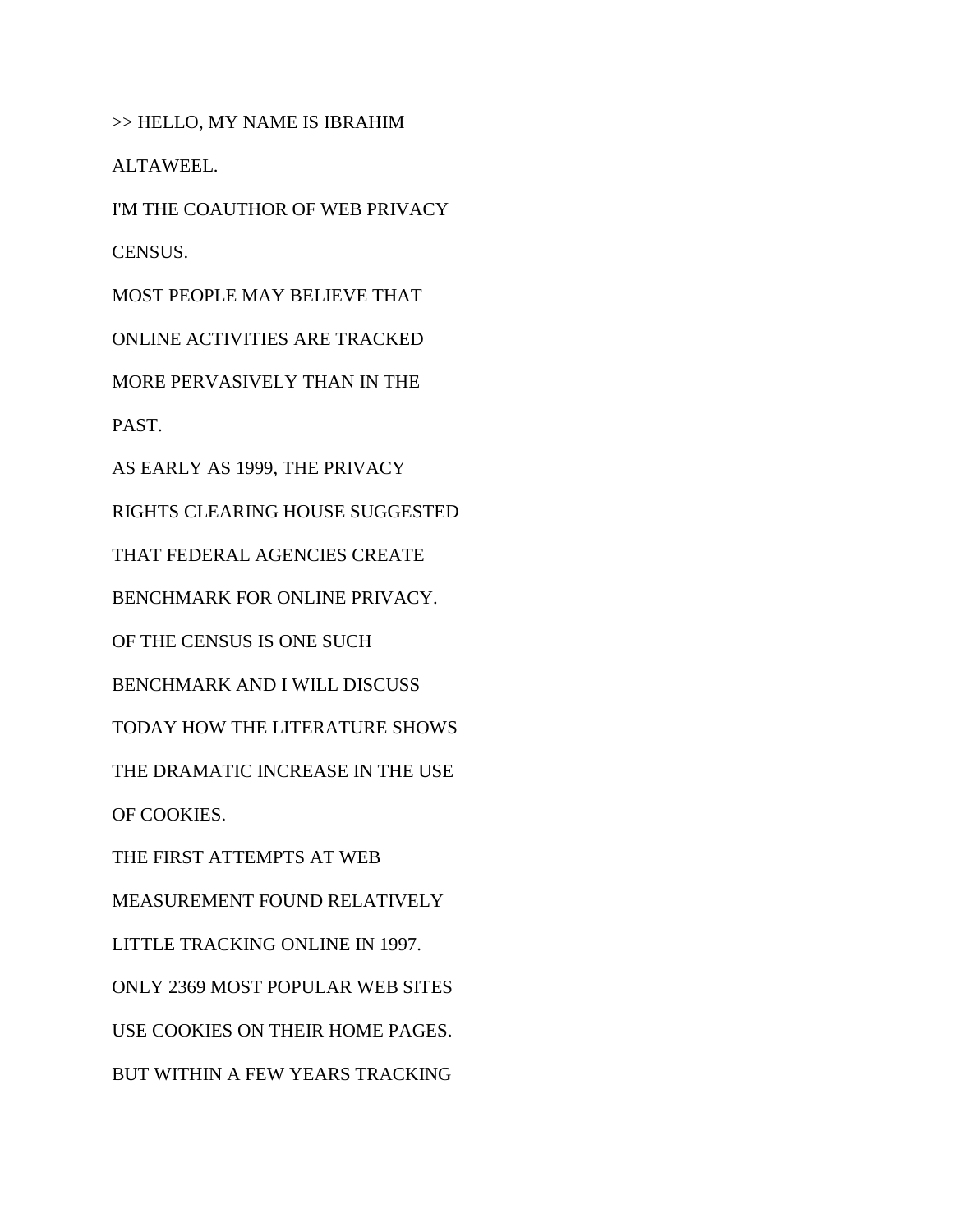FOR ADVERTISING APPEARED ON MANY WENT. BY 2011 ALMOST ALL OF THE POPULAR WEB SITES EMPLOYED COOKIES. IN 2011 WE START OF THE SURVEYING THE ONLINE MECHANISM TO TRACK PEOPLE ONLINE. WE CALLED THEY SAY THE WEB PRIVACY CENSUS AND WE REPEATED THE STUDY IN 2012 AND 2015. THE MAIN GOAL THE CENSUS IS TO SELECT AND ANALYZE KEY METRICS AND MEASURES FOR THE STATE OF ONLINE PRIVACY AND USE THAT TO ANSWER THE FOLLOWING QUESTIONS: HOW MANY ENTITIES ARE TRACK USERS ONLINE? WHAT TECHNOLOGIES ARE MOST POPULAR FOR TRACKING USERS? IS THERE A SHIFT FROM ONE TRACKING TECHNOLOGY TO ANOTHER IN TRACKING PRACTICES?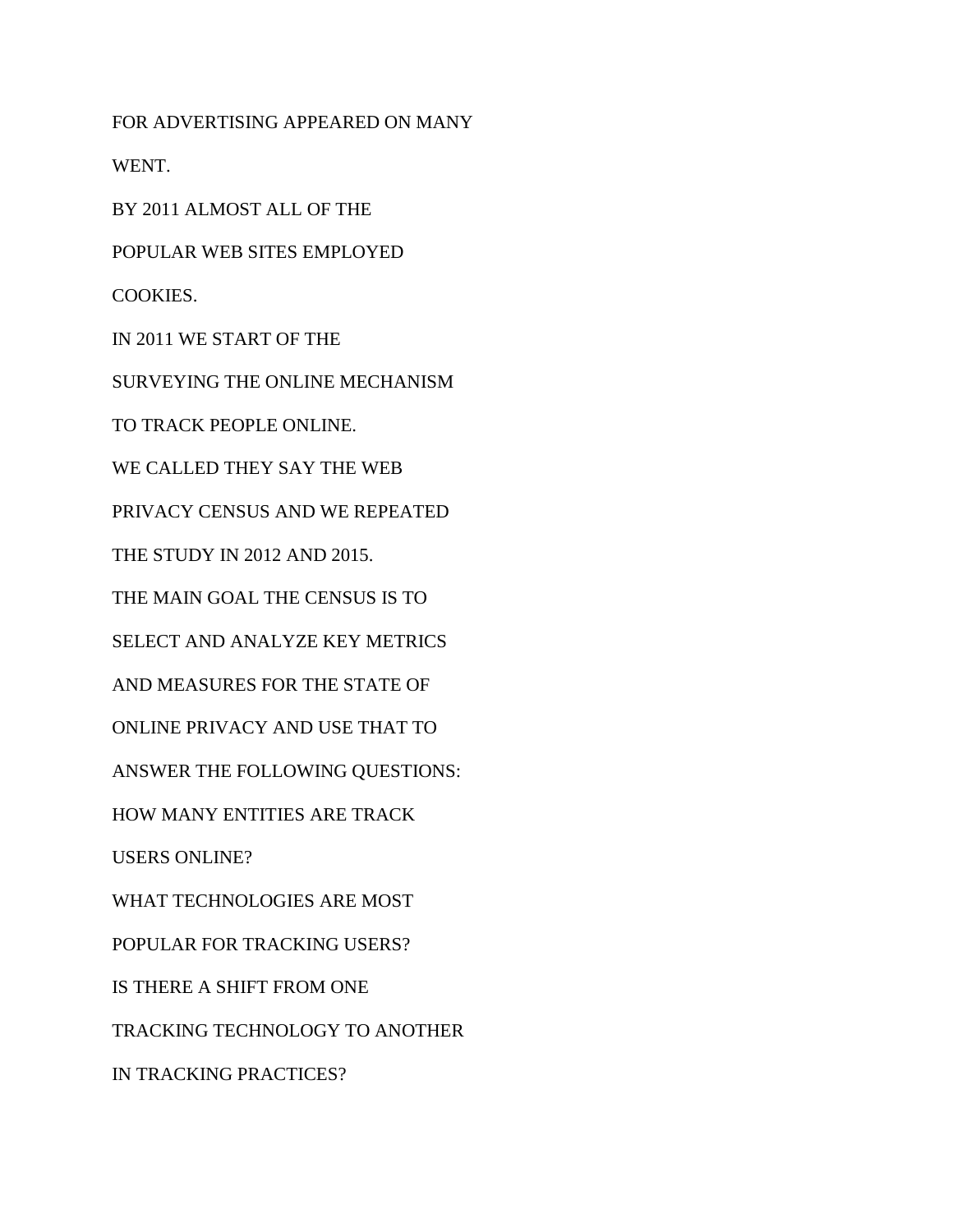IS THERE A GREATER CONCENTRATION OF TRACK COMPANIES ONLINE? WHAT ENTITIES HAVE THE GREATEST POTENTIAL TO ONLINE TRACKING AND WHY? I WILL DIVE INTO DETAIL ON THE DATA COLLECTION METHODS. WE COLLECTED COOKIES, AND FLASH COOKIES ON A QUANTITY CAST TOP 1 MILLION WEB SITES USING OWPM, THE PLATFORM PRESENTED BY ONLINE UNIVERSITY. WE RAN A SHALLOW CRAWL AND A DEEP CRAWL MEANING THAT WE VISITED THE HOME PAGES AND TWO LINKS ON THE WEB SITES. >> THE DATA COLLECTION METHODS HAVE LIMITATIONS. FOR EXAMPLE, WE USE A FIREFOX BROWSER SO WE DON'T HAVE FORMATION WITH DIFFERENT BROWSERS.

ANOTHER EXAMPLE THE CRAWLER DID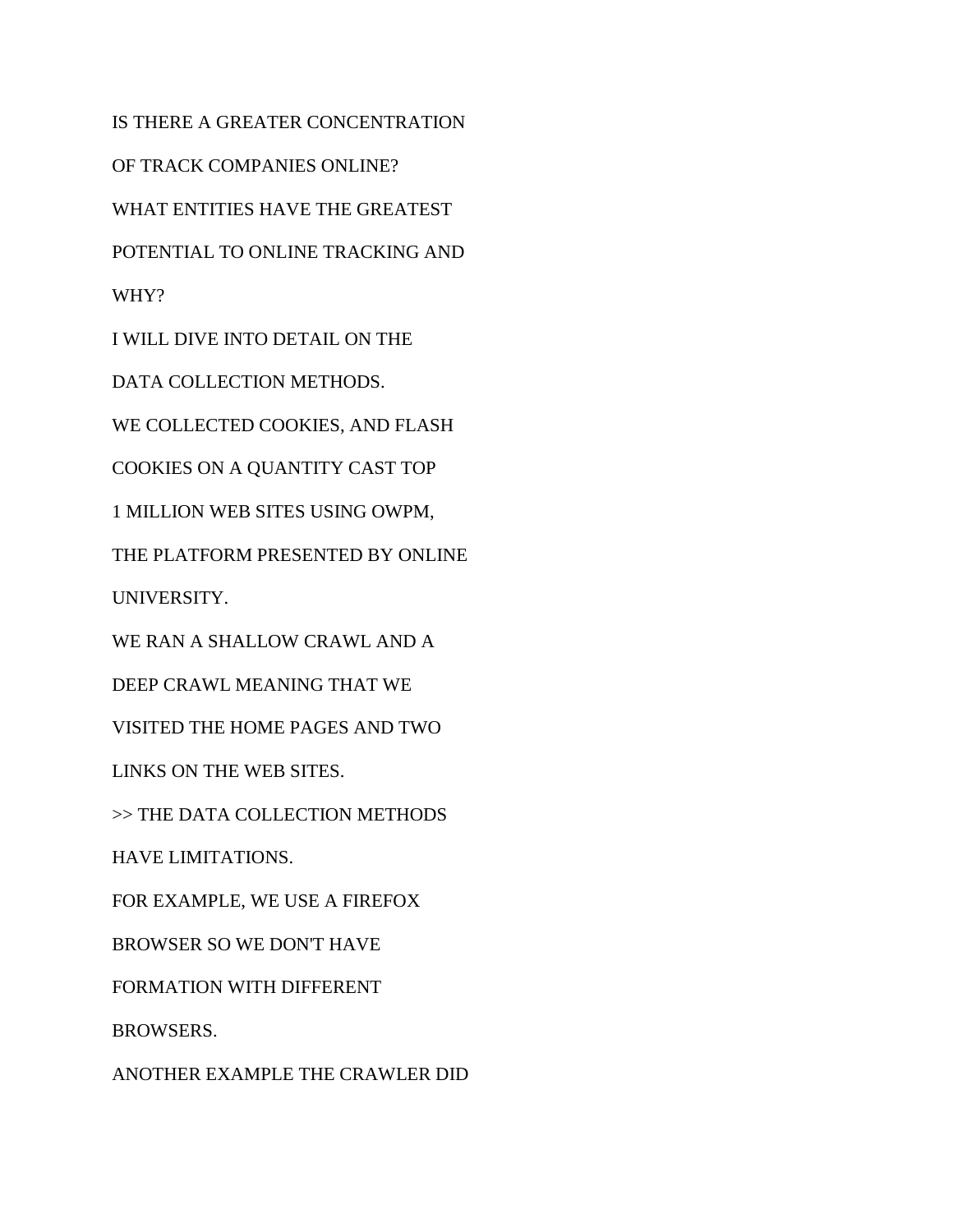NOT LOG INTO WEB SITES WHICH COULD RESULT IN MORE COOKIES TO BE SENT. OVERALL THESE LIMITATIONS MEAN THAT THE PRIVACY CENSUS IS A CONSERVATIVE MEASURE OF THE AMOUNT OF TRACKING ONLINE. SO HOW MUCH TRACKING IS GOING ON? WE FOUND THAT USERS WHO MERELY VISIT THE HOME PAGES OF THE TOP 100 MOST POPULAR SITES WOULD COLLECT 6,000 COOKIES, TWICE AS MANY AS WE DETECTED IN 2012. SOME POPULAR WEB SITES USE A LOT OF COOKIES N JUST VISITING APPROXIMATE THE HOME PAGE OF POPULAR SITES WE FOUND THAT 24 WEB SITES PLACED OVER-100 COOKIES. SIX WEB SITES PLACED OVER 200

COOKIES.

AND THREE WEB SITES PLACED OVER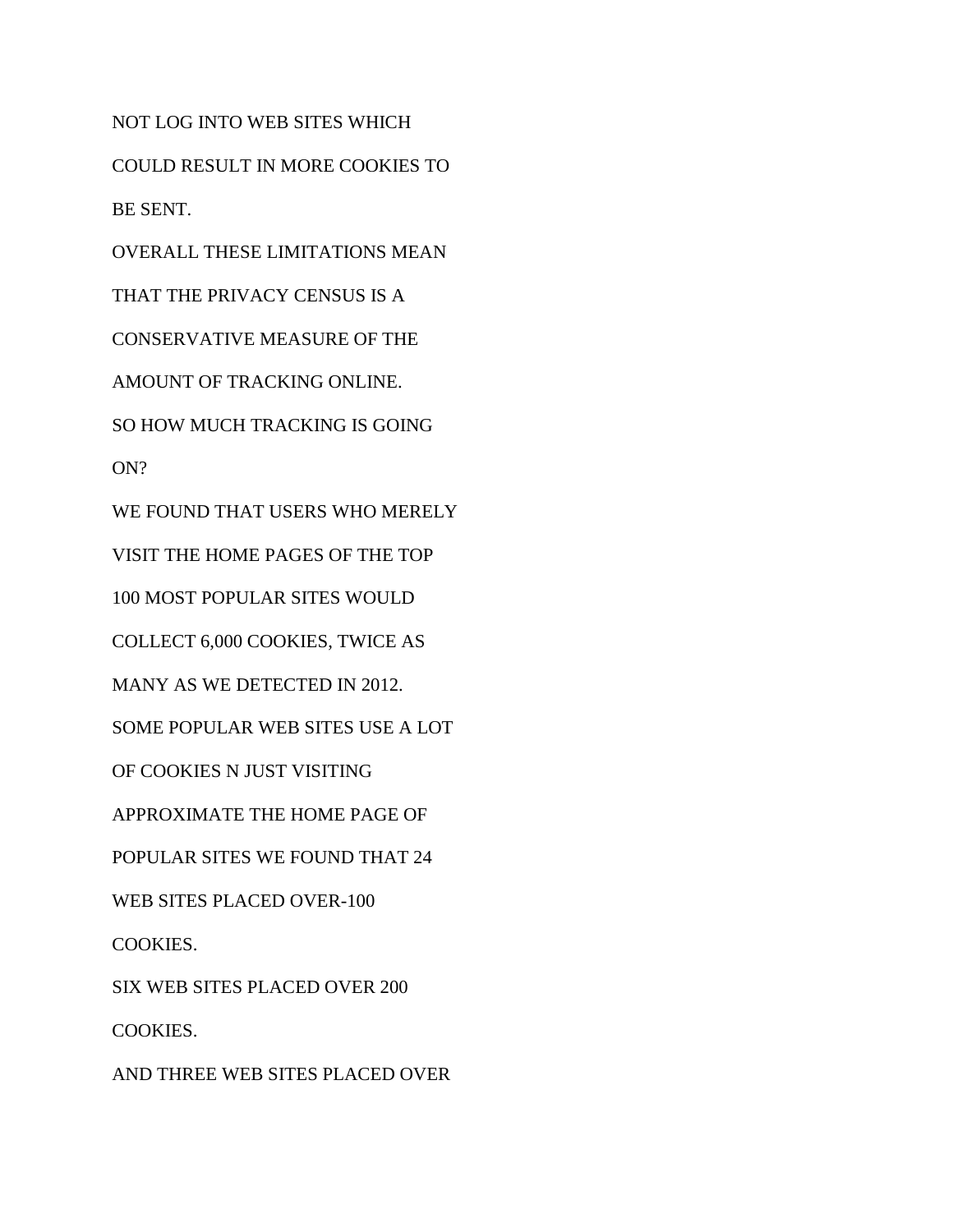300 COOKIES.

WHAT TECHNOLOGIES ARE MOST POPULAR TORE TRACKING USERS? ONE OBVIOUS OBSERVATION IS THAT THERE WERE SIGNIFICANTLY MORE HTML5 AND FLASH COOKIES. 5 IS A NEW FORM OF TECHNOLOGY THAT BECAME POPULAR IN RECENT YEARS FOR ITS LARGE STORAGE CAPABILITY, ROUGHLY ONE THOUSAND TIME OF FLASH COOKS. AND HTML 5 DOES NOT INCREASE WITH TRACKING AS AN OM CAN HOLD ANY INFORMATION THAT IT NEEDS TO STORE LOCALLY HOWEVER THIS INFORMATION CAN POTENTIALLY CONTAIN INFORMATION USED TO TRACK USERS AND IT CAN PERSIST. >> IS THERE A SHIFT FROM ONE TRACKING TECHNOLOGY TO ANOTHER TRACKING PRACTICES? IT IS VERY INTERESTING TO SEE THAT THE TOTAL COUNT OF COOKIES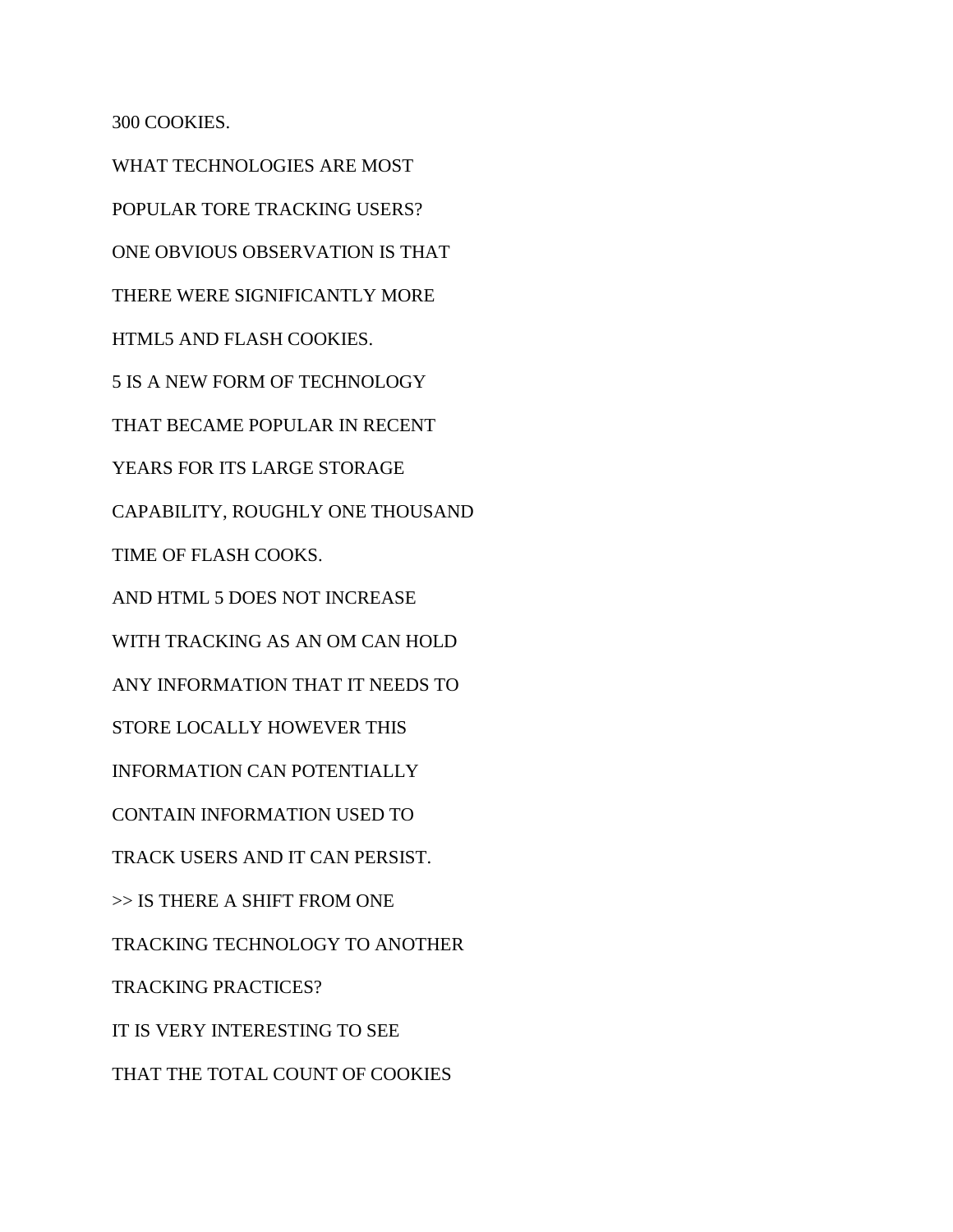HAS INCREASED AND THERE ARE MORE AND MORE THIRD-PARTY COOKIES BEING USED. 83% OF HTTP COOKIES ARE SENT BY THIRD PARTY HOST AND JUST VISITING THE HOME PAGE OF POPULAR SITES USERS WOULD HAVE COOKIES PLACED BY 275 THIRD-PARTY HOSTS. IF THE USER BROWSED JUST TWO MORE LINKS, THE NUMBER OF HTTP COOKIES WOULD DOUBLE. IS THERE A GREATER CONCENTRATION OF TRACKING COMPANIES ONLINE? GOOGLE'S PRESENCE ON THE TOP 100 WEB SITES INCREASED FROM 74 IN 2012 TO 92 IN 2015. PERCENTAGE OF COOKIES SET BY 30 PARTY HOST HAS INCREASED FROM 84.7% TO 93.5%. SO WHAT ENTITIES HAVE THE GREATEST POTENTIAL FOR ONLINE TRACKING AND WHY?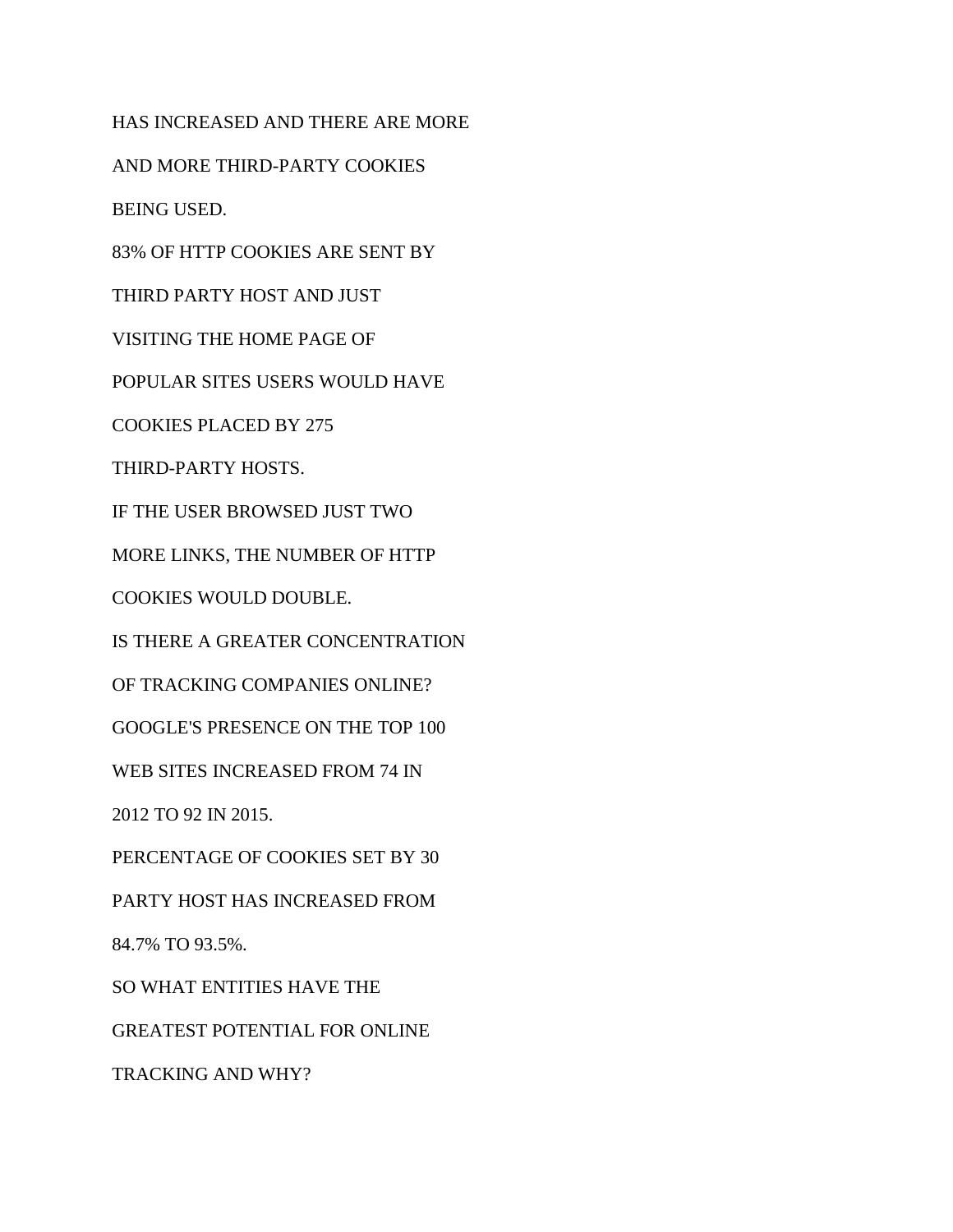THE MOST PROMINENT IS GOOGLE. WE FOUND THAT GOOGLE'S TRACKING INFRASTRUCTURE IS ON 92 OF THE TOP 100 MOST POPULAR WEB SITES AND ON 923 OF THE TOP ONE THOUSAND WEB SITES PROVIDING GOOGLE WITH A SIGNIFICANT SURVEILLANCE INFRASTRUCTURE ONLINE. GOOGLE'S ABILITY OF TRACKING IS UNPARALLELED. MOST THIRD PARTY COOKIES ARE SET BY DOUBLE-CLICK. FACEBOOK HAD PRESENCE ON 57 OF THE TOP 100 WEB SITES AND 548 OF THE TOP ONE THOUSAND WEB SITES. THIS IS IMPORTANT. BECAUSE COMPANIES LIKE GOOGLE CAN TRACK USERS ALMOST AS MUCH AS AN INTERNET SERVICE PROVIDER SUCH AS VERIZON OR COMCAST. IN CONCLUSION, THIS PROJT WILL PRODUCE DATA ON HOW MUCH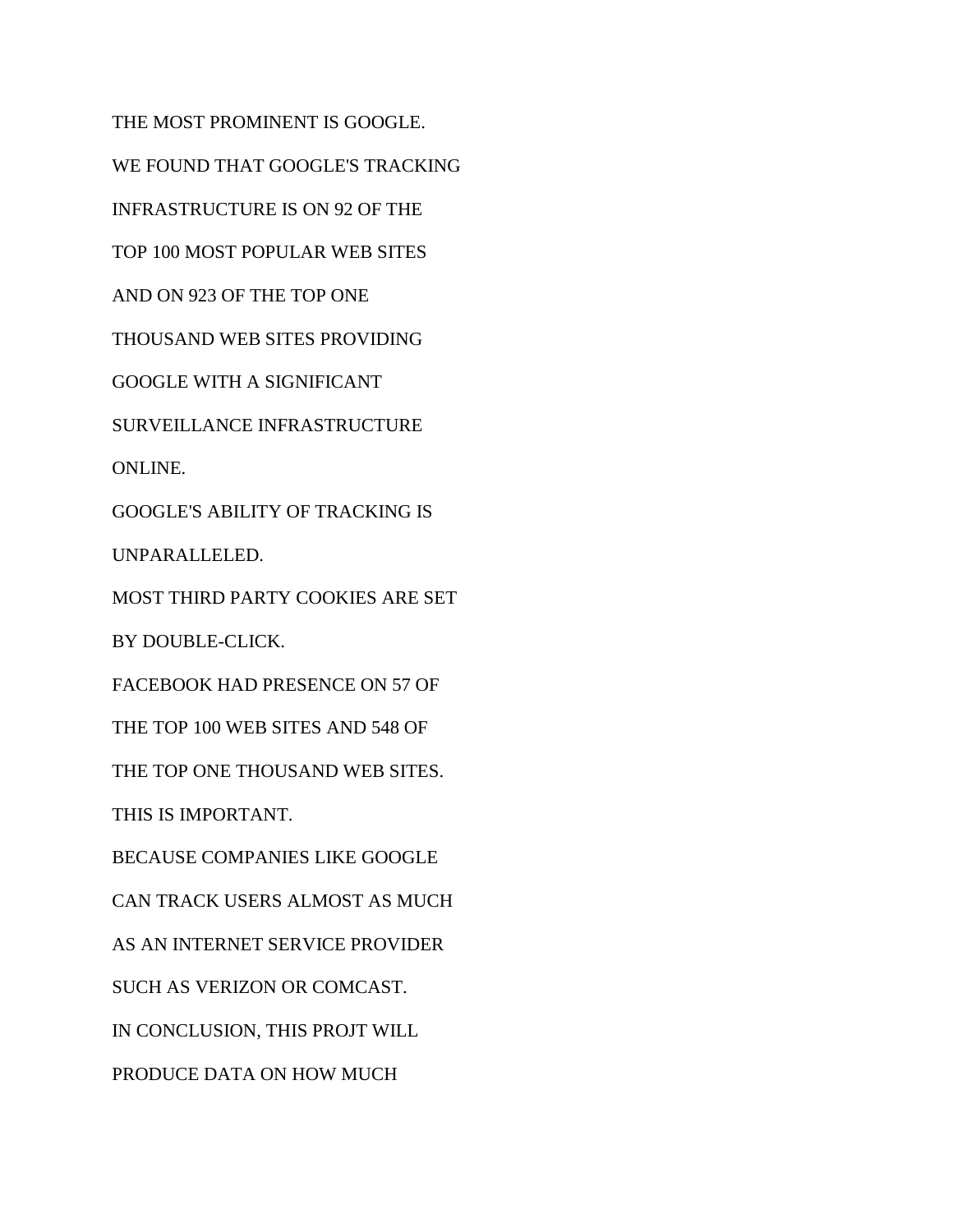TRACKING IS ON THE WHEN. WE HAVE FOUND OVER A SERIES OF SURVEYS COVERING THREE YEARS THAT THERE'S A CONSISTENT UPWARD TREND IN COOKIE USABLE AND THAT A SMALL GROUP OF COMPANIES HAVE TRACK COOKIES ALMOST EVERY ON THE WEB. IN THE FUTURE WE HAD CONTINUE TO COLLECT AND ANALYZE KEY METRICS AND MEASURES TO MONITOR THE STATE OF ONLINE PRIVACY. THANK YOU VERY MUCH. AND THANKS TO MY CO-AUTHOR NATHAN. THANK YOU. [ APPLAUSE ] >> IS AND THE NEXT PRESENTER IS STEVEN ENGLEHARDT ON "THE WEB NEVER FORGETS." >> HELLO EVERYONE. I'M STEVEN ENGLEHARDT FROM PRINCETON UNIVERSITY AND TODAY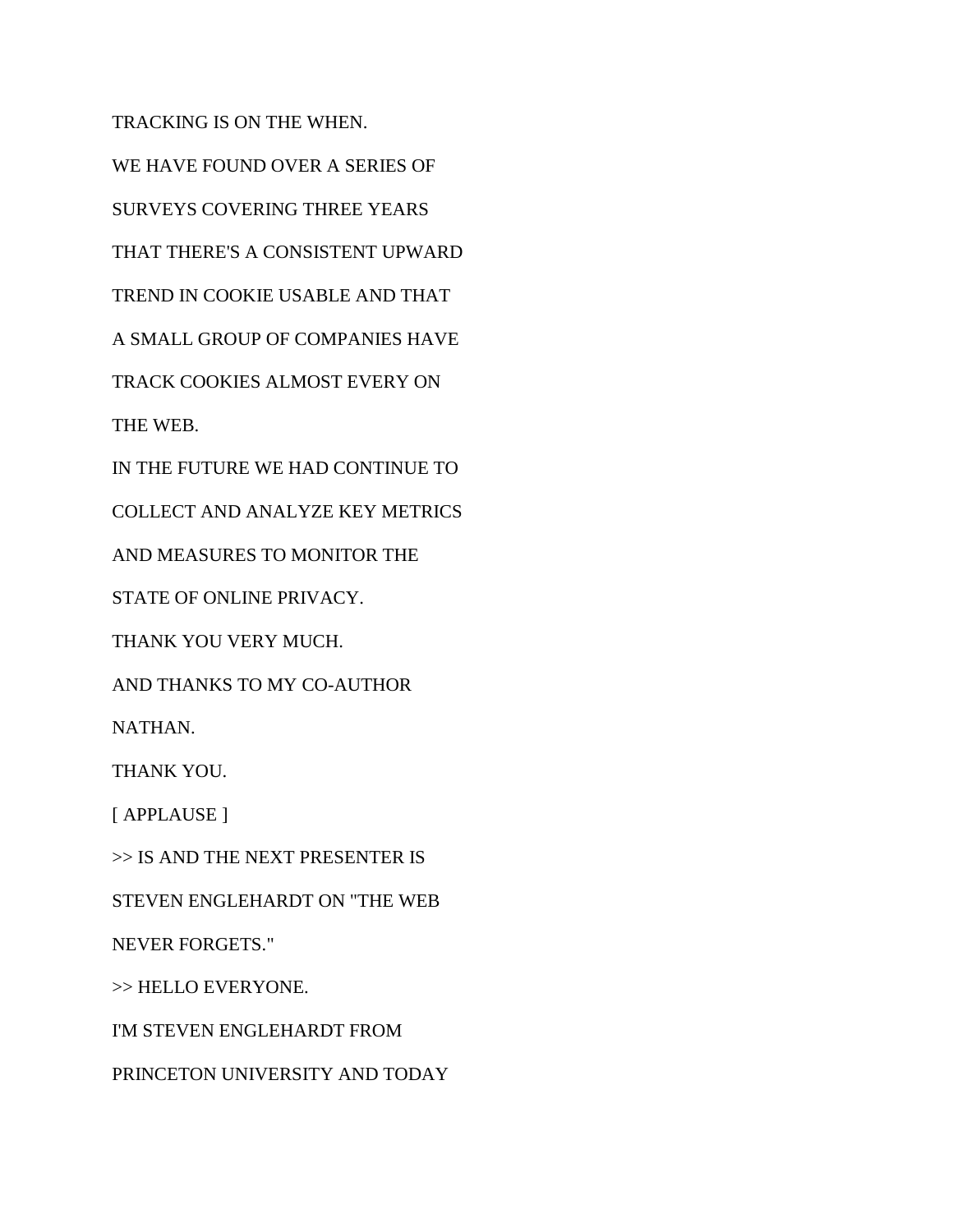I'M GOING TO BE TALKING TO YOU ABOUT HOW THE WEB PRIVACY PROBLEM IS A TRANSPARENCY PROBLEM AND SHOW YOU THE WORK WE'RE DOING TO IMPROVE THAT. WHEN YOU'RE BROWSING THE WEB AND VISIT A SITE, SAY "THE NEW YORK TIMES," YOUR ME NOT JUST VISITING THAT FIRST PARTY SITE BUT YOU'RE VISITING ALL OF THE INCLUDED THIRD PARTIES ON THAT SITE AND THIS MIGHT BE PEOPLE THAT YOU RECOGNIZE, LIKE FACEBOOK PROVIDES SOCIAL BUTTONS OR YOU WENT WITH HAVE TO BUT WHAT ABOUT THE ADVERTISING COMPANIES AND ANALYTICS COMPANIES THAT ARE NOT OBVIOUS WHO THEY ARE TO THE CONSUMER. WELL, THEY COULD BE, YOU KNOW, ANYONE FROM THIS GRAPH, RIGHT? IT COULD BE, USERS MIGHT BE ABLE TO FIGURE OUT WHO A THEY ARE IF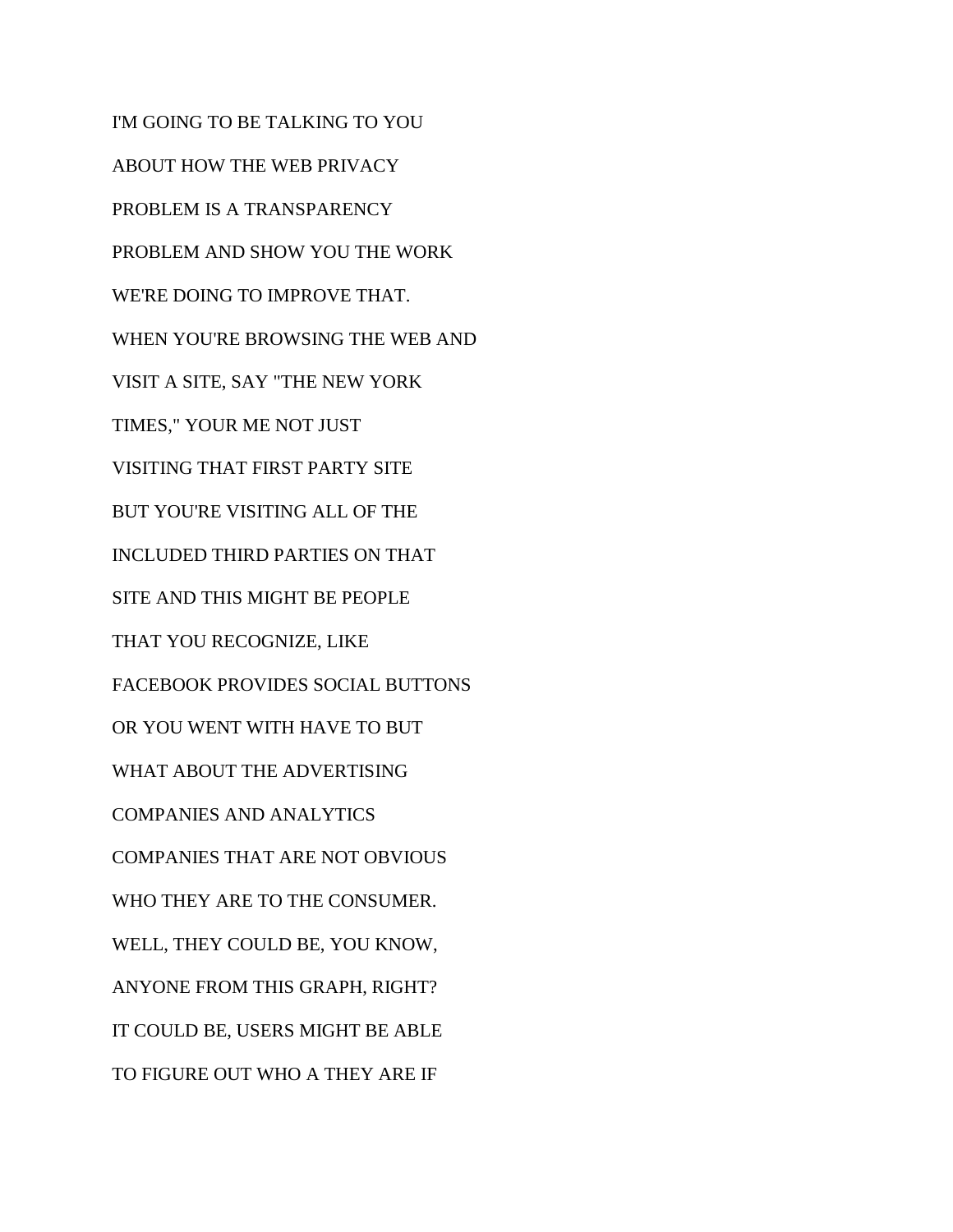THEY USE AN EXTENSION LIKE GO STREAM BUT WHAT ARE THE PRIVACYTRAS AND WHICH TECHNOLOGIES DO THEY USE? IT'S NOT REALLY OBVIOUSLY BECAUSE THE WEB LACKS TRANSPARENCY BUT WHAT I'M GOING TO SHOW YOU TODAY IS HOW WE'RE CHANGING THAT AND HOW WE ALREADY HAVE. SO THROUGH THE THIS TALK I'M GOING TO TALK ABOUT REFERENCE BACK TO OUR PAPER FROM 2014 CALLED THE WEB NEVER FORGETS. IT'S A PAPER THAT LOOKED AT PERSISTENT TRACKING MECHANISMS BUT IN PARTICULAR I WILL FOCUS ON CANVAS FINGERPRINTING. IF YOU'RE NOT FAMILIAR WITH THAT TYPE OF TRACKING MEMBERNISM, INSTEAD OF SETTING A STATE INTO THE BROWSER OR COOKIES ON THE BROWSER YOU CAN LOOK AT THE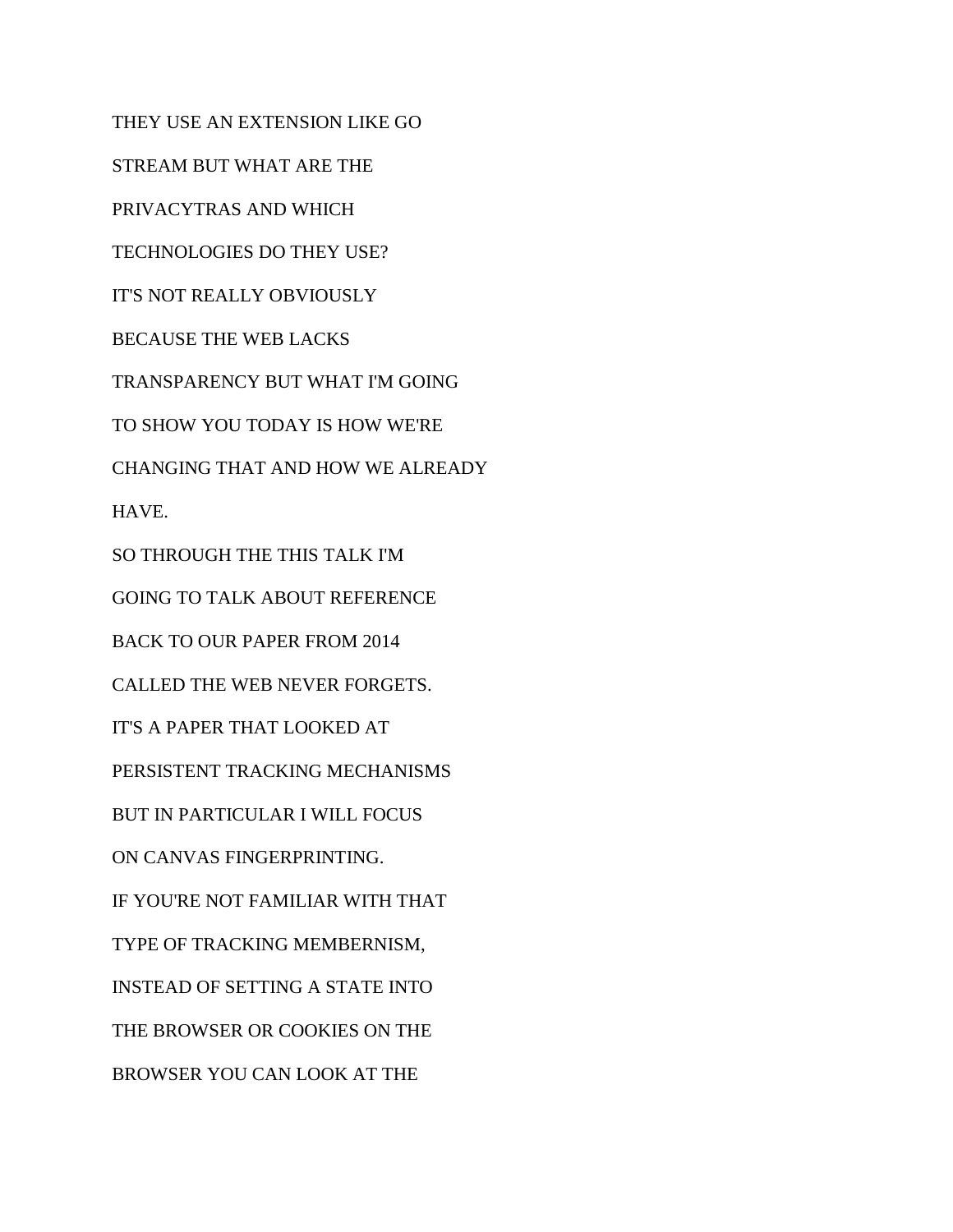BROWSER'S PROPERTIES AND USE

THAT TO UNIQUELY IDENTIFY

SOMEONE ACROSS DIFFERENT WEB

SITES, IF YOUR HE A TRACKER.

SO IN 2012 THERE WAS A PAPER

CALLED PIXEL PERFECT WHICH

CALLED ABOUT CANVAS

FINGERPRINTINGAND LIGAT US AND OTHER COMPANIES

STARTED USING THIS TO TRACK

COMPANIES.

IN 2014 WE DID OUR OWN MEASURE.

WE WANTED TO SEE WHO WAS DOING

THIS, WHERE THEY WERE DOING IT

AND HOW THE TECHNOLOGY WORKED

AND SO ON.

AND THEN AFTER RELEASING OUR

PAPER, WE SAW A BUNCH OF NEWS

COVERAGE AND THIS REALLY

SURPRISED US.

WE DIDN'T EXPECT SUCH A RESPONSE

FROM THE NEWS AND SUCH A

RESPONSE FROM USERS, LIKE PRO

PUBLISHA, BBC AND SO ON.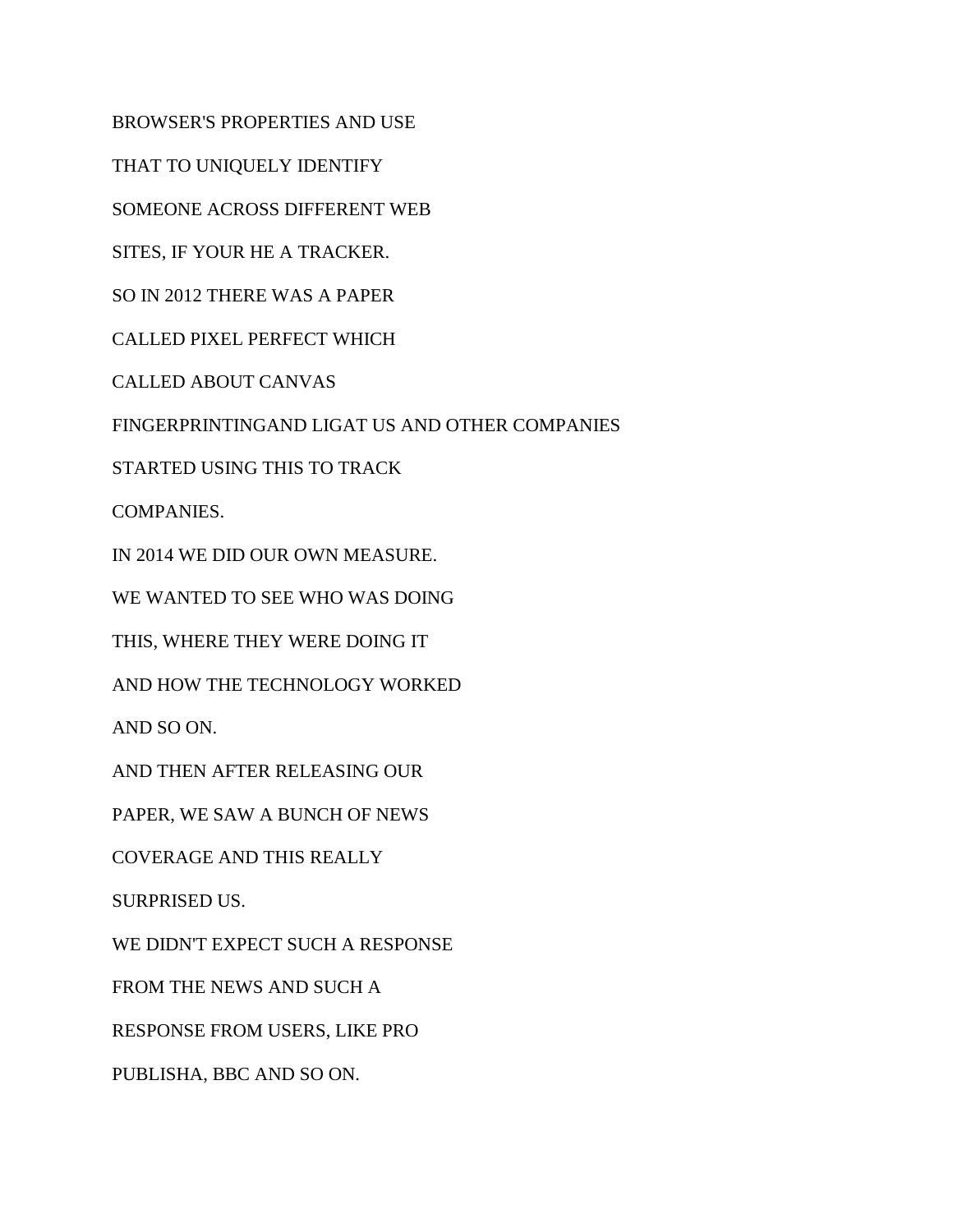AND THEN JUST TWO DAYS AFTER ALL OF THAT NEWS COVERAGE HAPPENED, THEY PROVIDED LIKE FINGERPRINTING ON 95 PERCENT OF SITES AND THEY STOPPED DOING IT AS WELL AS LIGATATUS, THE THIRD LARGEST PROVIDING. AND CANVAS FINGERPRINTING WAS A KNOWN TECHNIQUE FOR TWO YEARS BUT IN JUST TWO MONTHS FOLLOWING OUR MEASUREMENT WORK PEOPLE STOPPED USING IT. WHY WAS THAT? WHAT WAS DIFFERENT ABOUT OUR WORK VERSUS CANVAS FINGERPRINTING BEING KNOWN AND BEING KNOWING WHAT IT WAS? THE KEY POINT IS THAT OUR WORK REMOVED THE ASYMMETRY BETWEEN THE TRACKERS AND THE REST OF THE WEB. SO LIKE I SAID WE GOT A BUNCH OF NEWS COVERAGE FROM THAT FROM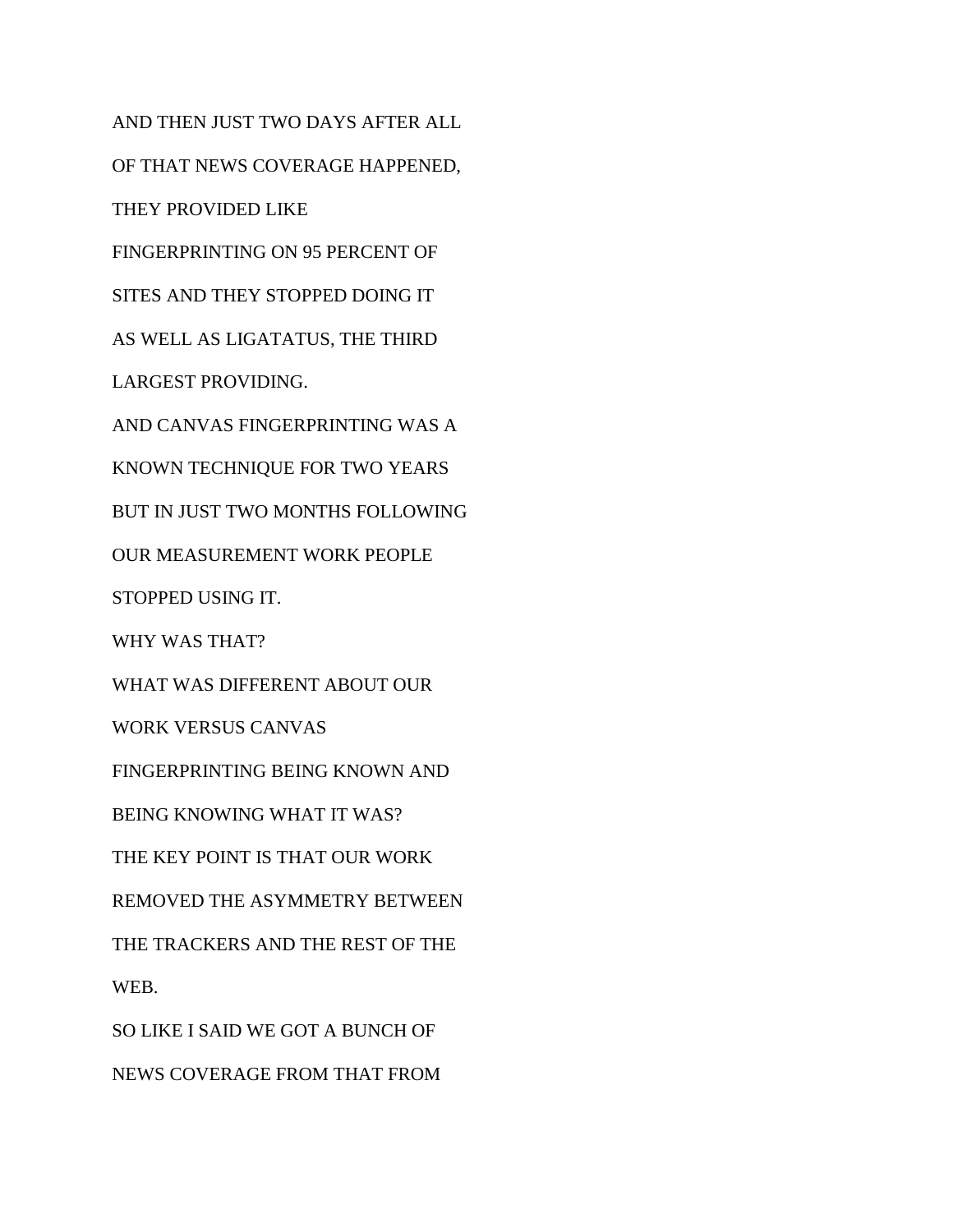DIFFERENT COMPANIES.

AND THEN WE SAW USERS TAKE TO TWITTER TO COMPLAIN ABOUT IT, AS YOU CAN IMAGINE AND WE SAW PEOPLE SAYING YOU SHOULD REMOVE THIS FROM YOUR SITE, THIS IS A WAY OF STALKING, THIS IS IS --THE FIRST PARTIES HERE ARE VIOLATING MY PRIVACY. WE SAW PEOPLE JUST COMPLAINING ABOUT IT AND THEN WE ALSO SAW SOMEONE SAY, YOU KNOW, I FEEL GROSS BECAUSE I HAD TO ADD THIS TO SHARE THIS BUT EVERYONE SHOULD KNOW ABOUT CANVAS FINGERPRINTING AND THERE WAS A BIG RESPONSE ON TWITTER AND NOT JUST TWITTER BUT WE SAW PEOPLE COMPLAIN TO MOZILLA AND SAY WHY DOESN'T FIREFOX PROTECT ME FROM THIS TECHNIQUE. AND WE EVEN SAW IT WAS BEYOND JUST USERS.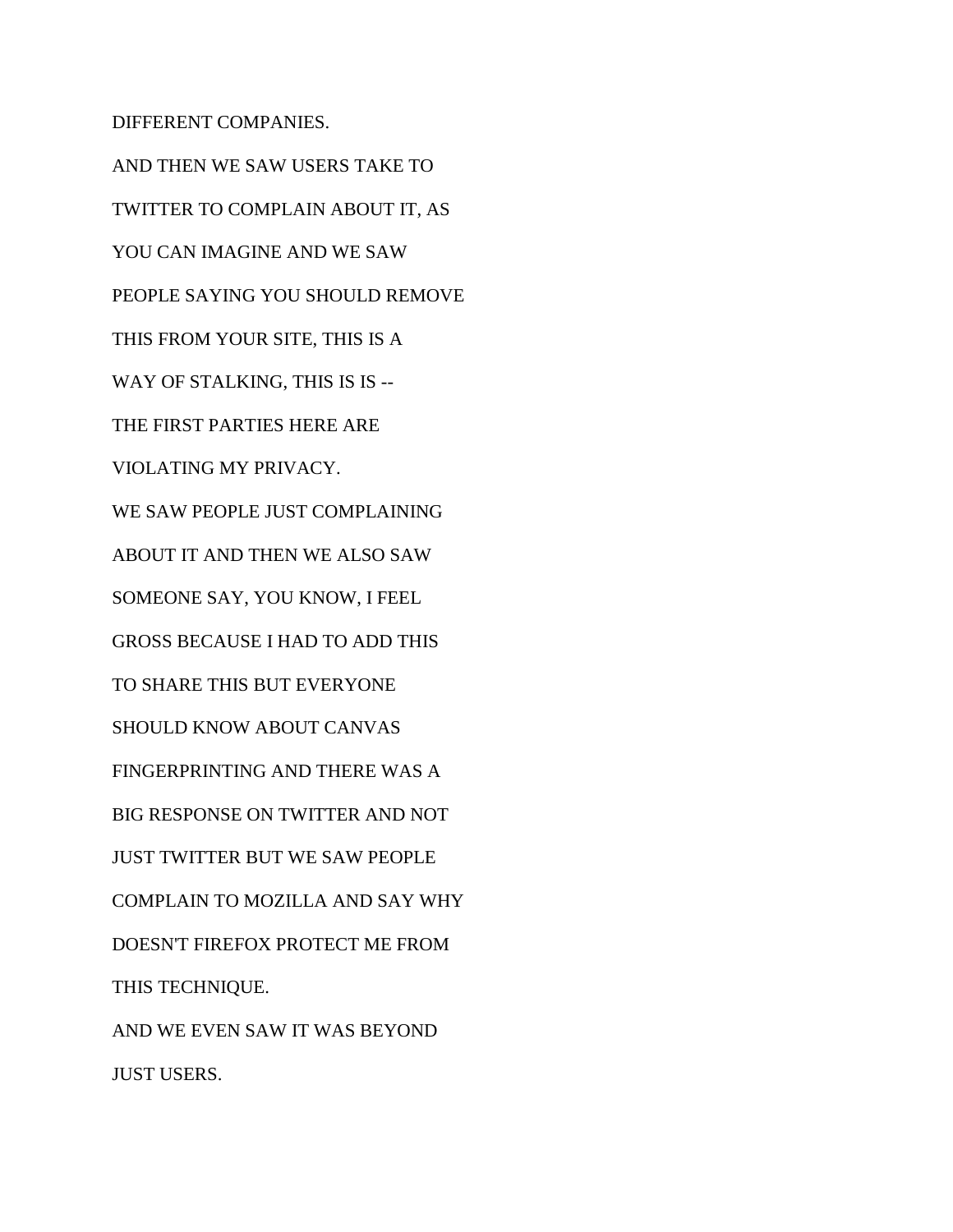IT WAS ALSO BETWEEN TRACKERS AND THE SITES THAT THEY TRACK ON. SO PRO PUBLICA FOCUSED OM YOU PORN. AND THEN YOUPOR NSAID WE DIDN'T KNOW ADD WAS DOING THIS, CAN YOU LET THEM KNOW WE REMOVED THIS FROM OUR SITE. WE SEE THAT TRANCE SIGN, SEE IS EFFECTIVE AT RETURNING CONTROL TO USERS AND PUBLISHERS. THE USERS CAN SEE WHAT TRACKING TECHNOLOGY IS USED ON THEIR SITE AND THEY CAN MAKE DECISIONS AND COMPLAIN OR SEE WHAT KIND OF TRACKING TECHNOLOGY AROUND THE SITE THAT THEY VISIT AND THEN THEY CAN COMPLAIN TO THE FIRST PARTY OR SITE THAT THEY'RE VISITING AND CHOOSE NOT TO GO THERE, AND THEY HAVE CAN HAVE CONTROL THEY DIDN'T HAVE BEFORE WHEN THEY DIDN'T HAVE THAT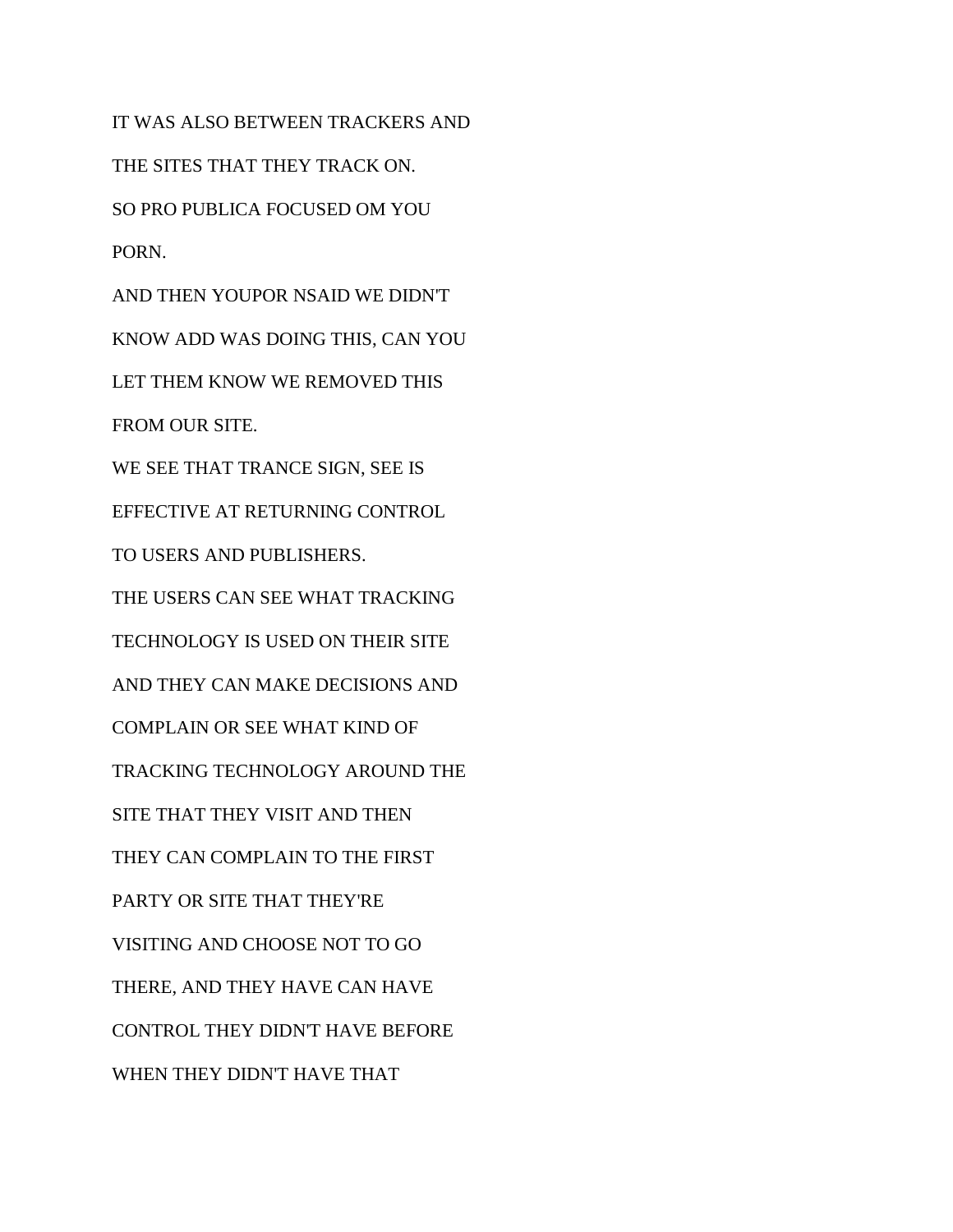KNOWLEDGE.

AND AUTOMATED LARGE SCALE MEASUREMENTS LIKE THE ONE WE DID CAN HELP PROVIDE THIS TRANSPARENCY. SO AT PRINCETON I'M GOING TO TALK ABOUT WHAT WE DID TO MAKE THIS HAPPEN. WE DEVELOPED OPEN WPM, LIKE THE FIRST INFRASTRUCTURE TO RUN A REAL BROWSER ACROSS A LARGE NUMBER OF SITES. AND WE'RE USING IT TO PRUN OUR OWN MONTHLY MILLION SITE MEASUREMENTS OF THIS TYPE OF THING. SO WE WILL ALSO BUILD SOME ANALYSIS ON TOP OF THAT TO LOOK AT, YOU KNOW, WHOSE FINGERPRINTS ON THIS SITE AND YOU I WILL GO INTO OPEN WPM AND HOW IT WORKS AND THEN I WILL SHOW YOU HOW WE CAN SCALE THIS UP TO ALL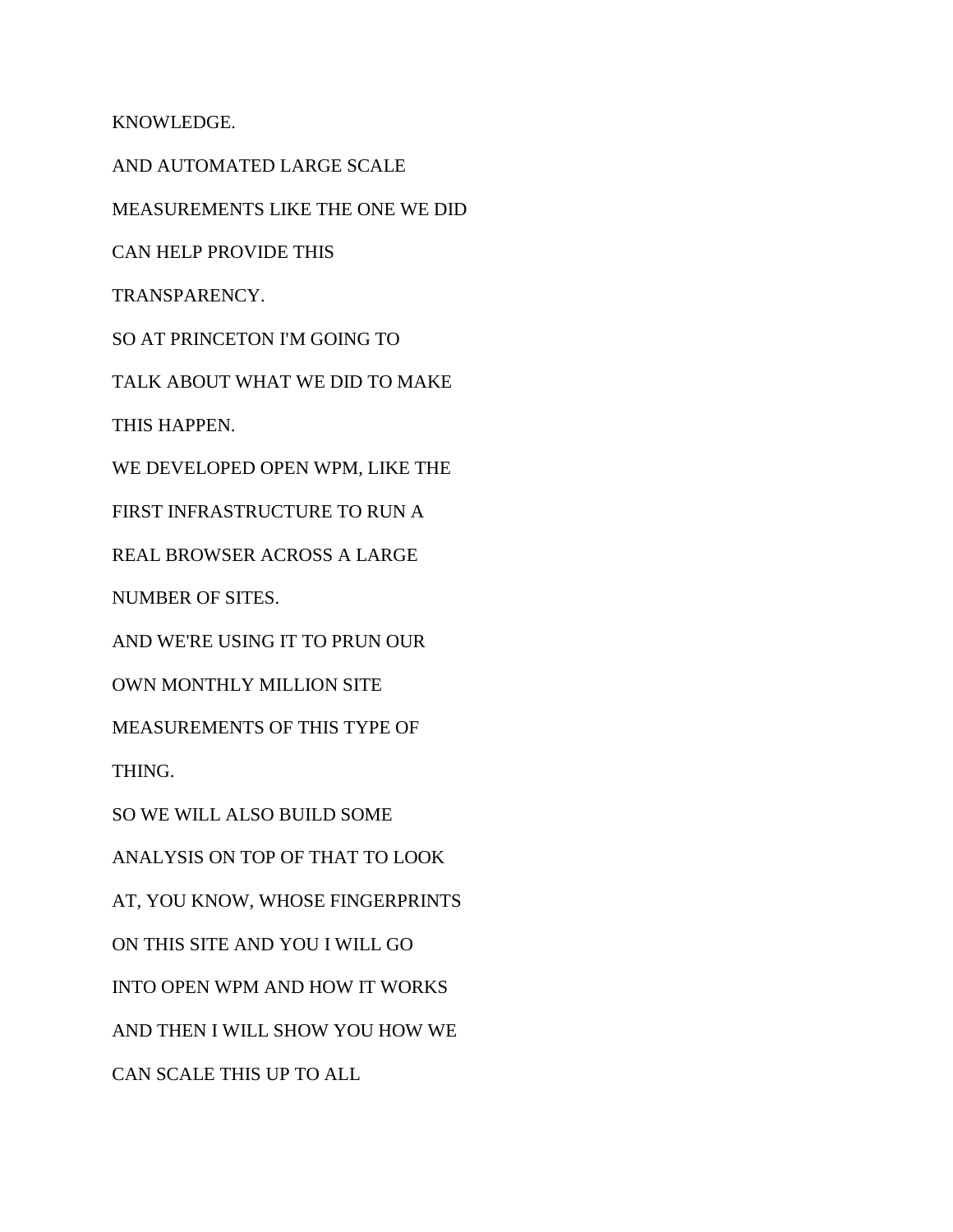DIFFERENT KINDS OF TECHNOLOGIES. OPEN WPM RUNS FIREFOX. WE DO SOMETHING USING SELENIUM AND WHICH TELLS THE BROWSESSER GO TO THIS WENT AND DO CERTAIN THINGS WHEN YOU'RE OWN THE WEB SITE AND WE RUN EVERYTHING FROM A PROXY THAT LETS US CONTROL ALL OF THE TRAFFIC AND COMMUNICATION BETWEEN THE BROWSER AND THE SITES WE'RE VISITING AND THEN WE HAVE THE FIREFOX EXTENSION BASED OFF OF FOURTH PARTY. IF IF YOU'RE NOT FAMILIAR WITH THAT IT'S ANOTHER MEASUREMENT FRAMEWORK PROBABLY THE MOST WELL USED PRIOR TO US BUILDING OUR INFRASTRUCTURE AND WE TOOK ALL OF THE FEATURES THAT THAT HAD, ADDED SOME MORE TO IT AND BUILT IT RIGHT INTO THE PLATFORM AS WELL. SO WE GIVE A RESEARCHER ACCESS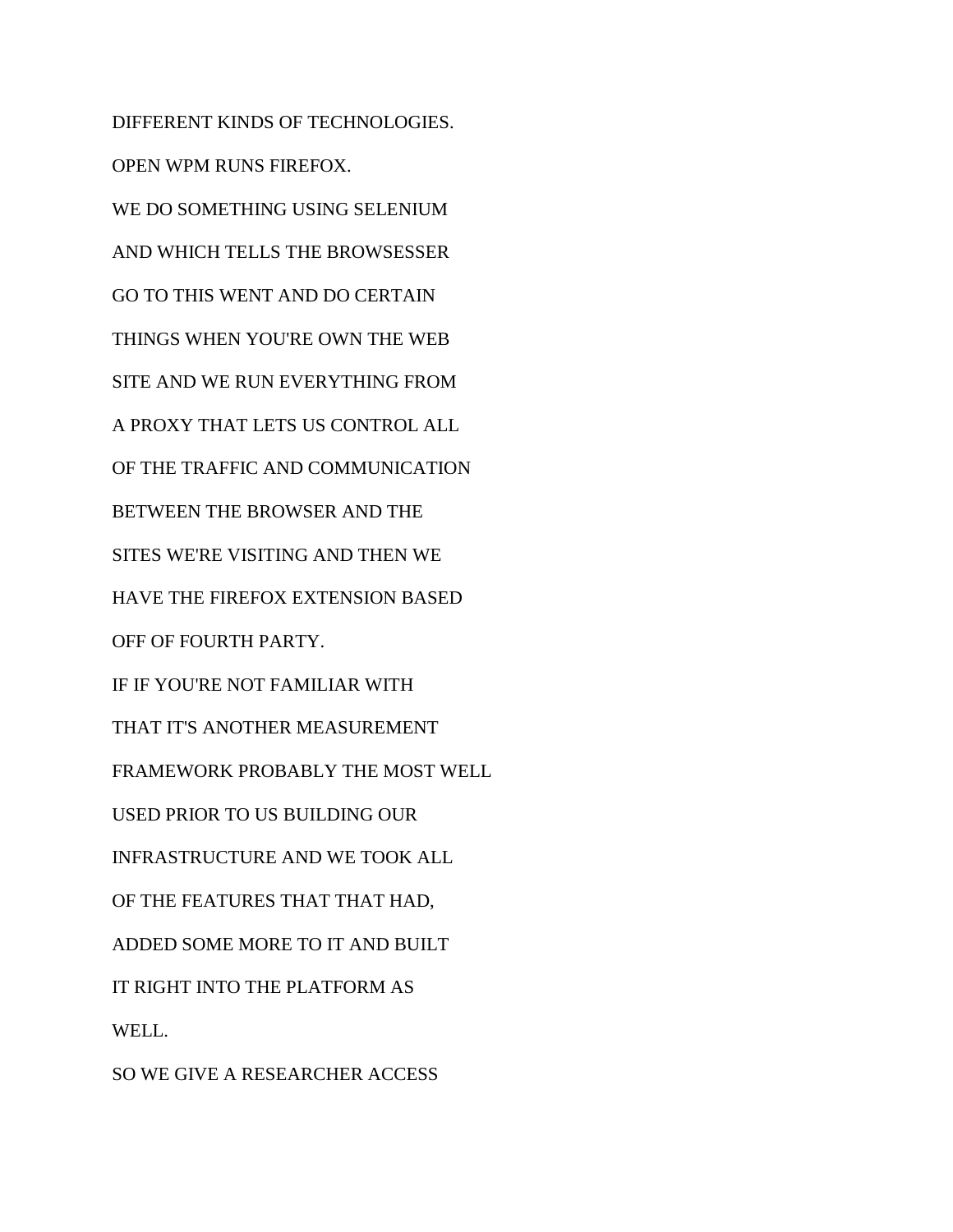TO THE DIFFERENT LOCATION NEPTS BROWSER AND THEN WE WRAP THAT UP IN SOMETHING CALLED THE BROWSER INSTANCE. AND AS YOU CAN SEE HERE, WE'RE BASICALLY ABLE TO RUN MULTIPLE INSTANCES OF FIREFOX OR MULTIPLE BROWSER INSTANCES AT THE SAME TIME. SO WHEN WE DO OUR OWN CRAWLS WE RUN IT OVER, SAY, 20 BROWSERS AND EACH ONE HAS THEIR OWN INSTRUMENTATION SO YOU CAN EASY APPLY SCALES UP TO DO MEASUREMENT ON A LOT OF SITES AND THERE'S A COUPLE OF THINGS THIS LET'S US DO. WE CAN KEEP A PROFILE CONSISTENT THROUGH CRASHES OR FREEZES AND KEEP THE SAME COOKIES AS WE BROWSE THROUGH DIFFERENT SITES JUST HIKE A REAL USER WOULD. WE CAN RUN THIS WITH EXTENSIONS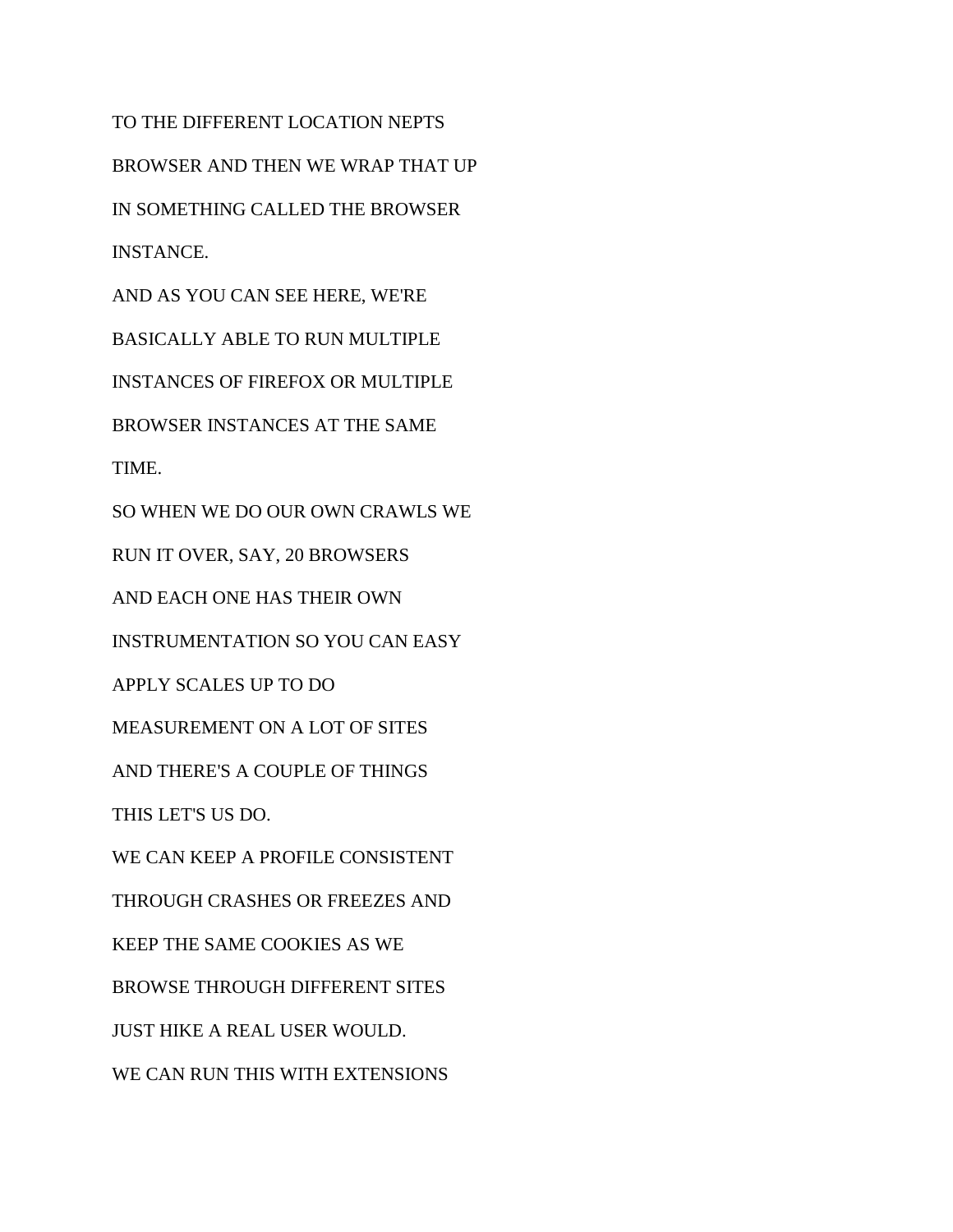OR PRIVACY FEATURES, SEE HOW WELL THEY WORK, SEE IF THEY'RE ACTUALLY PROTECTING USERS AND WHERE THEY'RE FALLING SHORT AND IF THERE'S ANY NEW WEB ELSE TO USED FOR TRACKING LIKE WEBRTC OR AUDIO AND SO ON WE CAN TAKE A LOOK AT THAT. WE JUST HEARD A GREAT PRESENTATION BY THE WEB PRIVACY CENTER GUYS THAT DO IT AND IT'S USED BEYOND ACADEMIA FROM JOURNALIST AND I SEE PREGHTTORS. SO I WILL TALK A LITTLE BIT ABOUT THE MEASUREMENTS WE'RE DOING. WE'RE GOING ON MONTHLY CRAWLS OF A MILLION SITES AND CHECKING THINGS LIKE ALL OF THE JAVASCRIPT CALLS USED FOR FINGERPRINTING OR ALL OF THE JAVASCRIPT S. FILES ON ALL OF THOSE SITES SO WE CAN GO AND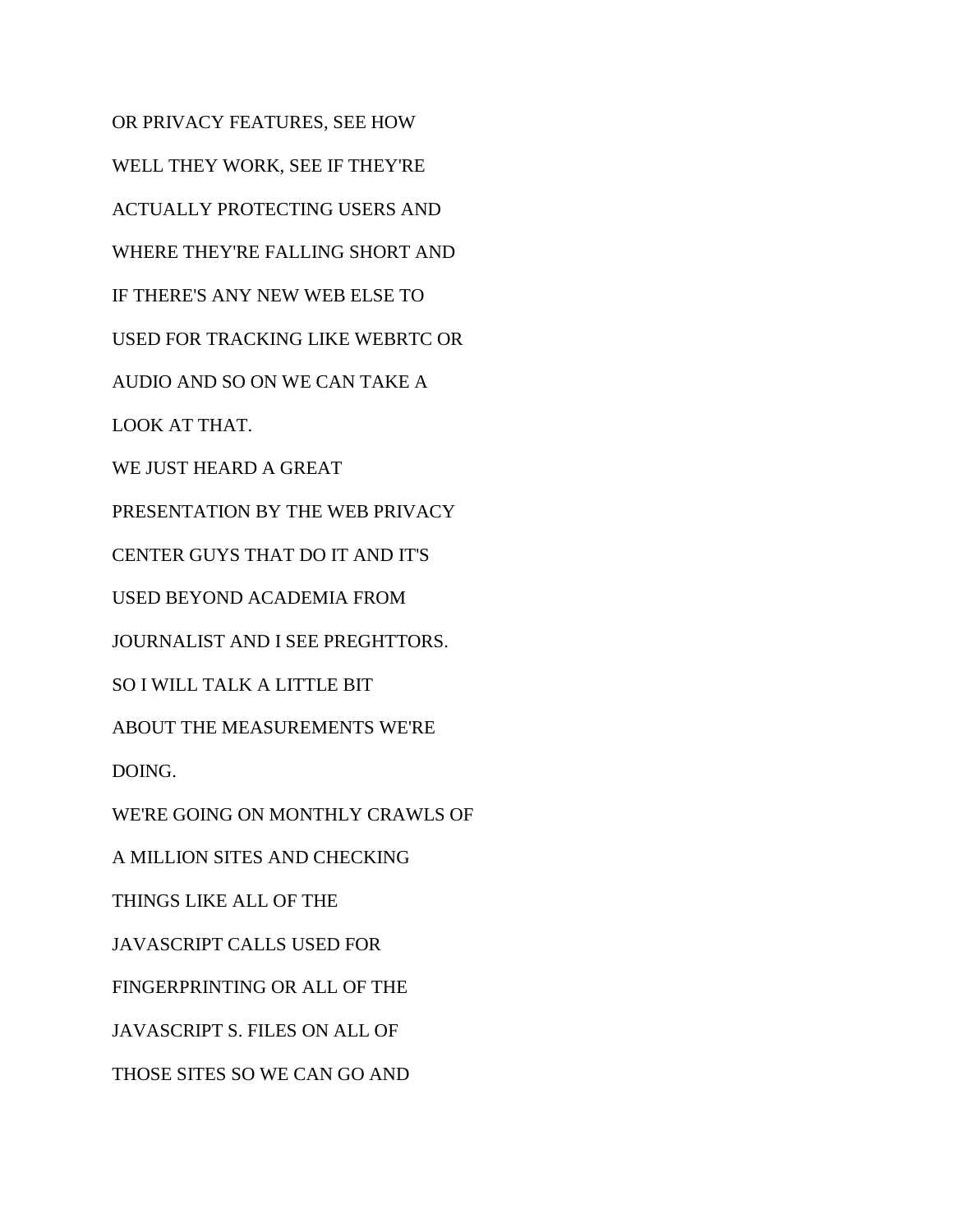CHECK ON WHAT IS GOING ON LATER. AND WE'RE ALSO LOOKING AT THE REQUESTS AND RESPONSES AND DIFFERENT STORAGE LOCATIONS IN THE BROWSER. AND THIS LET'S US DO A BUNCH OF THINGS LIKE SEE HOW EFFECTIVE PRIVACY SCHOOLS ARE, LIKE GHOSTERR OR ADD BLOCK PLUS AND SEE HOW JAVASCRIPT MIGHT BE USED FOR TRACKING AND ALSO LOOK AT TRACKING PRACTICES. NOW I'M GOING TO GIVE YOU TWO QUICK CASE STUDIES. I WILL GO THROUGH CANVAS FINGERPRINTING AND GO THROUGH WEB RTC AFTER. CANVAS LIKE I SAID BEFORE IS JUST A SITE GOES AND DRAWS TEXT TO THE CANVAS AND THAT TEXT LOOKS DIFFERENT ON THE DIFFERENT MACHINE BUT SAME ON THE SAME MACHINE SO IT'S USEFUL IF YOU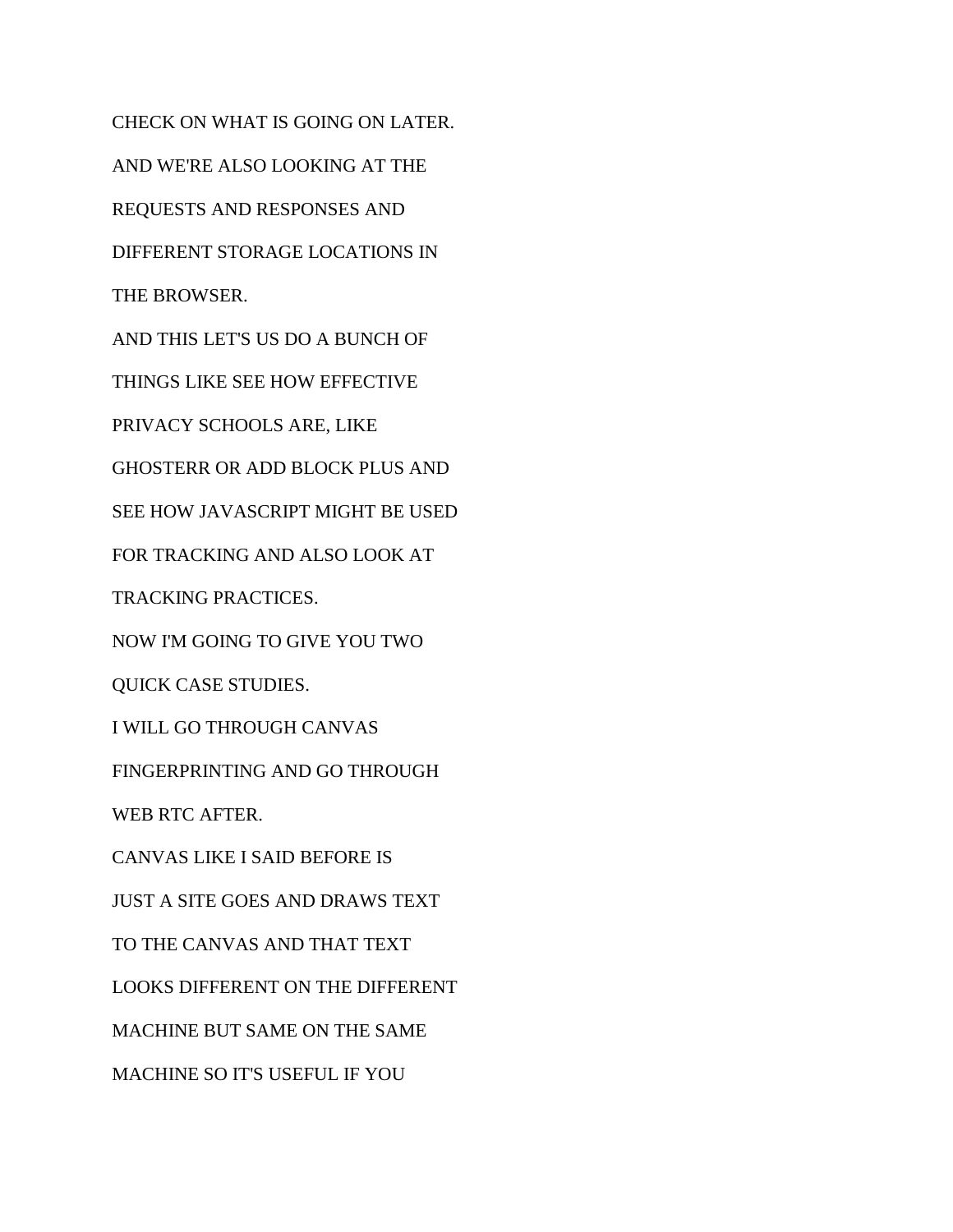WANT TO DIFFERENTIATE BETWEEN

DIFFERENT USERS BUT KNOW WHO THE

SAME USER IS.

AS YOU CAN SEE HERE, THE

DIFFERENCES CAN BE QUITE LARGE.

THIS IS JUST A ZICIALATION OF

DIFFERENT MACHINES CARE TO EACH

OTHER AND I WANT TO GIVE CREDIT

TO ALL OF THE COAUTHORS ON THIS

CONSTITUTE.

I WAS JUST ONE PART OF IT AND WE

WORKED WITH PEOPLE AND AUTHORS

AT PRINCETON.

THE WAY THAT THIS WORKS IS A WEB

SITE WILL DRAW A BUNCH OF TEXT

TO THE CANVAS AND MAKE IT

OVERLAPPING AND MAXIMIZE THE

CHANCE IT'S UNIQUE AND THAT'S

WHAT YOU SAY TRADITIONALIZED UP

HERE.

IF WE WANT TO MEASURE THIS WE

FIRST HAD TO WRITE A FIREFOX

PATCH TO LOOK FOR WHEN THESE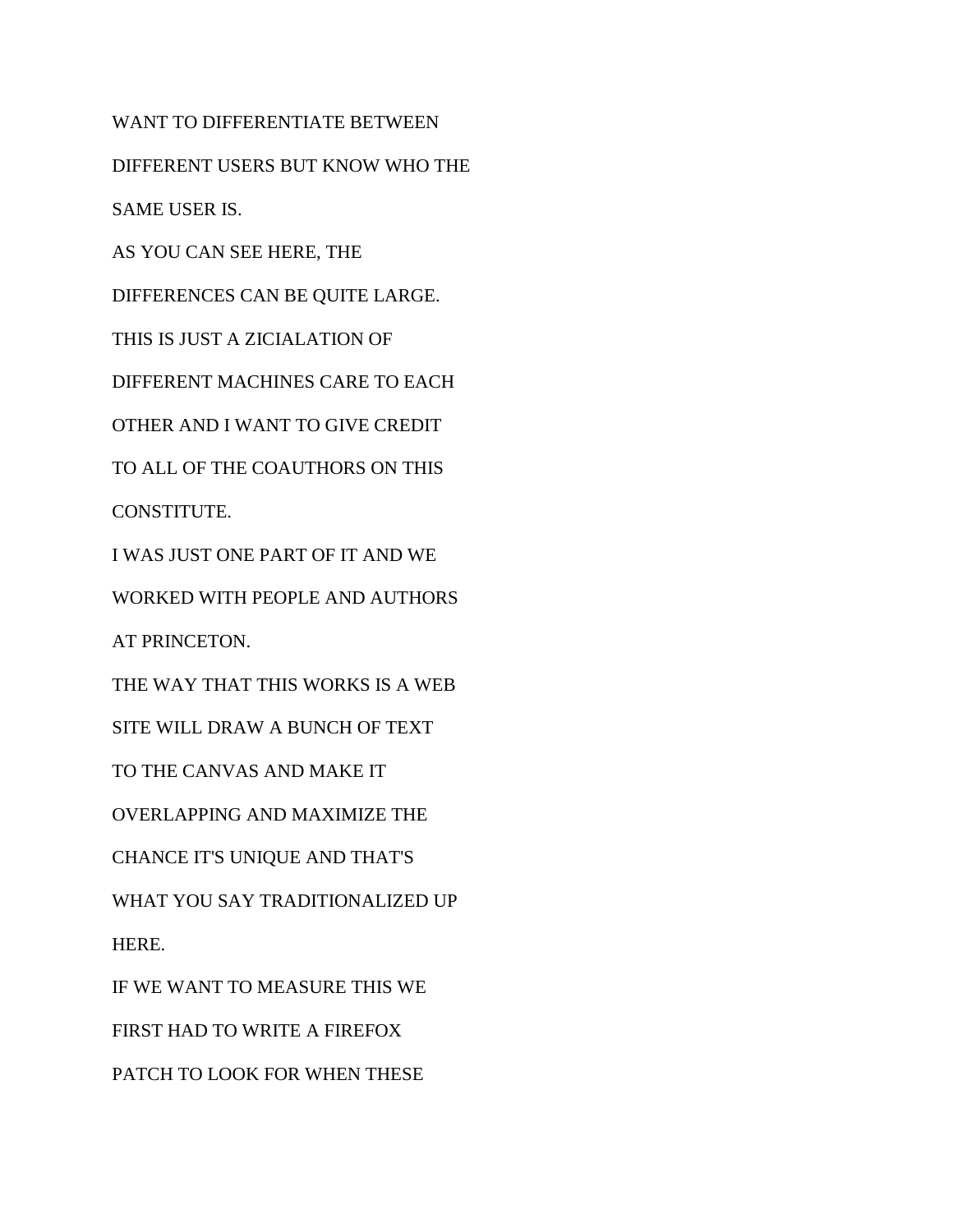METHODS WERE CALLED, YOU KNOW, WHEN WRITE TEXT OR WHEN PULLING BACK THE CANVAS AS A STRING, WHEN THIS HAPPENS. WE HAD TO WRITE AUTOMATION WITH SELENIUM TO GO AND RUN THIS ACROSS A BUNCH OF SITES AND BUILD THAT FROM THE GROUND UP AND THEN, OF COURSE, WE HAD TO WRITE ANALYSIS CODE ON TOP OF THAT. AND NOW I'M GOING TO SHOW YOU ALLOW THINGS WERE EASIER TO MEASURE ANOTHER TECHNIQUE THAT COULD BE HELPFUL FOR TRACKING. IF YOU'RE NOT FAMILIAR WITH WEBRTC, USING IT FOR LOCAL IP DISCOVERY, IT ADDS NETWORKING CAPABILITY IN THE BROWSER THAT YOU CAN ACCESS FROM JAVASCRIPT AND BASICALLY YOU'RE ABLE TO GET THE USER'S LOCAL I PI. IF YOU'RE BEHIND A MAP.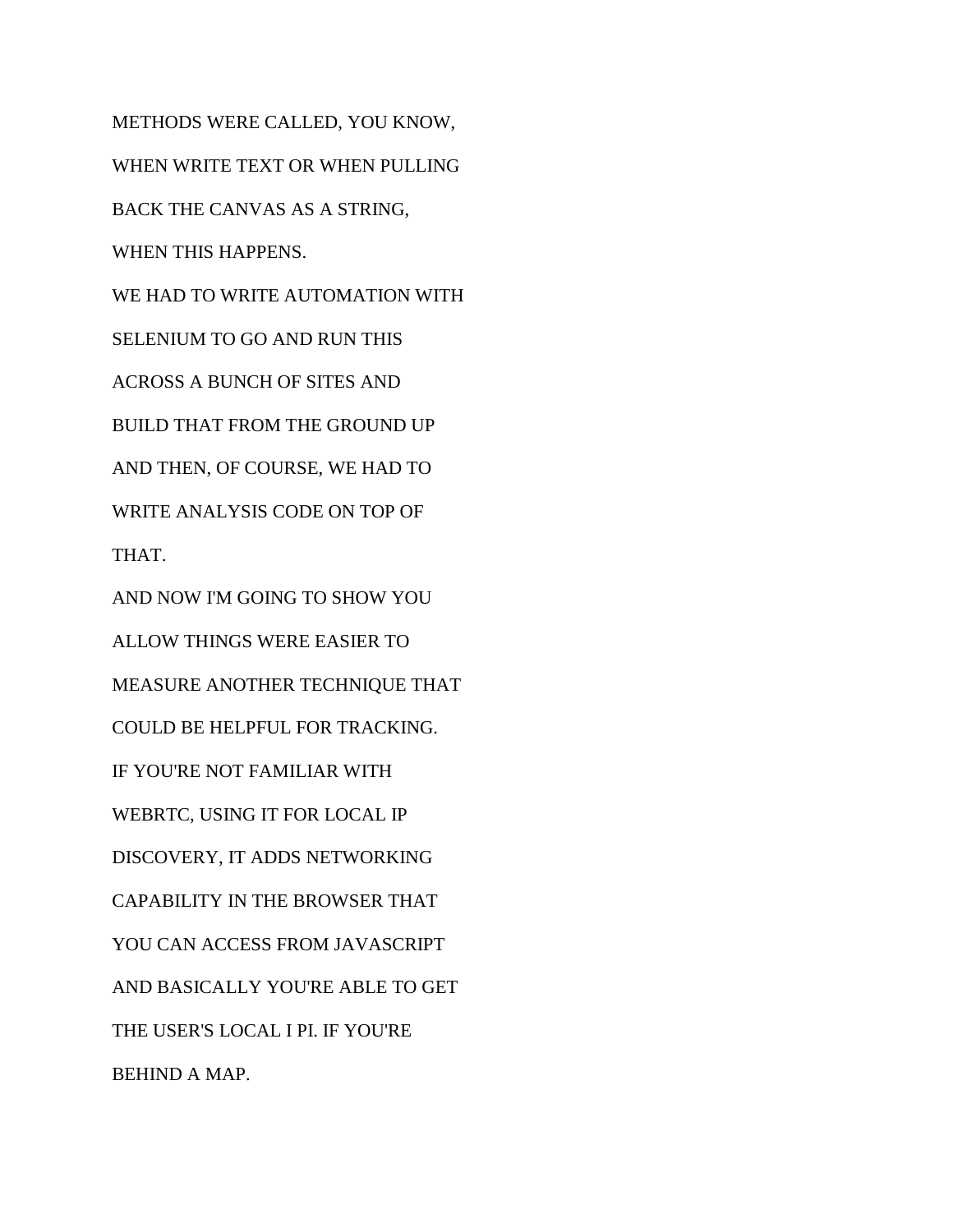IT MIGHT BE SOMETHING LIKE 192.68.192 BUT IT CAN BE USUAL FOR TRACKING. SO I SAW A TWEET THAT THIS WAS HAPPENING AND I SAID OH, WE CAN MEASURE THAT AND TO LOOK AT THAT. THIS WON'T BE THAT HARD. I WAS ABLE TO ADD A SINGLE LINE OF JAVASCRIPT INTO THE NEXT CRAWL TO DO THIS. SO THIS IS THE SAME THING THAT -- I HAVE A METHOD HERE THAT ALLOWS KNEE LOOK AT ANY TYPE ANYONE ACCESSES WEBRTC I CAN SEE WHERE THEY'RE SETTING AND WHAT THEY'RE DOING WITH IT, THE SAME METHOD I CAN LOOK AT WHO IS DOING WHAT WITH CANVAS. IT'S JUST ONE ADDED LINE OF CODE TO RUN OUR CRAWLS. I HAD TO WRITE ANALYSIS CODE ON TOP OF THAT, SIMILAR TO CANVAS.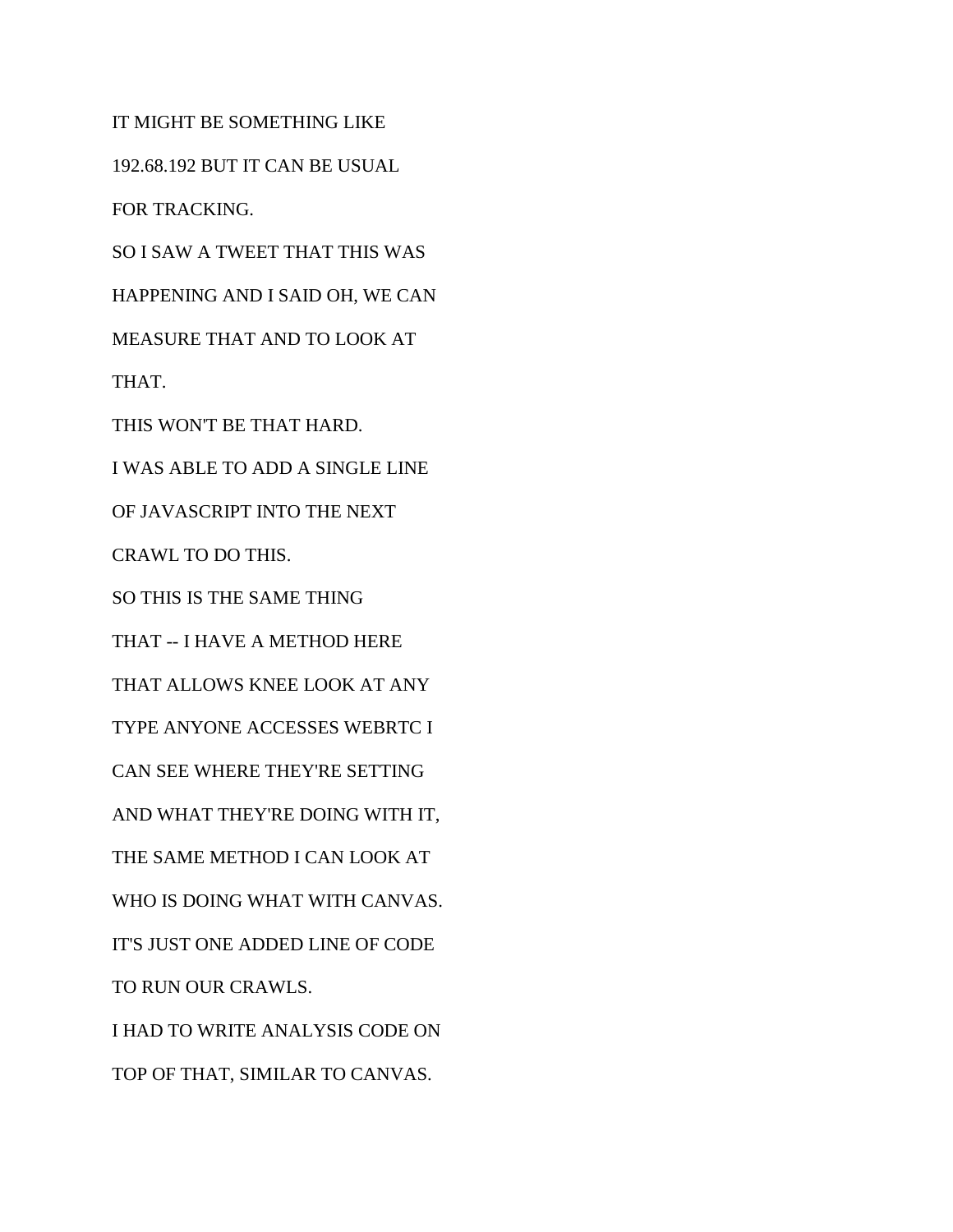WITH CANVAS I WANTED TO KNOW WHO WROTE TEXT AND WHO READ BACK AND HERE I DID SIMILAR THING TO SEE WHEN TEXT IS BEING USED. I FOUND THIS HAPPENING ON A BUNCH OF SITES BEYOND "THE NEW YORK TIMES." "THE NEW YORK TIMES" ACTUALLY STOPPED DOING IT. SO 1212 FIRST-PARTY SITES AND 24 OF THOSE WERE UNIQUE ONLY ONE OF WHICH IS BLOCKED BY ADD BLOCK PLUS OR OTHER SIMILAR PRIVACY TOOLS SO EVEN IF YOU'RE USING PRIVACY TOOLS THIS TECHNIQUE MAY STILL BE ABLE TO RUN ON YOUR MACHINE. AND I GUESS THE POINT I WANT TO MAKE IS MURT IS EASIER WITH WMENT PM. AND INSTEAD OF WRITING INFORMATION TWH SELENIUM WE CAN USE OPEN WPM AND WE STILL NEED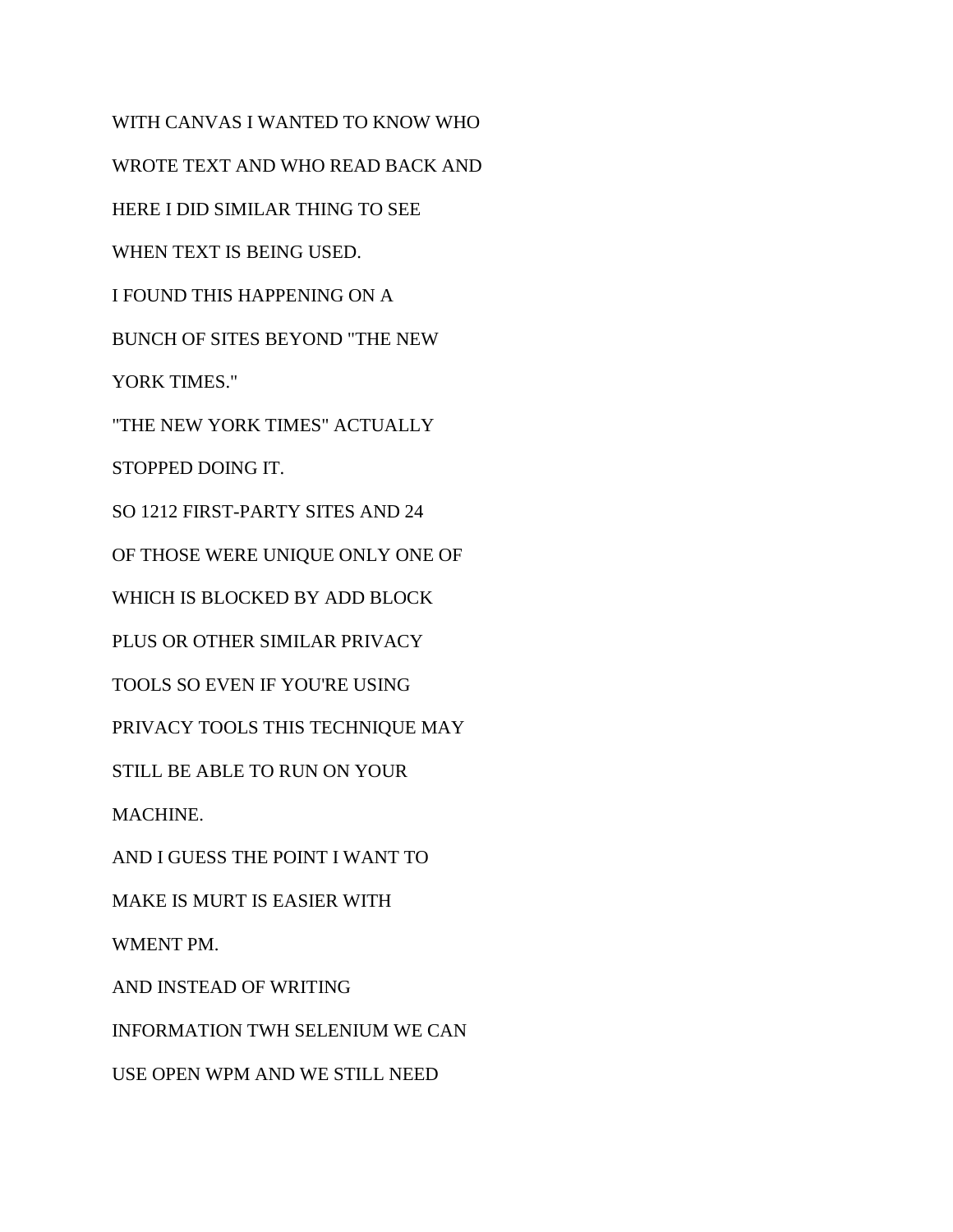TO WRITE THE ANALYSIS CODE. YOU HAVE ALWAYS NEED SOME EXTRA HUMAN COMPONENT IN THERE BUT THE FIRST TWO STEPS GOT A LOT EASIER. SO WHERE DO WE WANT TO GO WITH IT? WE THINK WE CAN USE THIS TO INFORM THE PUBLIC, RIGHT, LET PEOPLE KNOW, HEY, HERE IS WHAT IS HAPPENING ON THE SITES THAT YOU'RE VISITING AND WHO IS DOING THIS AND IT WILL HELP PEOPLE UNDERSTAND WHAT IS GOING ON WHEN THEY'RE BROWSING THE WEB. WE WANT TO PROVIDE DATA FOR PRIVACY TOOLS, AND DISCONNECT WHICH IS LIKED A BLOCK TRUST OR GHOSTRY, THEY TOOK INTO ACCOUNT DISTRICTS FROM OUR CANVAS STUDY AND WILLED IT IN THEIR TOOL. SO WE WANT TO PROVIDE THAT SAME DATA FOR OTHER PRIVACY TOOLS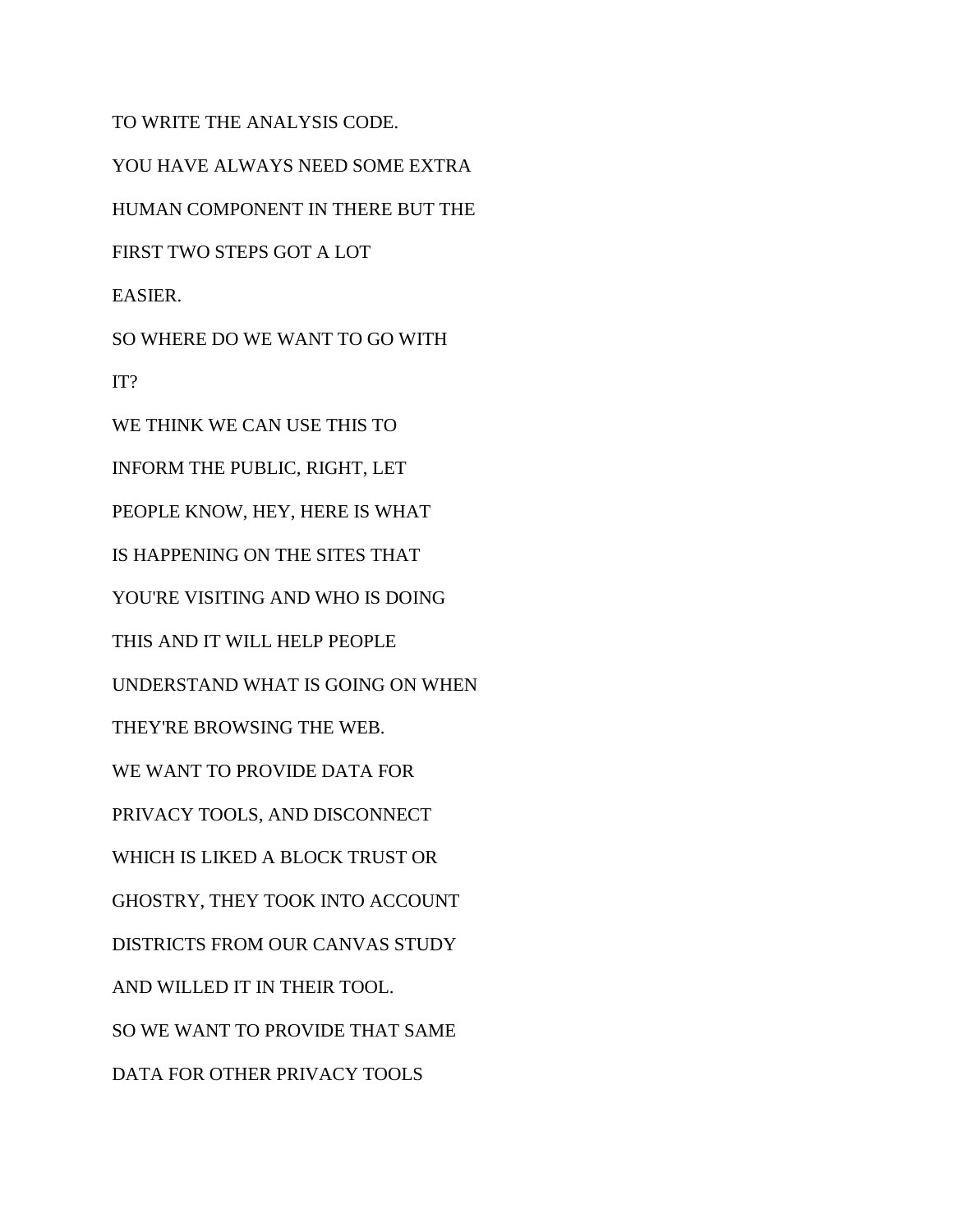WITH OUR FUTURE STUDIES AND WE ALSO WANT TO MAKE THE DATA ACCESSIBLE TO LESS TECHNICAL INVESTIGATORS WHO MAY WANT TO DIG THROUGH IT THEMSELVES BUT NOT WITH THE SAME SKILL LEVEL SOMEONE THAT WRITES THE CODE WOULD DO. AND WE WOULD ALSO LOVE TO COLLABORATE WITH PEOPLE SO YOU CAN -- THE INFRASTRUCTURE IS OPEN SOURCE AND YOU CAN GET HUB AND I WILL HAVE A LINK ON THE NEXT SLIDE TO USE IT. YOU CAN DOWNLOAD IT AND IF YOU SEE ANYTHING WRONG WITH IT OR IF YOU SEE NEW FEATURES YOU'RE WELCOME TO SUBMIT BACK TO IT. WE ALSO ENVISION PEOPLE USING IT TO RUN THEIR OWN MEASUREMENTS LIKE WEB PRIVACY CENSUS AND THAT'S AN AWESOME USE CASE AND WE HOPE THAT PEOPLE START DOING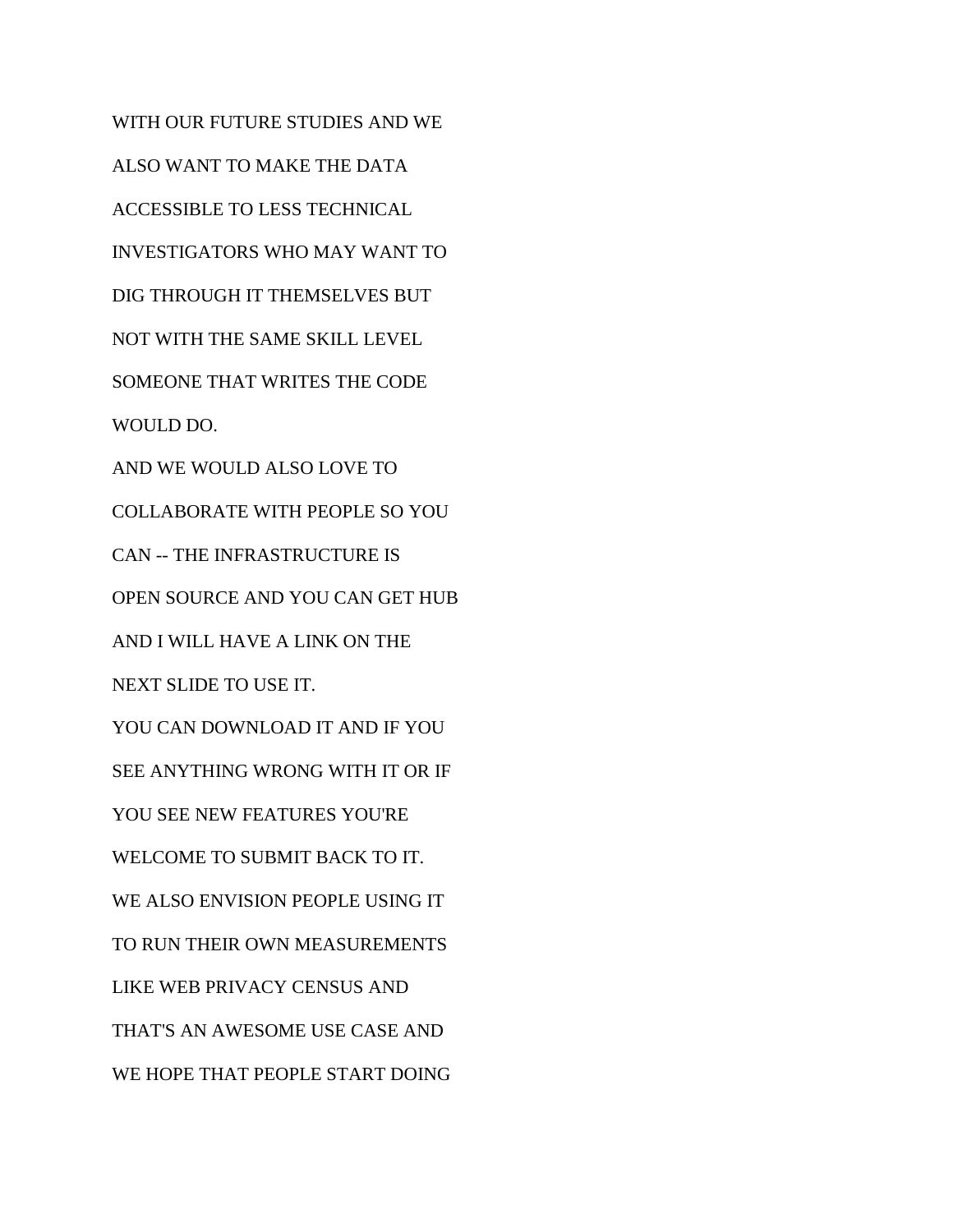THAT.

AND LASTLY NOT FUTURE WE HOPE THAT YOU WILL BE ABLE TO BUILD OUR DATA AND BUILD ANALYSIS OF YOUR ONTARIO ON TOP OF IT. WE WILL BE COMING FURTHER WITH THAT IN THE COMING MONTHS. SO IF YOU WANT TO HELP US MAKE THE WEB MORE TRANSPARENCY YOU CAN CHECK OUT OUR HUBBLE OR RESEARCH PAGE. THANK YOU. [ APPLAUSE ] >> THANK YOU VERY MUCH STEVEN. NOW WE'RE GOING TO HEAR WITH A CRITIQUE OF HOMO ECONOMICUS. >> GOOD MORNING, EVERYONE. I WANTED TO START BY THANKING THE FEDERAL TRADE COMMISSION IN FISHING THE STAFF FOR PUTTING TOGETHER THIS EVENT. THE DIFFERENT PRESENTERS ARE VERY SUBSTANTIVE, AND I'M PROUD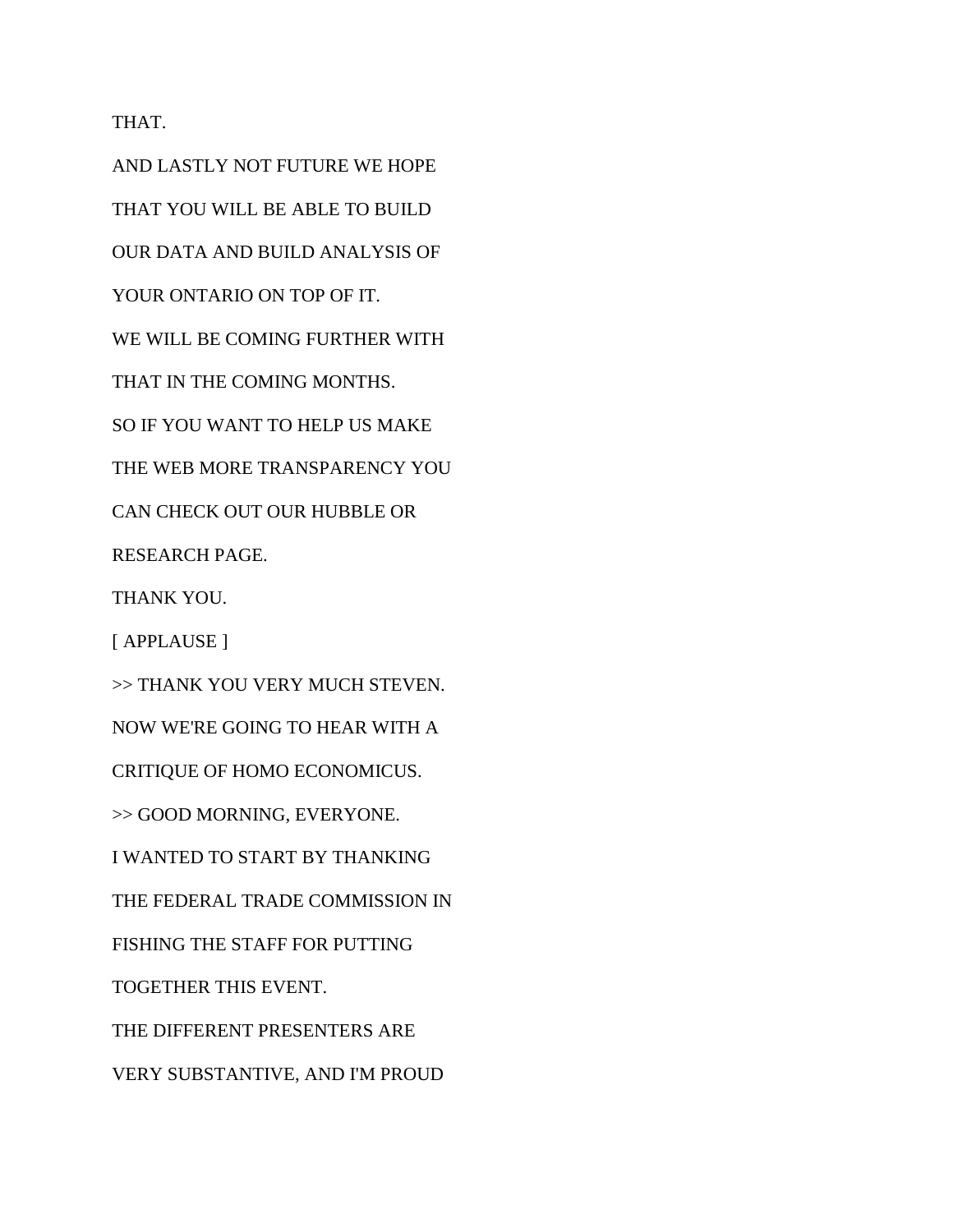TO BE AMONG THEM AND I THINK YOU HAVE DONE A FANTASTIC JOB. YOU SHOULD BE PROUD. MY TEAM AS BERKELEY OVER THE YEARS HAS SHOWN DIFFERENT WAYS WEB SITES AND OTHER WEB SERVICES TRACK PEOPLE. FOR INSTANCE MY TEAM PUBLISHED THE FIRST BIG PAPER ABOUT FLASH COOKIES EXPLAINING HOW FLASH COOKIES COULD BE USED TO OVERRIDE USERS' COOKIE DELETION AND SHOWED HOW HTML5 COULD BE USED AND THE THEME OF HOW THAT WORKED WAS A CONFLICT BETWEEN THE RHETORIC ONE HEARS HERE IN WASHINGTON ABOUT USERS BEING IN CONTROL AND USERS BEING ABLE TO MAKE CHOICES ABOUT HOW THEY ATTRACT ONLINE AND THE TECHNICAL REALTY, THE TECHNICAL REALTY THAT EVEN MAINSTREAM COMPANIES TO USE FLASH AND JAVASCRIPT TO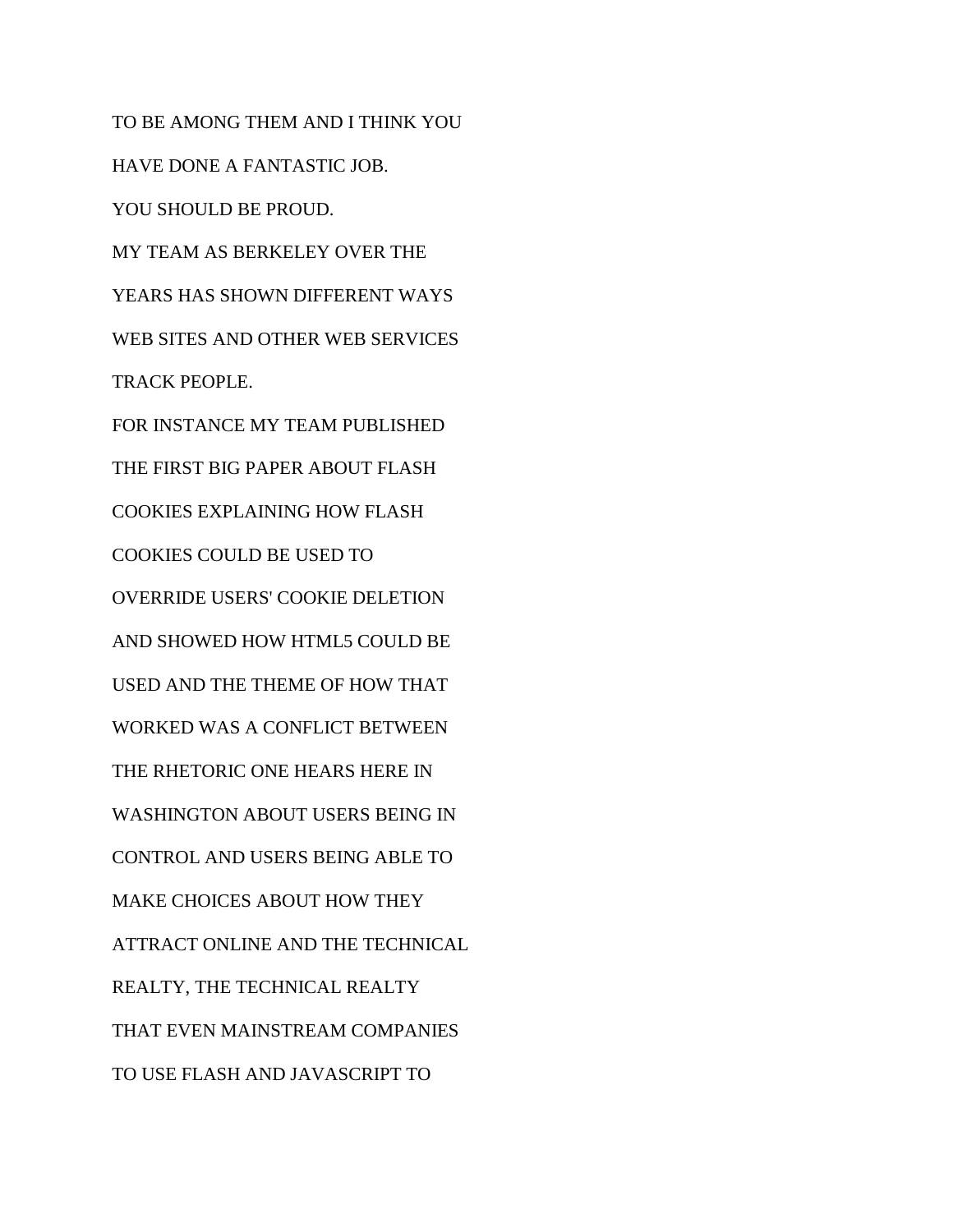OVERRIDE DELETED COOKIES. IT WAS AN ATTACK THAT LOOKED SOMEWHAT LIKE A COMPUTER CRIME. MY PRESENTATION TODAY IS IN A SIMILAR VEIN. IT'S ABOUT THE CONFLICT BETWEEN THEORY AND RHETORIC AND HOW CONSUMERS ACTUALLY OPERATE IN THE MARKETPLACE. THE FTC'S NOTICE TO CONSUMER INFORMATION PRIVACY IS BASED ON THE IDEA THAT CONSUMERS FOLLOW A RATIONAL CHOICE MODEL OF MAKING DECISIONS ONLINE. NOW THE PROBLEM WITH NOTICE AND CHOICE THEN BECOMES IS IT THE MODEL OF A HOMO ECONOMICUS, THE MODEL OF THE RATIONAL CONSUMER WHO IS MAKING CHOICES IN THE MARKETPLACE HAS TO BE RELIABLE AS A MODEL. SO MUCH OF MY TALK TODAY IS ABOUT THE TRADEOFF TALK, THE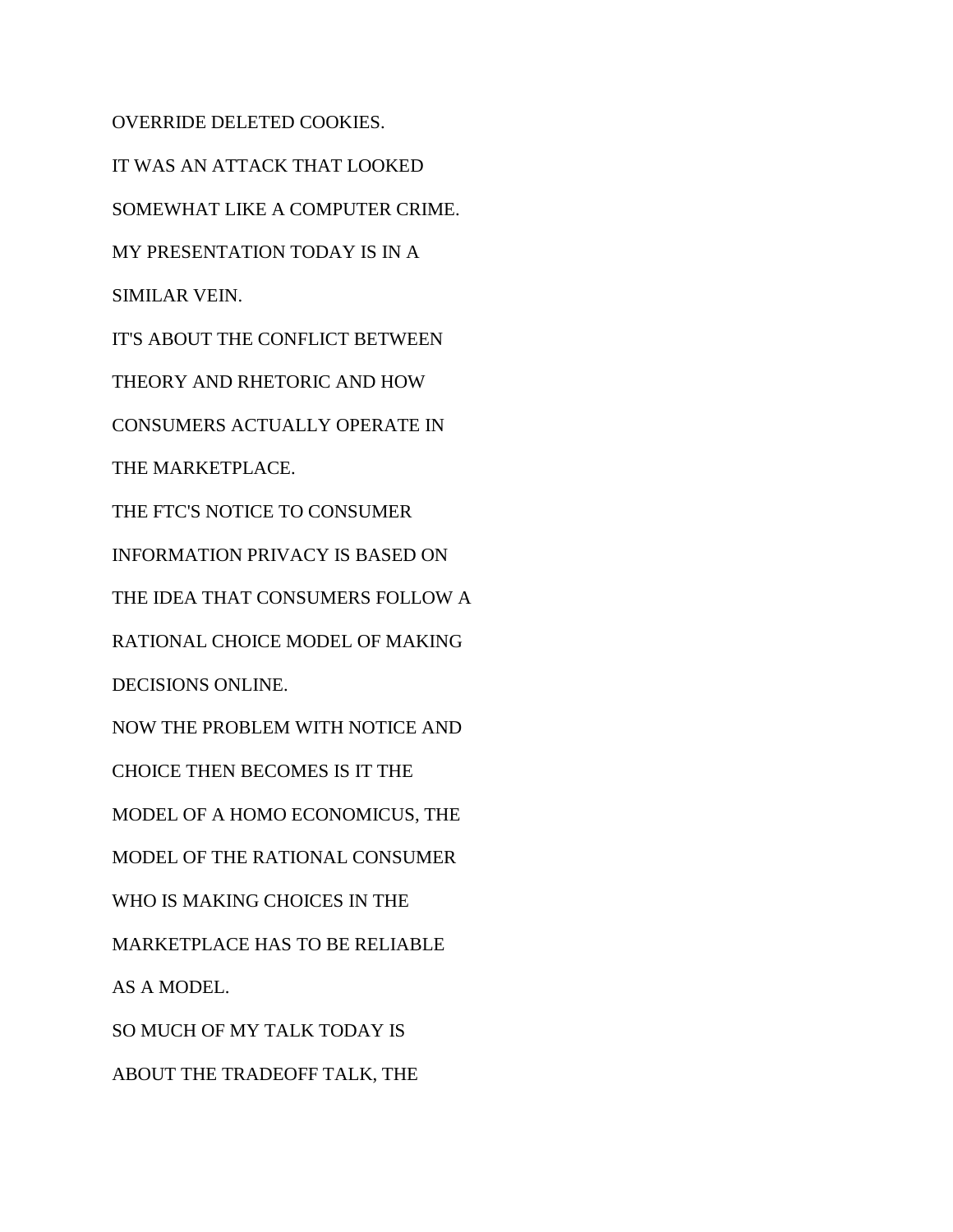IDEA THAT PEOPLE ARE MAKING TRADEOFFS IN THE MARKETPLACE ON PRIVACY. THE THEORETICAL BACKGROUND IS ABOUT RATIONAL CHOICE THEORY AND I'M GOING TO SKIP OVER A BUNCH OF SLIDES TO STAY ON TIME TODAY BUT THE KEY POINT OF MY PAPER IS THAT ALAN WESTIN'S THEORY WAS BASED ON RATIONAL CHOICE THEORY AND HIS MAIN THESIS WAS THAT PUBLIC POLICY SHOULD SERVE THE PRIVACY PRAGMATIST, THOSE WHO WEIGH THE CHOICES IN THE MARKETPLACE AND MAKE DECISIONS ACCORDING TO THEIR PRIVACY PREFERENCES. SO WE'RE FAMILIAR WITH THESE DIFFERENT DEFINITIONS, THE PRIVACY FUND MENTALIST, AND THE MAGMA ACTIVITY AND UNCONCERNED BUT LET ME DRAW YOUR ATTENTION TO SOME OF THE VERBS WESTIN USED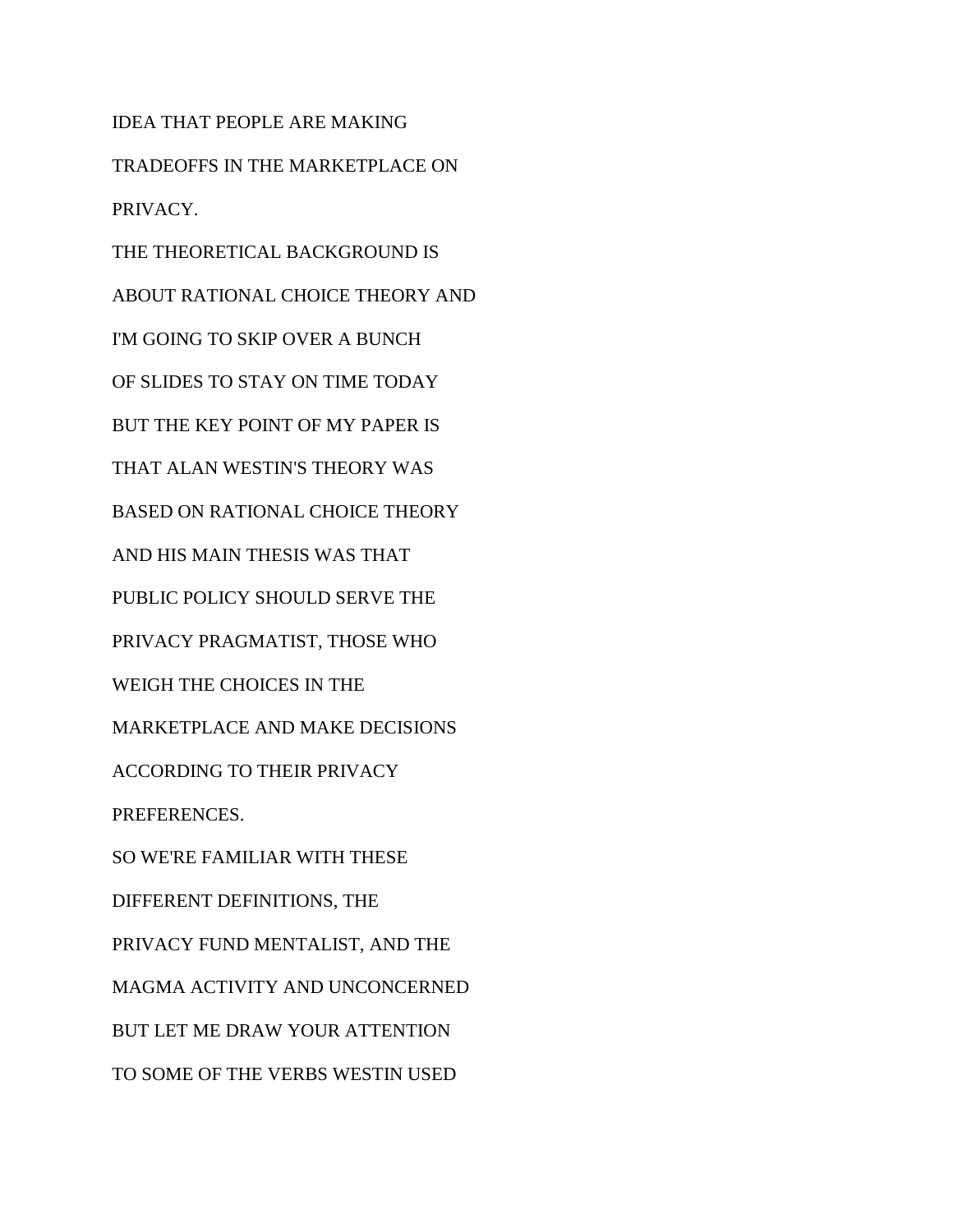TO DESCRIBE THE PRIVACY

PRAGMATIST.

IF YOU LOOK AT THE VERBS

HIGHLIGHTED IN BOLD HERE THESE

ARE ALL ACTIVE CHARACTERISTICS

OF CONSUMERS, THE PRIVACY

PRAGMATISTS ARE PEOPLE WHO WEIGH

EVIDENCE, WHO EXAMINE EVIDENCE,

WHO LOOK TO SEE WHETHER FAIR

INFORMATION PRACTICES ARE BEING

WIDELY OBSERVED.

THIS IS AN ACTIVE, ENGAGED

CONSUMER.

I FRANKLY DON'T KNOW MANY PEOPLE

WHO ARE LIKE THIS.

I'M NOT EVEN SURE THAT I'M LIKE

THIS.

BUT THIS IS THE BASIS FOR MUCH

OF U.S. POLICY ON CONSUMER

DECISION-MAKING AND PRIVACY.

AND, OF COURSE, WESTIN FAMOUS I

HAD SAID IN THE PATEL FOR

PRIVACY, THIS IS IN THE HEARTS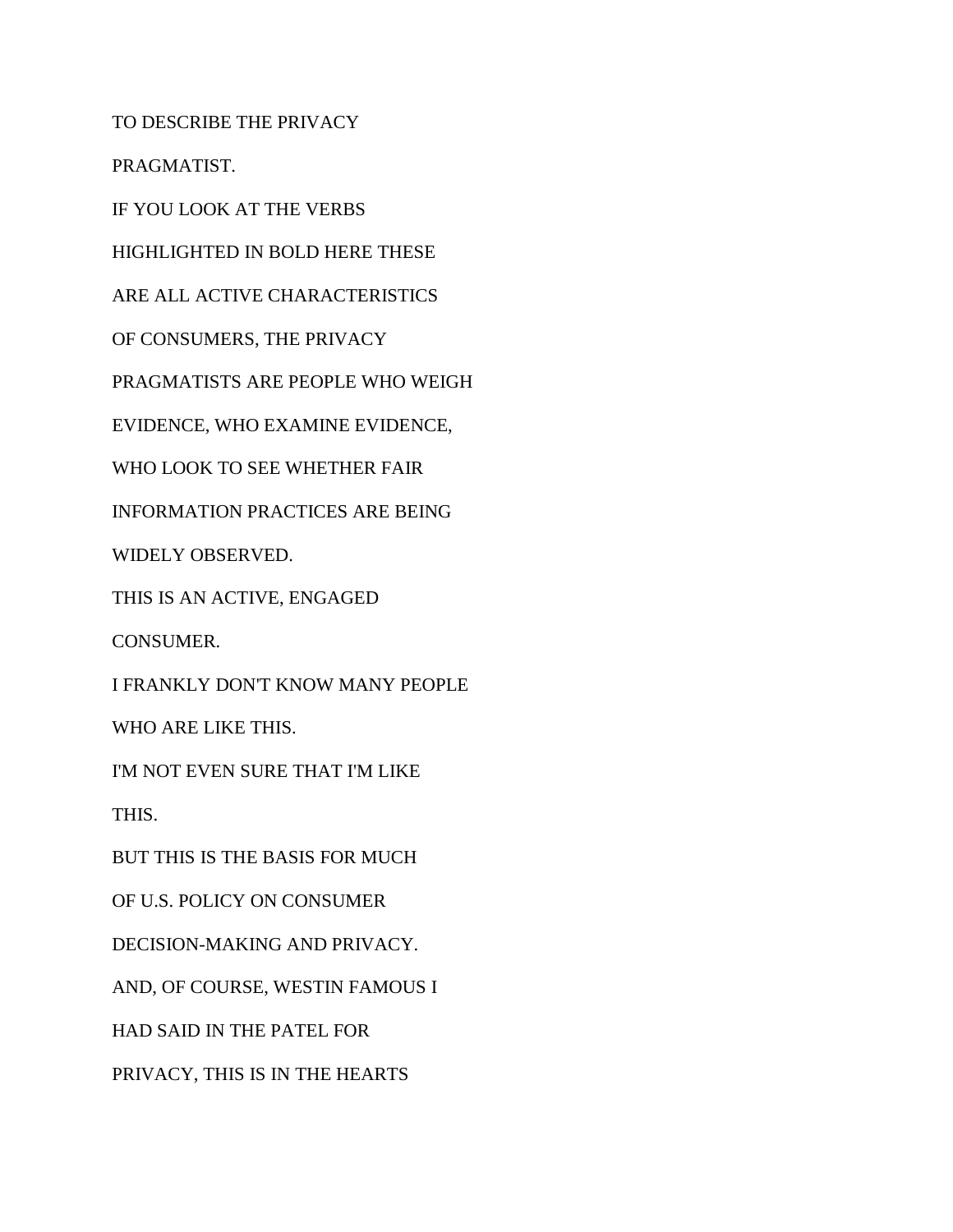AND MIND OF THE PRIVACY

PRAGMATIST AND THESE ARE THE

PEOPLE THAT POLICY SHOULD BE

DESIGNED FOR.

WELL, HOW DID WESTIN COME TO THE

SEGMENTATION OF AMERICANS?

THE WAY HE DID IT WAS BY ASKING

THIS SET OF QUESTIONS.

>> ONE HAD TO DEAL WITH CONSUMER

CONTROL.

ONE HAD TO DO WITH WHETHER DATA

IT WERE TREATED CONFIDENTIALLY

AND THE LAST QUESTION IS A

ATTITUDINAL QUESTION ABOUT

WHETHER LAW IN SELF REGULATION

IS SUFFICIENT FOR PRIVACY.

SO MY FIRST CRITIQUE FOCUSES ON

THIS TEGHT.

ON THE MOST BASIC LEVEL, THE

PROBLEM WITH WESTIN IS THAT HE

SEGMENTED IT SUCH SO PEOPLE WERE

PRAGMATIST BY DEFAULT AND THIS

SEMANTICALLY DOESN'T MAKE SENSE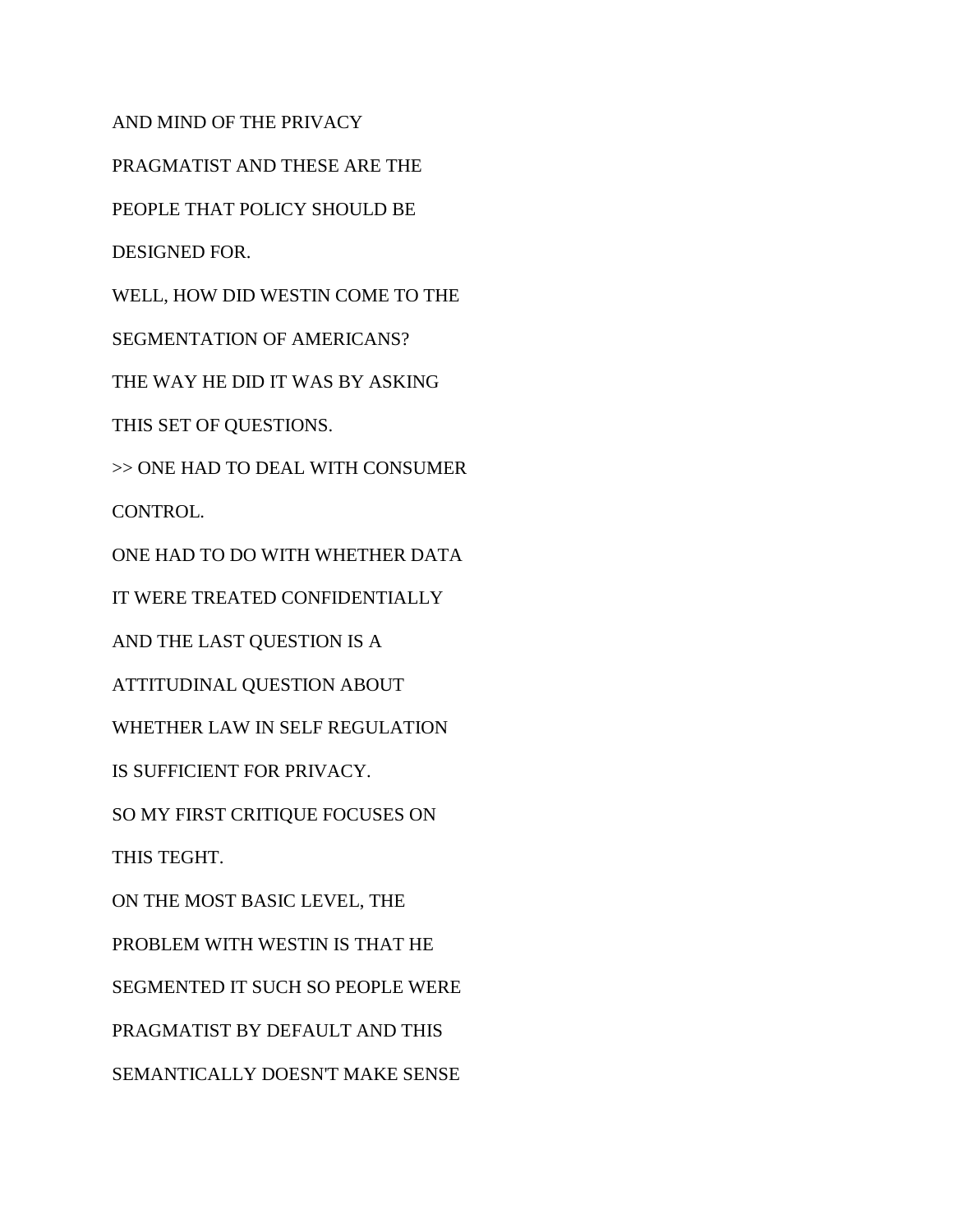BECAUSE WE'RE NOT PRAGMATIST BY DEFAULT.

PRAGMATIST REQUIRES A CERTAIN

ACTION AND OUT LOOK OPEN LIFE

AND I WOULD ARGUE PRAGMATISM IS

CONTROVERSIAL.

MANY AMERICANS FIND PRAGMATISM

DISTASTEFUL BUT YET HE DECODED

IT AS THE BEST RESULT, AND THERE

ARE OTHER PROBLEMS HERE.

WESTIN'S QUESTIONS, THE

SCREENING QUESTIONS USED REALLY

HAD NOTHING TO DO WITH

PRAGMATISM.

NOTHING IN THERE ASKING DO YOU

READ PRIVACY POLICIES, HOW MUCH

TIME DO YOU SPEND RESEARCHING

PRODUCTS AND THE LIKE.

IT'S NOT IN THERE.

AND A NUMBER OF CONSUMERS SIMPLY

WON'T ANSWER ONE OF THE

QUESTIONS.

OUR STUDY WE FOUND BETWEEN TWO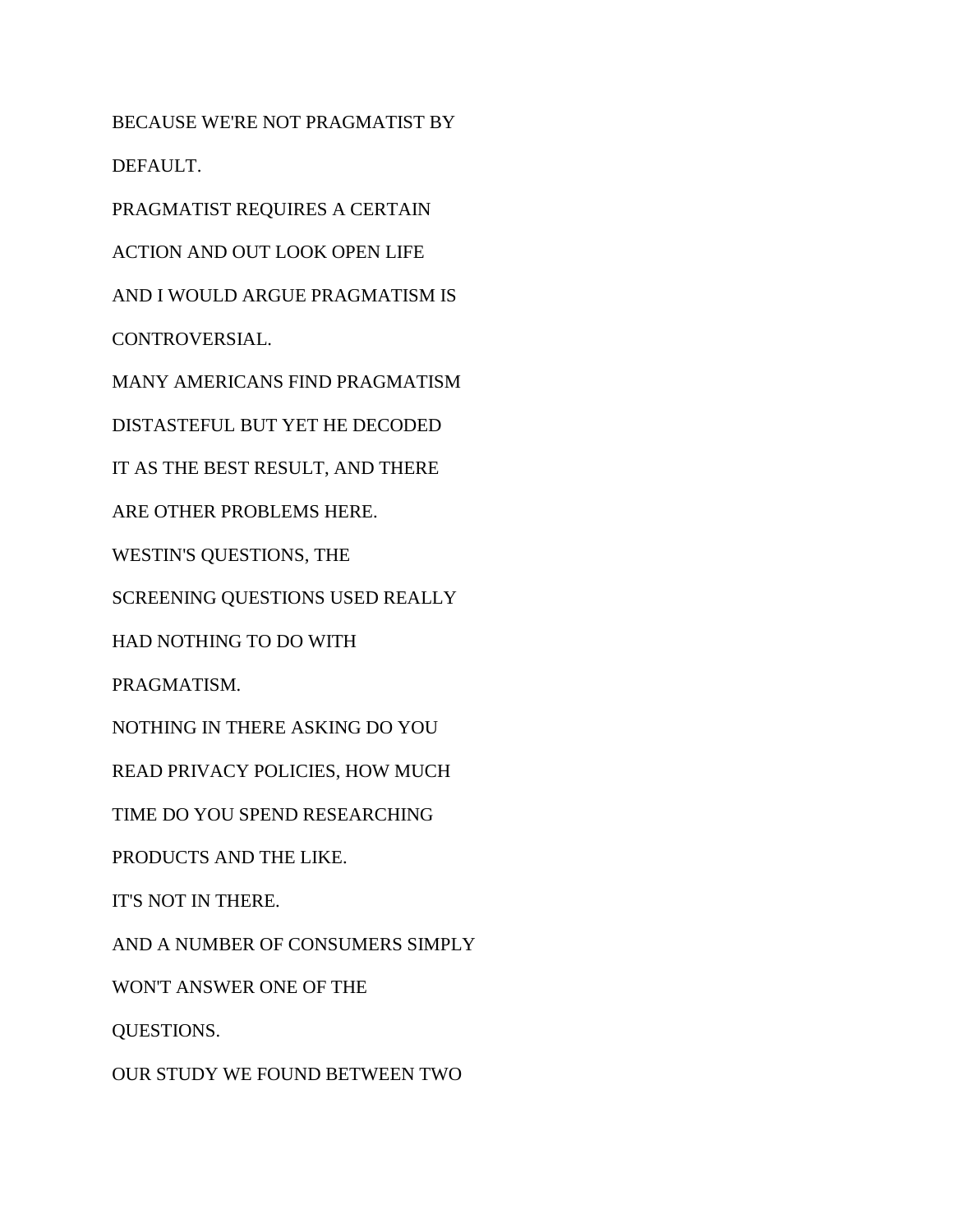AND FIVE PERCENT OF CONSUMERS WOULDN'T ANSWER ONE OF THE THREE QUESTIONS, WHAT DO YOU DO WITH PEOPLE THAT DON'T ANSWER QUESTIONS AND WESTIN'S METHODS YOU MAKE THEM PRIVACY PRAGMATIST AND THAT IS PROBLEMATIC AND IT EXPLAINS ANOTHER CRITIQUE THAT WESTIN NEVER PUBLISHED HIS WORK IN PART BECAUSE I DON'T THINK IT WAS PUBLISHABLE, THIS WORK -- EXCUSE ME -- THIS WORK I DON'T THINK WAS PUBLISHABLE. ANOTHER WAY TO LOOK AT DATA IS -- THIS IS WHERE I'M STANDING ON THE SHOULDERS OF PEOPLE SUCH AS PROFESSOR TUROW AND HE POINTED OUT WHEN YOU ASK PEOPLE ABOUT RULES OF PRIVACY MOST OF THEM DON'T GET THE BASIC ANSWERS RIGHT. HE SHOWS ESSENTIALLY THAT CONSUMERS THINK THAT PRIVACY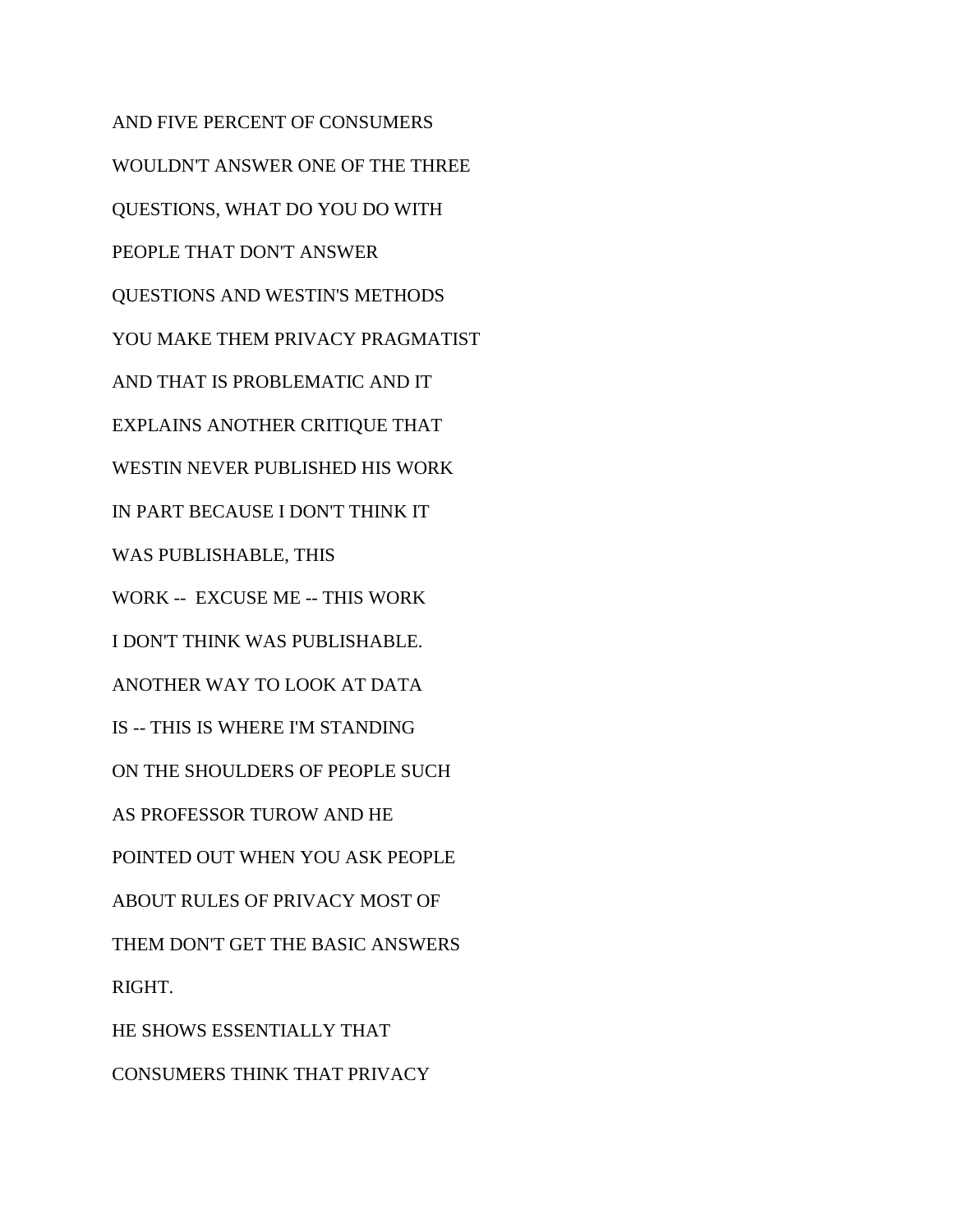POLICY IS A SEAL.

MOST CONSUMERS THINK IF A PRIVACY POLICY IS MERELY PRESENT THAT WEB SITE CANNOT SELL PERSONAL INFORMATION TO THIRD PARTIES: FOR THIS REASON WE SHOULD BE SKEPTICAL OF TRADEOFF TALK. PEOPLE DON'T UNDERSTAND THE TRADE TO BEGIN WITH. AND I'M GOING TO GET TO A SECOND REASON WHY WE SHOULD BE SKEPTICAL OF IT. TUROW WAS STANDING ON THE SHOULDERS OF OTHER PEOPLE IN THE PRIVACY FIELD INCLUDING OSCAR GRANDE AND IN HIS VIEW OF DATA HE VIEWED KNOWLEDGE OF PRIVACY AS A POWERFUL EXPLANATORY FACTOR OF WHY PEOPLE CARE ABOUT PRIVACY AND HOW THEY MAKE DECISIONS AND THIS IS WHERE A LOT OF MY WORK PICKED UHM AND I WROTE A NUMBER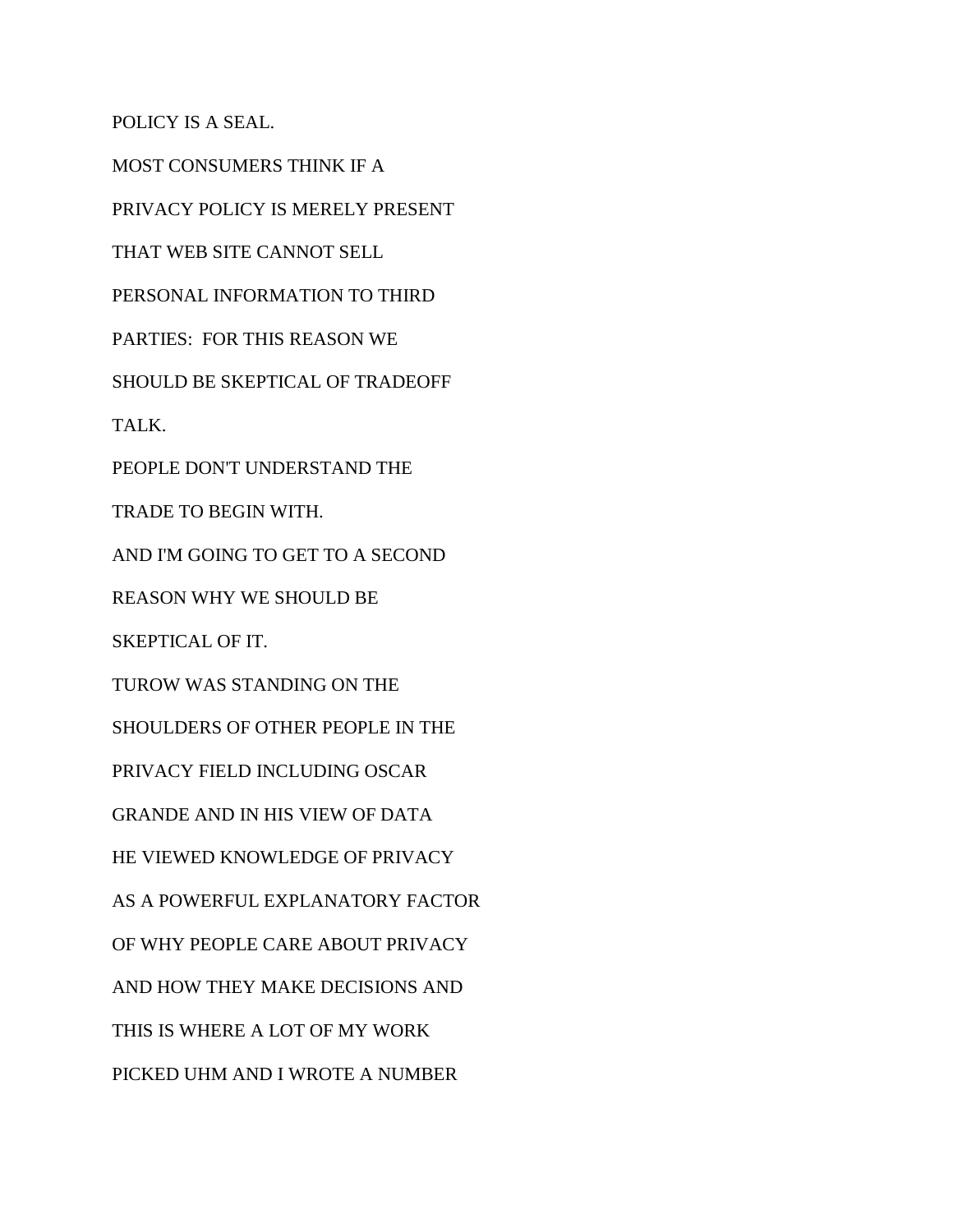OF STUDIES THAT -- ACTUALLY, THE

FUN COVERS STARTED WHEN I

STOPPED WRITING WITH JOE.

THE JOE COVERS ARE BORING BUT MY

COVERS ARE I THINK MORE

EXCITING.

YOU WILL SEE THE PARTHENON MARCH

FELLS IN MY STUDIES BECAUSE I

THINK THEY'RE QUITE BEAUTIFUL.

AND.

>> NOT ONLY THAT, PEOPLE WHO

SHOPPED ONLINE WERE LESS

KNOWLEDGEABLE OF RULES AND

PRACTICES THAN PEOPLE WHO DIDN'T

SHOP ONLINE.

STRANGE.

YOU THINK PEOPLE SHOPPING I

DON'T MEAN WOULD READ PRIVACY

POLICY.

SO WE DID A WHOLE BUNCH OF

SURVEYS OVER THE YEARS WHERE WE

PRESENTED PEOPLE WITH QUIZZES

ASKING THEM QUESTIONS THAT TUROW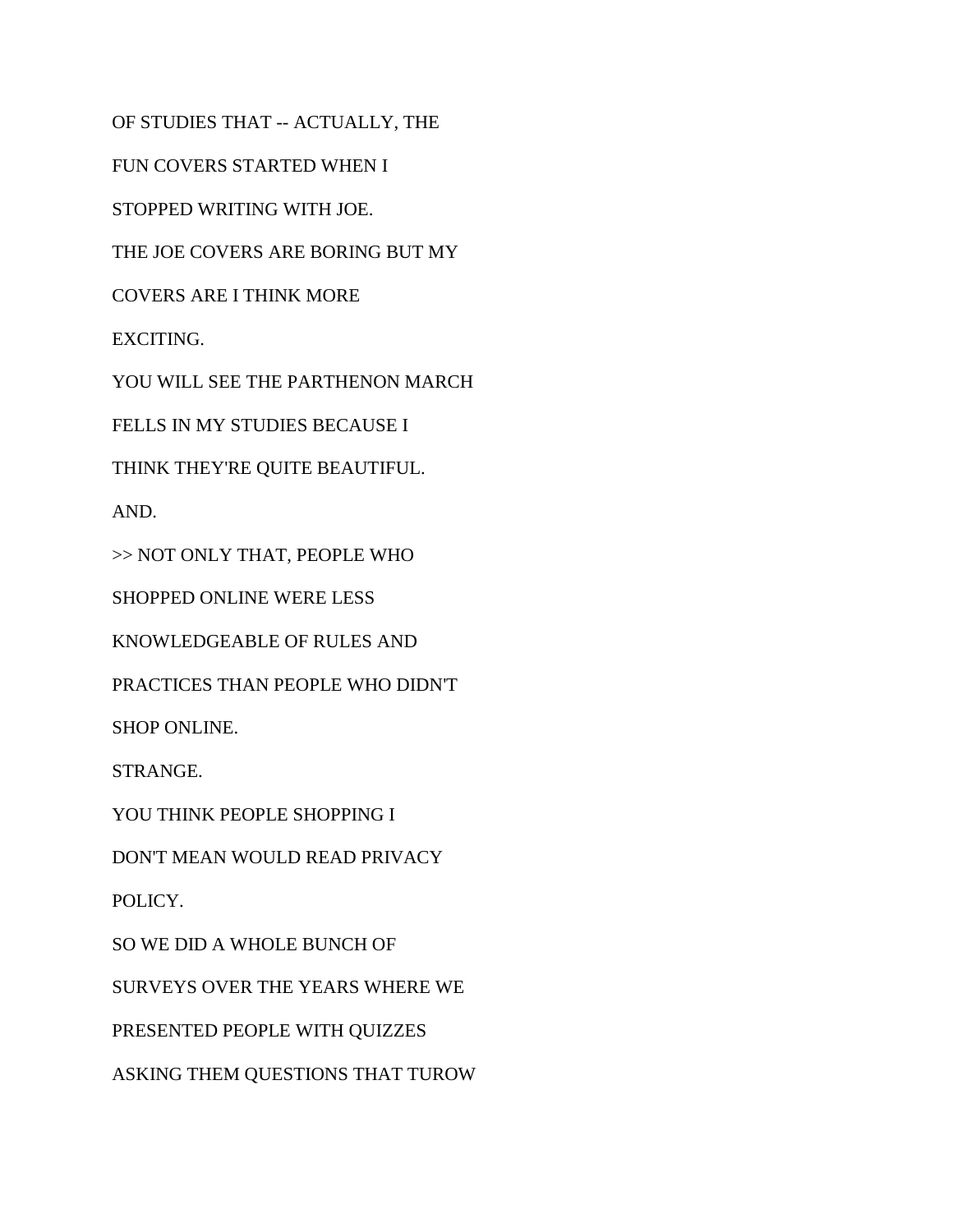## USED AND THAT OTHER

INVESTIGATORS USED AND WE FOUND OVER AND OVER THAT THE BASICS, PEOPLE FAILED THE BASIC QUIZZES AND JUST PASS AN EXAMPLE, IN OUR 2009 SURVEY, 75% ANSWERED TWO OR FEWER QUESTIONS CORRECT LIMIT 30% GOT NONE OF THEM CORRECTLY AND PEOPLE SAY THE DIGITAL NATIVES ARE GOING TO SAVE US. THIS IS A GENERATIONAL PROBLEM. THE DIGITAL NATIVES ARE GOING TO FIGURE THIS OUT. NO. THEY'RE THE WORST PERFORMERS IN OF THE GROUP, ONLINE AND OFF, WHEN WE ASK ABOUT ONLINE PRIVACY SO WE REPLICATE THE STUDY AGAIN IN 2012, AND WE FIND AGAIN THAT THERE'S -- THAT OUR SUBSTANTIAL MISCONCEPTIONS ABOUT PEOPLE'S RIGHTS AND ABOUT WHAT PRACTICES

ARE AND WE FIND OVER AND OVER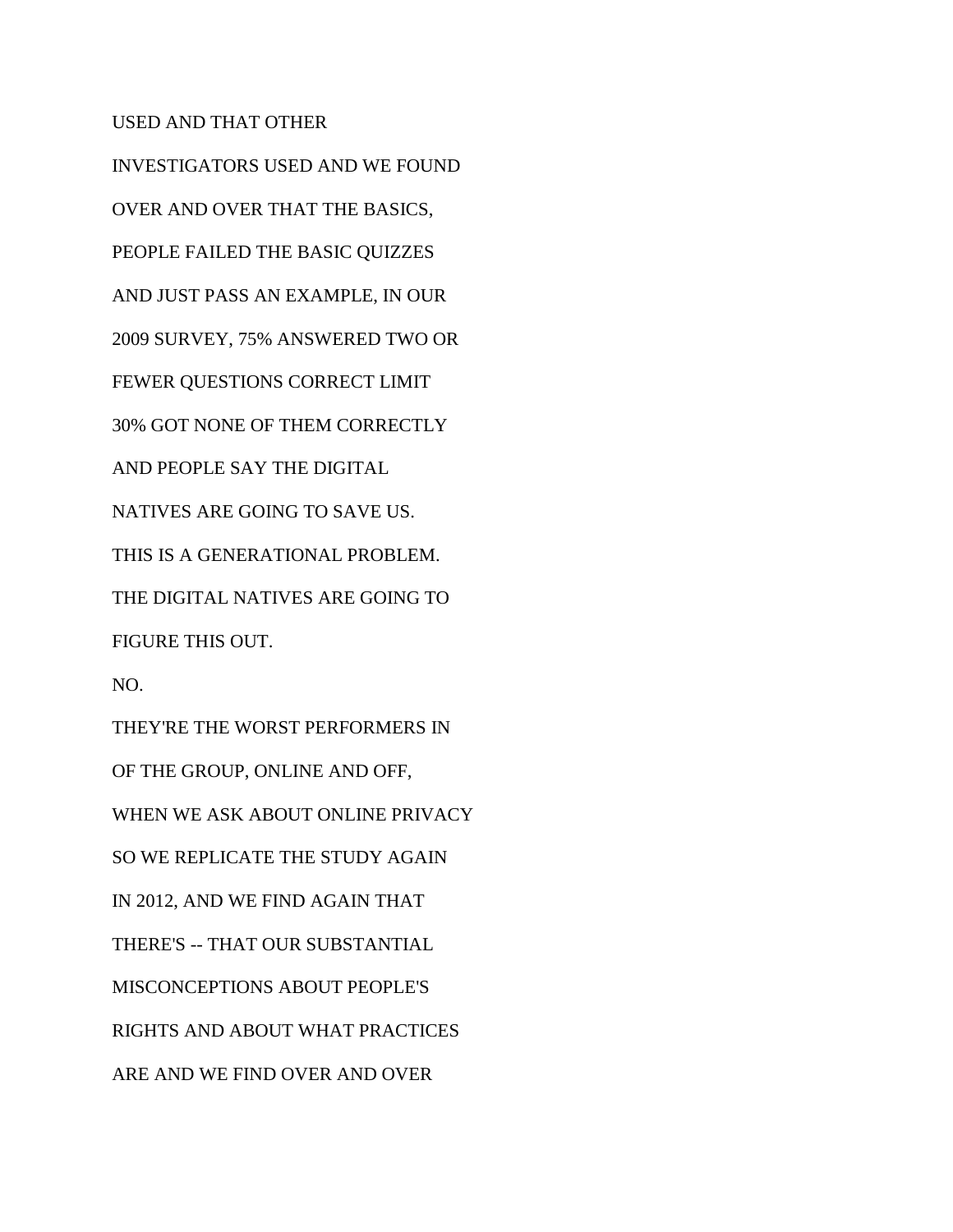AGAIN AND THE THREE STARS MEAN A P-VALUE OF .001, THAT THE PRIVACY FUNNEL MENTALISTS ARE MORE KNOWLEDGEABLE OF OTHER GROUPS, THE OTHER GROUPS THAT ARE SO-CALLED WHO APPARENTLY DON'T CARE OR WHO ARE MAKING TRADEOFFS. SO THE MAIN POINT OF OUR PAPER IS THAT WESTIN'S SEGMENTATION HAS CONFUSED PRAGMATISM WITH ORDINARY CONSUMER DECISION-MAKING. AND THAT MOST -- MANY CONSUMER NETS MARKETPLACE ARE SIMPLY UNINFORMED. THEIR VIEWING PRIVACY POLICIES. ANOTHER MAJOR PART THIS PAPER, IS IT THE IDEA ABOUT WHETHER PEOPLE -- WHETHER AMERICANS ARE MORE CONCERNED ABOUT GOVERNMENT COLLECTION OF PERSONAL

INFORMATION OR PRIVATE SECTOR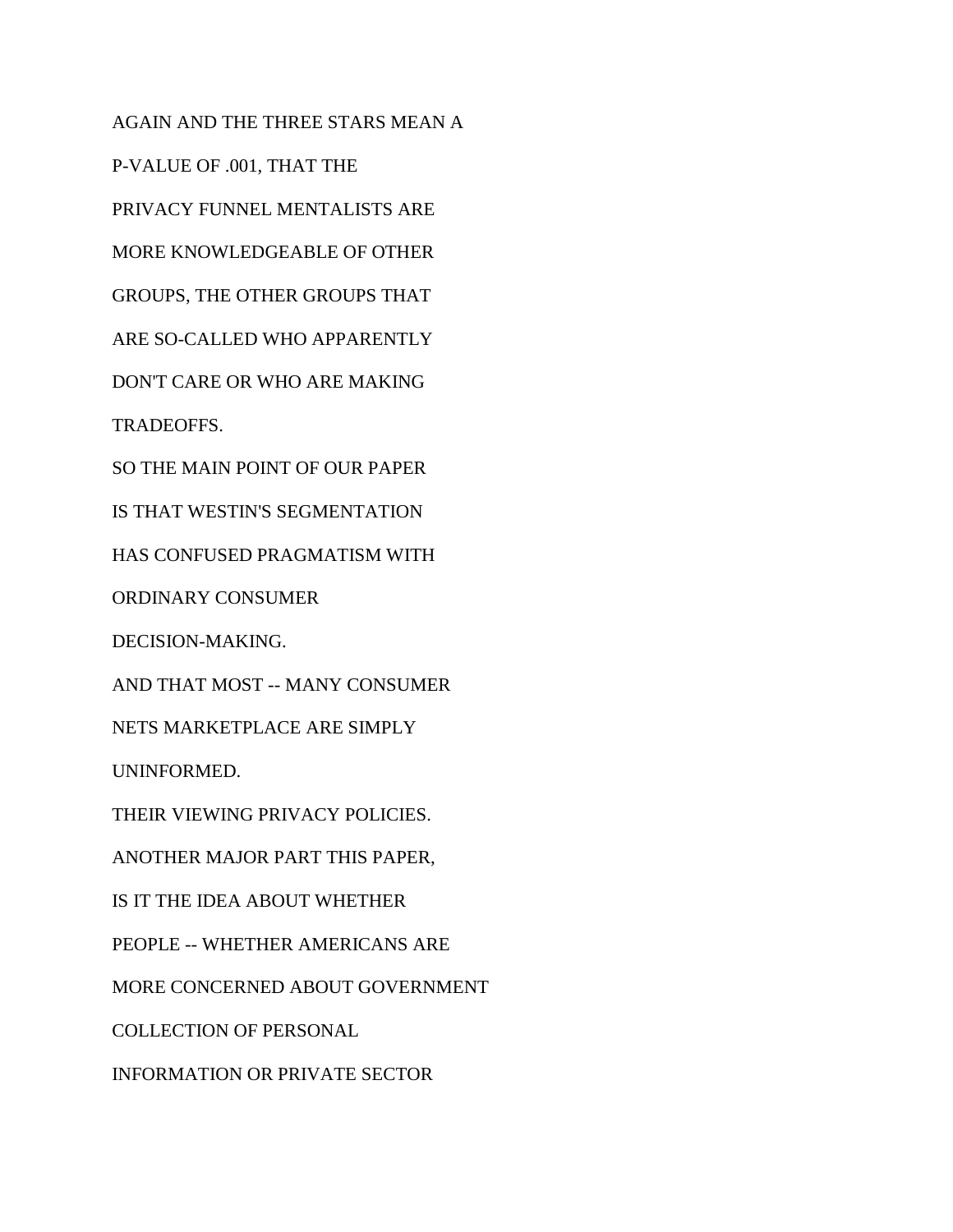PERSONAL INFORMATION COLLECTION AND WHAT WE HAVE FOUND OVER AND OVER IN OUR SURVEYS IS THAT AMERICANS ARE CONCERNED ABOUT BOTH. AND THIS IS NOT JUST OUR FINDINGS. IF YOU LOOK AT THE MAJOR LITERATURE REVIEWS IN PUBLIC OPINION QUARTERLY AND THESE ARE THE COMPLETE COMPEL SCIENTISTS THAT STUDY POLICY AND THEY LOOK AT ALL OF THE STUDIES OVER DECADES, THEY FIND GOING BACK TO THE 1980s, AMERICANS SAY THEY'RE JUST AS CONCERNED ABOUT THE PRIVATE SECTOR AS THEY ARE WITH THE GOVERNMENT SECTOR. SO WE ARGUE BASICALLY THAT RCT AS A MODEL FAILS IN THIS FIELD BECAUSE PEOPLE ARE LABORING WITH SUBSTANTIAL MISCONCEPTIONS ABOUT THEIR RIGHTS AND THEY DO CARE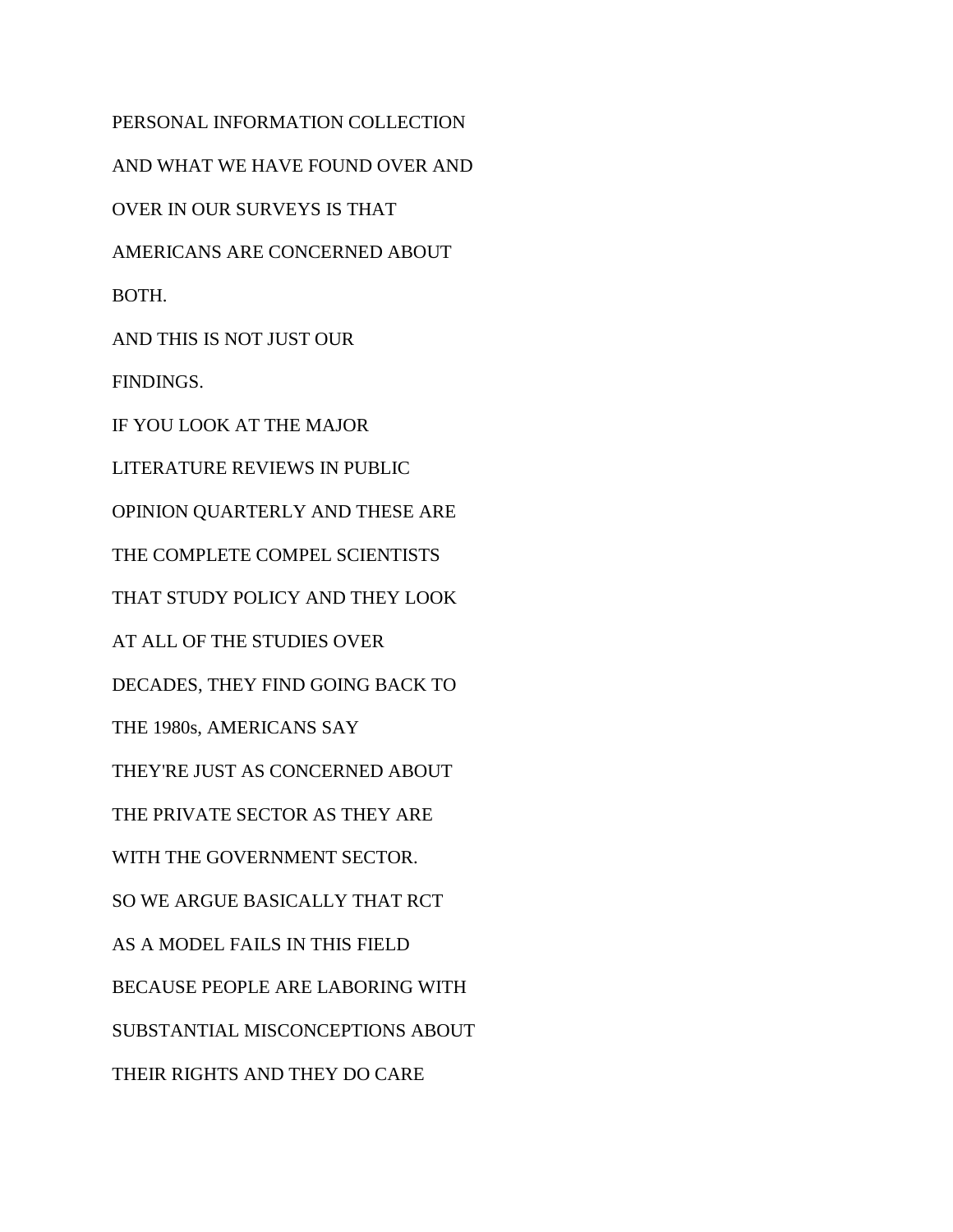ABOUT THOSE RIGHTS.

LET ME SAY SOMETHING ABOUT WESTIN.

HE WAS A FANTASTIC ACADEMIC AND

HIS WORK, HIS ACADEMIC WORK WAS

GROUP.

AND HE IS TRULY A PROGENITOR OF

AMERICAN GENERALRATION PRIVACY.

IN HIS BOOK "PRIVACY AND

FREEDOM" AS YOU HAVE PROBABLY

HER, OMER'S GROUP REPUBLISHED IT

AND ITS WORTH A READ.

HE WAS AGAINST TECHNOLOGY

DETERMINISM WHICH IS A

PHILOSOPHY ONE HEARS A LOT OF IN

D.C. AND HE ALSO SAW PRIVACY AS

A LIBERAL VALUE.

SO HIS SURVEY WORK I CRITIQUE

TODAY IS NOT HIS ACADEMIC WORK

AND I HAVE A LOT OF RESPECT FOR

THAT ACADEMIC WORK.

SO WHAT DO WE DO?

WHAT ARE THE IMPLICATIONS FOR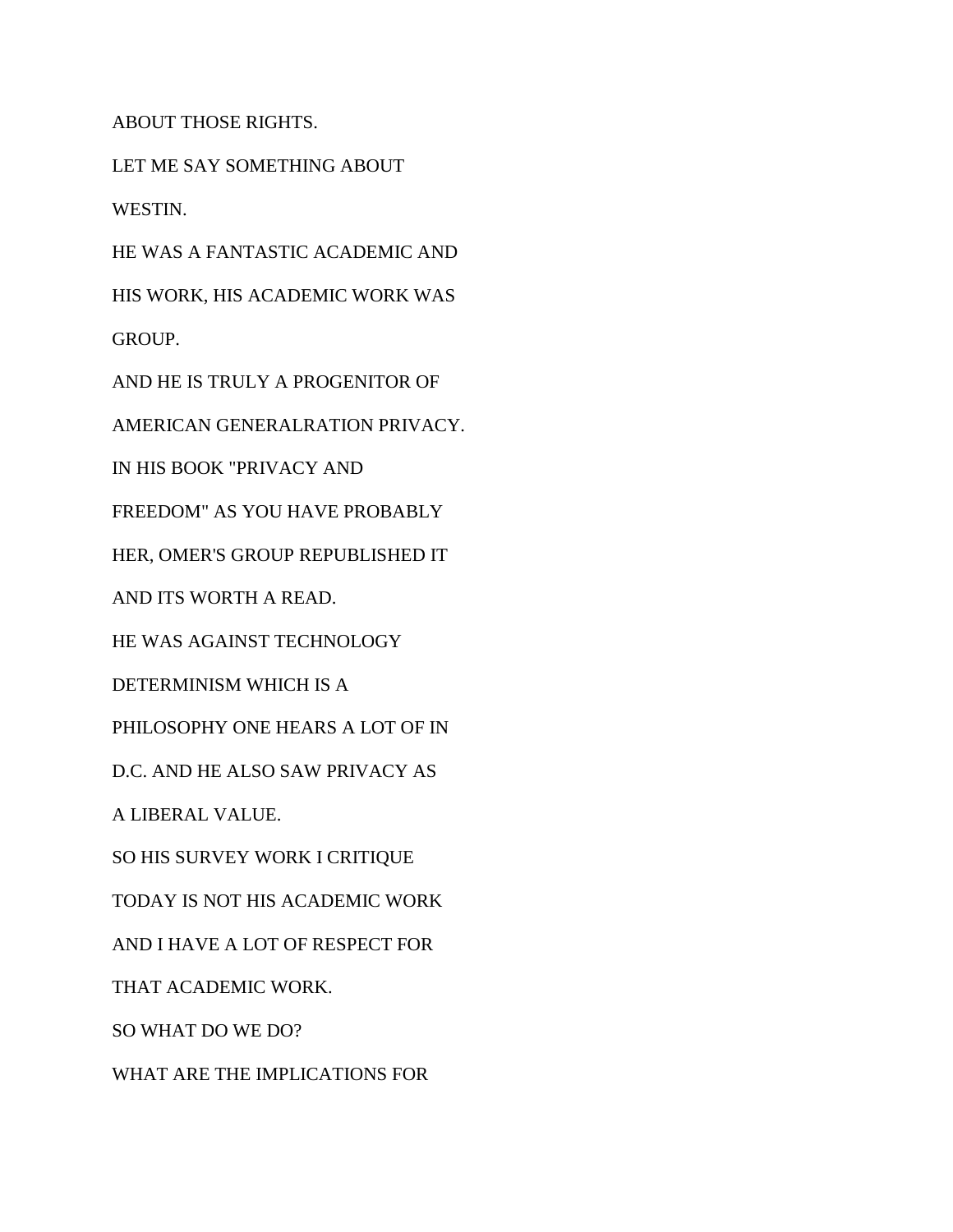FTC PRACTICE?

WE COULD VIEW PRIVACY POLICIES

AS SEALS.

WHEN YOU GO TO THE MARKETPLACE

AND BUY THE ORGANIC VEGETABLE

YOU DON'T LOOK FOR AN ORGANIC

POLICY.

YOU ASSUME THAT ORGANIC MEANS

CERTAIN THINGS.

WE COULD START SAYING PRIVACY

MEANS CERTAIN THINGS.

NOW, THE FTC HAS ALREADY STARTED

TO DO THIS IN SECURITY.

IF YOUR PRIVACY POLICY SAYS

ANYTHING ABOUT SECURITY, IT

REQUIRES SOME TYPE OF REASONABLE

CONTROL OVER PERSONAL

INFORMATION.

ANOTHER APPROACH COMES FROM THE

HISTORY OF THE FEDERAL TRADE

COMMISSION.

IN THE 1970S THE FEDERAL TRADE

COMMISSION STARTED RECRUITING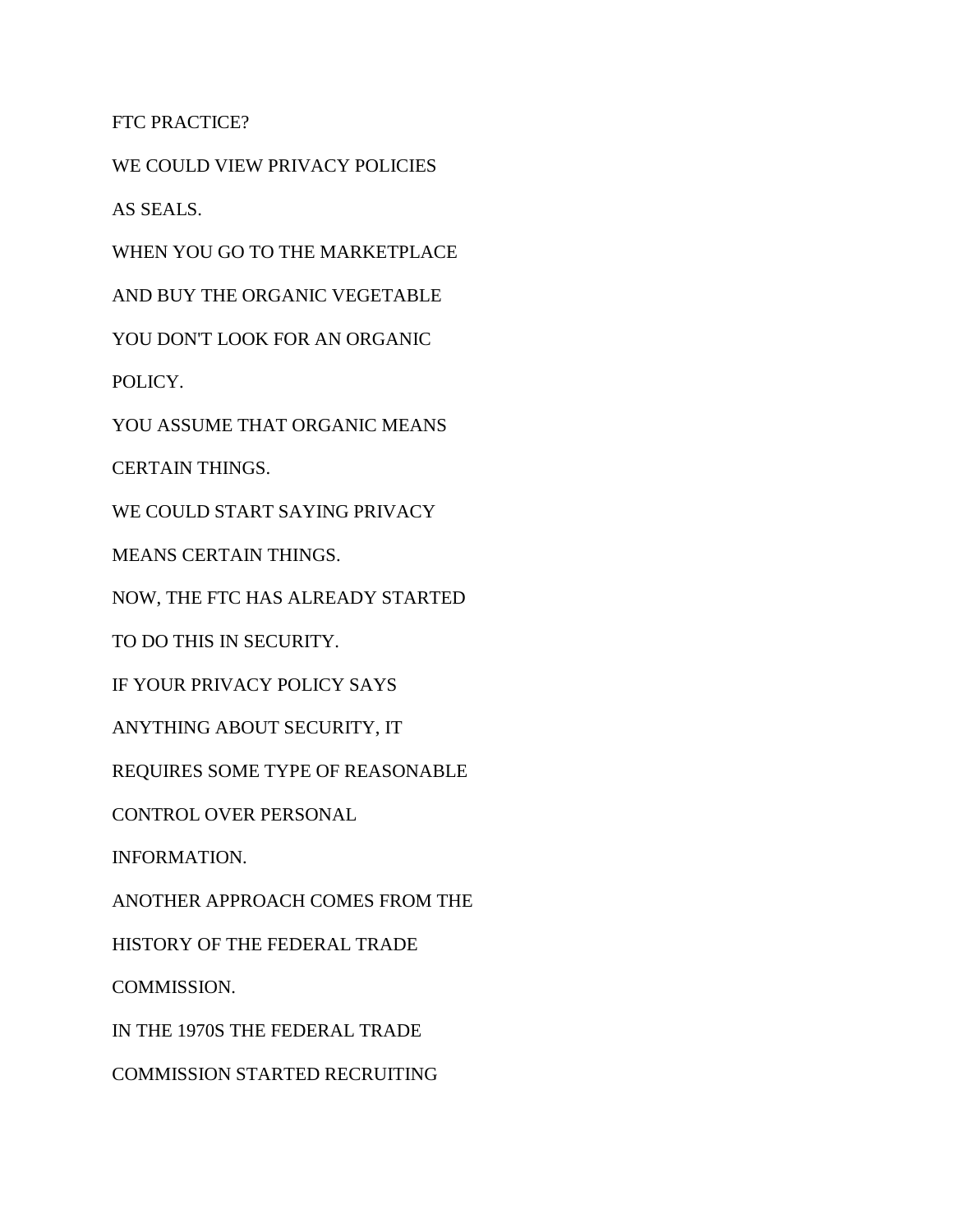MARKETING ACADEMICS TO COME IN HOUSE AND THIS GREATLY PUNCHED UP THE FEDERAL TRADE COMMISSION'S UNDERSTANDING OF HOW CONSUMERS WERE MISLED BY FALSE ADVERTISING AND IF YOU LOOK AT TODAY'S COMMISSION ACTIONS, THEIR FALSE ADVERTISING THEORIES ARE MUCH MORE IN LINE WITH HOW CONSUMERS REALLY UNDERSTAND ADS AND HOW CONSUMERS REALLY ACT, AND THAT HAS NOT COME OVER TO THE PRIVACY SIDE. SO WE COULD REPLICATE THAT, AND THEN FINALLY I DO THINK THAT WE NEED TO LOOK AT UNFAIRNESS MORE AS A REMEDY FOR PRIVACY PROBLEMS. NOW WHY IS THIS? NOTICE AND CHOICE MIGHT WORK IN A WORLD WHERE YOU'RE SELLING PHYSICAL PRODUCTS BUT WE ARE NOT DOING THAT IN THIS WORLD.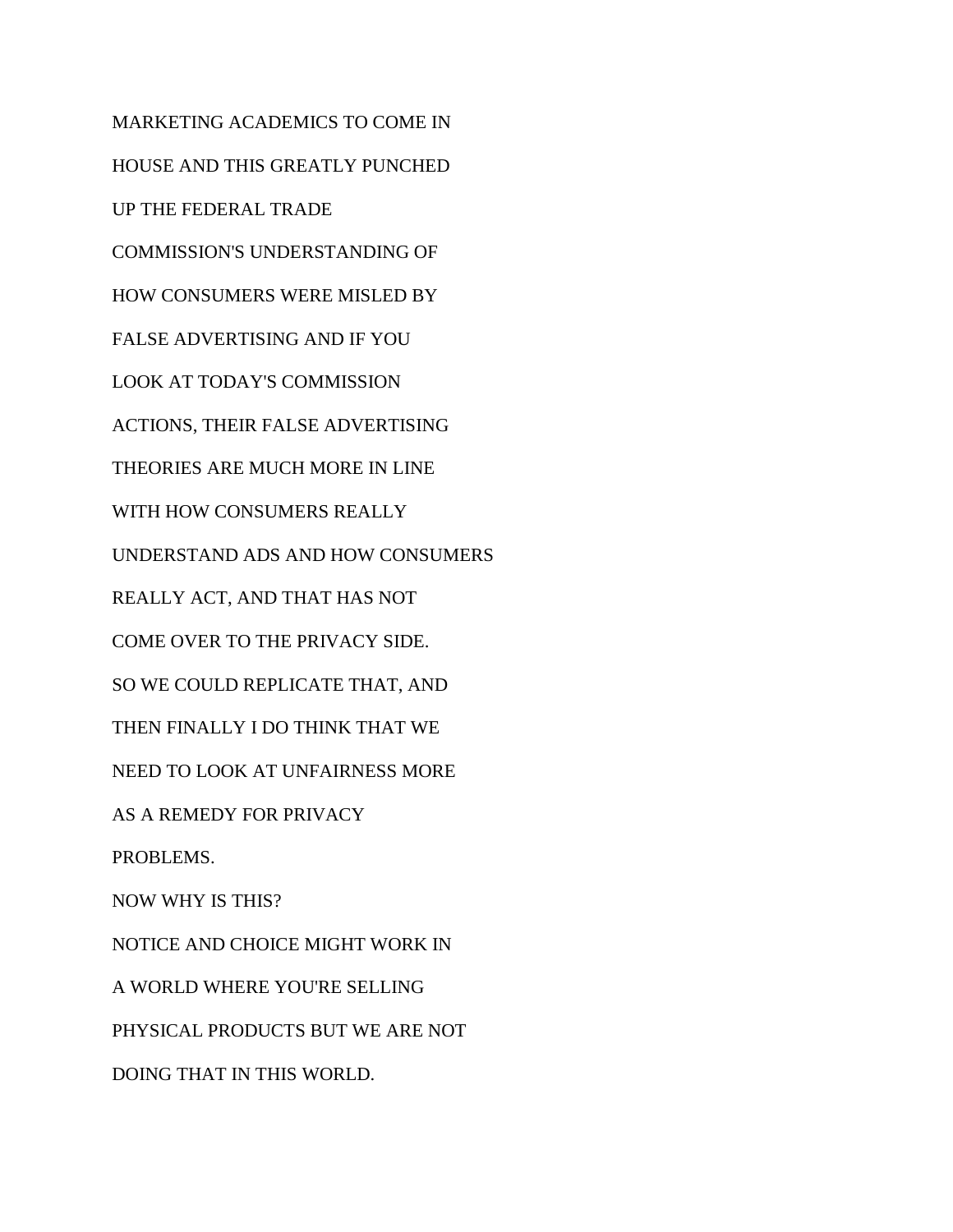THESE ARE PERSONAL INFORMATION PRODUCTS AND THE TRANSACTIONS ARE NOT DISCREET. THE TRANSACTIONS ARE CONTINUOUS. THAT MEANS THAT LOCK IN, SHIFTING PRACTICES, NETWORK EFFECTS ARE ALL WAYS IN WHICH COMPANIES CAN SHAPE CHOICES AND IN EFFECT REMOVE CHOICE FROM THE CONSUMER. AND I WRITE ABOUT THIS IN A MUCH GREATER DETAIL IN THIS PAPER WITH JAN WHITTINGTON. FINAL LET ME SAY THANK YOU AND I CAN'T AVOID MAKING A PITCH FOR MY BOOK WHICH DISCUSSES THESE ISSUES IN MUCH GREATER DETAIL AND I KNOW THE AD PRACTICES DIVISION IS NOT IN ATTENDANCE TODAY SO WHAT I WILL SAY ABOUT IT IS, IF YOU READ THIS BOOK INSTEAD OF EATING CHOCOLATES AND OTHER THINGS YOU'RE GUARANTEED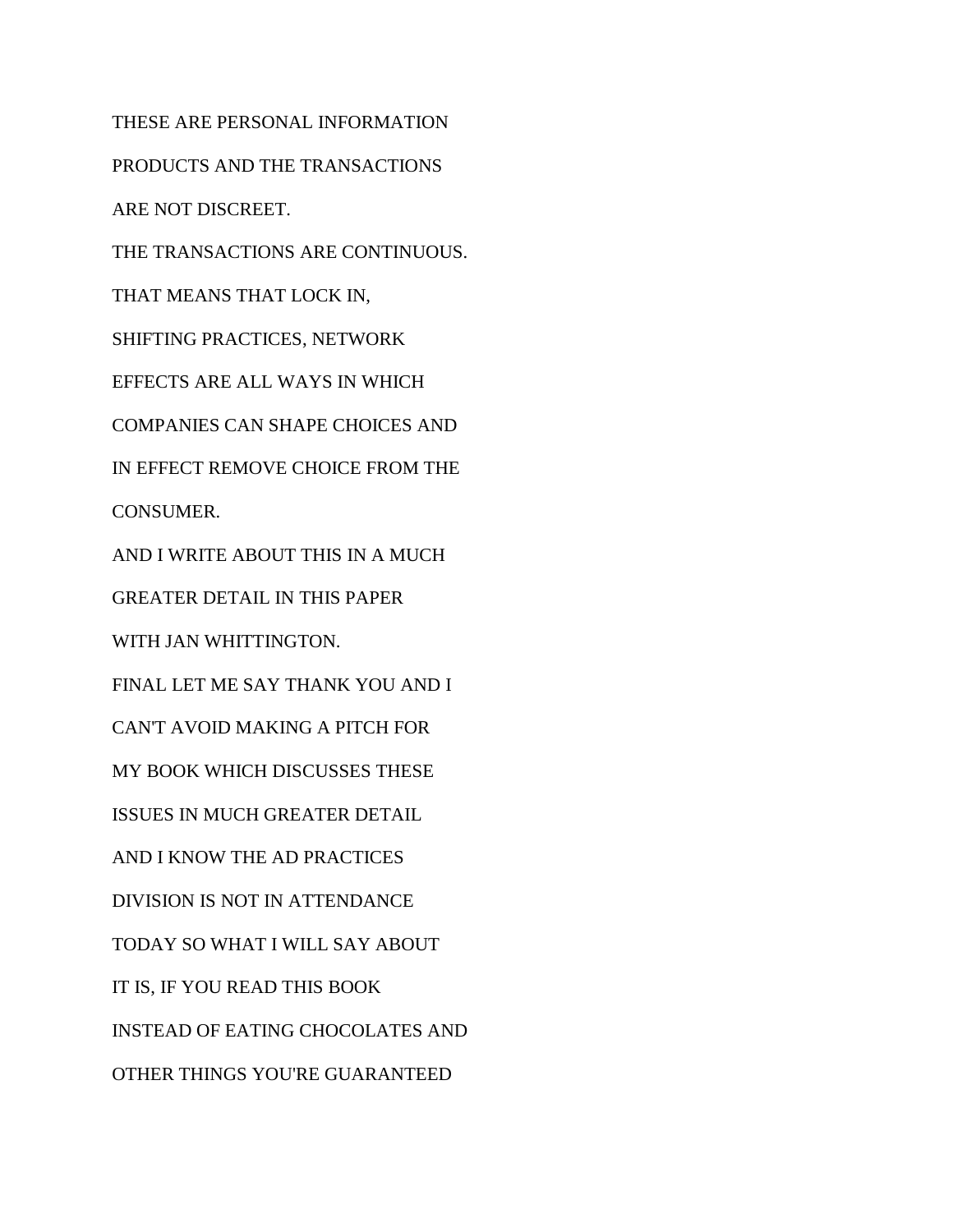TO LOSE WEIGHT, WITHOUT

EXERCISE.

[LAUGHTER]

THANK YOU.

>> THANKS CHRIS.

FINALLY FROM PROFESSOR JOE TUROW

ON THE TRADEOFF FALLACY.

>> THANK YOU.

I'M GOING TO GO THROUGH THIS

FAIRLY QUICKLY.

IT'S A LOT TO TALK ABOUT BUT I

WANT TO GIVE YOU A SENSE OF THE

ARC.

THE IDEA IS THAT MARKETERS

JUSTIFY THEIR WORK WITH THE

ASSUMPTION THAT AMERICANS

UNDERSTAND THE BENEFIT OF THE

DATA TRADEOFFS.

WE CHALLENGED WITH THIS WITH A

NATIONAL TELEPHONE SURVEY AND

FURTHER WE PRESENT EVIDENCE THAT

WHAT OBSERVERS INTERPRET AS

TRADEOFF BEHAVIOR IS WIDESPREAD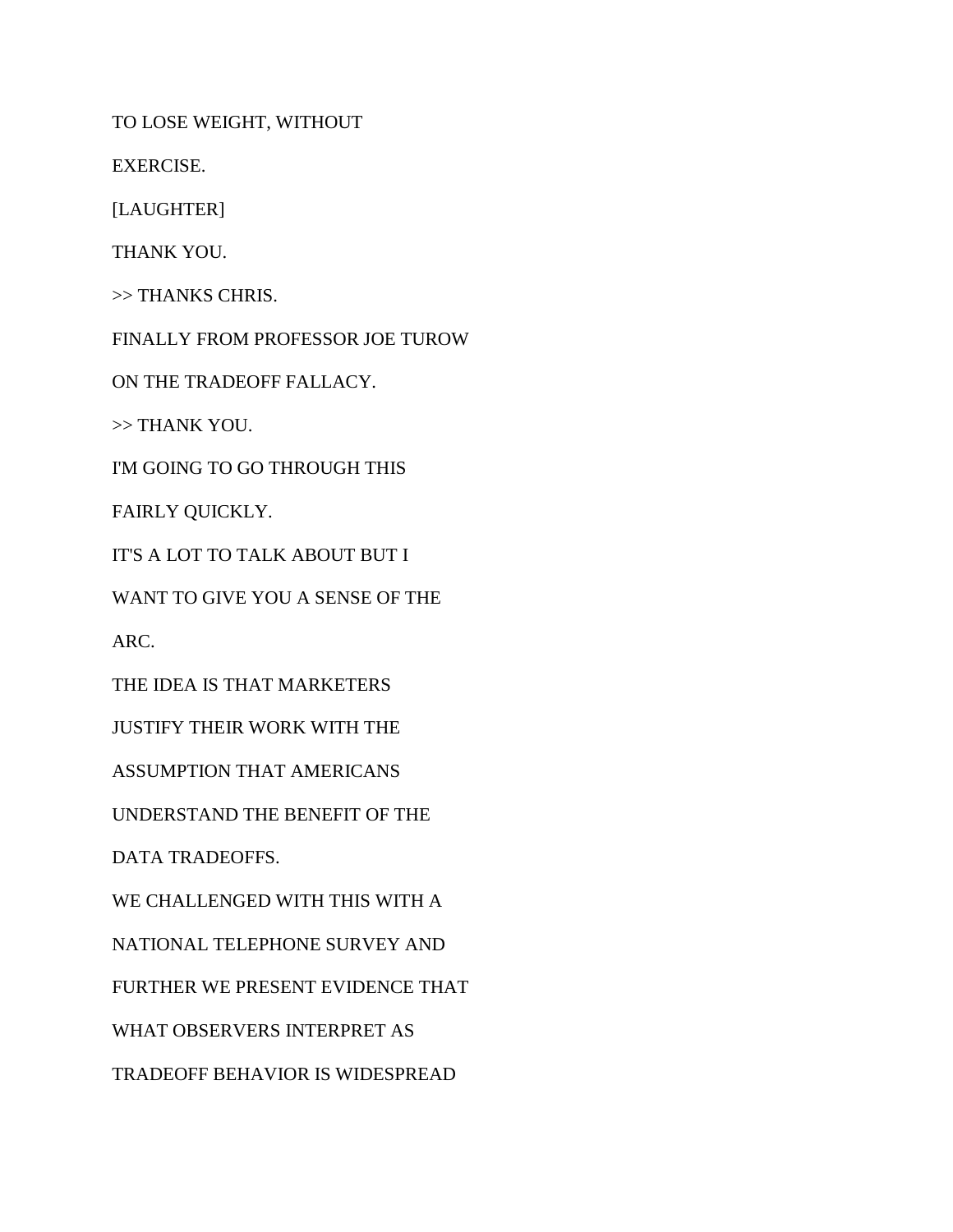RESIGNATION AMONG AMERICANS MARKET USE OF DATA. WHAT WE SOMETIMES INTERPRET AS TRADEOFFS AND CAN BE LOOKED AT WHEN PEOPLE DO THINGS AS GEE THEY'RE DOING TRADEOFFS IS REALLY REFLECTIVE OF RESIGNATION OF LARGE PROPORTION OF THE POPULATION. SO WHAT'S THE ISSUE? POLLS REPEATEDLY FIND THAT CONSUMERS ARE CONCERNED ABOUT WAYS MARKETERS ACCESS AND USE THEIR DATA ONLINE. AND THERE ARE STUDIES FROM PEW, FROM BAIN AND COMPANY AND ANNENBERG REFLECTING THAT. AT THE SAME TIME OBSERVE HERS CONCUR THAT PEOPLE OFTEN RELEASE DEALT ABOUT THEMSELVES THAT SUGGEST MUCH LESS CONCERN. THAT'S CALLED THE PRIVACY PARADOX, THE NOTION THAT PEOPLE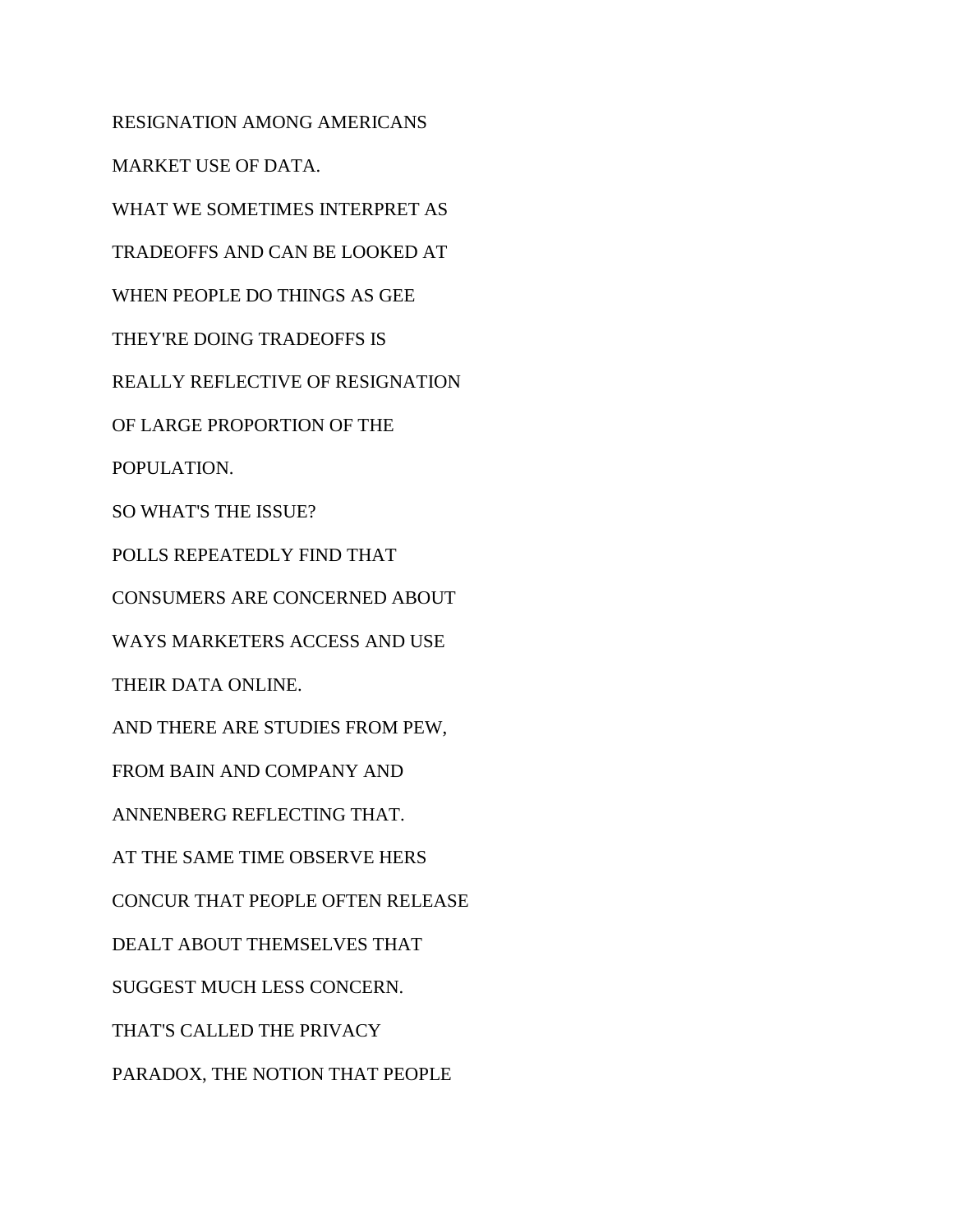SAY THEY LOVE PRIVACY BUT IN EVERYDAY LIFE, IT'S DIFFERENT, THEY DON'T, THEY GIVE IT UP, THEY GIVE UP DATA FOR ANYTHING. SOME MARKETERS READ THIS PARADOX AS EVIDENCE THAT PEOPLE PLACE OTHER THINGS ABOVE PRIVACY, WHICH LEADS TO THE NOTION OF TRADEOFFS THAT CHRIS WAS TALKING ABOUT. FOR EXAMPLE YAHOO SAYS THAT ONLINE AMERICANS "DEMONSTRATE A WILLINGNESS TO SHARE INFORMATION AS MORE CONSUMERS BEGIN TO RECOGNIZE THE VALUE AND THE BENEFIT OF ALLOWING ADVERTISERS TO USE DATA IN THE RIGHT WAY." AND PRESIDENT MOBIQUITY SAID THE AVERAGE PERSON IS MORE THAN WILLING TO SHARE THEIR INFORMATION WITH COMPANIES IF THE ORGANIZATIONS SEE THE OVERALL GAIN FOR END USERS AS A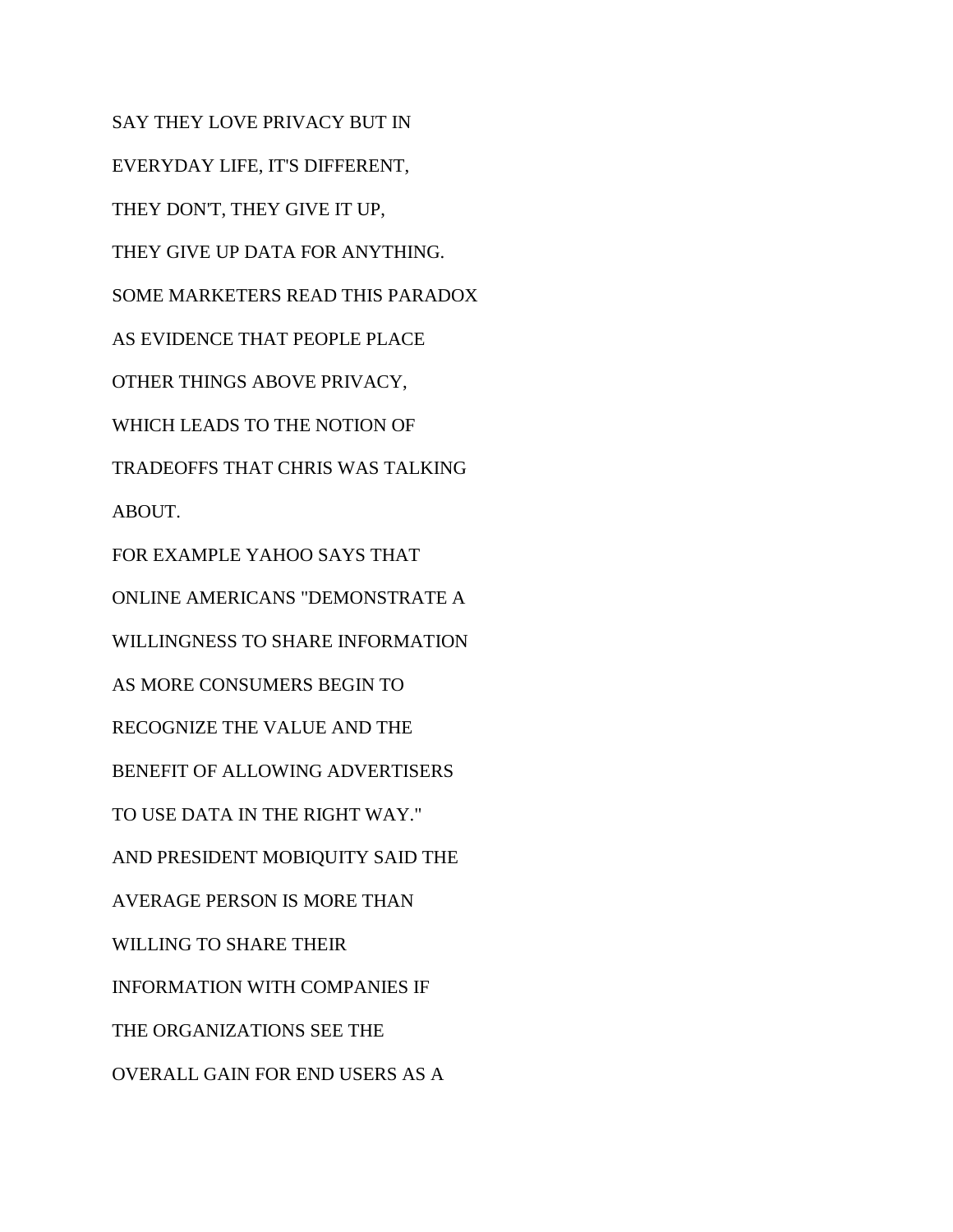GOAL NOT JUST FOR THEMSELVES. THIS REFLECTS SOME OF THE RATIONAL A CHOICE THINKING THAT CHRIS WAS ALLUDING TO. A FEW CORPORATE VOICES IN THE PAPERS, BY ACCENTURE, BAIN, BRAND BOND LOYALTY, HAVE PUT CAUTIONS AROUND SUCH GENERALLYSATIONS HAD. BAIN SAYS CUSTOMERS TRUST CANNOT BE BOUGHT BY COMPANIES OFFERING COMPENSATION IN EXCHANGE FOR SELLING OR SHARING PERSONAL DATA AND OTHERS HAVE URGED TRANSPARENCY AND NOT SAYING WHAT TRANSPARENCY MEANS. THEY USE THE WORD THOUGH. GENERALLY THOUGH FIRMS ARGUE THAT CONSUMERS' UNDERSTANDING OF TRADEOFF ALONG WITH INCREASING CONSUMER POWER JUSTIFIES CONSUMER DATA COLLECTION AND USE.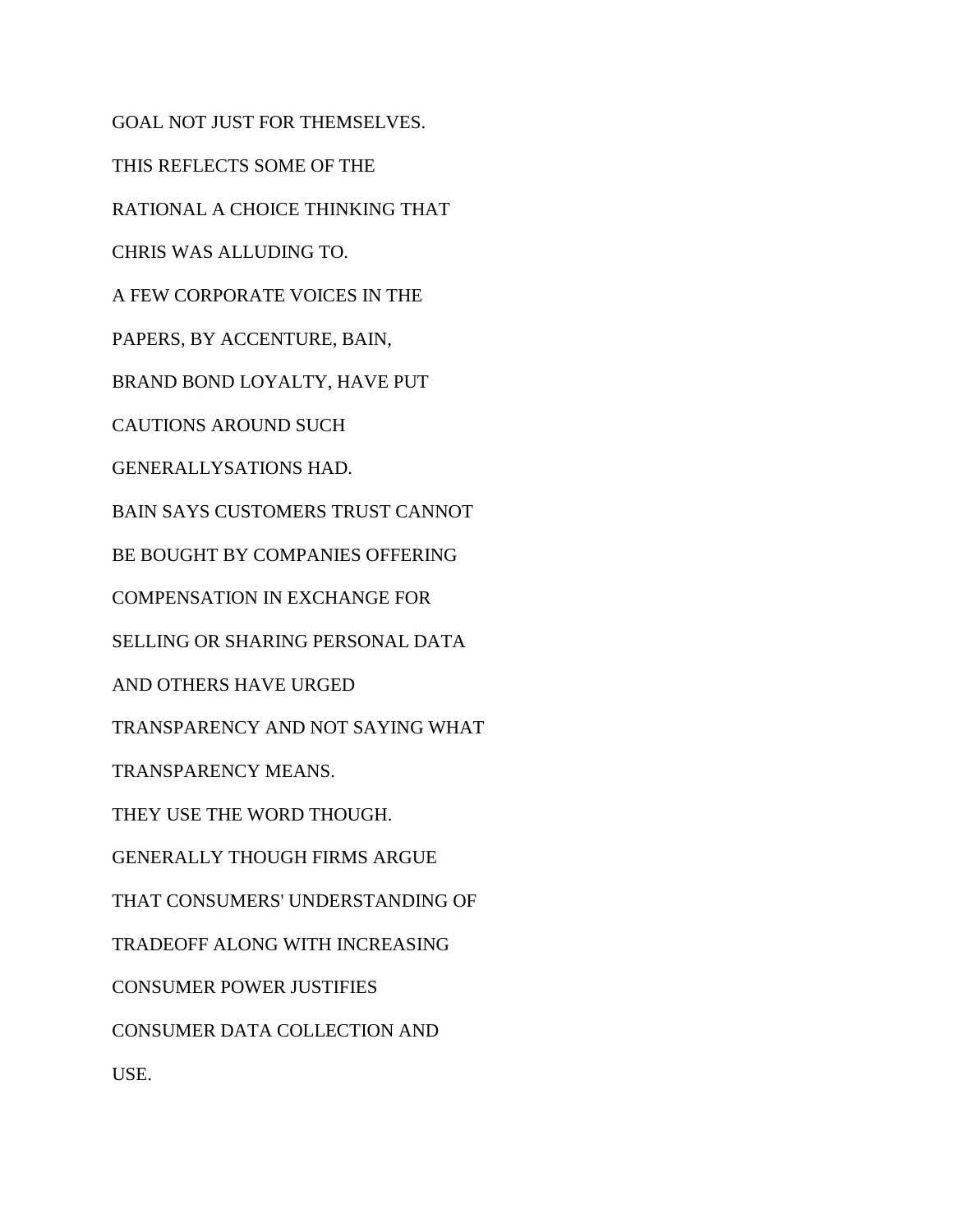THE BIG DEAL TODAY IS THAT CONSUMERS HAVE THIS HUGE POWER WITH THE USE OF THE MOBILE PHONE, THE USE OF THE INTERNET IN OTHER WAYS AND AS A RESULT COMPANIES HAVE TO PUSH BACK SOMETIMES IN ORDER TO MAINTAIN SOME KIND OF PROFITABLE RELATIONSHIP. AND MARKETERS INCREASINGLY SEE PERSONALIZATION RESULTING FROM PRE-DECORATIVE ANALYTICS AS A SAVIOR IN AN AGE OF HIGHWAY COMPETITION. THIS IS A GREAT QUOTE FROM YAHOO: THIS CONCEPT OF VALUE CHANGE FOR PERSONALLY DATA IS STARTING TO COME DO LIFE THROUGH PERSONALIZATION THAT IT'S A PATHWAY TO ADVERTISING NIRVANA. THE TRADEOFF LOGIC JUSTIFIES 360° TRACKING. AND I WANTED TO CITE GARTNER, A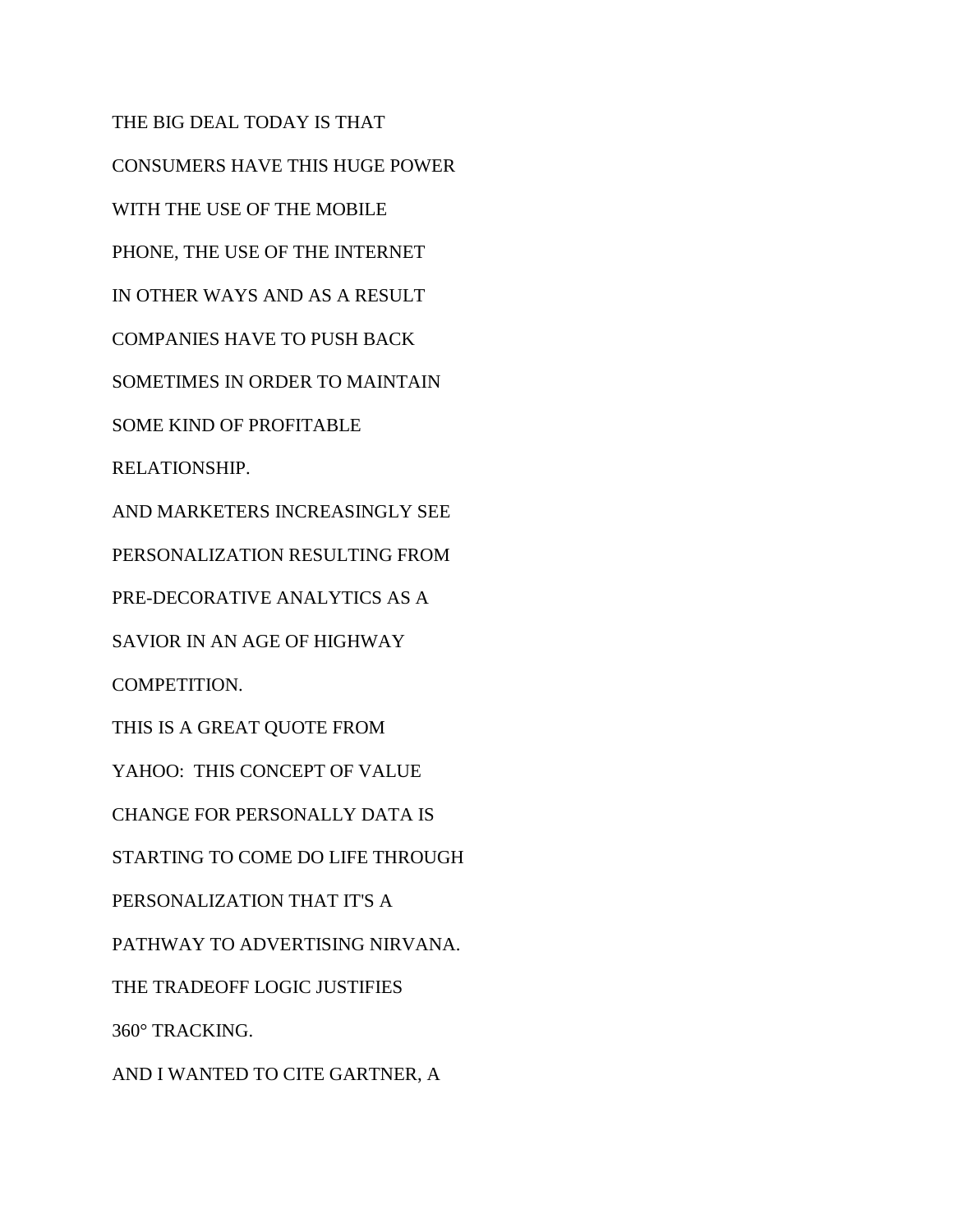CONSULTING FIRM AND THEY TALK ABOUT FOUR STABLES BEHALF THAT CALL COGNIZANT COMPUTING THAT UNROLL OVER THE NEXT TWO TO FIVE YEARS. THIS WAS WRITTEN I THINK TWO YEARS AGO. WITH THE FIRST TWO WELL UNDERWAY. THEY CALL THEM SYNCH ME, SEE ME, KNOW ME, BE ME. IT'S THE IDEA OF REALLY GETTING TO KNOW PEOPLE AS MUCH AS YOU CAN DATA-WISE IN ALMOST AN ORGANIC WAY TO FIGURE OUT WHAT IS GOING ON AND HOW TO MAKE MONEY OFF OF THEM. ALL RIGHT. BUT THERE ARE ALTERNATIVES EXPLANATIONS TO TRADEOFFS. ONE IS THE PUBLIC'S LACK OF KNOWLEDGE OF WHAT MARKETERS ARE DOING WITH THEIR DATA BEHIND THE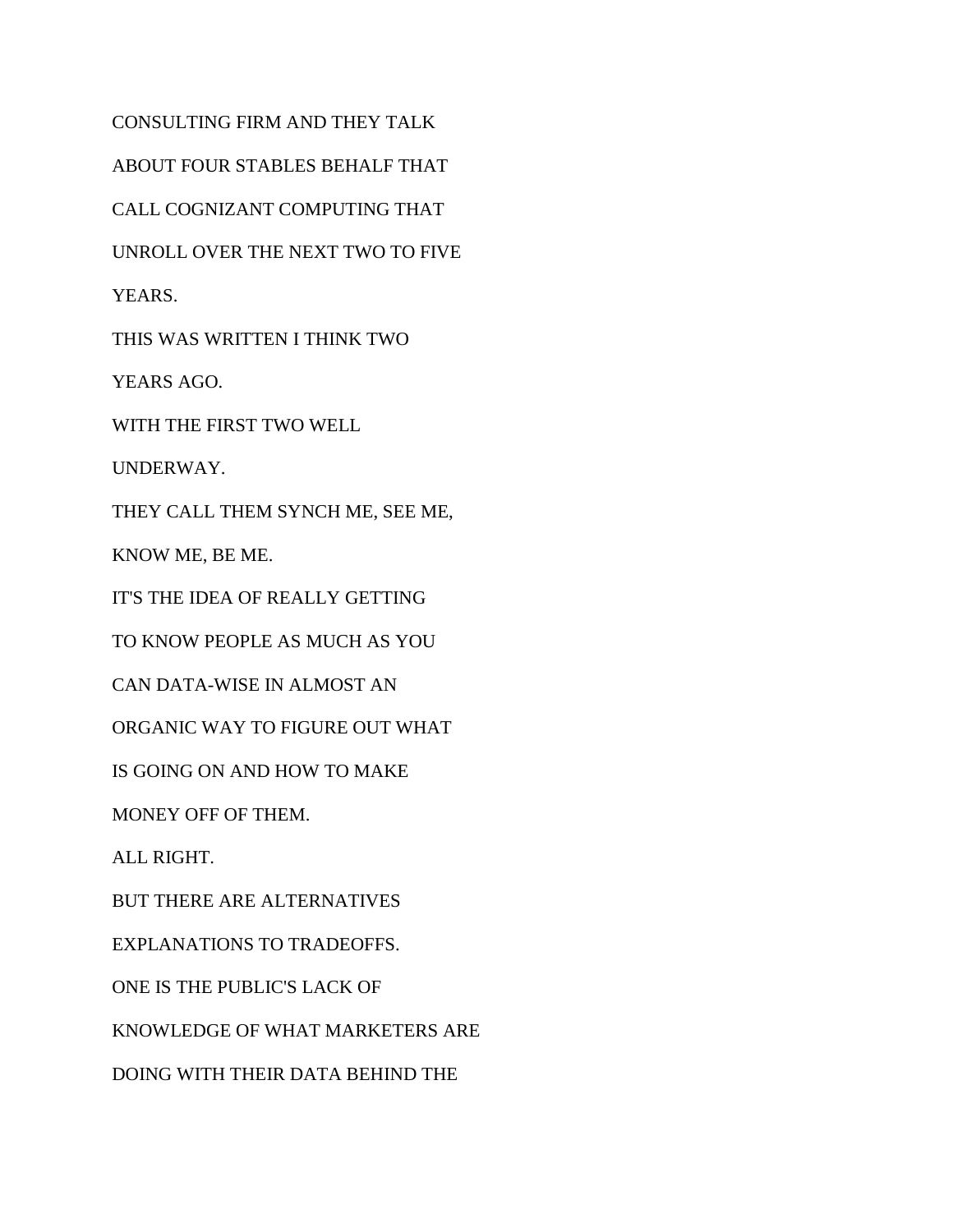SECURITY SCREEN.

CHRIS TALKED ABOUT SOME OF THAT. A LOT OF SURVEYS SHOW THAT LACK OF KNOWLEDGE. AND CRANO AND McDONALD FOUND THAT PEOPLE DON'T UNDERSTAND PRIVACY POLICIES. ALEXANDRA ACQUISTI AND OTHERS TALK ABOUT THE DIFFICULTY OF UNDERSTANDING DOGCAL AND INSTITUTIONAL SYSTEMS. THIS KNOWLEDGE FAILURE RESEARCH EXPLAINS THE EASE WITH WHICH DATA RETAILERS AND ADVERTISERS RETRIEVE INFORMATION FROM INDIVIDUALS, THOUGH THE PROPOSITION HASN'T BEEN DIRECTLY TESTED. BUT IT MIGHT GET MARKETERS OFF THE HOOK TOO EASILY SO WE SAY, PEOPLE HAVE LACK OF KNOWLEDGE. IT'S BECAUSE OF THE SCHOOLS DON'T TEACH THEM ENOUGH OR LET'S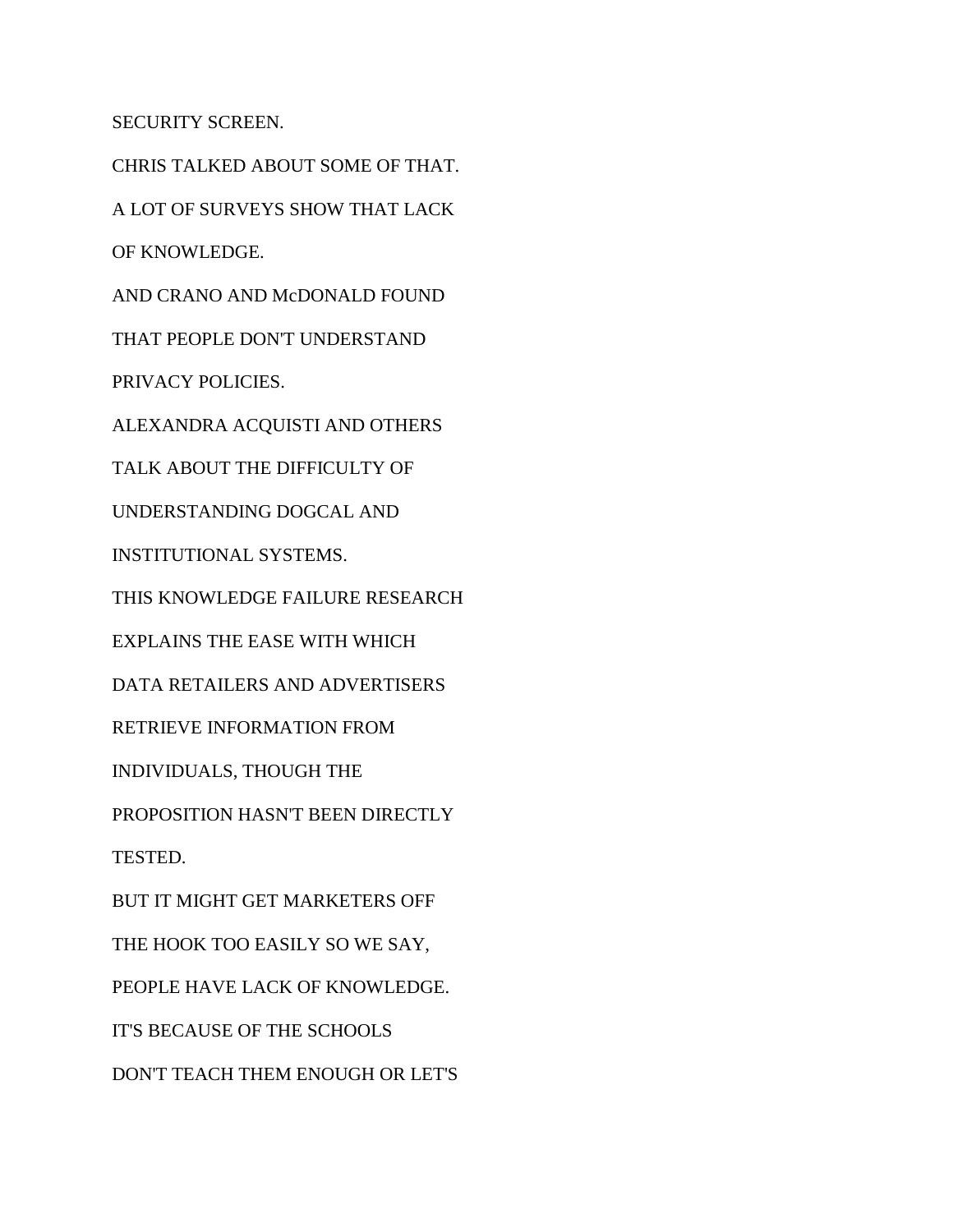FIGURE OUT AN EDUCATIONAL

PROGRAM.

AND ADD CHOICES, THE LITTLE

ICONS THAT YOU'RE SUPPOSED TO SEED.

I GAVE A TALK AT THE PEN LAW

SCHOOL SHOWING A SLIDE AND

NOBODY SAW IT.

OK? BUT THEY CAN POINT TO THIS.

AND TO SOUND MORE OPTIMISTIC

ABOUT THE PUBLIC -- WHAT THE

PUBLIC IS THAN PEOPLE LIKE ME OR

POLICY MAKERS AIVETS THIS.

SO WE DID A SURVEY TO TRY TO

LOOK AT SOME HYPOTHESIS RELATE

TODAY THIS.

A 20 MINUTE INTERVIEW TAKING

PLACE FEBRUARY-MARCH 2015,

ENGLISH OR SPANISH SPEAKING

SAMPLE OF 750 LANDLINE, WIRELESS

756 CONDUCTED BY PRINCETON

SURVEY RESEARCH ASSOCIATES, MORE

DATA ABOUT THAT IS IN THE PAPER.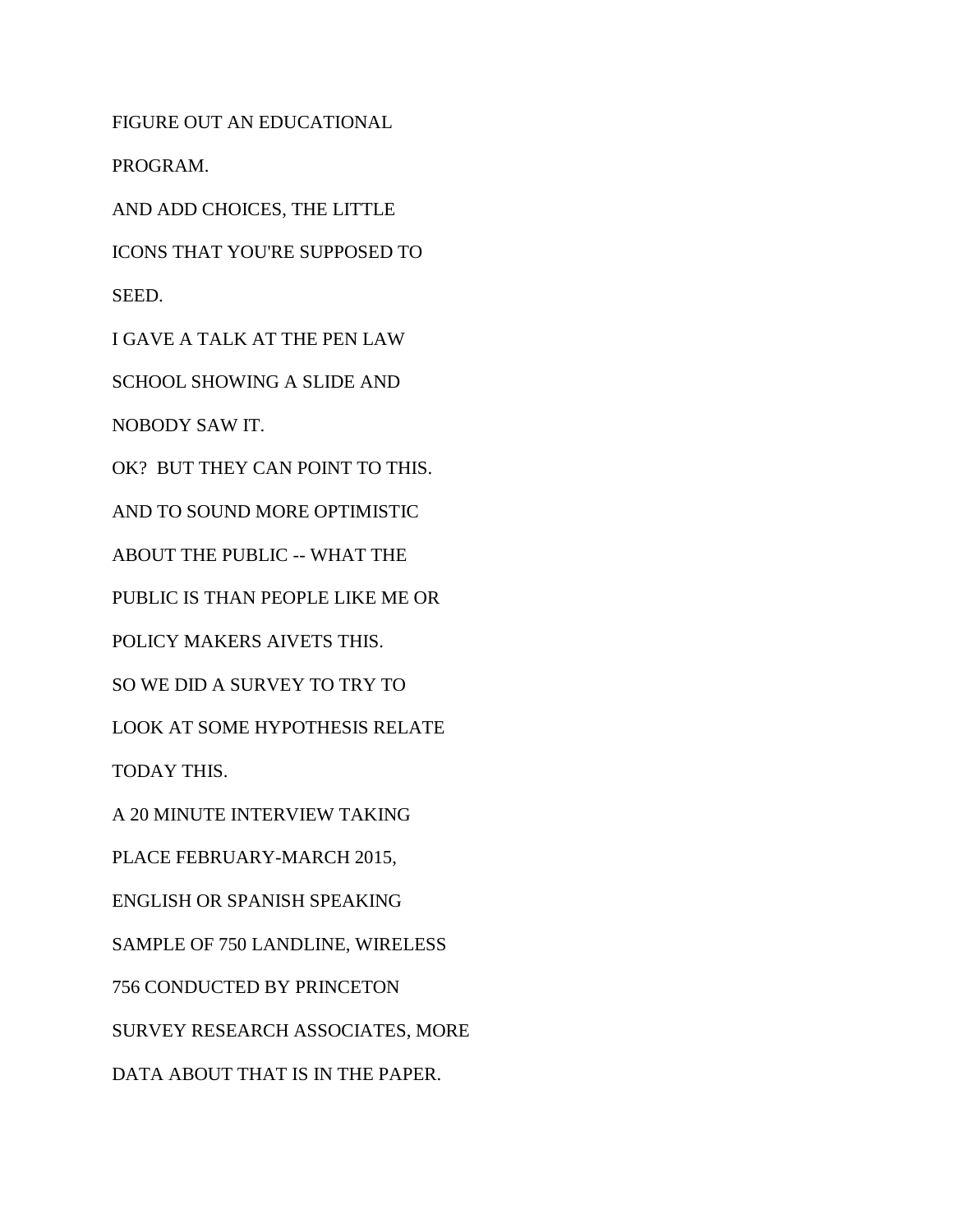OF WE LOOK FIRST AT THE PEOPLE'S PHILOSOPHY OF TRADEOFFS, NOT THE PARTICULARS BUT WHAT TO THEY KNOW ABOUT, WHAT DO THEY THINK ABOUT THE IDEA OF TRADEOFF? AND YOU CAN SEE IT TEZ -- SORRY -- IF COMPANIES GIVE ME PA DISCOUNT IT'S A FAIR EXCHANGE FOR THEM TO COLLECT INFORMATION WITHOUT MY KNOWING OF IT. 91% SAID NO. IT'S FAIR FOR AN ONLINE OR PHYSICAL STORE TO MONITOR WHAT I'M DOING ONLINE WHEN I'M THERE IN EXCHANGE FOR LETTING ME USE THE STORE'S WIRELESS INTERNET OR WiFi WITHOUT CHARGE. 71% SAID NO. IT'S OK IF A STORE WHERE I SHOP USES INFORMATION IT HAS ABOUT ME TO CREATE A PICTURE OF ME THAT MINNEAPOLIS THE SERVICE THEY PROVIDE ANT ME?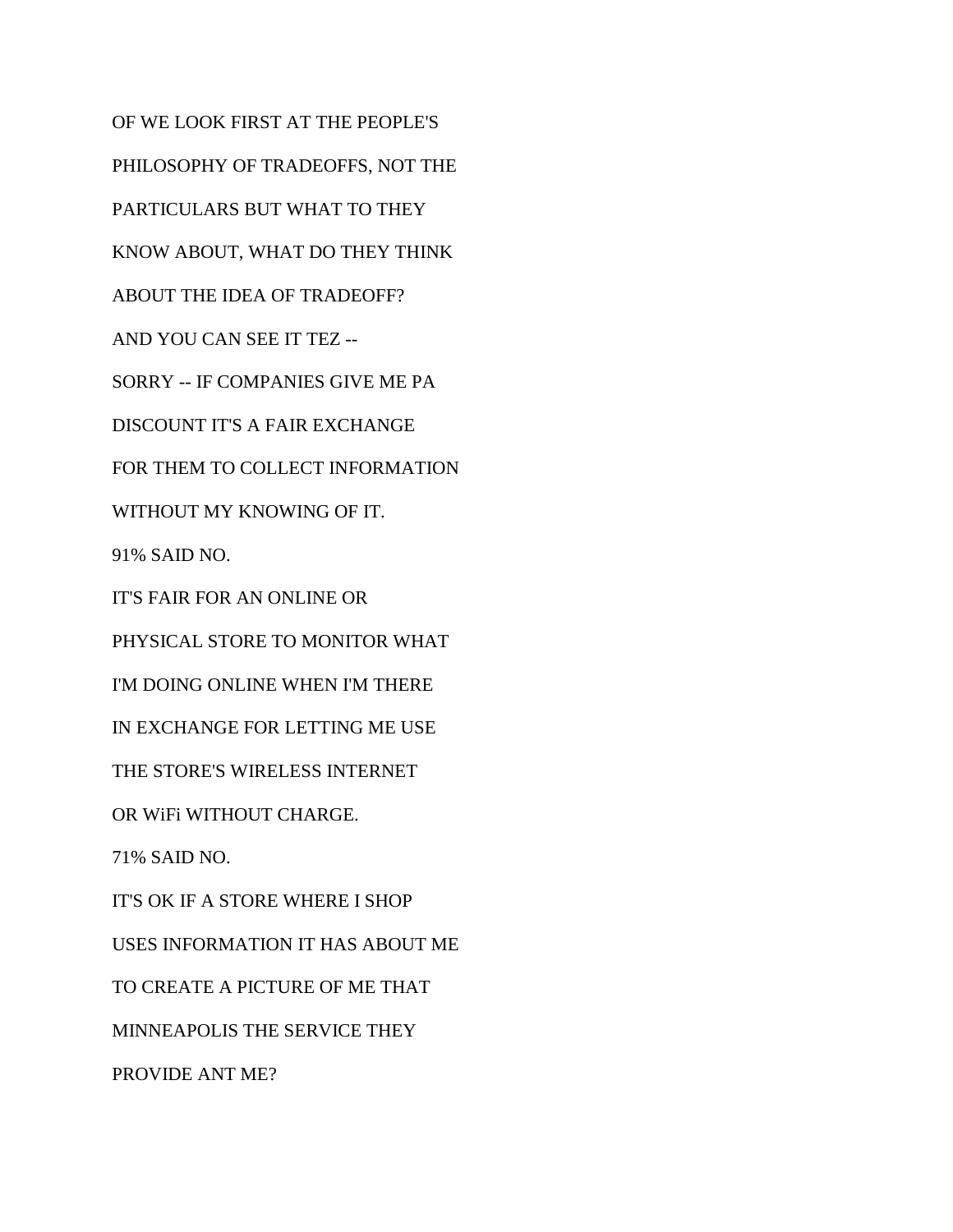55% SAID NO.

NOW, ODDLY IF WE LOOK AT HOW MANY PEOPLE AGREE WITH ALL THREE PROPOSITIONS ONLY 4% AGREE WITH ALL THREE PROPOSITIONS. WE TOOK A BROADER DEGREE AND GAVE NUMBERS TO EACH, LIKE AGREE STRONGLY, DISGREE DISAGREE STRONGLY AND IN THAT BROADER INTERPRETATION WE FOUND STILL SMALL PROPORTION, 21% BELIEVES THAT COMMON TRADEOFFS WITH MARKETERS AMOUNT TO A FAIR DEAL. PUT WE WANTED TO LOOK AT THE PRIVACY POLICY IN TERMS OF A SCENARIO OF REAL LIFE. SO WE SAID FOR THE NEXT FEW QUESTIONS THINK ABOUT THE SUPERMARKET YOU GO TO MOST OFTEN. SAY THE SUPERMARKET SAYS IT WILL GIVE YOU DISCOUNTS IN CHANGE FOR ITS COLLECTING INFORMATION ABOUT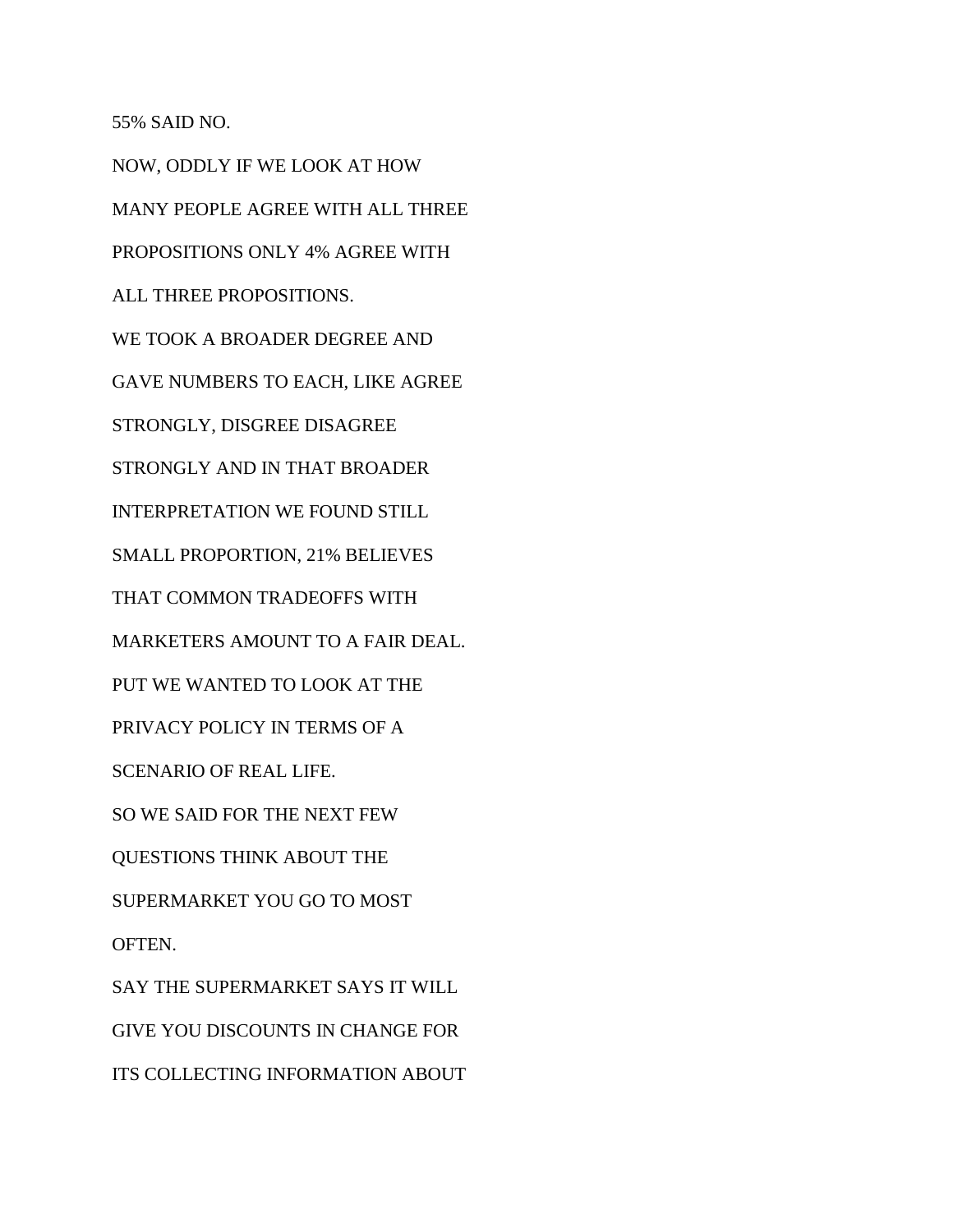ALL OF YOU GROCERY PURCHASES.

WOULD YOU ACCEPT THE OFFER OR

NOT?

52% SAID NO.

43% SAID YES.

WHICH IS INTERESTING BECAUSE

IT'S CLOSE TO THAT OTHER -- OF

THE THREE STATEMENTS WE SAID

IT'S OK IF A STORE WHERE I SHOP

USES INFORMATION IT HAS ABOUT ME

TOO CREATE A PICTURE.

YOU SAY WELL THAT'S THOSE 43%.

TURNS OUT IT'S NOT.

>> BECAUSE WHEN WE LOOKED AT IT

WE FOUND ONLY 40% OF THE PEOPLE

WHO ACCEPT THAT AGREED WITH THE

SUPERMARKET THING.

NOTICE PEOPLE ARE VERY IN

SQUINT.

THE LACK MUCH CORRESPONDENCE

UNDER SCORES THAT A SMALL

PERCENTAGE CONSISTENTLY ACCEPTS

THE IDEA OF TRADEOFF.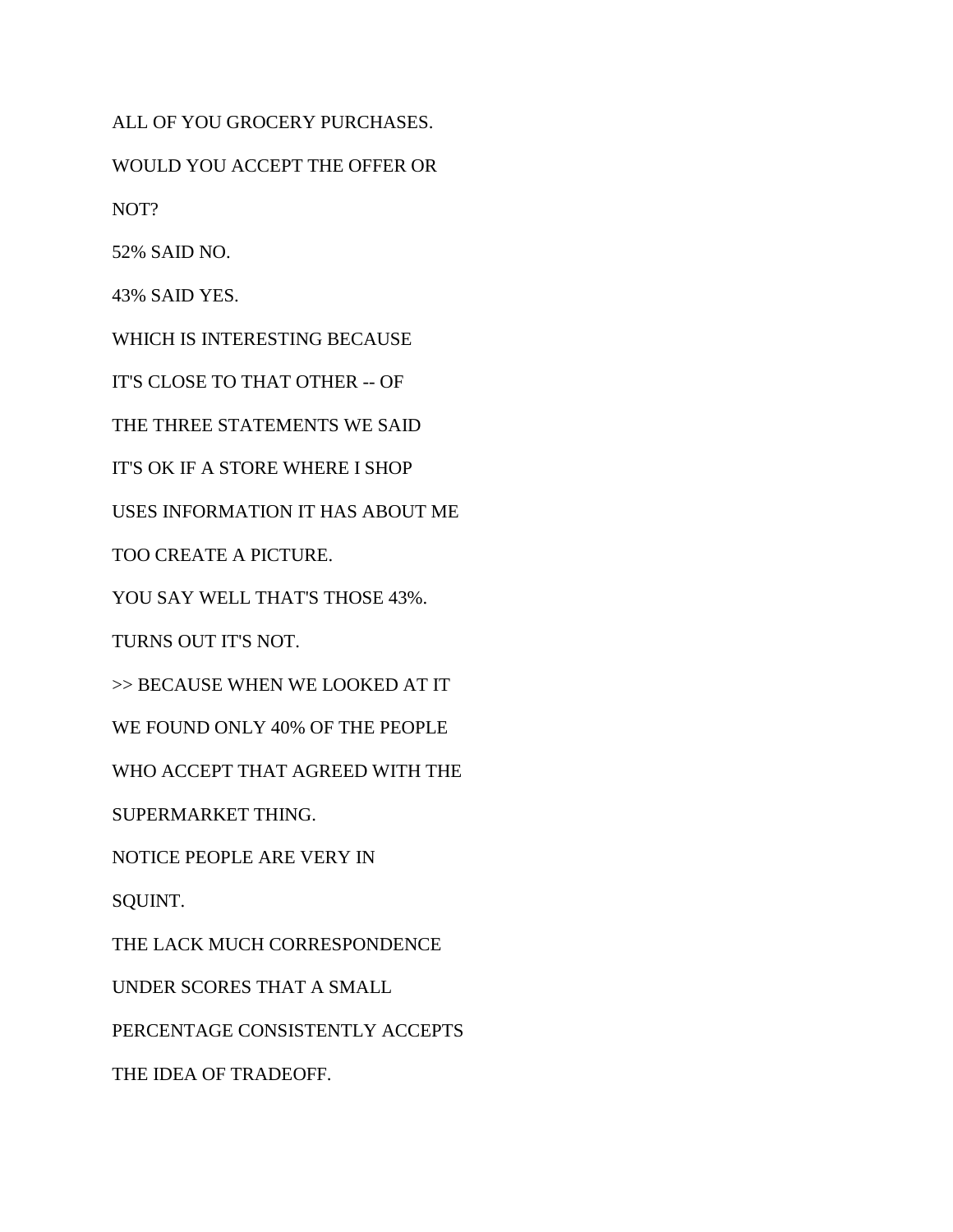WE WANTED TO KNOW WHETHER PEOPLE WHO SAY THEY WILL ACCEPT A SUPERMARKET DISCOUNT WILL STILL TO IT WHEN PRESENTED WITH SPECIFIC ASSUMPTIONS A SUPERMARKET MAY MAKE. SO FOR EXAMPLE YOU MIGHT SAY I WILL TAKE IT DISCOUNT BUT WHAT IF YOU KNOW THE SUPERMARKET IS DOING WITH YOUR DATA. THIS IS KNOWLEDGE AMERICANS ALMOST NEVER RECEIVE DIRECTLY BUT MAY INTUIT FROM ADS AND COUPONS THEY THINK ARE TARGETED TOWARD THEM. SO WE HAVE A VARIETY OF THINGS WE ASK THEM. WE SAID, WILL YOU ACCEPT -- THE PEOPLE WHO SAID THEY WOULD ACCEPT THE DISCOUNT IN THE FIRST PLACE, WE SAID WOULD YOU ACCEPT IT IF THEY IF THE SUPERMARKET MAKES ASSUMPTIONS BASED ON YOUR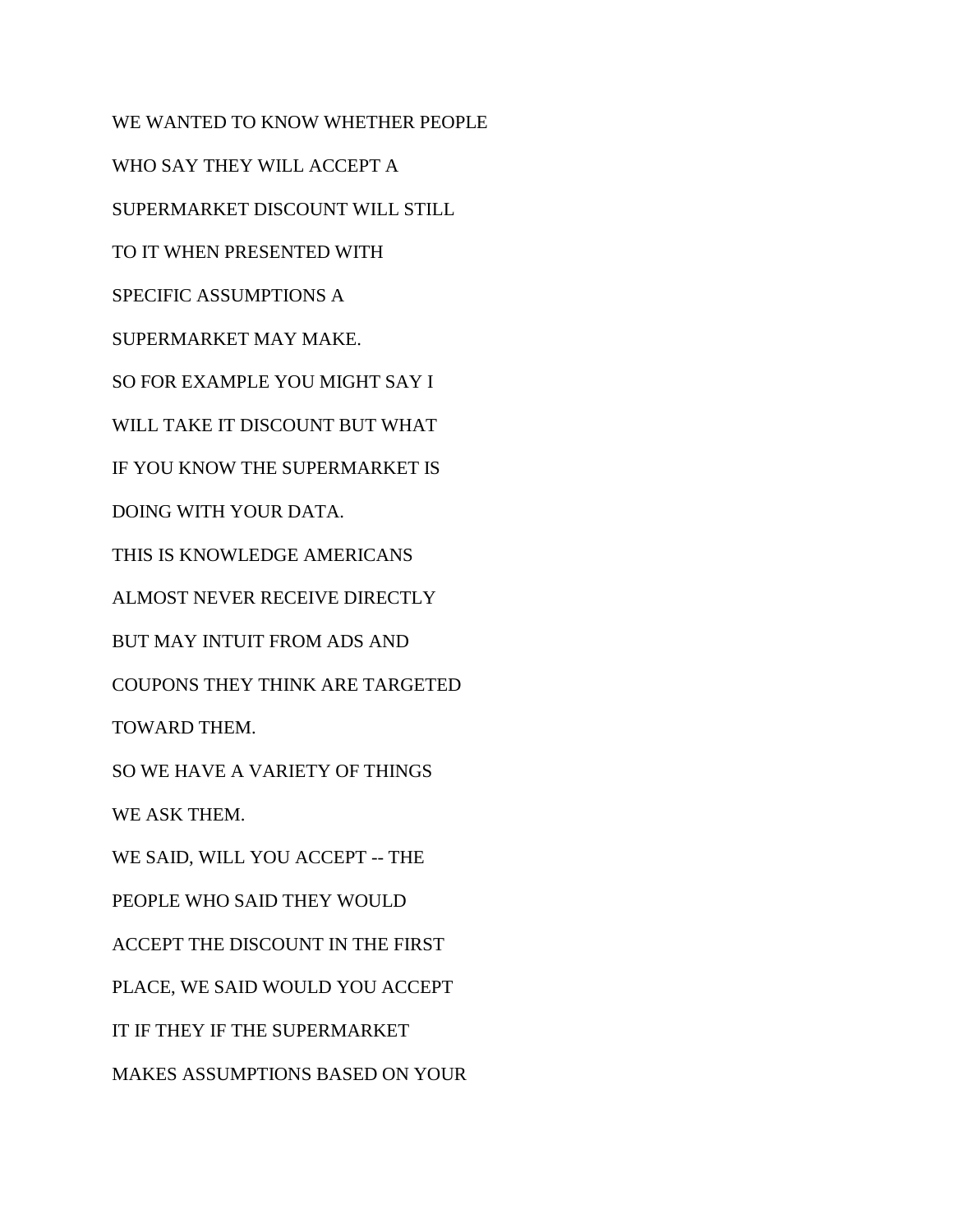PURCHASES ABOUT WHETHER YOU BUY LOW-FAT FOODS. IT WENT DOWN TO 33%. THE MORE WE ASKED PARTICULAR QUESTIONS ABOUT INDIVIDUAL'S LIVES, THE LESS THEY SAID THEY WOULD DO IT. SO SO IN THE END WHEN WE ASKED ABOUT SOCIAL ETHNIC BACKGROUND, INFERENCE ONLY 19% SAID THEY WOULD ACCEPT IT. THE TABLE SHOWS THE LIMITS OF COST BENEFIT ANALYSES AS A RATIONALE FOR MARKERS' CLAIMS THAT MOST PEOPLE WILL PROVIDE PERSONAL DATA IN EXCHANGE FOR STORE DEALS. THE DECLINE IN ACCEPTANCE FROM 43% TO AROUND 20% IS NOT CONSISTENT WITH MARKETERS' ASSERTIONS THAT PEOPLE ARE GIVING UP THEIR PERSONAL INFORMATION BECAUSE OF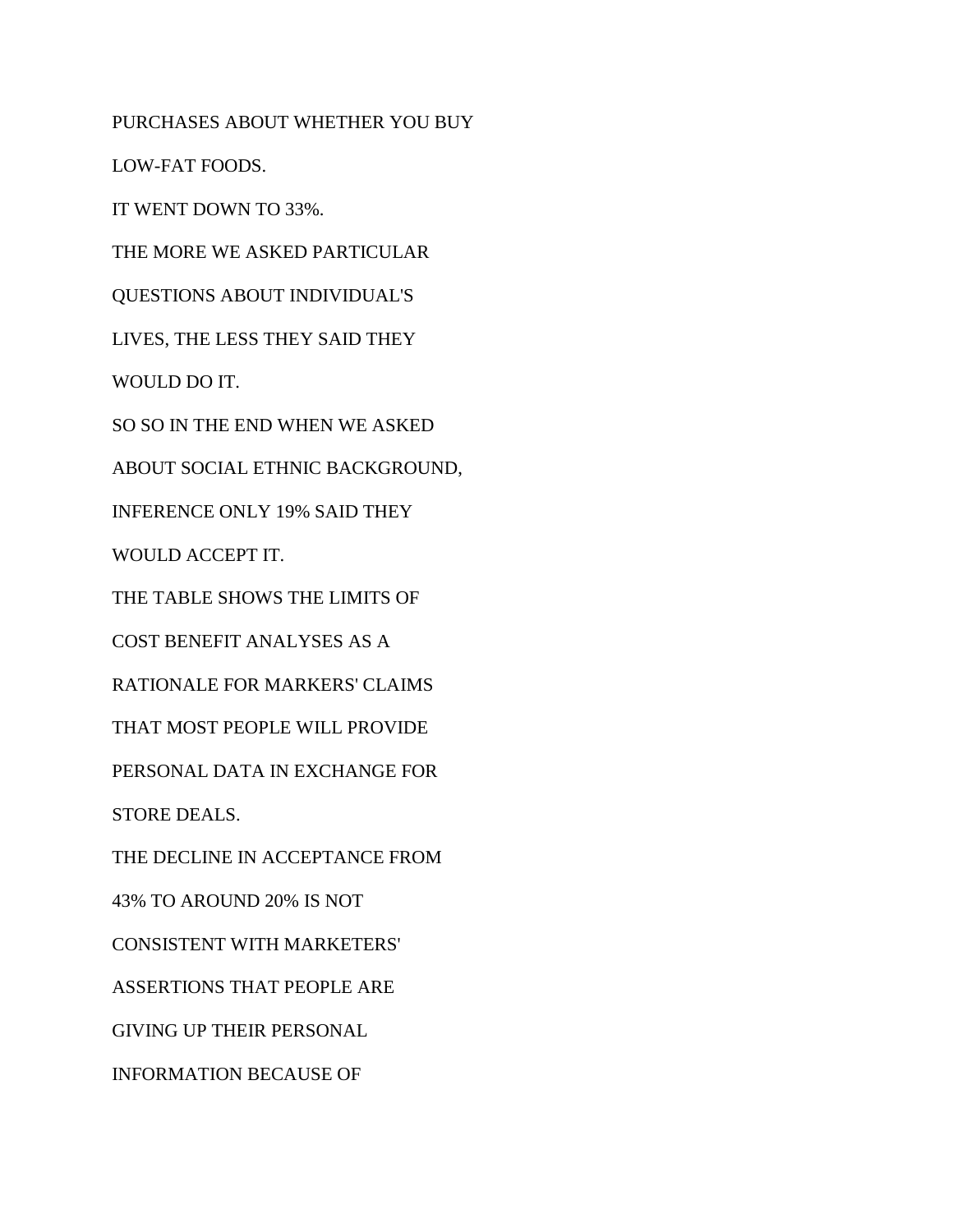COST-BENEFIT ANALYSIS. IN THE SUPERMARKET SCENARIO THEY'RE DOING JUST THE OPPOSITE. RESISTING THE IDEA OF GIVING DATA FOR DISCOUNTS BASED ON SOME KIND OF ANALYSIS. THEN WE WENT AHEAD AND OUR HYPOTHETICAL SIS CAME OUT OF AN EVERY DAY REALIZATION WHEN WE MET PEOPLE THEY WOULD SAY THINGS LIKE GEE I HAVE TO GIVE UP THE DATA, I WANT TO BE ONLINE, I HAVE TO BE ON FACE BOOB, I DO THIS STUFF AND I DON'T KNOW WHAT IS GOING ON BUT I HAVE TO DO IT ANYWAY. SO WE GAVE THE STATEMENTS SEPARATED BY OTHER STATEMENTS SO THEY WERE NOT FOLKS TO EACH OTHER: I WANT TO HAVE CONTROL OVER WHAT MARKETERS CAN LEARN ABOUT ME. I HAVE COME TO ACCEPT THAT I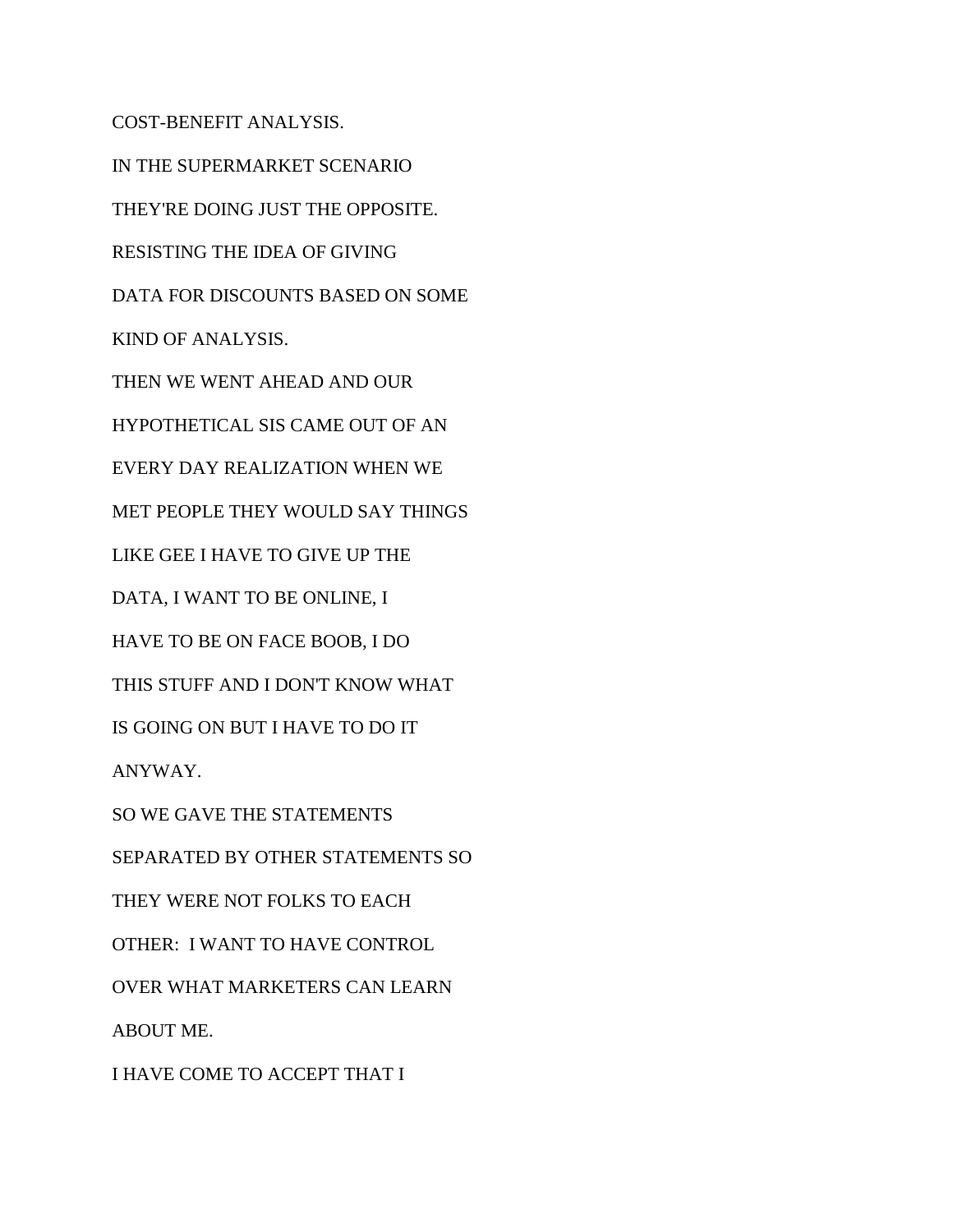HAVE LITTLE CONTROL OVER WHAT MARKETERS CAN LEARN ABOUT ME. IT TURNS OUT 58% OF PEOPLE AGREE WITH THOSE WHICH INDICATES RESIGNATION. RESIGNATION MEANS THE ACCEPTANCE OF SOMETHING UNDESIRABLE BUT INEVITABLE. GOT THAT FROM GOOGLE, GOOGLE DICTIONARY. WE FIND THERE'S A STRONG POSITIVE STATISTICAL RELATIONSHIP BETWEEN LEAVING IN TRADEOFFS AND ACCEPTING OR REJECTING VARIOUS KINDS OF SUPERMARKETS USE OF DISCOUNTS. YOU WOULD EXPECT THAT. BY CONTRAST THERE'S NO STATISTICAL RELATIONSHIP BETWEEN BEING RESIGNED TO MARKETERS USE OF DATA AND ACCEPTING OR REJECT BEING THE SUPERMARKET TRADEOFF. PEOPLE WHO ARE RESIGNED,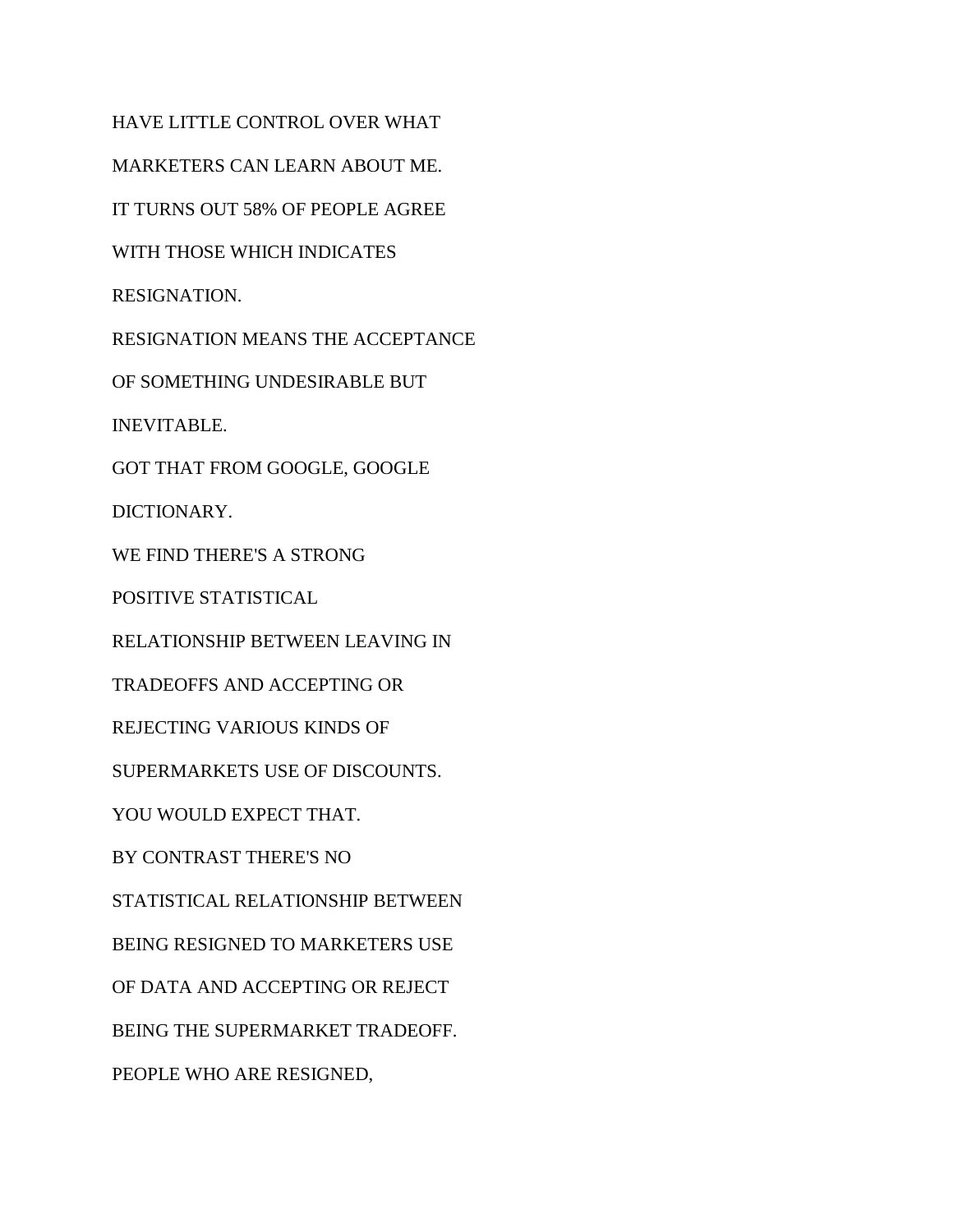SOMETIMES THEY DO, SOMETIMES THEY DON'T. THEY TRY TO NAVIGATE A WORLD THAT THEY DON'T UNDERSTAND OR ARE ANNOYED ABOUT POSSIBLY AND THEY SOMETIMES WILL DO IT. THEY MAY LOOK LIKE THEY'RE ACCEPTING TRADEOFFS BUT IN THEIR HEADS THEY'RE SAYING, GEE, I'M RESIGNED TO IT. BUT ANOTHER WAY, PEOPLE WHO BELIEVE IN TRADEOFFS GIVE UP THEIR DATA PREDICTABLY AND PEOPLE WHO ARE RESIGNED DON'T DO IT IN A PREDICTABLE MATTER. THEY DO GIVE UP DAWN. WE FOUND 57 OF THOSE WHO TOOK THE SUPERMARKET DEAL WERE RESIGNED, A MUCH SMALLER 32% WERE TRADEOFF SUPPORTERS USING THE BROADER MEASURE OF TRADEOFF SUPPORT THAT I SUGGESTED. THE LARGER PERCENTAGE OF PEOPLE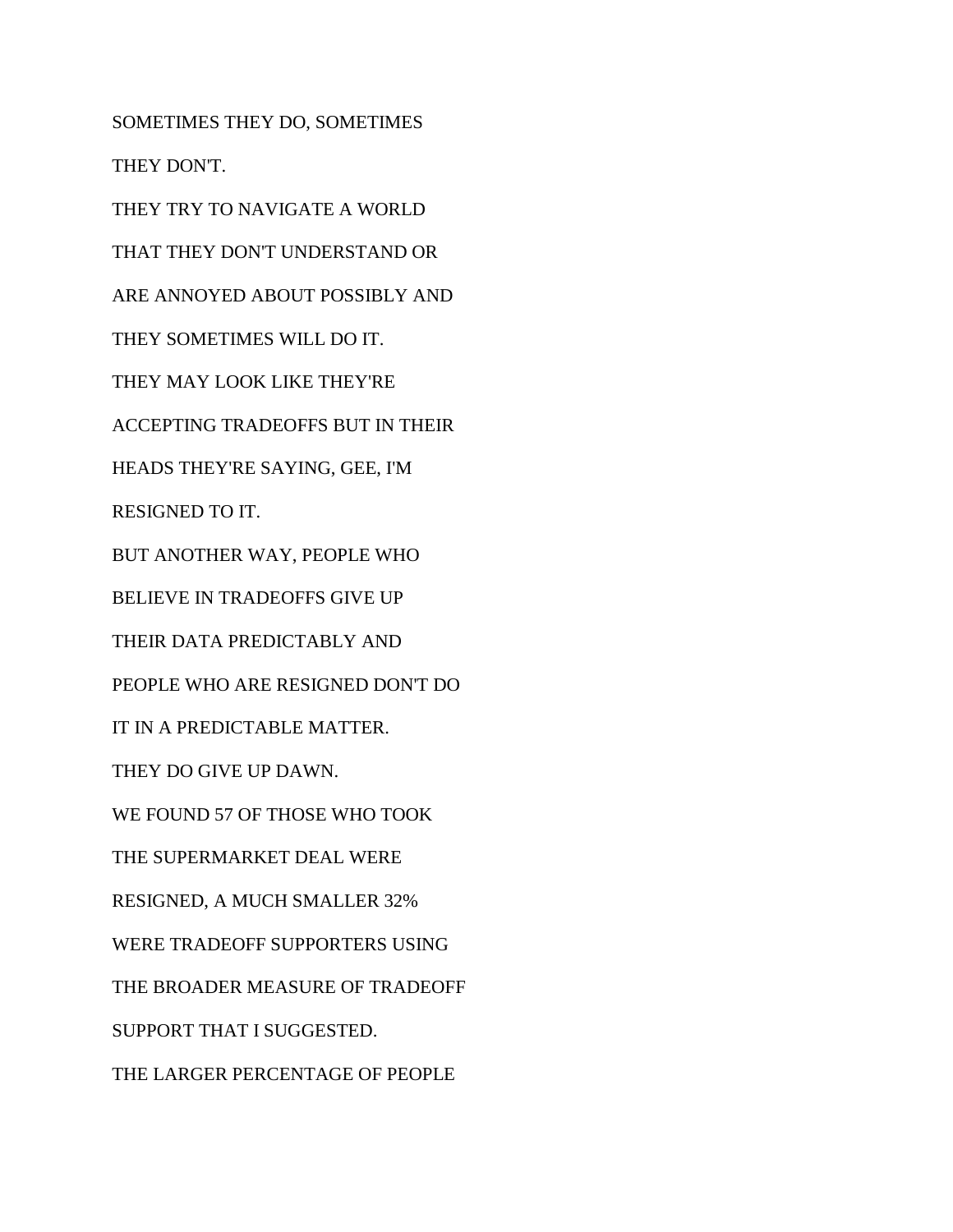IN THE POPULATION WHO ARE RESIGNED COMPARED TO THOSE WHO BELIEVE IN TRADEOFFS INDICATE THAT IN THE REAL WORLD PEOPLE WHO EXCHANGED THEIR DATA FOR BENEFITS ARE MORE LIKELY TO DO IT WHILE RESIGNED RATHER THAN AS A RESULT OF COST BENEFIT ANALYSIS. MORE OVER WE FOUND THAT REGULATION NATION IS WIDESPREAD ACROSS THE U.S. POPULATION, REGARDLESS OF AGE, GENDER, EDUCATION, OR RACE. THERE WERE NO STATISTICAL DIFFERENCES BETWEEN AGE AND GENDER. THERE WERE BETWEEN EDUCATION AND RACE. BUT STILL THE LARGE PERSONAL OF PEOPLE RESIGNED ANYWAY. WE FOUND THAT MOST AMERICANS DON'T HAVE BASIC KNOWLEDGE TO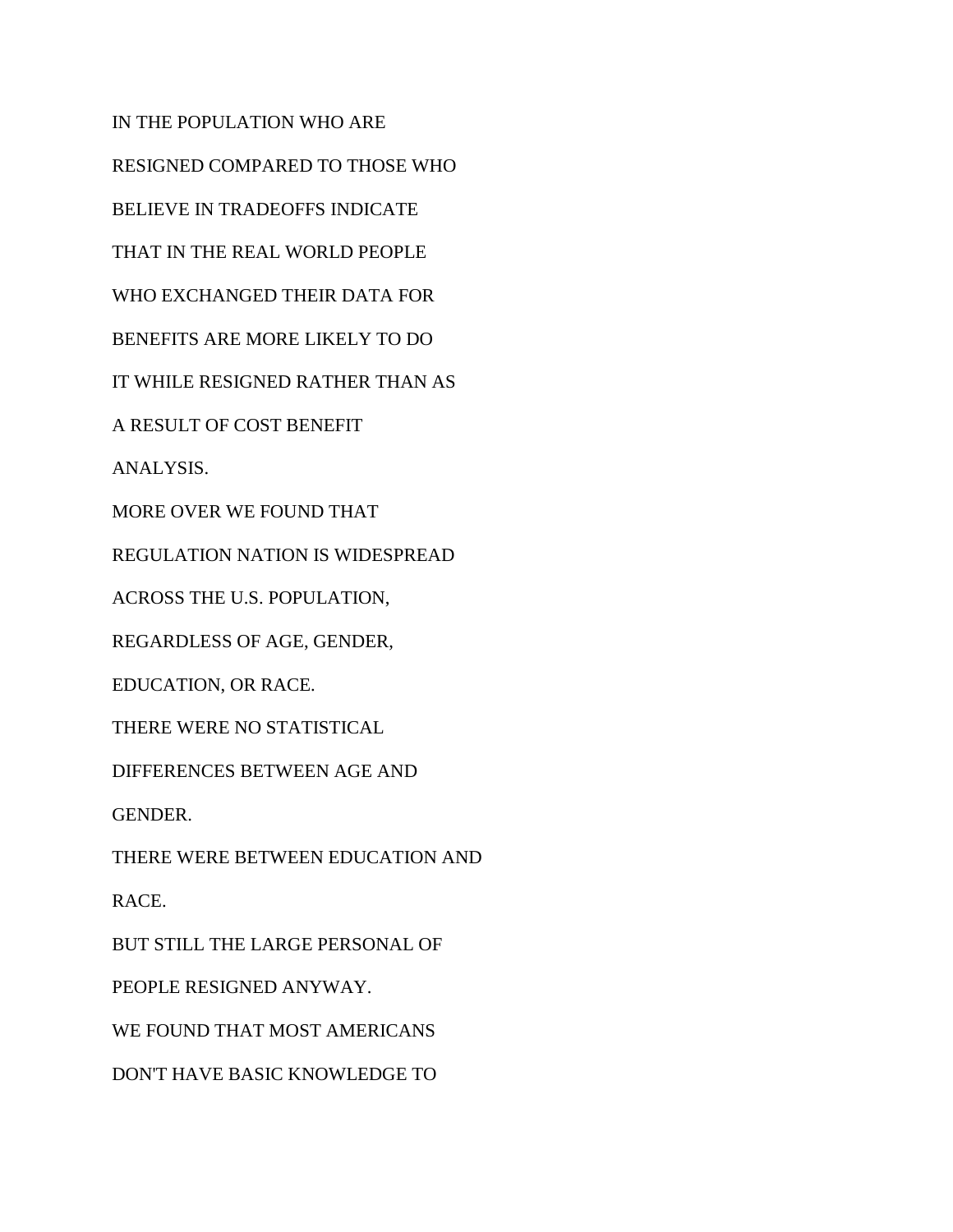MAKE INFORMED COST BENEFIT

CHOICES.

THIS IS SOME OF THE STUFF CHRIS

WAS TALKING ABOUT.

>> 51% CANNOT RECOGNIZE

PHISHING AND LARGE PERSONALS

BELIEVE INCORRECTLY THAT

GOVERNMENT LAWS PROTECT THEM

FROM PRICE DISCRIMINATION AND

CERTAIN FORMS OF DATA

COLLECTION.

AND IT SUGGESTS WHEN AMERICANS

DO WEIGH THE COST AND BENEFIT OF

GIVING UP THEIR DATA THEY BASE

THOSE CHOICES ON INCORRECT

INFORMATION.

BUT WE ALSO FOUND -- THIS WAS

SURPRISING TO ME -- THAT THOSE

WHO KNOW MORE ABOUT MARKETING

LAWS AND PRACTICES ARE MORE

LIKELY TO BE RESIGNED.

WE FOUND, TOO, THAT RESIGNED

PEOPLE WHO ACCEPT SEURK MARKET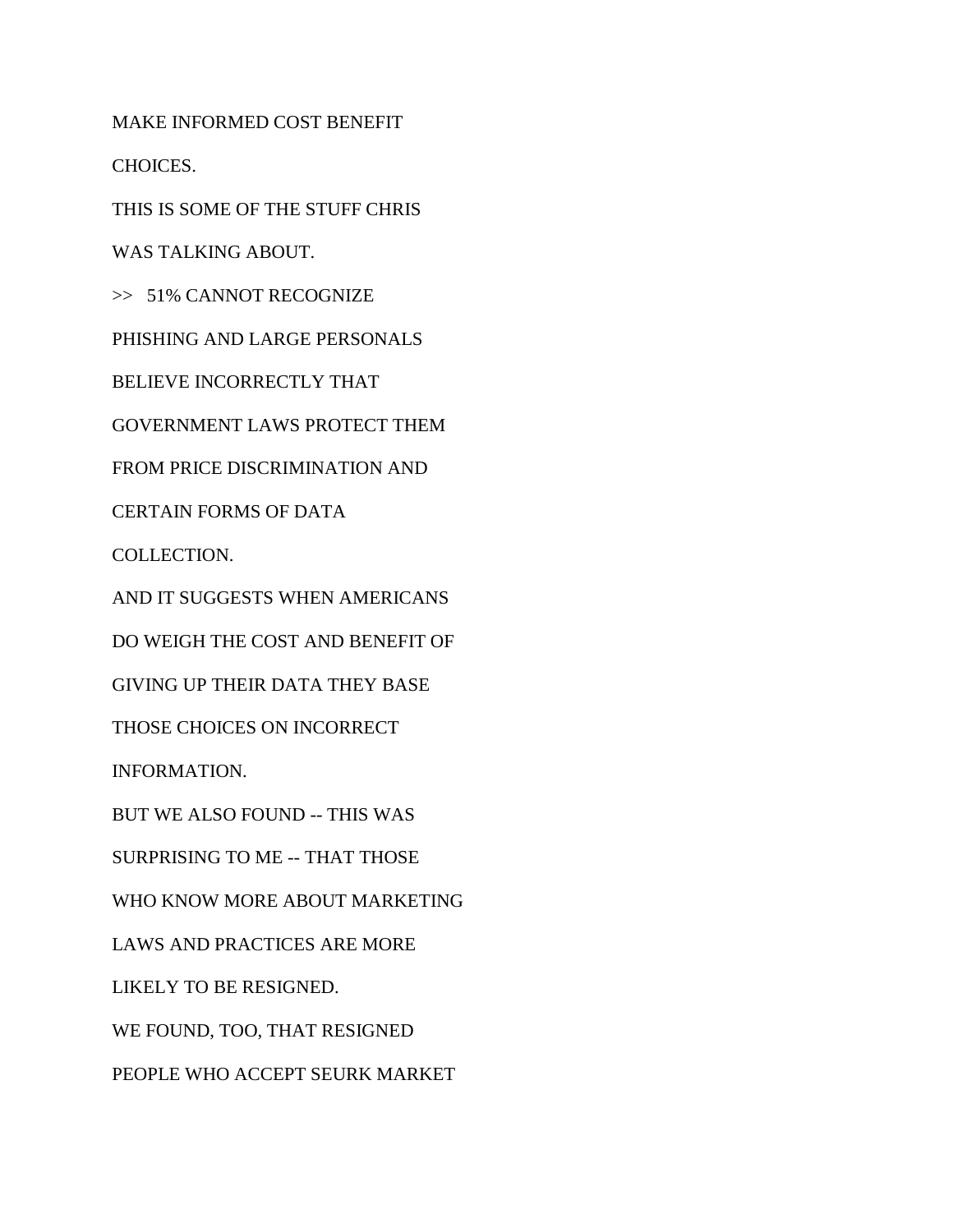DISCOUNTS EVEN AS THE

SUPERMARKET COLLECTS

INCREASINGLY PERSONAL DATA HAVE

MORE KNOWLEDGE THAN OTHERS.

SO HAVING MORE KNOWLEDGE IS NOT

PROTECTIVE AS A PROTECTIVE

FEATURE AS SOME ACADEMICS HAVE

SUGGESTED.

SO WHAT DO WE DO ABOUT IT?

THE RATIONALE OF TRADEOFF SAYS A

FIGURE LEAF -- A FIG LEAF USED

BY MARKETERS TO JUSTIFY A WORLD

OF TRACKING AND INCREASINGLY

PERSONALIZED PROFILING THAT

PEOPLE KNOW IS THERE, DON'T

UNDERSTAND, AND SHEA THEY DON'T

WANT.

WE HAVEN'T BEGUN TO CONSIDER THE

SOCIAL IMPLICATIONS OF HAVING A

LARGE POPULATION THAT IS

RESIGNED ABOUT A KEY ASPECT OF

ITS EVERYDAY ENVIRONMENT.

NOW THIS MAY SOUND REALLY DARK.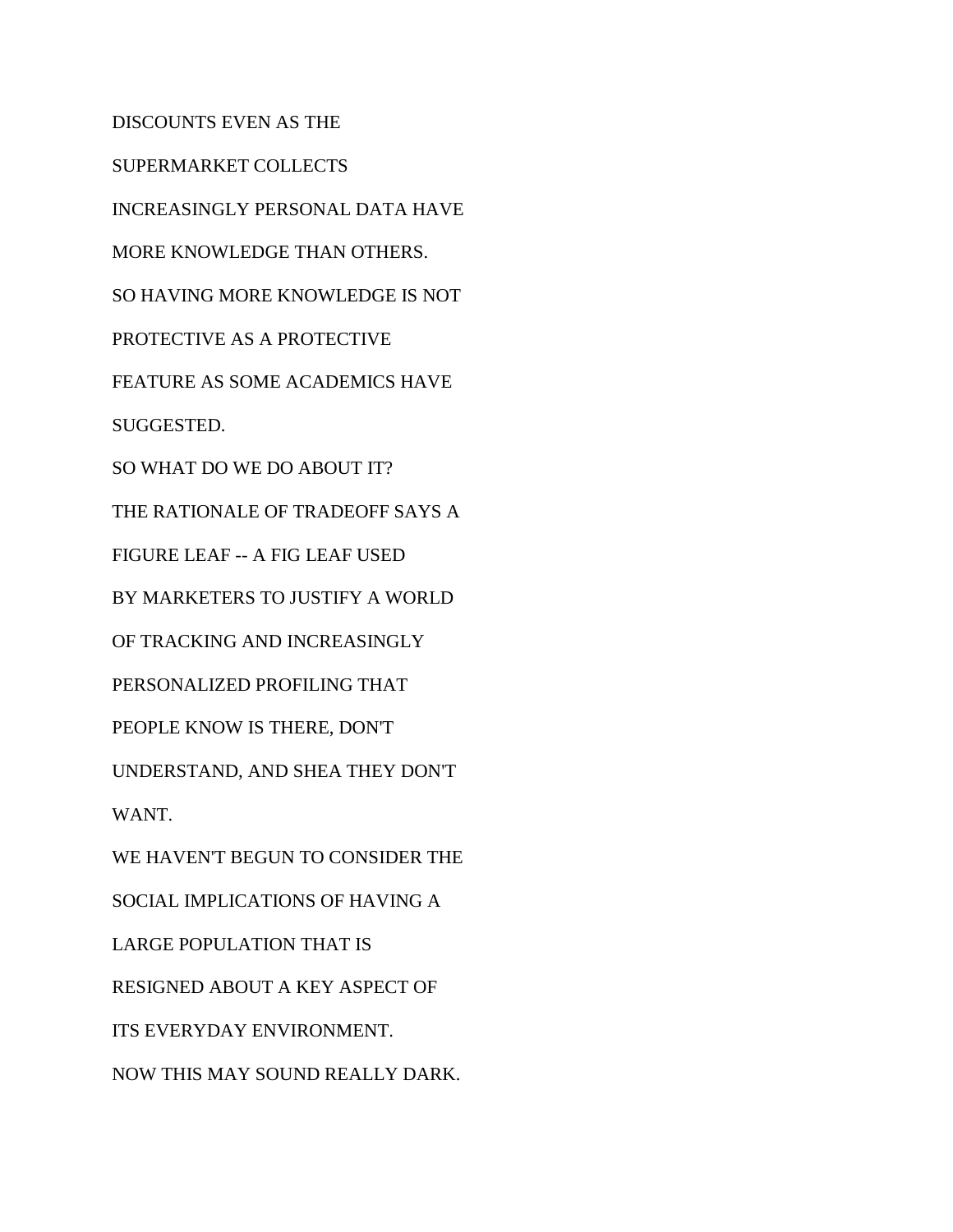AND YOU KNOW, WHAT DO YOU DO ABOUT IT? BUT I THINK IT'S IMPORTANT TO CONFRONT WHAT I SEE IN EVERYDAY LIFE WHEN I TALK TO PEOPLE -- THAT PEOPLE DO THESE THINGS ONLINE, IN STORES WITH APPS, NOT BECAUSE THEY'RE THINKING IN A COST BENEFIT WAY RATIONALLY BUT BECAUSE THEY FEEL THEY HAVE NO OTHER CHOICE IF THEY WANT TO LIVE IN THIS WORLD. WE'RE ONLY AT THE BEGINNING OF KEY ASPECTS OF THIS ERA. THIS IS THE BEGINNING OF A NEW ERA, NOT EVEN THE MIDDLE. AND THERE MAY BE TIME FOR CONCERNED PARTIES TO GUIDE ID. ACADEMY MIX, JOURNALISTS AND ADVOCATES HAVE 240 TRANSLATE THE KEY ISSUES FOR THE PUBLIC. THERE ARE A LOT OF ISSUES OBFUSCATE AND ON FEW CASE AND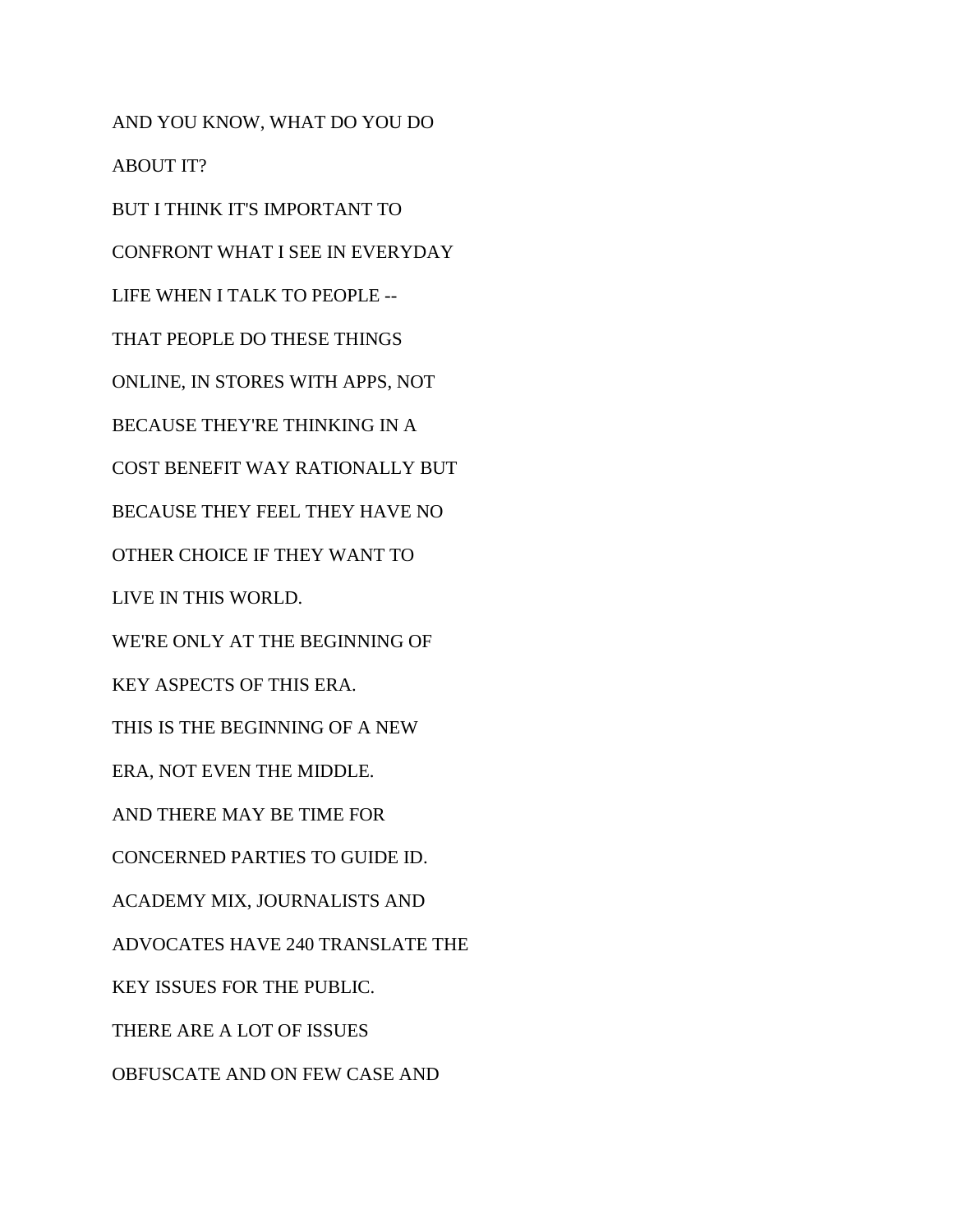DECEPTION.

THE PUBLIC INTEREST, CONVENIENCE

AND NECESSITY.

THE IMPORTANT THAT PEOPLE HAVE

ALLUDED TO TO PRAISING AND

NAMING GROUPS THAT DO RIGHT

THINGS AND NOT SO RIGHT THING.

THANKS FOR LISTENING.

>> THANKS TO ALL OF OUR

PRESENTERS AND NOW WE'RE GOING

TO MOVE INTO A BRIEF PERIOD OF

DISCUSSION.

>> ONE CAVEAT, JOE MAY HAVE TO

LEAVE EARLY.

HE IS TEACHING TWO CLASSES TODAY

AT PENN SO IF YOU SEE HIM SHRINK

OFF HE IS NOT IN TROUBLE, HE IS

NOT ANGRY AT US, WE'RE NOT MAD

AT HIM.

SO I'M GOING TO START, YOU KNOW,

SOME OF TREPPEDZ I SAW FROM THE

PRESENTATIONS.

ONE, THE PROLIFERATION AND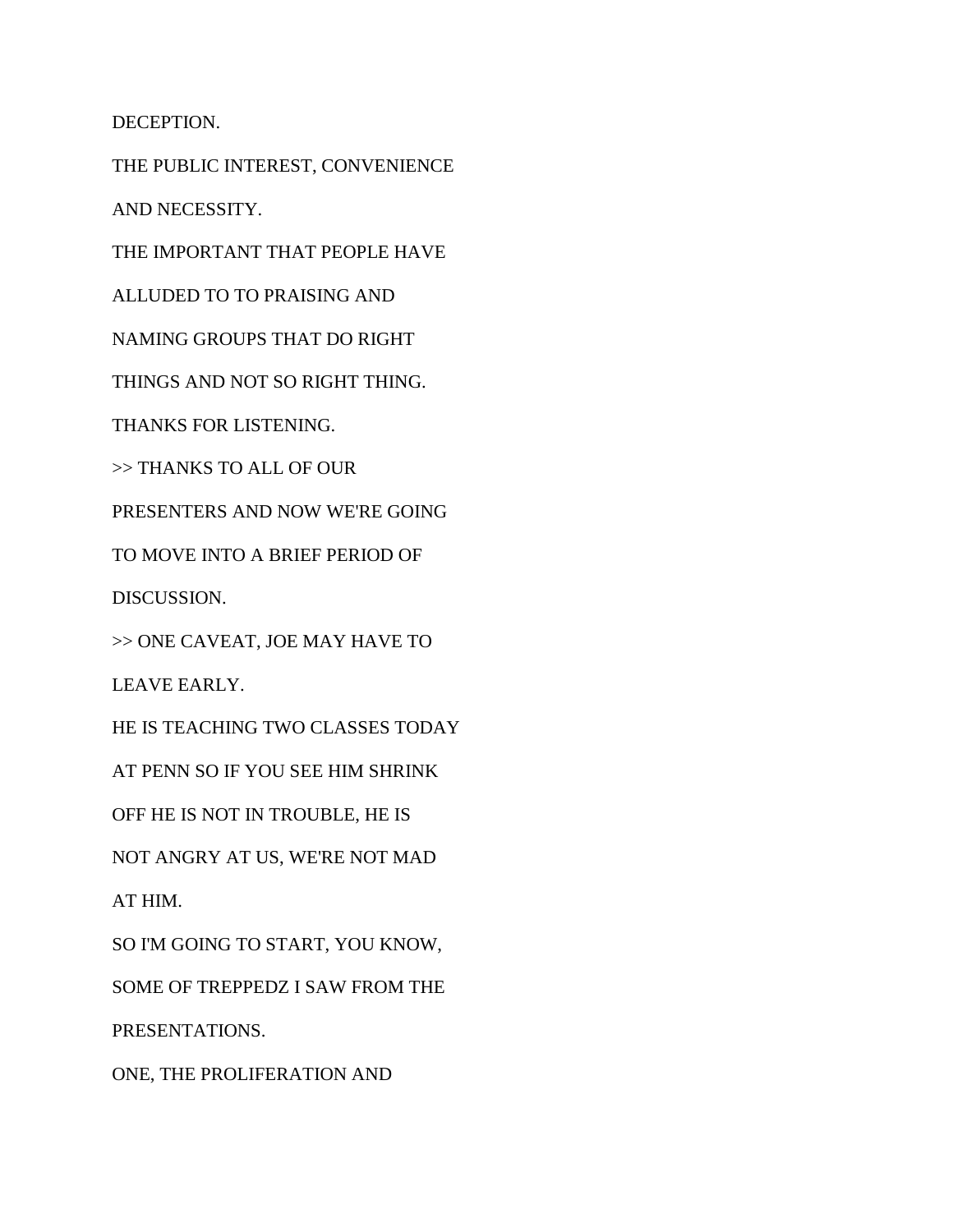GROWING PARTICIPATION AND COMPLEXITY OF ONLINE TRACKING REFLECTED IN STEVEN AND IBRAHIM'S WORK AND I LOVE THE REVISED CHART WITH THE HUNDREDS OF THOUSANDS OF COMPANIES AND YOU CAN SEE THEM ON THE BIG SCREEN, AND MORE TECHNOLOGY, TOO, NOT JUST COOKIES BUT HTTP 5 AND ALL OF THIS. AND LODGECALLY AND NOT SURPRISINGLY, THE THEORY OF JOE AND CHRIS' ARGUMENT IS THAT THERE'S AN INCREASING INABILITY TO CONSUMERS TO MANAGE OR CONTROL THEIR PRIVACY, GETTING ALL OF THESE -- GIVEN ALL OF THESE ADVANCES SO THE IDEA THAT A CONSUMER GOES TO THE WEB SITE AND MAKES A CHOICE THAT I'M SATISFIED HOW E TAGS ARE USED IN ON SITE AND I WILL EXCHANGE ANY CONTENT FOR THAT IS FLAWED AND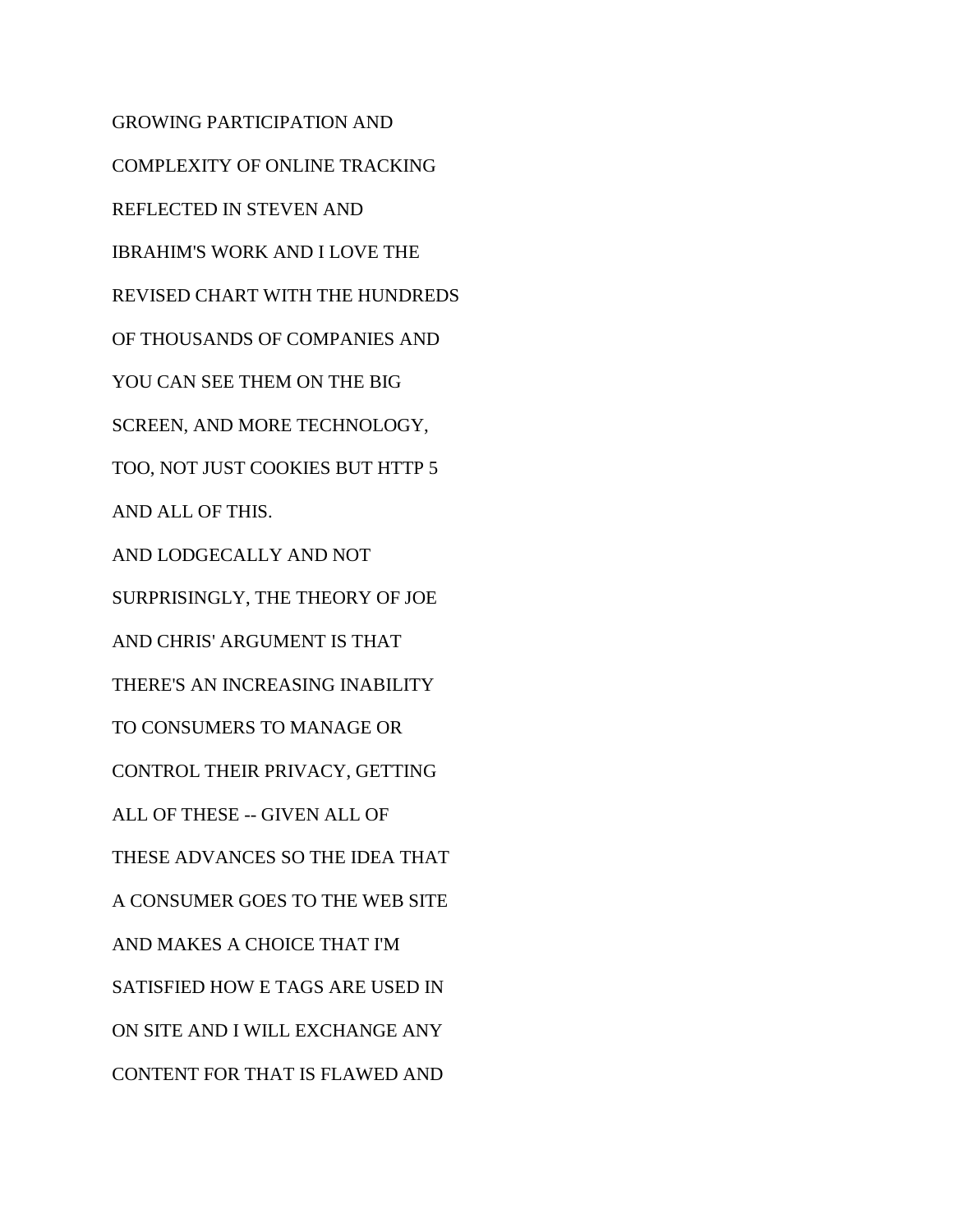THIS BUILDS ON LORI CRANER'S WORK THAT IF YOU HAD TO READ EVERY PRIVACY POLICY IT WOULD TAKE A MONTH OF YOUR LIFE. SO INSTEAD OF THAT, IT SOUNDS LIKE THAT THERE'S THIS RESIGNATION, RIGHT, INSTEAD OF PRIVACY PRAGMATISM THERE'S RESIGNATION, AND THIS IS WHAT JOE'S WORK WAS TALKING ABOUT. THIS HIT HOME WITH ME THIS WEEKEND B I WENT SKIING WITH PA FRIEND OF MINE AND WE WERE TALKING AND HE SENT A LINK TO HIS DAD OF NEWS 74 AND THE DAD SAID I'M NOT OPENING THAT, DO YOU KNOW HOW MANY COOKIES ARE IN THERE? AND HE SATISFIED YEAH I KNOW. HE IS NOT A PRIVACY GUY, NEITHER OF THEM. HE IS LIKE YEAH I KNOW WHAT BUT WHAT ROUGH GOING TO ADD?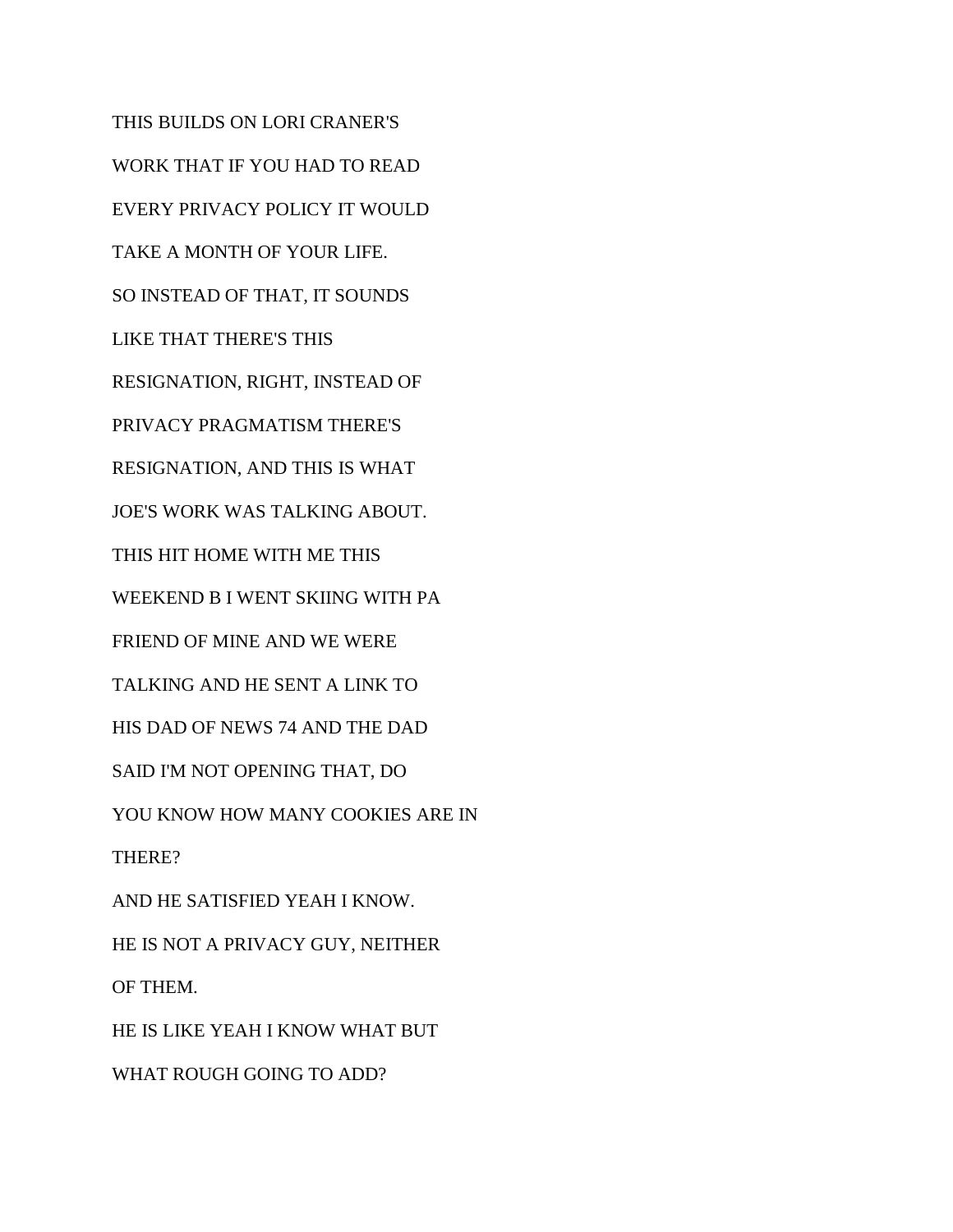YOU CAN GO THROUGH INSTALLING ADD BLOCK OR DELETING COOKIES AND WE DON'T HAVE TIME TO THINK ABOUT THESE QUESTIONS AND WE ALL TALKED TO PEOPLE WITH SIMILAR EXPERIENCES AND WE HAVE HAD SIMILAR EXPERIENCES OURSELVES LIKE I DON'T KNOW WHAT IS GOING ON HERE AND I DON'T HAVE THE TIME TO FIGURE IT OUT. AND IT'S NOT JUST THE WEB. IT'S THE INTERNET OF THINGS. >> WE HAD OUR CROSS DEVICE TRACKING WORKSHOP WHERE TV'S AND TOASTERS COLLECT INFORMATION ABOUT US IN PHYSICAL SPACE WITH THE AUTOMATIC LICENSE PLATE READERS AND ARE WE MAKING AN INFORMED CHOICE WHEN WE GO OUTSIDE ABOUT FACIAL RECOGNITION. SO ONE THING IN I WOULD LIKE TO HEAR FROM THE FOLKS ABOUT AND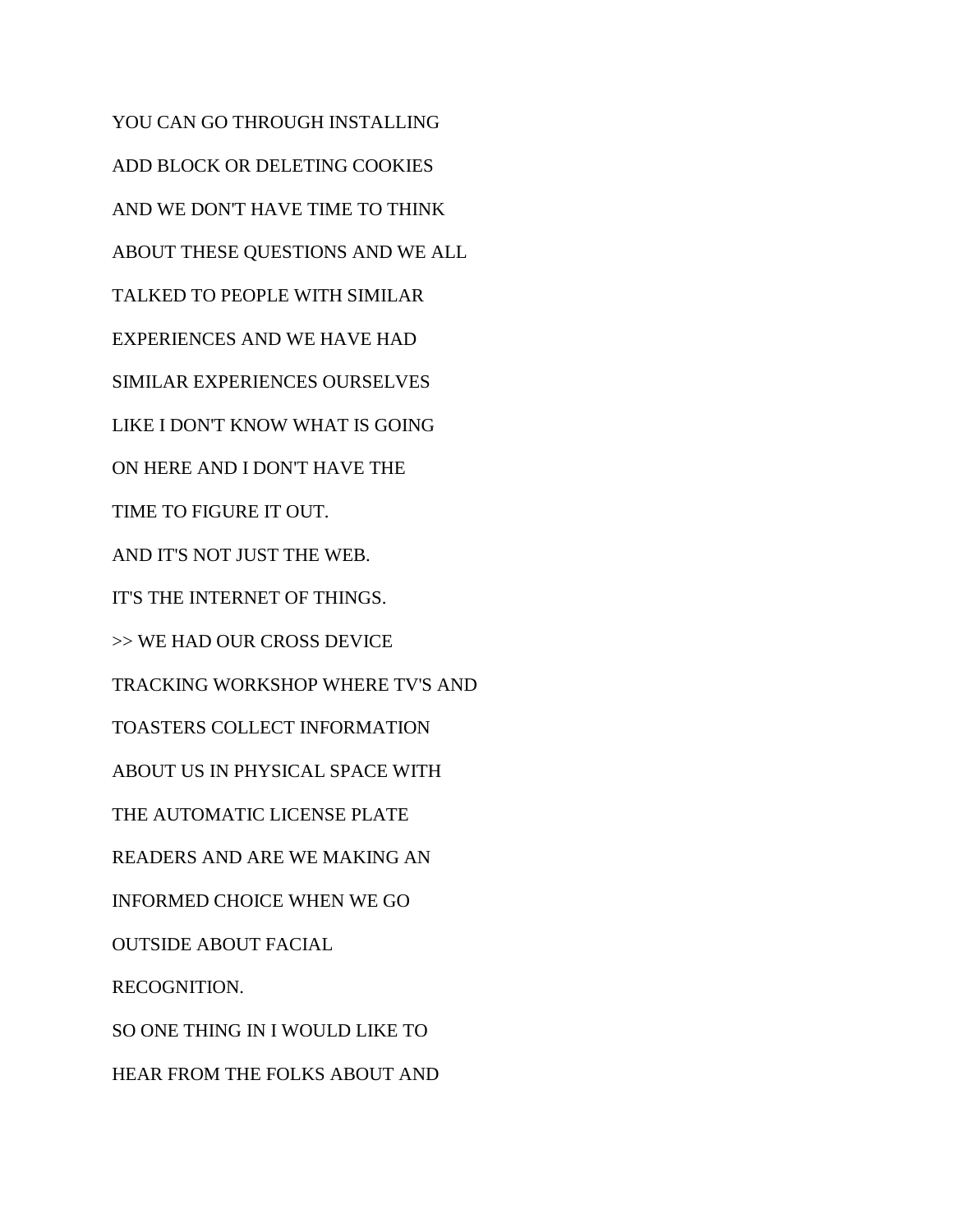I'M GOING TO TURN IT OVER TO MY OTHER DISCUSSION FIRST IS, SO WHAT DOES THE SOLUTION LOOK LIKE? DO WE JUST RIDE IT OUT? HAD A LOT OF FOLKS SAY THAT? BRANDEIS WAS CONCERNED ABOUT CAMERAS AND DO WE WANT GOVERNMENT MAKING RULES ABOUT HOW MUCH TRACKING CAN HAPPEN IF CONSUMERS CAN'T MAKE THE CHOICES THEMSELVES, SAY 15 COOKIES AND THAT IS IT? SO THE POINT OF PRIVACY, AND WE CAN HEAR 42 SMART PEOPLE THINKING ABOUT THIS TO HELP THEM INFLUENCE POLICY DECISIONS SO I WOULD LOVE TO HEAR YOUR THOUGHTS ABOUT SOLUTIONS LATER. AND I WILL ASK A QUESTION BUT FIRST I WILL TURN IT OVER TO ELANA ZEIDE. >> ONE INTERESTING THEME I'M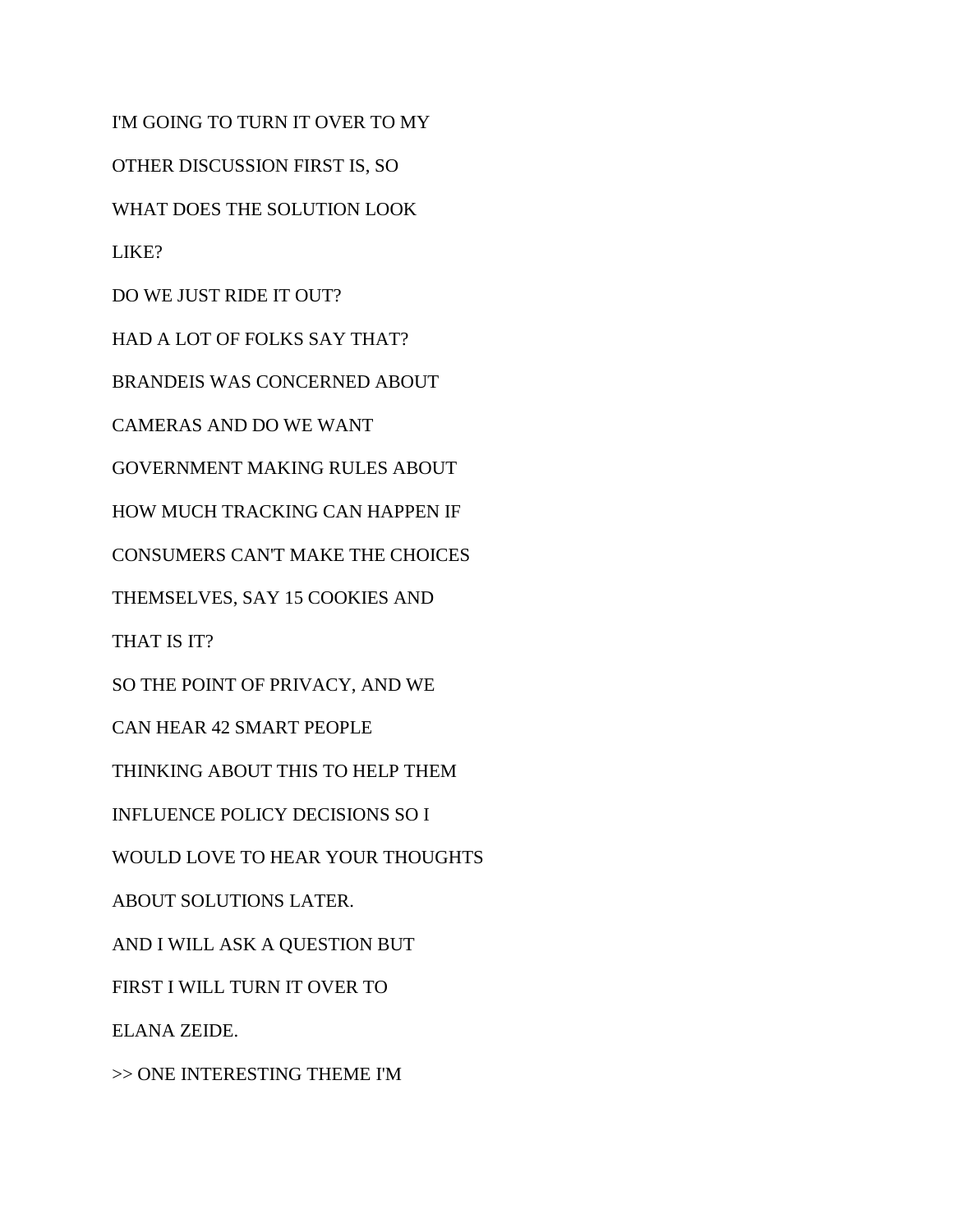NOTICING IS A SHIFT AWAY FROM INFORMED NOTICE NOR INDIVIDUALS BUT MORE TRANSPARENCY FOR THE POP LAS ,INCLUDING CONSUMERS AND MORE IMPORTANTLY SORT OF EXPERTS, ADVOCATES, POLICY MAKE HERS, ACADEMICS. AND WHERE THAT SEEMS TO ALSO BE A SHIFT FROM THE IDEA OF QUESTIONING CONSUMERS-DECISION-MAKING CAPABILITIES TO WHETHER IN FACT THEY'RE ACTIVELY NEONATALLING IN A CHOICE AT ALL OR EITHER RESIGNED BECAUSE THEY SEE NO AGENCY AND NO REASONABLE ALTERNATIVES TO OPTING OUT OF THE MAINSTREAM OR BECAUSE THEY HAVE TRUST IN THE DEFAULT SYSTEM. IF YOU LOOK AT THE IDEA OF WHETHER ATLANTIC PAIRNS SEE IS A MEANS TO SOLVE THOSE ISSUES AND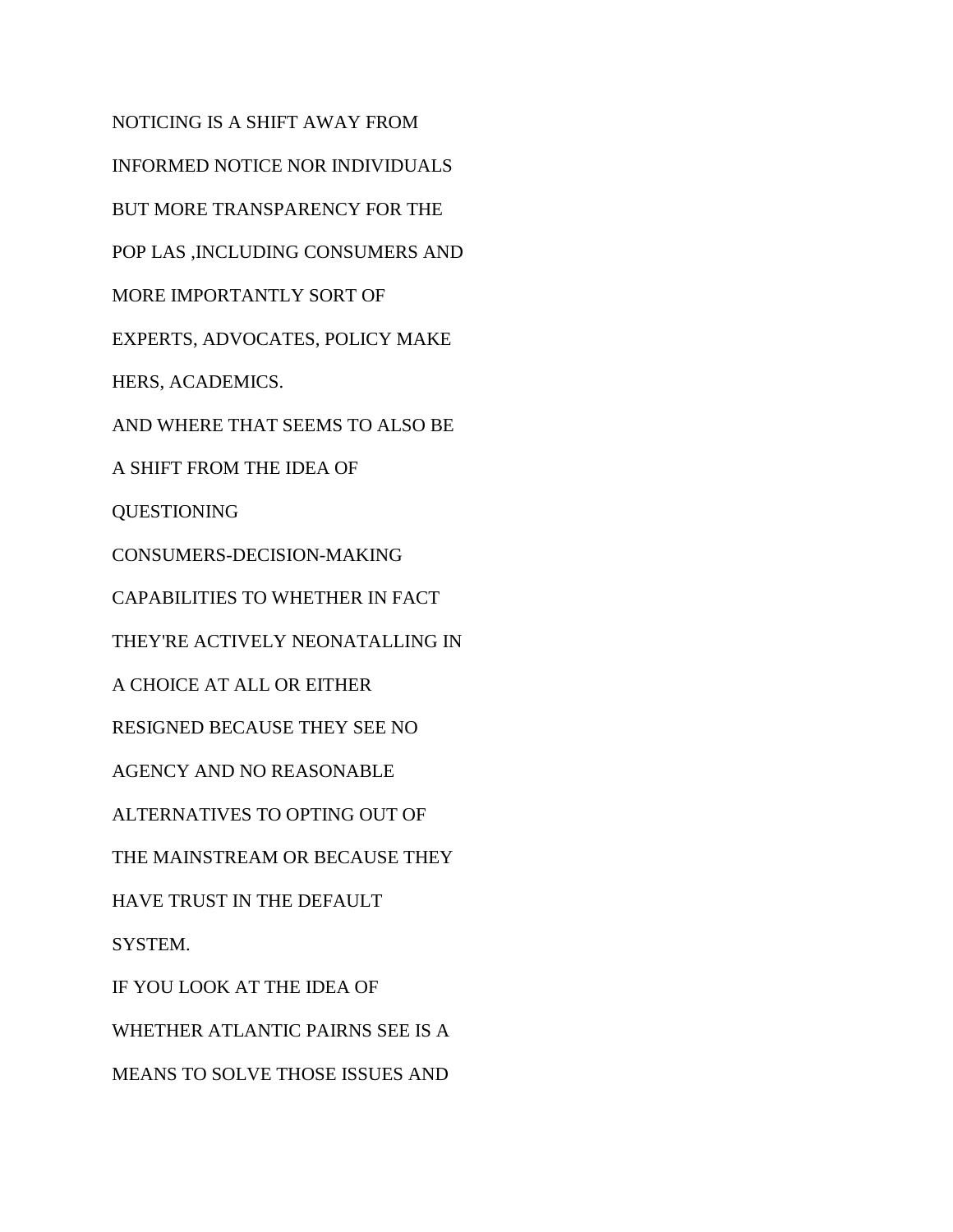ACCOMPLISH THAT I THINK THERE ARE SEVERAL IMPLICATIONS BASED ON THIS RESEARCH. ONE IS: HOW DO YOU USE TRANSPARENCY AS A WAY TO GALVANIZE CONSUMERS TO ARTICULATE THEIR PREFERENCES OR ENGAGE IN PRIVACY SELF MANAGEMENT IF IN FACT IT MAY LEAD TO THEM BEING MORE RESIGNED BECAUSE THEY HAVE A FEELING OF HELPLESSNESS? ALSO HOW DO YOU ENSURE OR PREDICT WHEN COMPANIES WILL ACTUALLY BE PROMPTED BY PUBLIC OPINION TO MAKE A CHANGE AND WHETHER THOSE CHANGES WILL ACTUALLY OCCUR WITHOUT REGULATION OR OTHER ENFORCEMENTS MECHANISMS FOR THE MOST MEANINGFUL POTENTIAL PRIVACY ABUSES WHICH MIGHT ALSO BE MOST LIKELY TONIGHT MOST PROFIT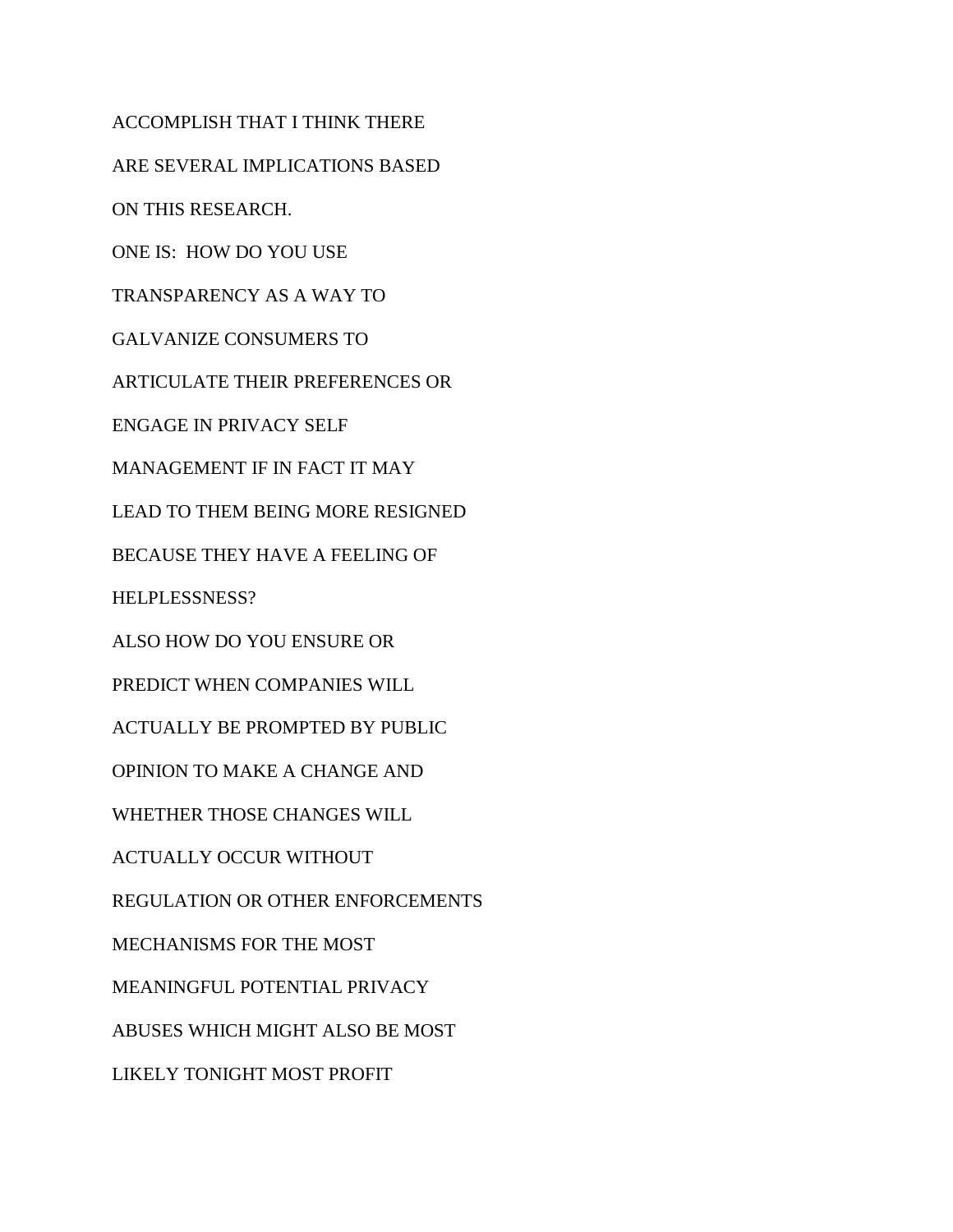GENERATING CORE OF MANY COMPANIES BUSINESSES. THERE'S ALSO QUESTION OF WHETHER TRANSPARENCY CAN OPERATE AS A MECHANISM TO ENSURE CONSUMER TRUST IN A WORLD WHERE THERE ARE UNKNOWABLE UNKNOWNS. YEARS AGO PEOPLE WOULD ALLOW THEIR FRIENDS TO POST PICTURES ON FACEBOOK WITHOUT THINKING THAT THEIR PICTURE WOULD REMAIN IN OBSCURE TEE BECAUSE THEY WEREN'T BEING TAGGED N A AGE OF FACIAL RECOGNITION THAT IS NO LONGER TRUE. I THINK THE SHIFTS REALLY UNDER MINE CONSUMERS' SENSE OF WHAT THEY CAN PREDICT AND HOW THEIR CHOICES, SENSE OF HELPLESSNESS IN THE UNKNOWN AND WHAT MAY HAPPEN IN THE FUTURE. FINALLY I'M INTERESTED IN THE IDEA OF WHETHER A MOVE TOWARD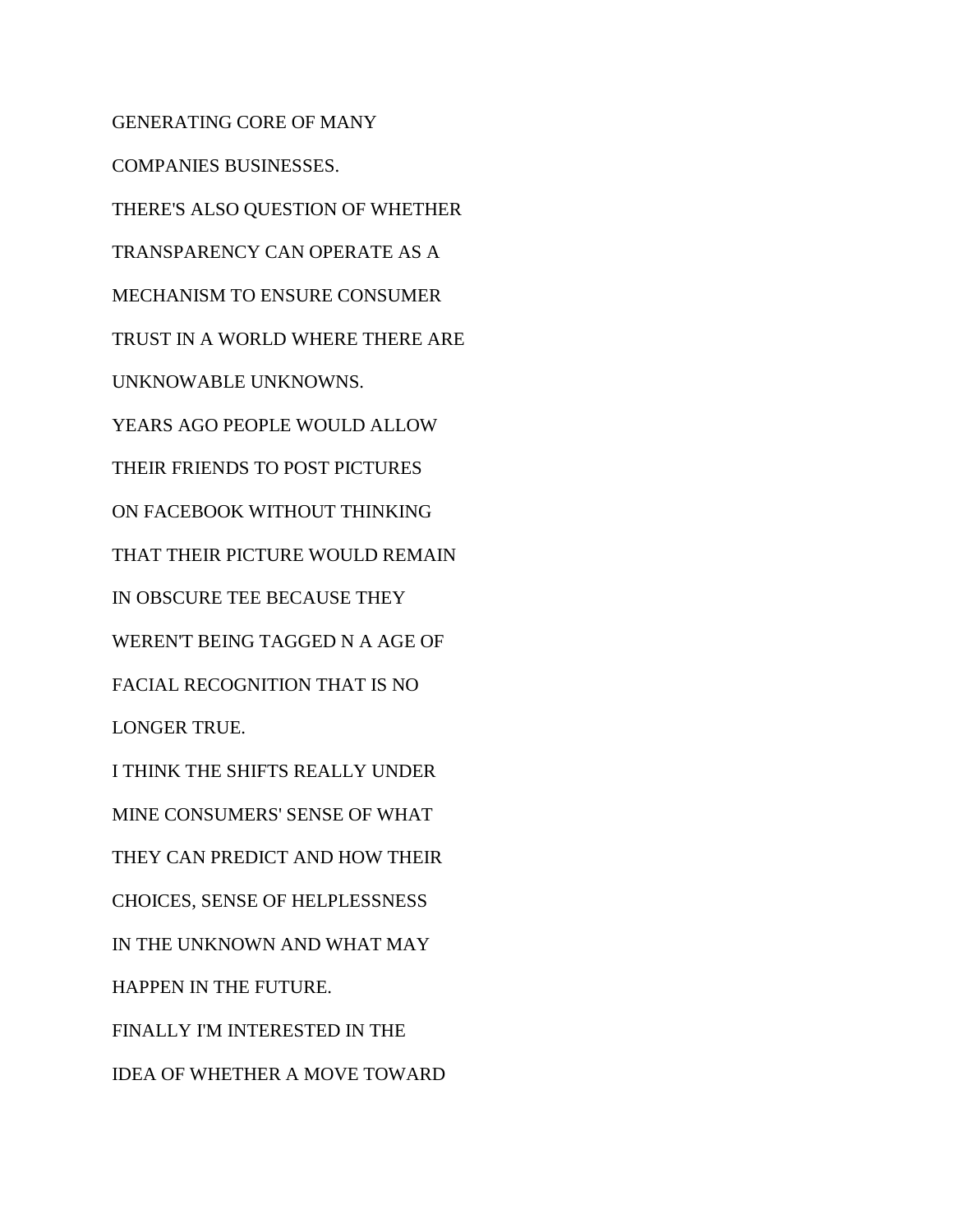TRANSPARENCY OR SHAMING AND BLAMING CREATES A SYSTEM WHERE WE MAY BE ABLE TO GET SOME CLARITY ABOUT CONSUMER ENORMOUS AND WHAT STANDARDS THEY PREFER. IT MAY ALSO CREATE A SITUATION WHERE SENSATION WITH MEDIA STORIES OR SMALL VOCAL SUBSETS WHO RESIST CERTAIN PRACTICES END UP CONTROLLING THE CONVERSATION AND GIVE A FALSE SENSE OF CLEAR CONSENSUS AND THE LAST POINT WOULD BE, IS DPRK DOES THIS ENTAIL A SYSTEM WHERE WE MUST WAIT FOR HARMS AND ABUSES TO OCCUR BEFORE WE CREATE SYSTEMS TO CORRECT THEM? IF SO DOES THAT IMPLY ALONG WITH TRANSPARENCY MECHANISMS WE ALSO NEED MECHANISMS THAT CONSUMERS CAN SEE FOR DUE PROCESS AND REDRESS? SO I THINK ALL FOUR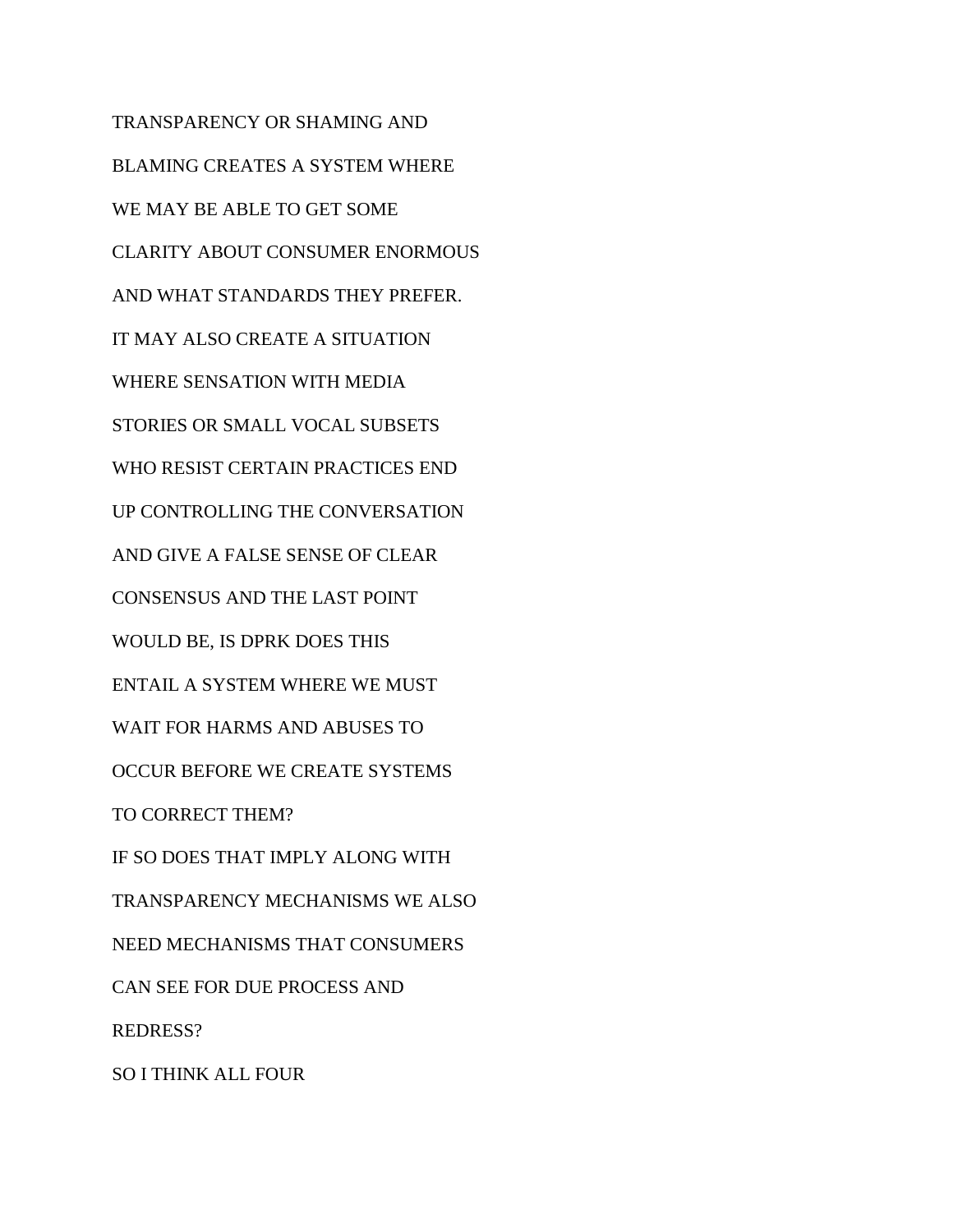PRESENTATIONS HERE DREW A SORT OF GRIM AND SOMBER PICTURE OF THE STATE OF PLAY TODAY WITH CONSUMERS BEING MISLED OR RESIGNED AND KIND OF BEING DRAGGED ALONG FOR THE RIDE IN TECHNOLOGY OR BY BUSINESS. GIVEN THAT THE STARS SEEM ALIGNED ON THIS, I FEEL AN TO YOUR KNOWLEDGE PLAY DEVIL'S ADVOCATE AND IN THAT ROLE I'M GOING TO SUGGEST DIFFERENT ADJECTIVES TO DESCRIBE HOW CONSUMERS ARE ACTING OR FEELING OR FAIRING, AND INSTEAD OF BEING RESIGNED I SUGGESTED THEY'RE ACTUAL THRILLED OR MAYBE EVEN EXHILARATED, THEY'RE DELIRIOUS ABOUT NEW TECHNOLOGIES ABOUT THE FACT THAT YOU KNOW THEY CAN HAIL AN UBER AND RATE THE DRIVER AND GET LIKE THE NEWEST iPHONE OR ANDROID PHONE AND YOU KNOW EVEN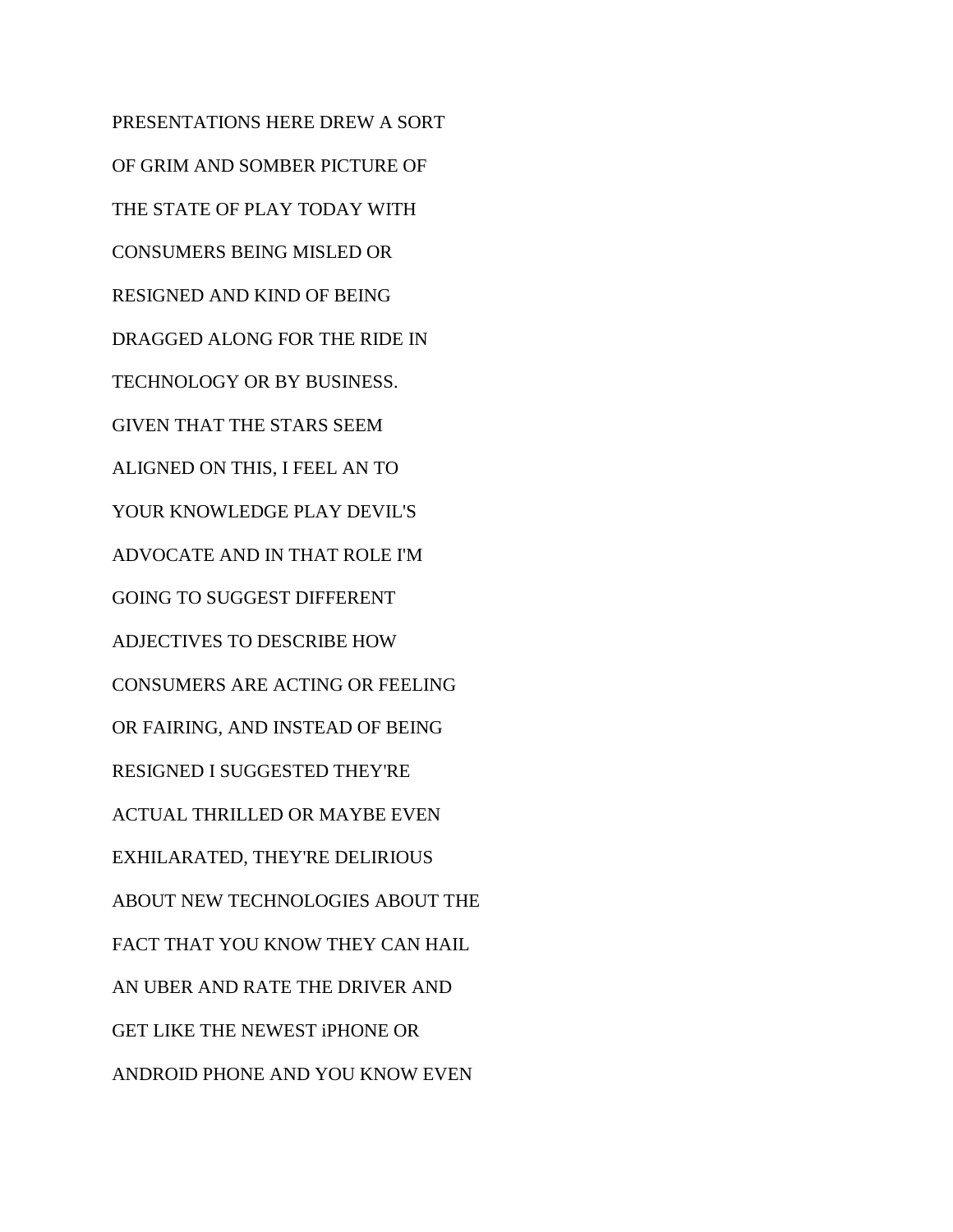TAKE A SELFIE AND POST IT ON THEIR SNAPCHAT STORY OR USE A FIT BY THE AND SORT OF GIVE UP -- OR FITNESS AND HEALTH INFORMATION AND I THINK WE CLEARLY SEE THAT IN THE MARKETPLACE WE ALSO SEE GOOGLE AND FACEBOOK AND APPLE AS THREE OF THE MICROSOFT -- THREE OR FOUR OF THE STRONGEST BRANDS IN TERMS OF BRAND RECOGNITION IN THE MARKET AND YOU KNOW NOT TO MENTION THE NUMBER OF PEOPLE FLOCKING TO WORK AND THESE PLACES INCLUDING PEOPLE WHO ARE NOW IN GOVERNMENT AND EVEN REGULATORY AGENCIES. SO THE POINT IS THAT THERE SEEMS TO BE SOMETHING MORE COMPLEX AT PLAY HERE. AND I THINK WE SEE IT IN OTHER CONTEXT SO I CARE ABOUT HEALTH

BUT I STILL EAT A CHEESEBURGER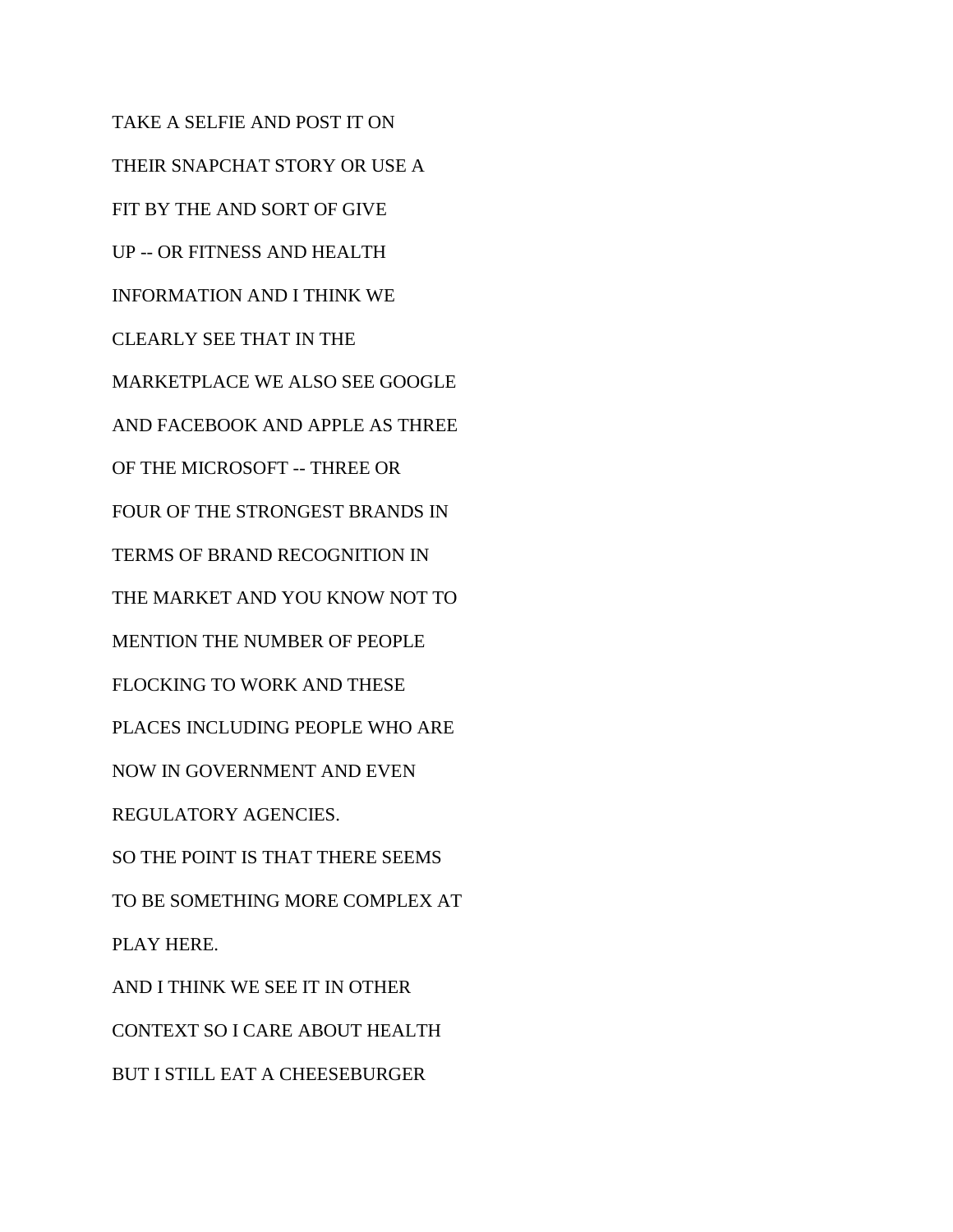AND I CARE ABOUT THE ENVIRONMENT AND A FOUR-WHEEL DRIVE, AND I THINK PART OF YOUR RESPONSE, YOUR RETORT WILL BE YES BUT CONSUMERS ARE IGNORANT. THEY JUST DON'T KNOW. AND RESEARCH SHOWS THAT THE MORE INFORMED -- THEY BECOME MORE RESIGNED SO MAYBE MORE -- YOU KNOW MAYBE IT'S BETTER TO JUST BE BLISS FLEE IGNORANT SO WITH ALL OF THAT I WANT TO TURN BACK TO YOU AND YOU KNOW HEAR YOUR REACTION. >> THESE ARE REALLY IMPORTANT INSIGHTS. I THINK THAT IT'S A COMPLICATED WORLD. IT'S VERY HARD NOT TO BE EXCITED ABOUT THE ABILITY TO WALK THROUGH A STORE AND COMPARE PRICES IN YOUR HAND. THERE ARE LEVELS OF EXCITEMENT ABOUT BEING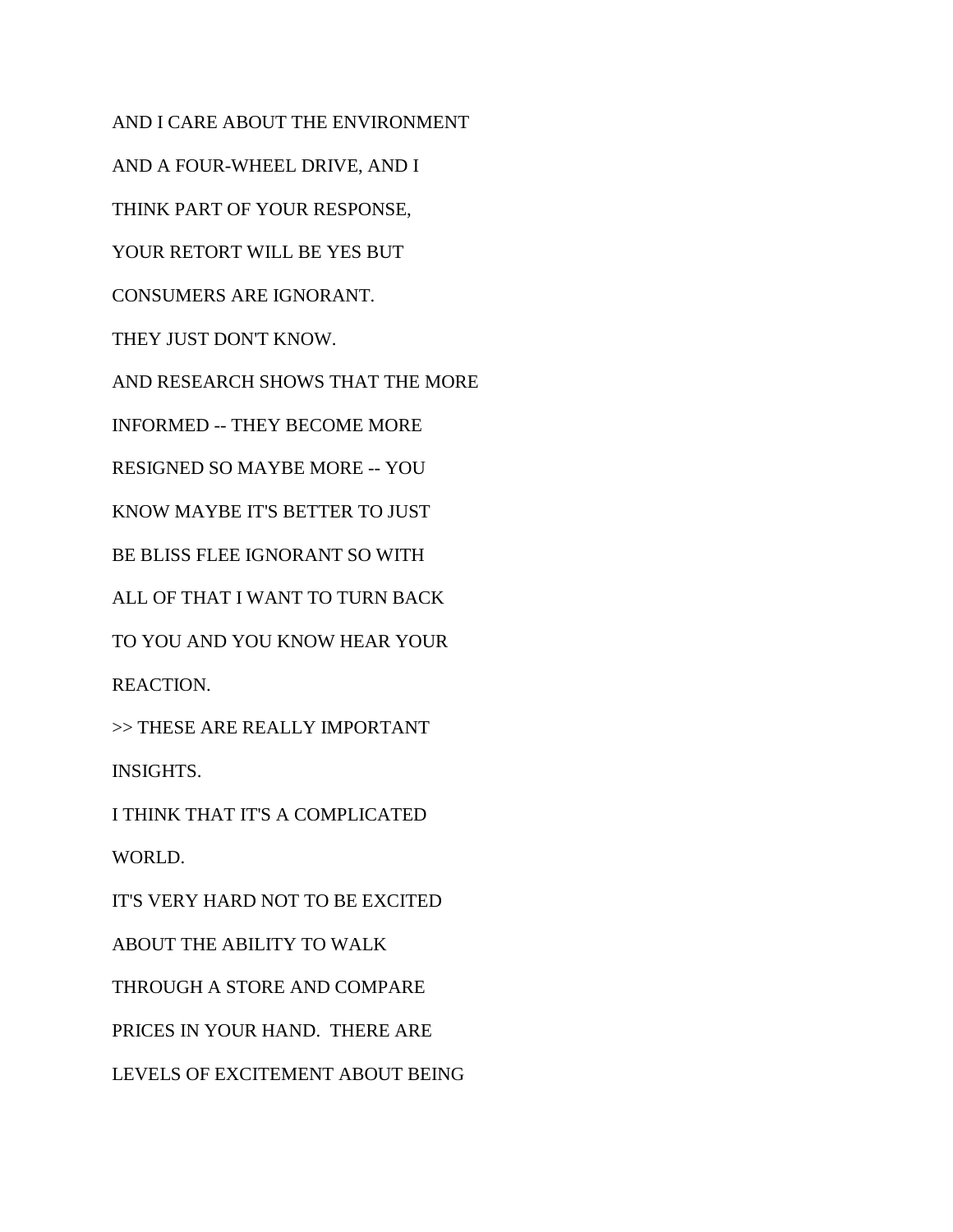ABLE TO SHOW A KID A SNIPPET FROM THE WIZARD OF OZ ON A PHONE ON A BUS WHEN A KID IS STARTING TO GET ANTSY. THERE ARE A LOT OF TERRIFIC THINGS ABOUT THIS. I COULDN'T LIVE WITHOUT GOOGLE. BUT WHERE I'M COMING FROM IS THAT I THINK PART OF MY JOB IS TO SAY -- I MEAN THERE ARE A LOT OF COMPANIES SAYING ALL OF THESE GREAT THINGS BUT UNDERLYING IT THERE ARE REAL PROBLEMS THAT WE HAVE TO FACE. AND I THINK PART OF BEING A CITIZEN IN A SOCIETY IS TO SAY, YEAH, THERE ARE TERRIFIC THINGS ABOUT THIS BUT ALSO THINGS THAT IN THE LONG-TERM MIGHT -- AND I DO BELIEVE THIS -- MIGHT HARM OUR DEMOCRACY. MIGHT HARM OUR RELATIONSHIP WITH OTHERS.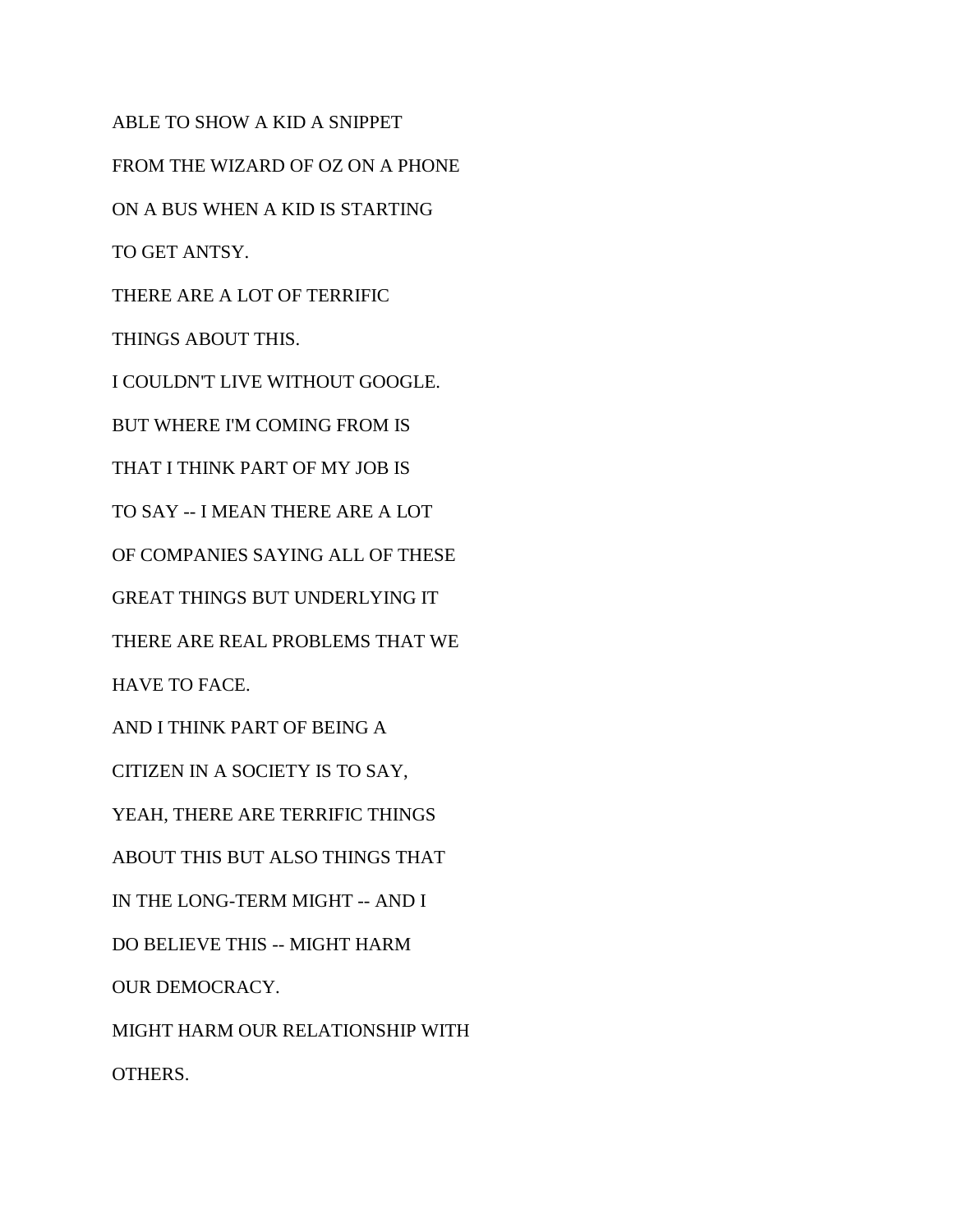WHEN YOU WALK THROUGH A STORE NOW AND YOU'RE NOT SURE WHAT PROFILE THE STORE HAS ABOUT YOU, WHEN NOT FAR FROM NOW YOU CAN GET ON YOUR PHONE AND GET DIFFERENT PRICES BASED ON WHO YOU ARE, THAT'S A SCARY THING TO ME IN TERMS OF HOW ARE PEOPLE GEUNS THE PUBLIC'S FEAR RELATION TO OTHERS AND THE PROCESS WHEN THEY THINK THEY'RE GETTING INFORMATION THAT IS DEVELOPED PERSONALLY FOR THEM THAT ARE PERSONAL ADS SO IN WHILE I AGREE THERE ARE MANY TERRIFIC THINGS ABOUT THIS, I THINK THAT THERE HAVE TO BE SEGMENTS OF SOCIETY THAT THEY HAVE TO SAY, STOP, WE CAN FIX THE REALLY DIFFICULT THINGS THAT RELATE. >> LET ME UNRAVEL SOME OF THE ISSUES. AND I -- WHAT I WOULD SAY IS,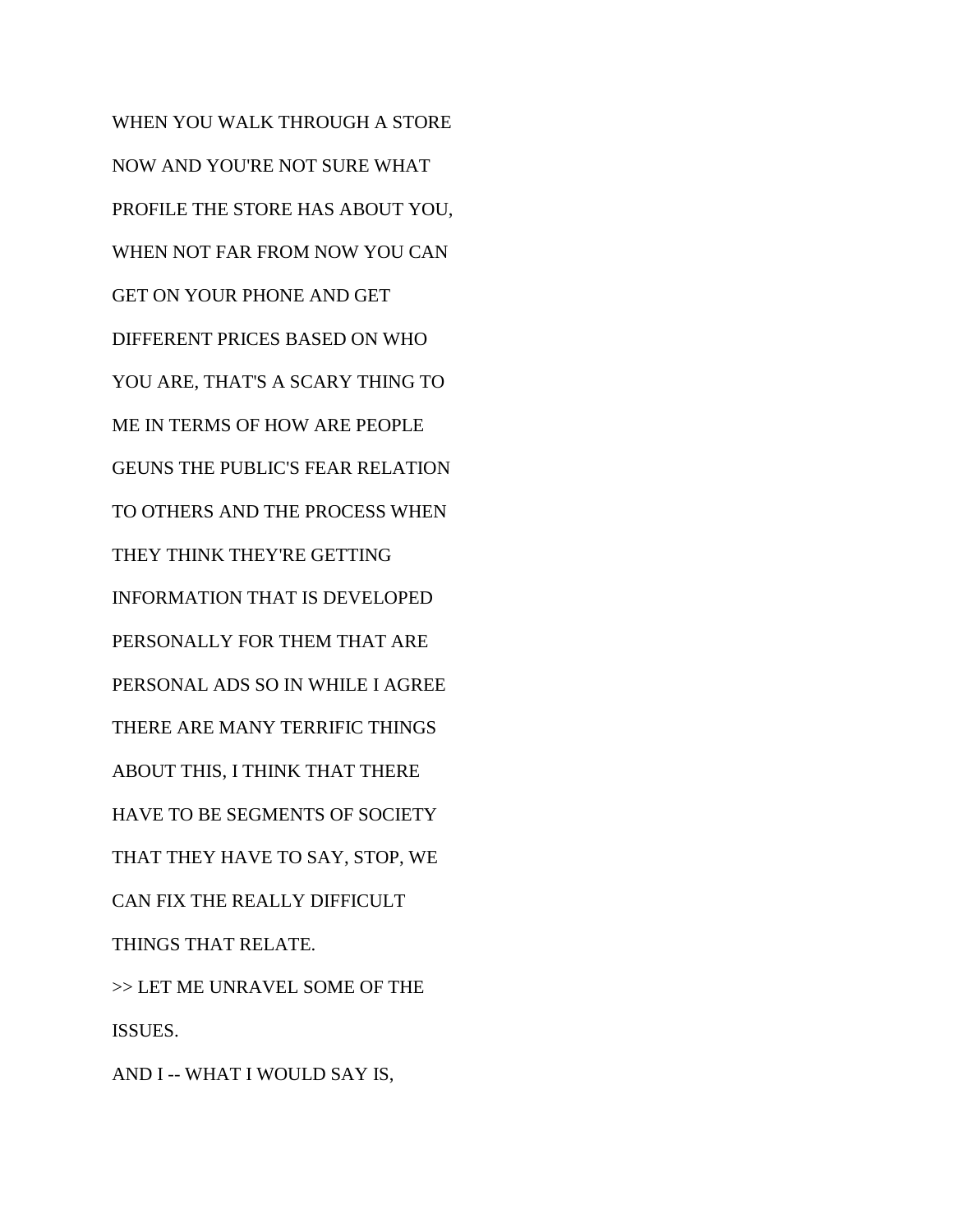FIRST, THAT ONE CAN LOOK AT OUR WORK AND SAY IT'S ANTITECHNOLOGY BUT I WOULD ARGUE STRONGLY THAT IT IS NOT. >> I PERSONALLY LOVE TECHNOLOGY AND I'M A EARLY ADOPTER OF MANY, MANY THINGS. I'M ALSO A PRACTITIONER AND I DO KNOW MUCH OF WHAT WE CALL INNOVATION DOES NOT DEPEND ON PERSONAL INFORMATION. AND IT IS FUND EMMANUEL COMPATIBLE WITH WHAT -- FUNDAMENTALLY APPLICABLE WITH WHAT ALAN WESTIN CALLED -- LAW. WE'RE GOING TO KEEP THIS FOR SIX MONTHS OR DELETE IT AFTER A YEAR. SO I THINK ONE OF THE RHETORICAL -- IT'S IN A WAY A STRAW MAN THAT WE HAVE TO RECOGNIZE AND DEAL WITH, IS THE IDEA THAT WE CAN'T HAVE PRIVACY

AND THESE TECHNOLOGIES.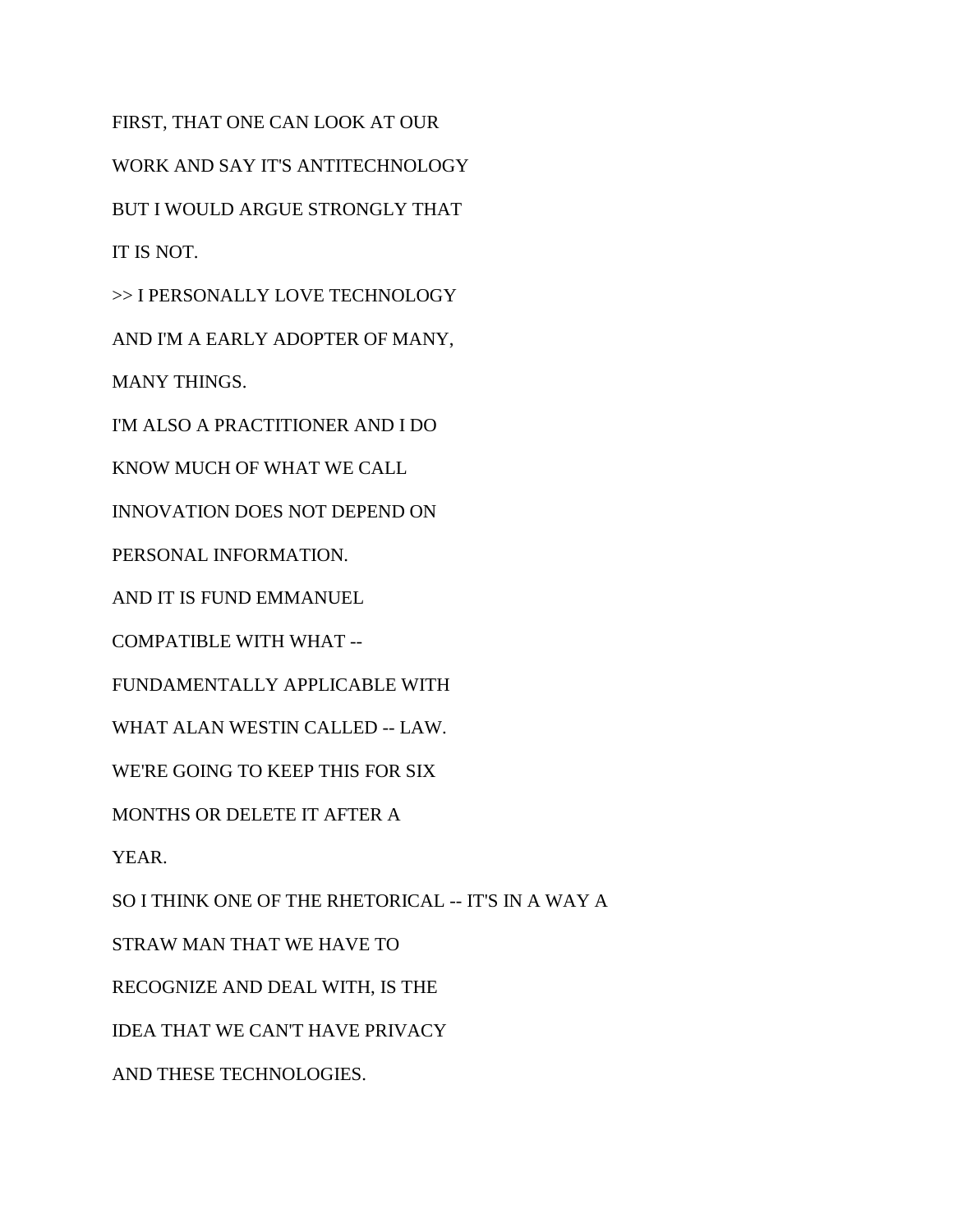WE CAN HAVE UBER.

UBER IS ACTUALLY NOT THAT

INNOVATIVE.

LONG BEFORE UBER TAXICAB

COMPANIES HAD HAIL APPS.

DON'T NEED PERSONAL INFORMATION

FOR A LOT OF THAT.

WHERE YOU DO NEED PERSONAL

INFORMATION YOU HAVE RULES

AROUND IT AND I SEE IT FROM

PRACTICE ALL THE TIME.

THERE ARE SITUATIONS WHERE WE DO -- WHERE WE DO INTERESTING

FORMS MUCH PERSONALIZATION WITH

DEIDENTIFIED DATA WHERE WE AGREE

THAT DATA WILL DISAPPEAR AFTER A

CERTAIN AMOUNT OF TIME, WHERE WE

AGREE THAT CERTAIN THINGS WON'T

BE THE BASIS OF SELECTION AND

THE LIKE.

SO I THINK WE SHOULDN'T FALL

UNDER THE FALSE DILEMMA THAT

PRIVACY MEANS WE CANNOT HAVE A

SPECTACULAR CONVENIENCE IN OUR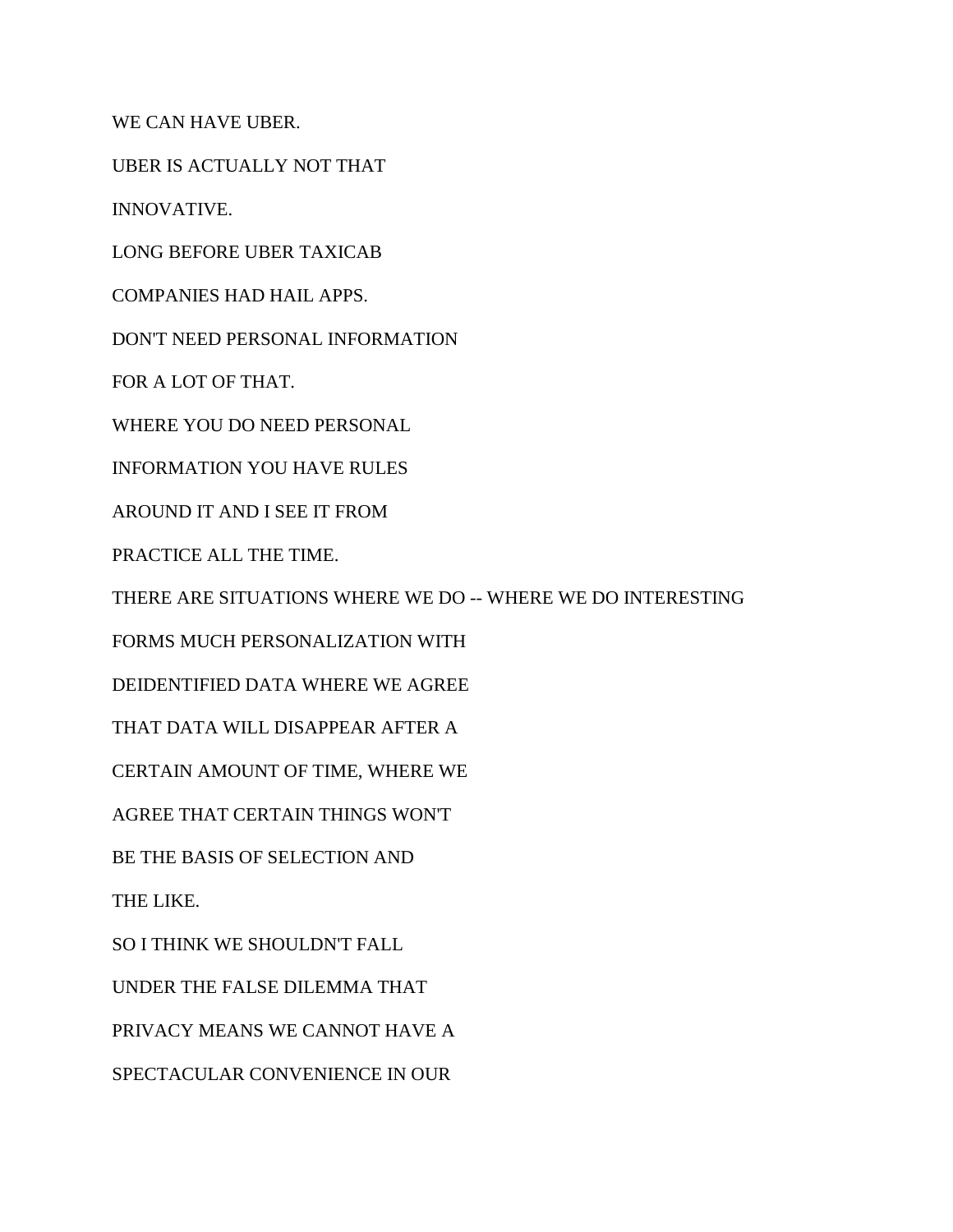LIFE.

>> I WANTED TO COMMENT OWN THE FEAR OF USERS BECOMING RESIGNED BY GETTING MORE INFORMATION ABOUT WHAT TRACKING WHAT WAS GOING ON OR THE NOTION THAT, YOU KNOW, WE CAN'T HAVE THE SERVICES WITHOUT HAVING THE TRACKING. BECAUSE I THINK THERE'S A CHANCE IF EVERYONE STARTS FINGERPRINTING, USERS MR. SEE OH, THIS SITE IS FINGERPRINTING ME AND I JUST HAVE TO DEAL WITH IT. BUT I THINK WE CAN PREVENT THAT FROM HAPPENING WITH THE RIGHT POLICIES AND THE RIGHT TOOLS WHERE CONSUMERS COULD PROTECT THEMSELVES BY RELEASING THAT DATA NOT JUST TO CONSUMERS BUT FOR EVERYONE. AND THEN THE NOTION THAT

CONSUMERS MIGHT, YOU KNOW, SEE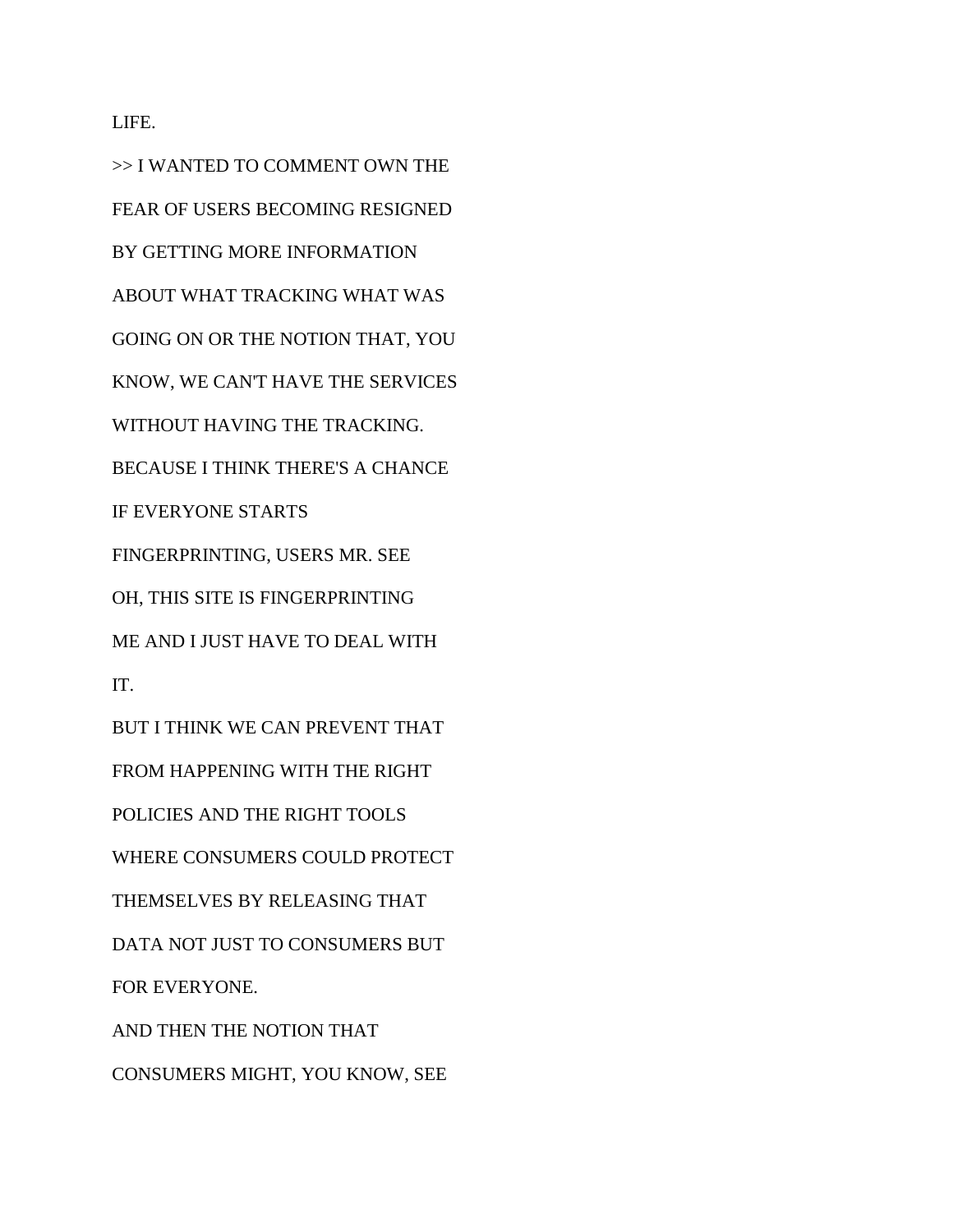OR CONSUMERS JUST HAVE TO BE

TRACKED.

I DON'T THINK THAT IS TRUE

EITHER BECAUSE YOU KNOW A LOT OF -- AT LEAST FOR ADVERTISERS

THEY SPORT OPT OUTS AND YOU

SHOULD BE ABLE TO SET AN OPT OUT

COOKIE AND NOT BE TRACKED BUT WE

STILL SEE THAT FINGERPRINTING

GOES ON WHEN THE OPT-OUT COOKIE

IS SET SO PERHAPS THERE SHOULD

BE ENFORCEMENT IF YOU'RE GOING

TO SELF TELL IETIONERS YOU HAVE

OPTED OUT OF TRACKING YOU CAN

SAY THINGS THAT YOU ARE NOT NOT

GOING TO DO GOING TO DO

FINGERPRINTING AND THE USER HAS

TO TRUST THAT WON'T HAPPEN.

>> I'M GOING TO ASK ONE MORE

QUESTION.

AND LOOKING AT THE PROUDER

SOLUTION AND POLICY ALTERNATIVE

BECAUSE I TALK TO A LOT OF

COMPANIES AND THEY TELL THE SAME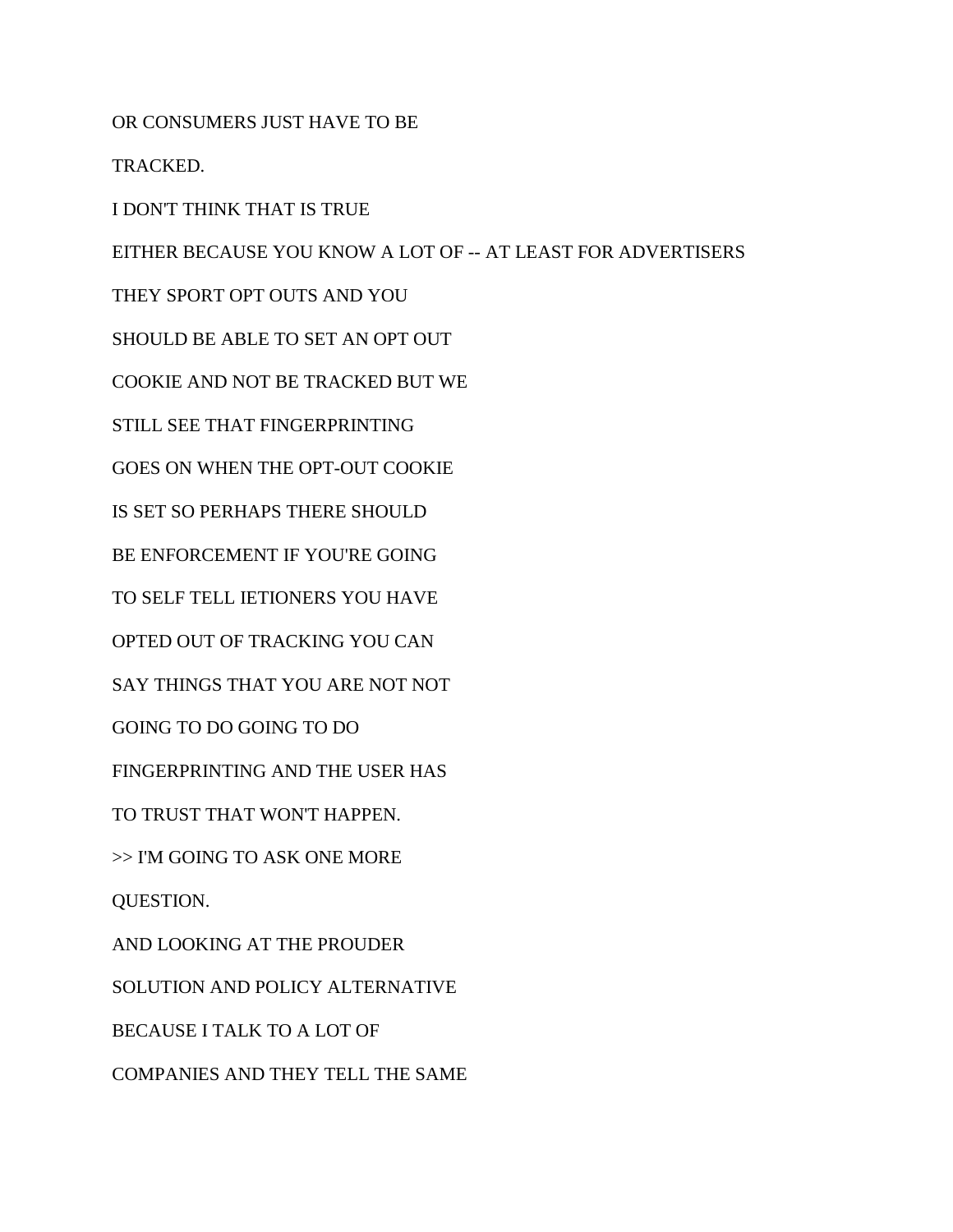STORY, OF COURSE CONSUMERS CAN'T CONTROL THIS SO THERE NEEDS TO BE AN ACCOUNTABILITY MODEL AND COMPANIES SHOULD BE RESPONSIBLE STEWARDS OF THE DATA, CONSUMERS CAN'T MAKE CONTROL, COMPANIES SHOULD MAKE SMART INFORMED DECISIONS ABOUT HOW THE INFORMATION IS USED. BECAUSE WHAT ARE THE ALTERNATIVE TO THAT? THAT'S ONE OPTION. AND THEN THERE'S THE FTC WHERE THE GOVERNMENT CAN BE MAKING CHOICES ON BEHALF OF PEOPLE AND THAT HAS PROBLEMS AS WELL, AND ONE THAT WE HEARD A FEW TIMES TODAY IS THE IDEA OF XRED TRANSPARENCY AND FILTERED THROUGH ELITES OR INSTITUTIONS, AND THE NAME AND SHAME APPROACH THAT JOE AND STEVEN TALKED ABOUT AND I GUESS MY QUESTION IS, IS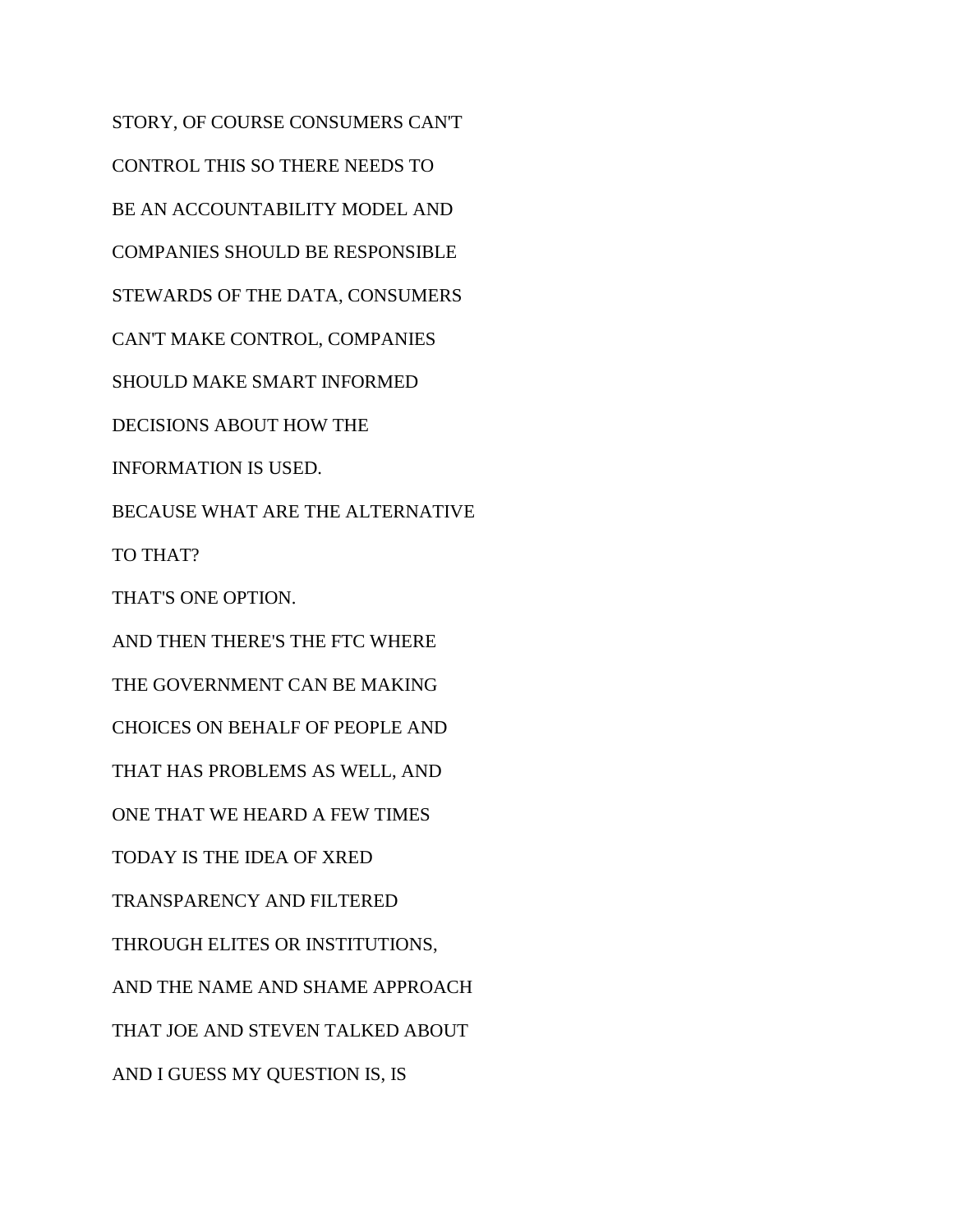THAT SCALAGE?

"THE WALL STREET JOURNAL" DID WHAT THEY -- A SERIES STARTING IN 2010 AND SHOWED THAT THE TRACKING THEY'RE CONCERNED ABOUT IS STILL INCREASING, JOE AND CHRIS HAVE BEEN DOING THIS EVEN LONGER SO WHAT IS THE POLICY SOLUTION, CONSUMING THAT THIS IS A PROBLEM TO BE ADDRESSED, YOU KNOW, WHAT IS THE RIGHT APPROACH? >> CAN I JUMP IN AND SAY THAT -- THANK YOU. THAT I THINK THAT, YOU KNOW, AND ALSO REACTING TO WHAT CHRIS AND JOE SAID, I THINK THERE'S CONSENSUS THAT WE NEED TO DEAL WITH DATA ACCESS AND HAVE, LIKE, THE IDENTIFICATION AND CLEARLY STRONG DATA SECURITY BUT I THINK TO A LARGE EXTENT, INDUSTRY GETS IT.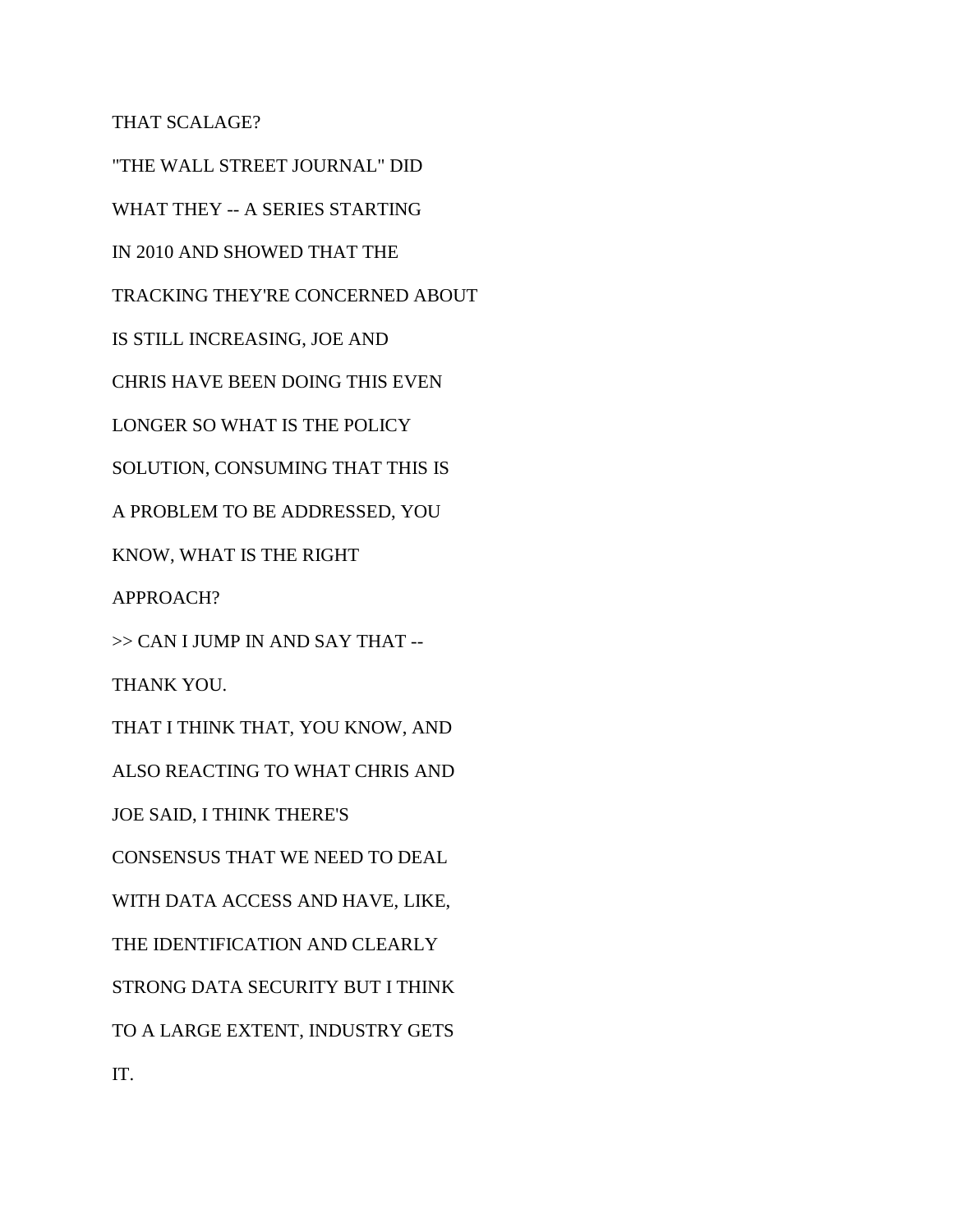AND CERTAINLY INDUSTRY GETS A BIG IMPACT THAT PRIVACY FAILS CAN HAVE ON BRANDS AND CONSUMER EXPECTATIONS AND I THINK ONE THING THAT ATTESTS TO THIS IS, YOU KNOW, THE FACT THAT WE'RE HAVING THIS CONFERENCE AND THE EXISTENCE OF THE PRIVACY PROFESSION THAT HAS BLOSSOMED SO THE IPP NOW HAS 25,000 MEMBERS WORLDWIDE. IT HAD LESS THAN 10,000 JUST TWO AND A HALF YEARS AGO. I THINK YOU KNOW THE RIGHT PROCESSES ARE IN PLACE AND IT'S REALLY THE EXCESS THAT WE NEED TO DEAL WITH AND I THINK YOU ILLUSTRATED SOME OF THIS IN TECHNOLOGICAL RESEARCH. >> THE ACCESS AND ACCOUNTABILITY ISSUES HAVE TO BE DEALT WITH AND VERY INTERESTING PROPOSALS TO FOCUS MAINLY ON USE OF DATA BUT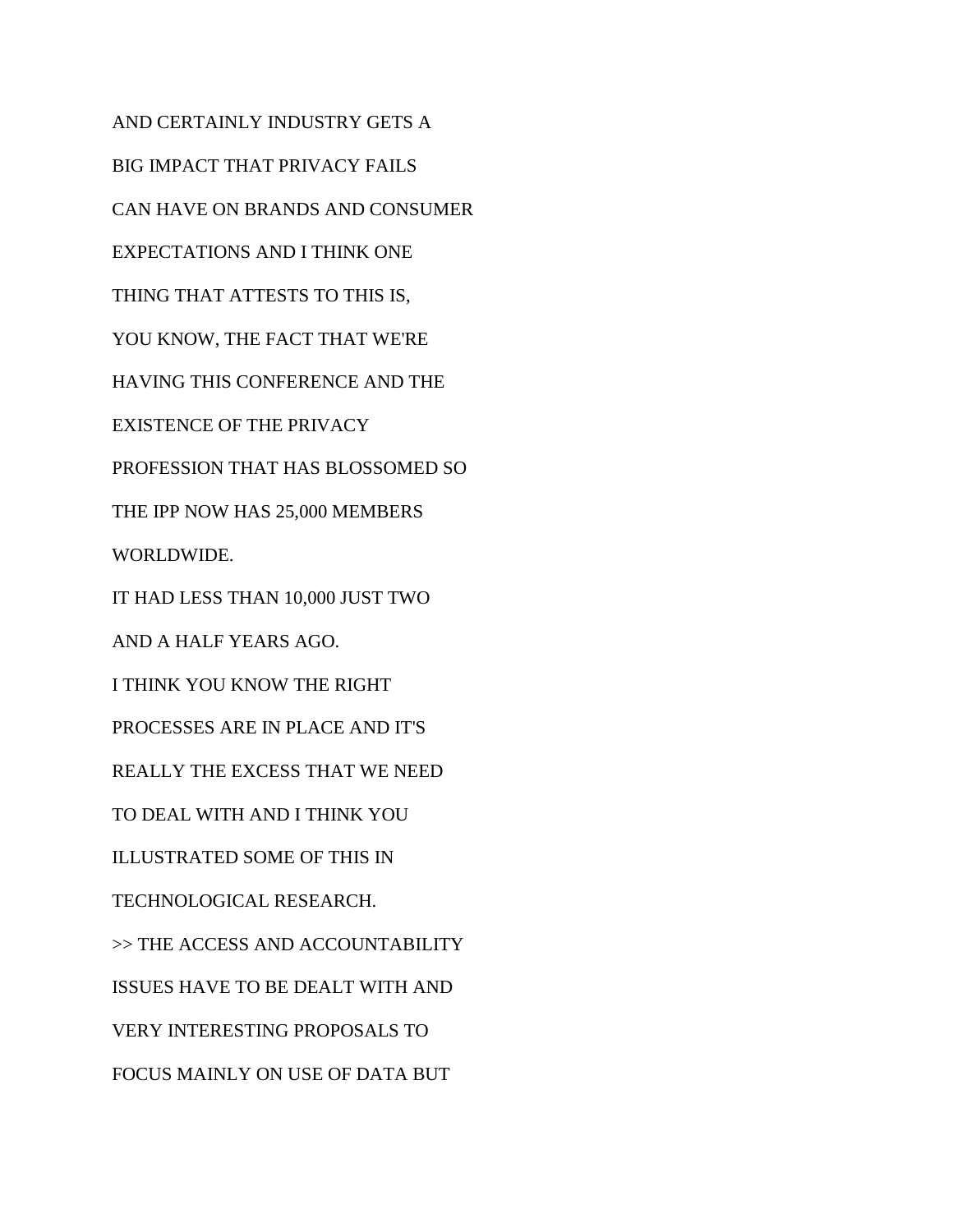I THINK ONE WEAKNESS OF THIS PROPOSAL IS THAT THEY DON'T TAKE INTO ACCOUNT E. TAKE INTO ACCOUNT THE ATTACKS OF ON ACCOUNTABILITY OCCURRING SUCH AS THE SPOKEO CASE. IF YOU READ THAT AND READ THE BRIEFS, A LARGE PART OF THIS SAYS THAT THEY SHOULD BE ABLE TO WILFULLY VIOLATE THE LAW. THAT MEANS THEY KNOW WHAT THE LAW IS AND THEY VIOLATE IT ANYWAY AND THAT THEY SHOULDN'T BE ABLE TO BE SUED. WINDHAM WAS IN A WAY AN ATTACK ON ACCOUNTABILITY. A CLASS ACTION -- WE DON'T LIKE CLASS ACTIONS. WE DON'T LIKE THE FTC DOING ANYTHING. WEEP DON'T WANT CONGRESS TO DO ANYTHING. SO WHERE EXACTLY DOES THE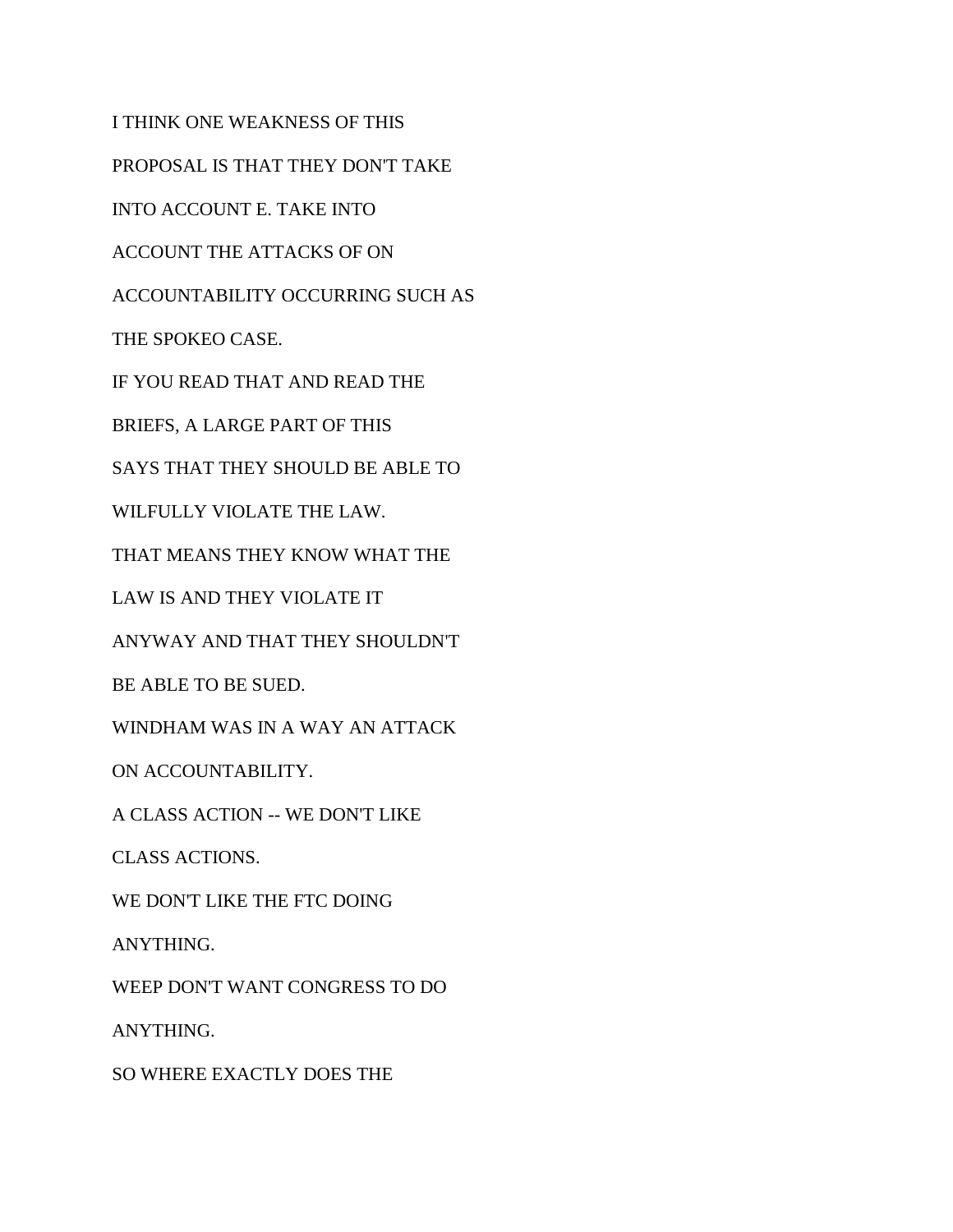ACCOUNTABILITY COME FROM?

I THINK WHEN YOU LOOK AT USE

MODELS, THE FIRST DEFENSE, THE

FIRST TIME SOMEONE GETS CAUGHT

IN A USE VIOLATION THEY'RE GOING

TO MAKE AN IMS HEALTH ARGUMENT.

SO I THINK IF WE'RE GOING TO USE -- MOVE TO A USE MODEL THE

ACCOUNTABILITY IS GOING TO HAVE

TO INCLUDE A CONTRACTUAL WAIVER

OF FIRST AMENDMENT DEFENSES AND

AN AGREEMENT THAT THERE IS

INJURY, IN FACT, THAT SUPPORTS

STANDING.

OTHERWISE, YOU WILL NEVER BE

ABLE TO SUE, NOT EVEN YOU,

JUSTIN.

IF YOU TAKE THE POSITION

SERIOUSLY NOT EVEN THE FTC WOULD

BE ABLE TO SUE.

>> I THINK -- YOU KNOW SOME

COMPANIES HAVE STAKED RADICAL

POSITIONS AND FRANKLY I THINK

DONE THEMSELVES A DISSERVICE,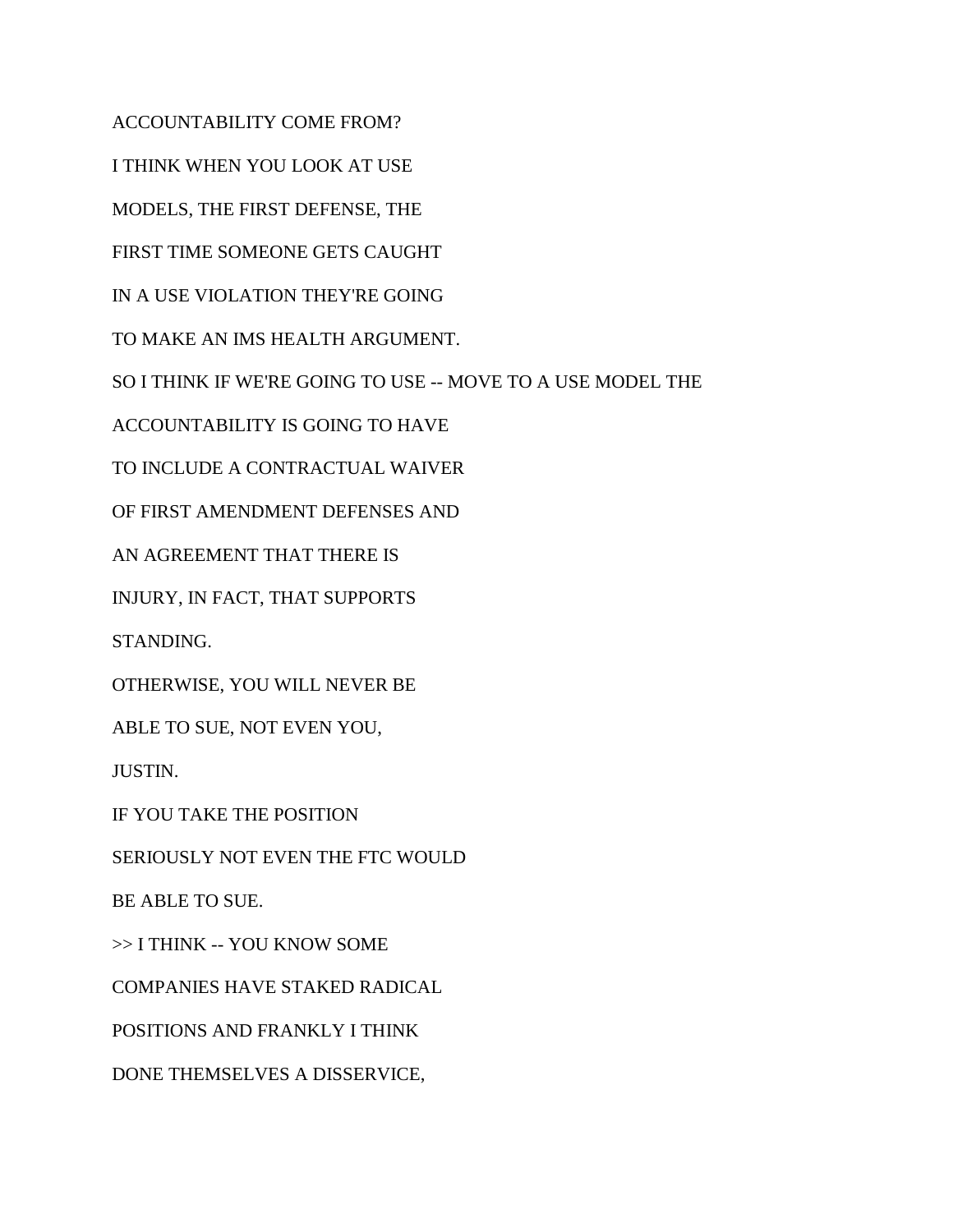WHICH IS SOMETHING THAT I THINK IS PRONE TO OCCUR IN LITIGATION. ON THE WHOLE, YOU KNOW, THE FTC HAS BEEN SUCCESSFUL AND I'M NOT SURE HOW, YOU KNOW, HOW MUCH TRACTION THE FIRST AMENDMENT ARGUMENT AGAINST PRIVACY ACCOUNTABILITY WILL HAVE. WE WILL SEE. >> SO ONE QUESTION I HAVE FOLLOWING UP ON THAT IS: WHEN YOU TALK ABOUT USE AND THE ASSUMPTION OF HARM, ARE YOU LOOKING AT -- IT SEEMS THAT USE IS ALMOST, IN THIS CASE, A PROUDER WORD TO REALLY TALK AUNT DATA-DRIVEN DECISION-MAKING. AND IS THAT, I THINK, WHERE YOU SEE THE TROUBLES LIE? >> I WOULD LIKE TO DEFER TO SOMEONE ELSE BECAUSE IT'S NOT MY EXPERTISE. >> CAN YOU REPEAT?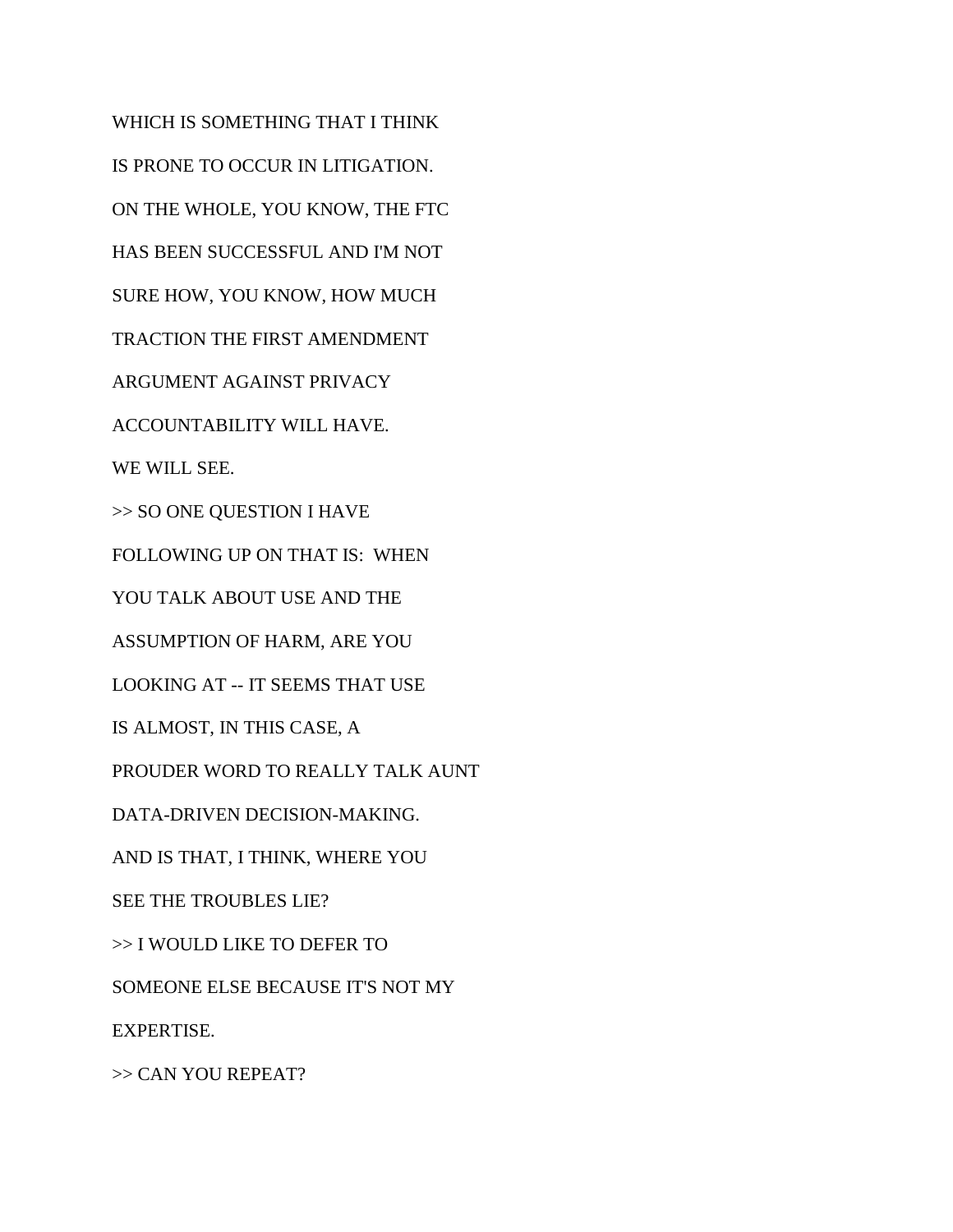>> IN THIS CASE WE'RE TALKING ABOUT WHAT ABUSES ARE AND THE HARM.

IS IT REALLY ABOUT THE ABUSES IN TERMS OF THE TRACKING AND WHAT PEOPLE ARE THEORETICALLY DOING WITH INFORMATION OR ABSTRACTLY OR DOES IT REALLY BECOME AN ISSUE WHEN THERE'S DATA DRIVEN DECISION-MAKING? >> SO I THINK -- I GUESS THAT HERE I WOULD SAY IT'S MORE OF DATA USE, IT'S THE FEAR IF THIS DATA IS BEING COLLECTED HOW IS IT BEING USED AND THE CONSUMER HAS NO ABILITY TO GO IN AND PREVENT THAT COLLECTION OR NO ABILITY TO CONTROL THAT COLLECTION BEYOND, LIKE PREVENTING IT FROM HAPPENING. SO ONCE THE DATA GETS PUT INTO THE COMPANY'S DATABASES, THAT KIND OF IS UP TO TRUST.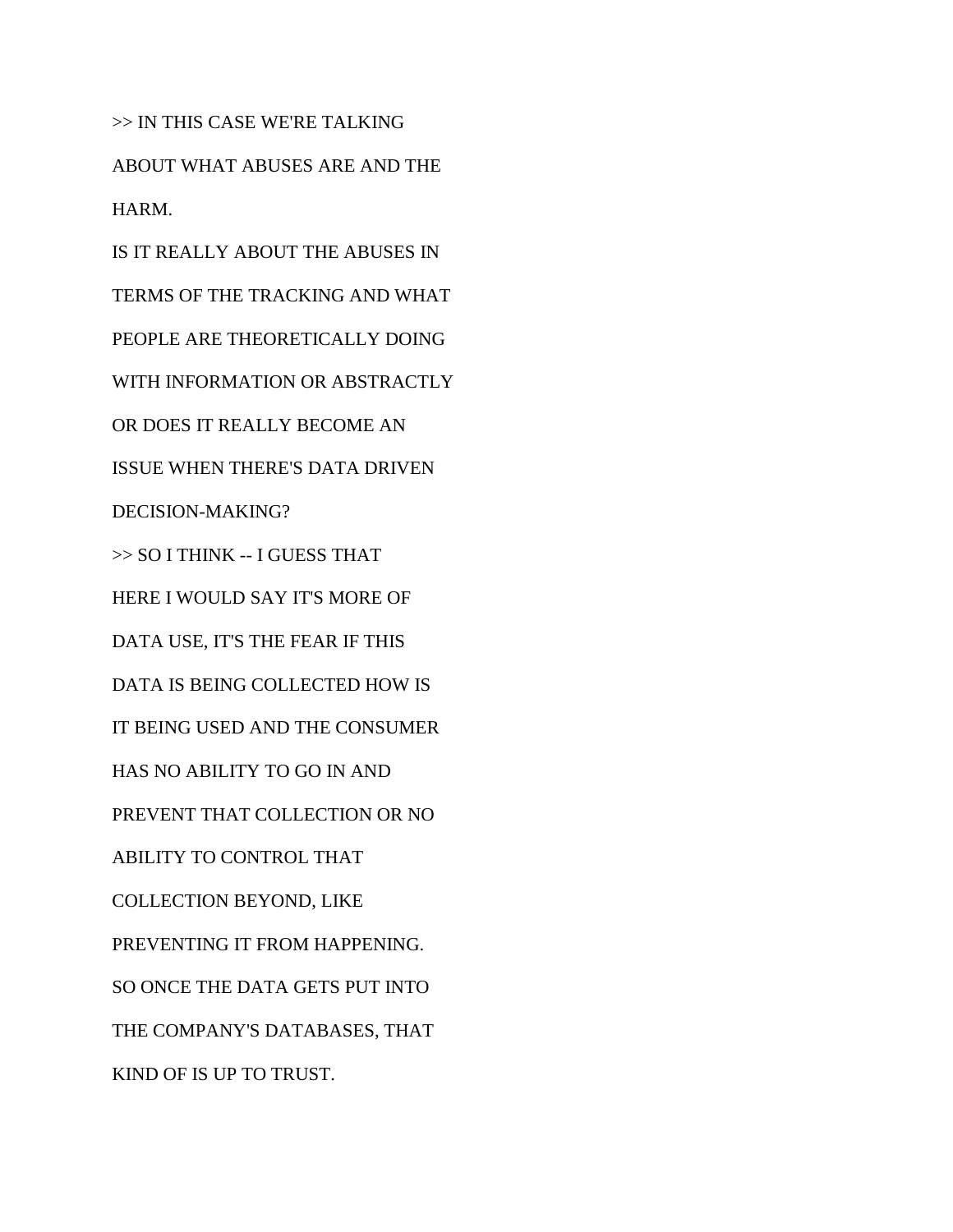>> SO I GUESS IT GOES TO THE POINT, SHOULD WE BE CONCERNED ABOUT THE COLLECTION ITSELF, RIGHTLY, YOU BOTH HAVE YOUR STUDIES LIKE -- A LOT MORE COLLECTION GOING ON AND I'M SURE A LOT OF PEOPLE THAT ROOM ARE LIKE IT'S NOT BAD COLLECTION. IT'S NOT MALICIOUS COLLECTION. IT'S BEING DONE TO SUPPORT THE AD ECOSOME AND THERE'S NOTHING NOTHING INHERENTLY WRONG IN THAT AND OTHERS SAY THE FTC SHOULD BE FOCUSED ON -- WELL THERE'S HARM DOWN THE ROAD. OTHERS HAVE WRITTEN ABOUT THIS AND THERE HAS BEEN A LOT OF FOCUS ON THE USE OF DATA FOR DISCRIMINATION, RIGHT, WE HAVE A PANEL ON THAT LATER TODAY. AND SO SHOULD WE BE FOCUSED -- TO SEE YOUR POLICY IN GENERAL, BE CONCERNED ABOUT THE RAW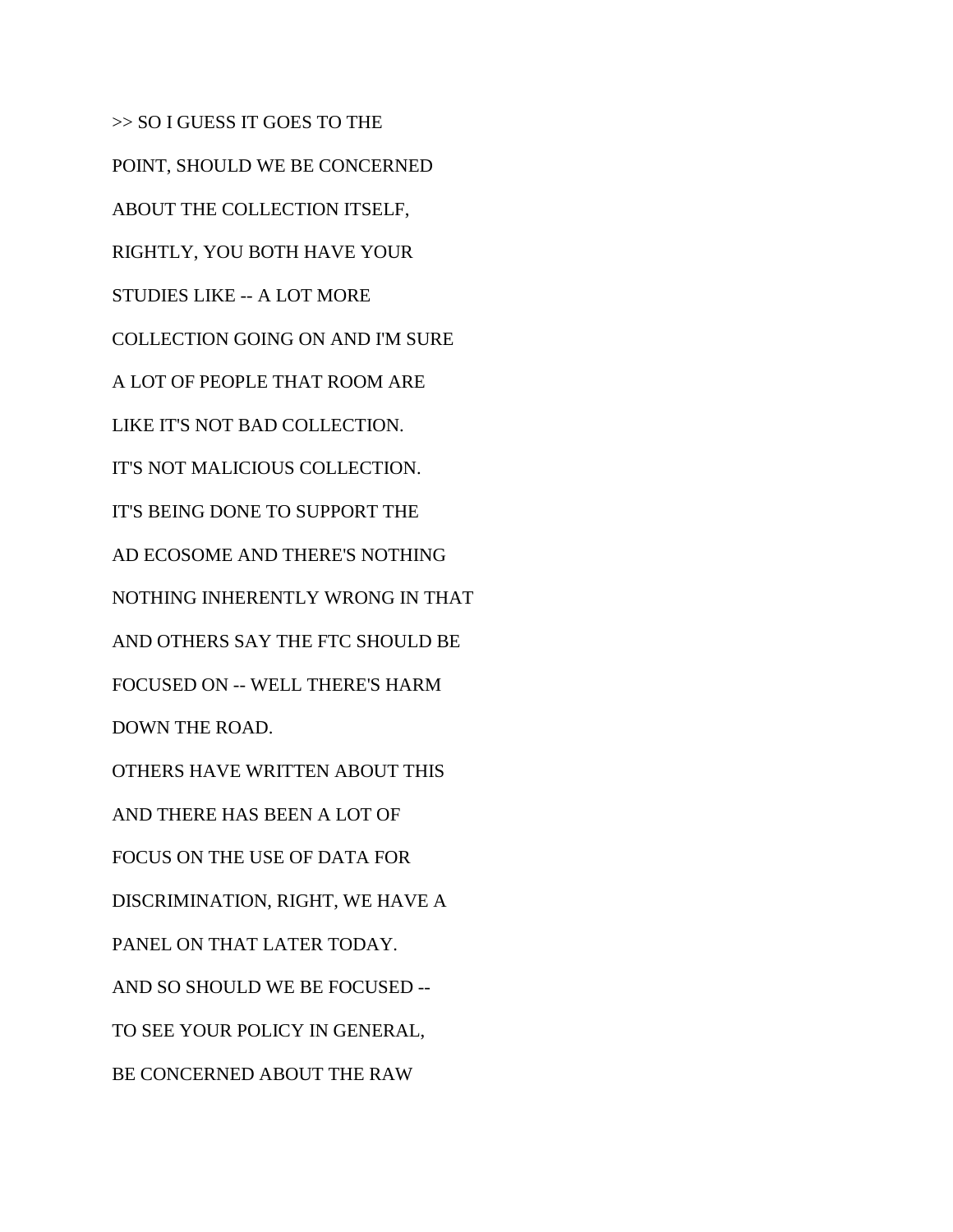COLLECTION IN THE FIRST PLACE OR IS IT JUST THE FACT THAT WE SHOULD BE WORRIED ABOUT HOW IT COULD BE ABUSED DOWN THE ROAD? >> I HAVE WRITTEN PRETTY EXTENSIVELY ABOUT THE NEED TO FOCUS OWN COLLECTION BECAUSE THE INABILITY TO POLICE USES. AND I THINK TO GET TO A POINT TO POLICE USE WE NEED TO HAVE A SEE CHANGE AND A FORM OF ACCOUNTABILITY THAT DOESN'T CURRENTLY EXIST. WHAT MY TEAM HAS FOUND OVER AND OVER, WHEN WE DISCOVER THINGS LIKE HTML 5, WE GO TO THE COMPANIES AND SAY WE THINK YOU'RE DOING THIS AND THEY SAY WE ARE NOT DOING IT AND THEY DON'T ACTUALLY KNOW WHAT THEY'RE DOING. >> ANY CLOSING THAT?

>> WE THOUGHT WE ARE OVER TIME.